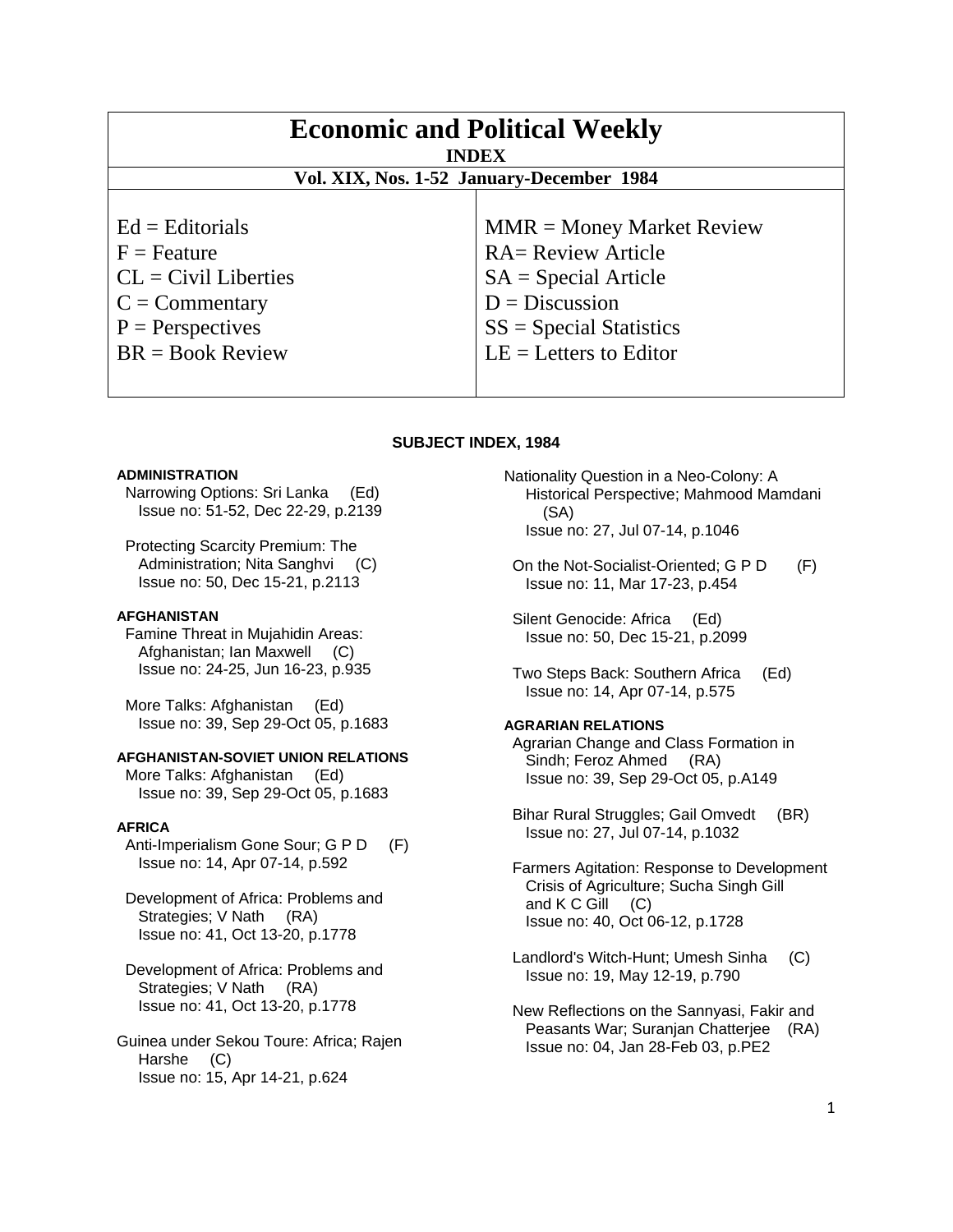### **AGRARIAN RELATIONS**

 Of Peasants and Peasant Movements; Shahid Amin (RA) Issue no: 01, Jan 07-13, p.23

 Peasant Consciousness; Sumanta Banerjee (BR) Issue no: 24-25, Jun 16-23, p.942

 Peasants, Organisers, Peasantologists and Planners: Report on a Workshop; Harsh Sethi (C) Issue no: 44, Nov 03-09, p.1861

 Politics of Agrarian Unrest in UP: Who Co-Opted Whom?; Harold A Gould (SA) Issue no: 49, Dec 08-15, p.2084

 Socio-Economic Bases of the Punjab Crisis; Gopal Singh (SA) Issue no: 01, Jan 07-13, p.42

 Tiberius Syndrome: Policing of Provincial Campuses; K B (C) Issue no: 04, Jan 28-Feb 03, p.156

#### **AGRIBUSINESS**

 Galbraith on Agriculture; Sudhir Sen (C) Issue no: 46, Nov 17-24, p.1950

Warped Perspective (C) Issue no: 06, Feb 11-17, p.228

### **AGRICULTURAL BANKS**

 Regional Disparities Persist: Agricultural Credit (C) Issue no: 09, Mar 03-09, p.370

# **AGRICULTURAL COOPERATIVES**

 Impact of NDDB's Oilseeds Project on Farmers of Saurashtra; Tushar Shah and Shrikant Modak (SA) Issue no: 38, Sep 22-28, p.1671

### **AGRICULTURAL CREDIT**

 Regional Disparities Persist: Agricultural Credit (C) Issue no: 09, Mar 03-09, p.370

# **AGRICULTURAL ECONOMICS**

 From Myths to Reality: The Uncertain Path in Economics; V M Rao (BR) Issue no: 16, Apr 21-28, p.673

 Interaction between Trading Capital and Productive Capital in Agriculture: A Theoretical Approach; Ajit K Chowdhury and Kalyan K Sanyal (RA) Issue no: 30, Jul 28-Aug 03, p.PE67

 Interaction between Trading Capital and Productive Capital in Agriculture: An Unexplained Reciprocity; Debdas Banerjee and Pabitra Giri (D) Issue no: 46, Nov 17-24, p.1968

### **AGRICULTURAL GROWTH AND DEVELOPMENT**

 Agricultural Growth in West Bengal, 1949-50 to 1980-81; James K Boyce (RA) Issue no: 13, Mar 31-Apr 07, p.A9

 Agriculture-Industry Nexus; Bhabatosh Datta (BR) Issue no: 14, Apr 07-14, p.593

 Development Perspective for Indian Agriculture: A Hopeful View; C H Shah (SA) Issue no: 30, Jul 28-Aug 03, p.1218

 Eastern Region: Potential, Constraints and Development Strategies; A S Kahlon and Karam Singh (SA) Issue no: 04, Jan 28-Feb 03, p.174

### **AGRICULTURAL INVESTMENT**

 Interaction between Trading Capital and Productive Capital in Agriculture: A Theoretical Approach; Ajit K Chowdhury and Kalyan K Sanyal (RA) Issue no: 30, Jul 28-Aug 03, p.PE67

#### **AGRICULTURAL LABOUR**

 Agricultural Labour Under Colonial, Semi-Capitalist and Capitalist Conditions: A Case Study of West Bengal; Biplab Dasgupta (RA) Issue no: 39, Sep 29-Oct 05, p.A129

 Labour Use in Agriculture: Case Studies of Tapioca and Paddy; K N Ninan (RA) Issue no: 51-52, Dec 22-29, p.A199

 Peasant Stratification Vs Polarisation; N S Jodha (BR) Issue no: 42-43, Oct 20-Nov 02, p.1829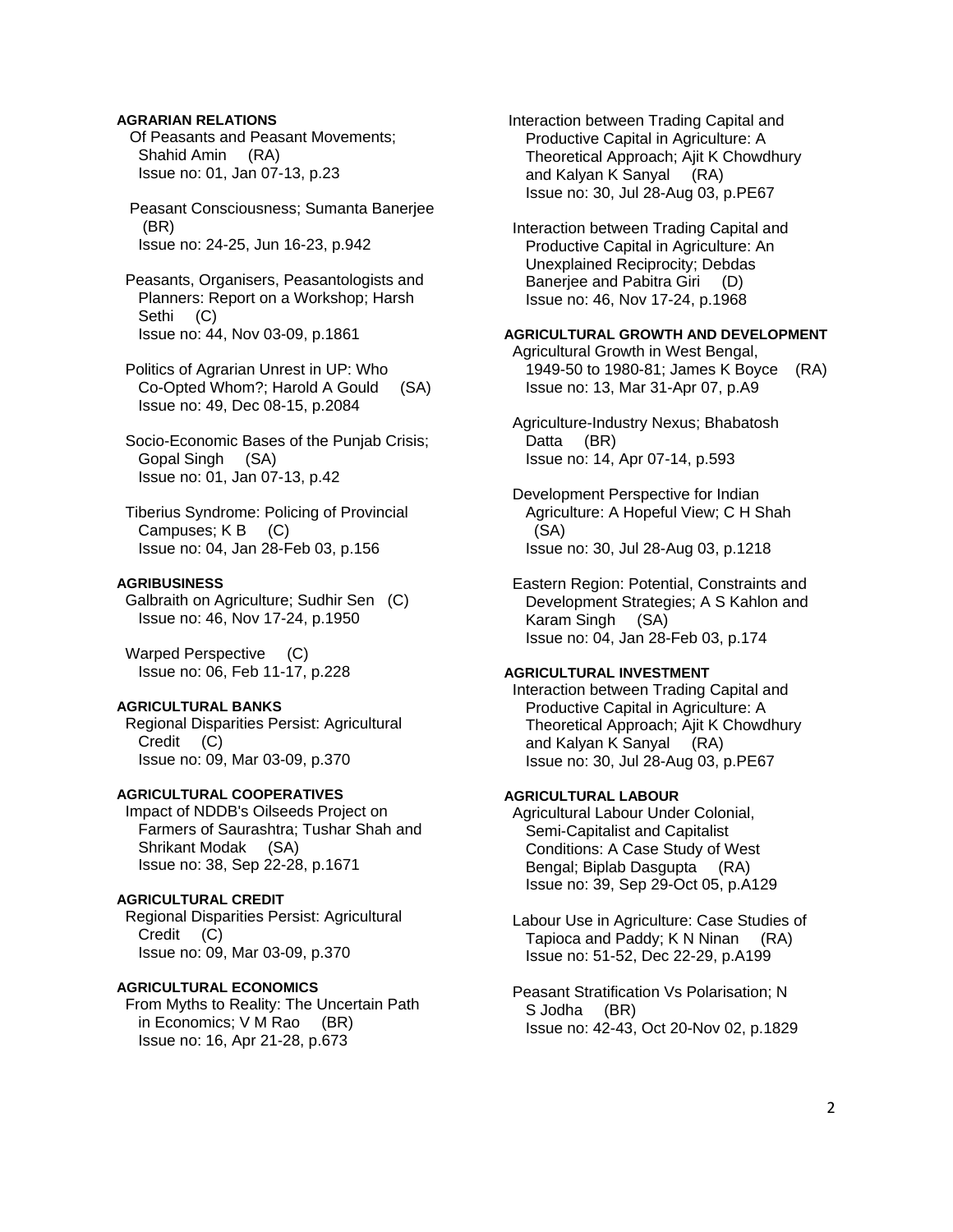# **AGRICULTURAL LABOUR**

 Real Wages of Agricultural Workers in Bangladesh; A R Khan (RA) Issue no: 04, Jan 28-Feb 03, p.PE40

 Rural Labour: Case Study of a Karnataka Village; Sudha v Rao (F) Issue no: 18, May 05-12, p.766

### **AGRICULTURAL LAND**

 Operational Holdings, 1979-80: Tamil Nadu (Ed) Issue no: 26, Jun 30-Jul 06, p.A84

 Operational Holdings, 1980-81: Andhra Pradesh (Ed) Issue no: 26, Jun 30-Jul 06, p.A

# **AGRICULTURAL LEGISLATION**

 Sharecropping in West Bengal: From Independence to Operation Barga; Bilap Dasgupta (RA) Issue no: 26, Jun 30-Jul 06, p.A85

# **AGRICULTURAL MARKETING**

 Government Intervention and Marketed Surplus Disposal: A Case Study of Tamil Nadu; T Prabha (SA) Issue no: 51-52, Dec 22-29, p.2171

 State, Merchant Capital and Rural Economy; G Parthasarathy (BR) Issue no: 18, May 05-12, p.757

#### **AGRICULTURAL PLANNING AND POLICY**

 Eastern Region: Potential, Constraints and Development Strategies; A S Kahlon and Karam Singh (SA) Issue no: 04, Jan 28-Feb 03, p.174

 Unwanted Advice (Ed) Issue no: 02, Jan 14-20, p.50

# **AGRICULTURAL PRICES**

 Price Movements for an Agricultural Raw Material with Inventory Adjustments: Case of Indian Natural Rubber Market in 1970s; Sunil Mani (RA) Issue no: 51-52, Dec 22-29, p.A205

# **AGRICULTURAL PRICES COMMISSION**

 Unwanted Advice (Ed) Issue no: 02, Jan 14-20, p.50

### **AGRICULTURAL PRODUCTION**

 Agricultural Price Policy and Income Distribution in India; Alain de Janvry and K Subbarao (RA) Issue no: 51-52, Dec 22-29, p.A166

 Growth Rates and Fluctuations of Agricultural Production: A District-Wise Analysis in Andhra Pradesh; G Parthasarathy (RA) Issue no: 26, Jun 30-Jul 06, p.A 74

 Inverse Relationship between Farm Size and Land Productivity: A Product of Science of Imagination?; Pol Barbier (RA) Issue no: 51-52, Dec 22-29, p.A189

 Restructuring Edible Oil and Oilseeds Economy of India; M L Jhala (RA) Issue no: 39, Sep 29-Oct 05, p.A111

 Sharecropping in West Bengal during the Colonial Period; Biplab Dasgupta (RA) Issue no: 13, Mar 31-Apr 07, p.A2

 Short-Lived Relief: International Trade (Ed) Issue no: 36, Sep 08-14, p.1550

# **AGRICULTURAL PRODUCTS**

 Distribution of Agricultural Assets in Punjab: Some Aspects of Inequality; Kanchan Chopra (RA) Issue no: 13, Mar 31-Apr 07, p.A29

 Misuse of Kandla (C) Issue no: 20-21, May 19-Jun 01, p.820

### **AGRICULTURAL REFORMS**

 Agrarian Politics by Other Means: Andhra Pradesh; K B (C) Issue no: 27, Jul 07-14, p.1021

 Sharecropping in West Bengal: From Independence to Operation Barga; Bilap Dasgupta (RA) Issue no: 26, Jun 30-Jul 06, p.A85

## **AGRICULTURAL SECTOR**

 A Watershed? (Ed) Issue no: 12, Mar 17-23, p.482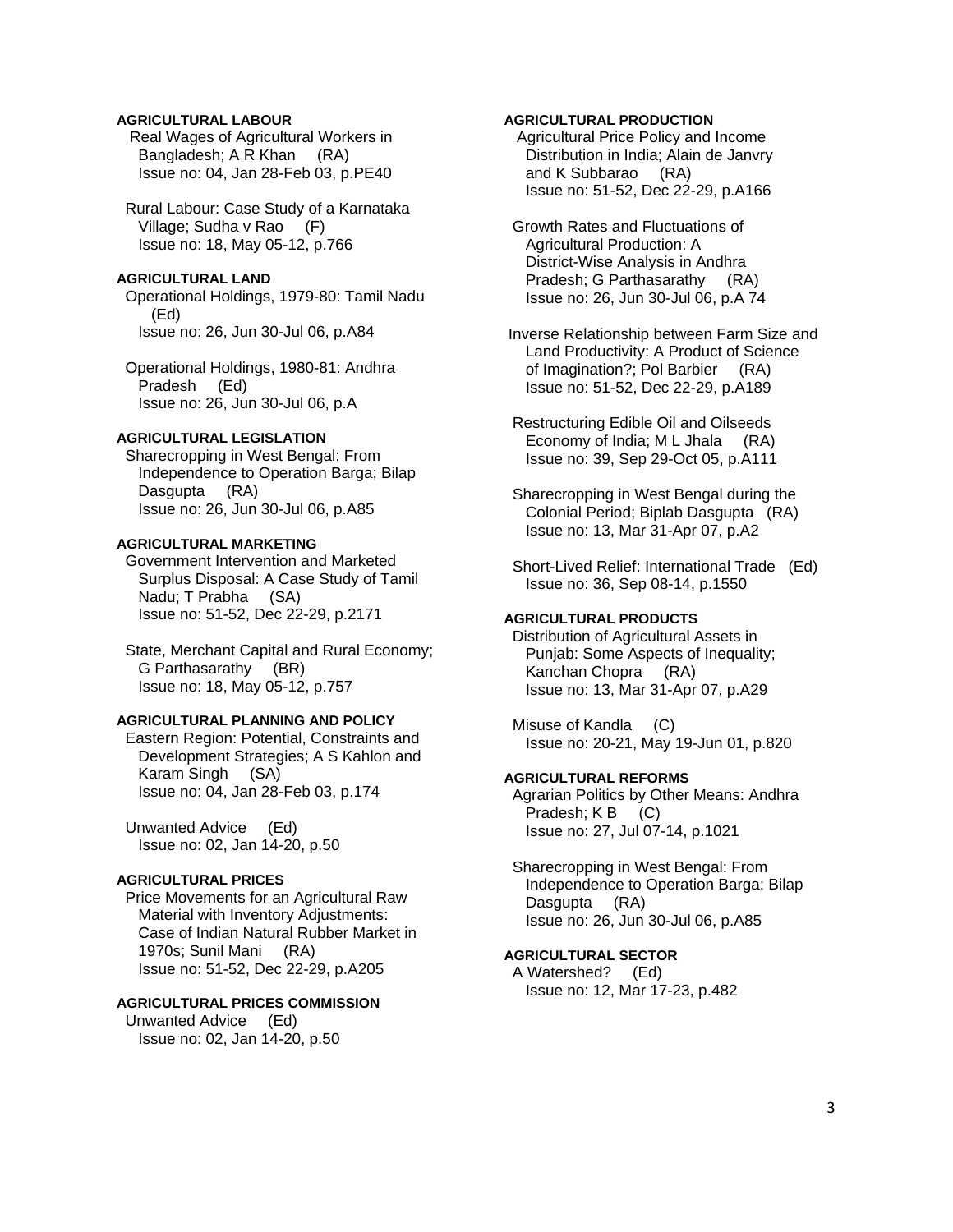## **AGRICULTURAL TECHNOLOGY**

 Eastern Region: Potential, Constraints and Development Strategies; A S Kahlon and Karam Singh (SA) Issue no: 04, Jan 28-Feb 03, p.174

 Rural Women and High Yielding Variety Rice Technology; Bina Agarwal (RA) Issue no: 13, Mar 31-Apr 07, p.A39

# **AGRICULTURAL WAGES**

 Farm Mechanisation in Asian Countries; A V Jose (RA) Issue no: 26, Jun 30-Jul 06, p.A 97

 Real Wages of Agricultural Workers in Bangladesh; A R Khan (RA) Issue no: 04, Jan 28-Feb 03, p.PE40

 Wages of Casual and Attached Labour in Agriculture; Manabendu Chattopadhyay (LE) Issue no: 16, Apr 21-28, p.657

#### **AHMEDABAD**

 Class Conflict and Workers' Movement in Ahmedabad Textile Industry,1918-23; Sujata Patel (SA) Issue no: 20-21, May 19-Jun 01, p.853

# **AIADMK**

 A Defector Gang-Up; Romesh Thapar (F) Issue no: 44, Nov 03-09, p.1857

 Rift in AIADMK: Tamil Nadu (Ed) Issue no: 35, Sep 01-07, p.1498

#### **AKALI DAL**

 Akali Agitation: Growing Separatist Trend; Pritam Singh (C) Issue no: 05, Feb 04-11, p.195

 Akali Dal under Pressure: Punjab (Ed) Issue no: 17, Apr 28-May 05, p.694

 Deceptive Categories: Punjab (Ed) Issue no: 46, Nov 17-24, p.1930

 In Congress(I) Interest: Punjab (Ed) Issue no: 24-25, Jun 02-15, p.922

 Partisan Approach: Punjab (Ed) Issue no: 27, Jul 07-14, p.1011

 Socio-Economic Bases of the Punjab Crisis; Gopal Singh (SA) Issue no: 01, Jan 07-13, p.42

 Understanding Punjab; Balraj Puri (P) Issue no: 29, Jul 21-27, p.1126

### **ALCOHOLIC BEVERAGES**

 Anti-Alcohol Movement; Shekhar Pathak (C) Issue no: 30, Jul 28-Aug 03, p.1190

# **ALUMINIUM INDUSTRY**

 Industry's Expectations Exceeded: Aluminium (C) Issue no: 19, May 12-19, p.781

 Understanding the Aluminium Industry; Vinod Vyasulu (BR) Issue no: 37, Sep 15-21, p.1622

Without Quid Pro Quo: Aluminium (C) Issue no: 50, Dec 15-21, p.2100

#### **ANDHRA PRADESH**

 Agrarian Politics by Other Means: Andhra Pradesh; K B (C) Issue no: 27, Jul 07-14, p.1021

 Andhra's Turn (Ed) Issue no: 34, Aug 25-31, p.1449

 Anti-Cogressism to the Force: Andhra Pradesh; M Shatrugna (C) Issue no: 22-23, Jun 02-15, p.877

 Desamising Rural Institutions: Andhra Pradesh; Sreenivas G Reddy (C) Issue no: 17, Apr 28-May 05, p.706

 A False Resurrection: Rise and Fall of Rama Rao: Andhra Pradesh; K B (C) Issue no: 45, Nov 10-16, p.1901

 Fresh Calculations: Andhra Pradesh (Ed) Issue no: 47, Nov 24-30, p.1970

 Governors as Hatchet-Men (Ed) Issue no: 35, Sep 01-07, p.1497

 Growth Rates and Fluctuations of Agricultural Production: A District-Wise Analysis in Andhra Pradesh; G Parthasarathy (RA) Issue no: 26, Jun 30-Jul 06, p.A 74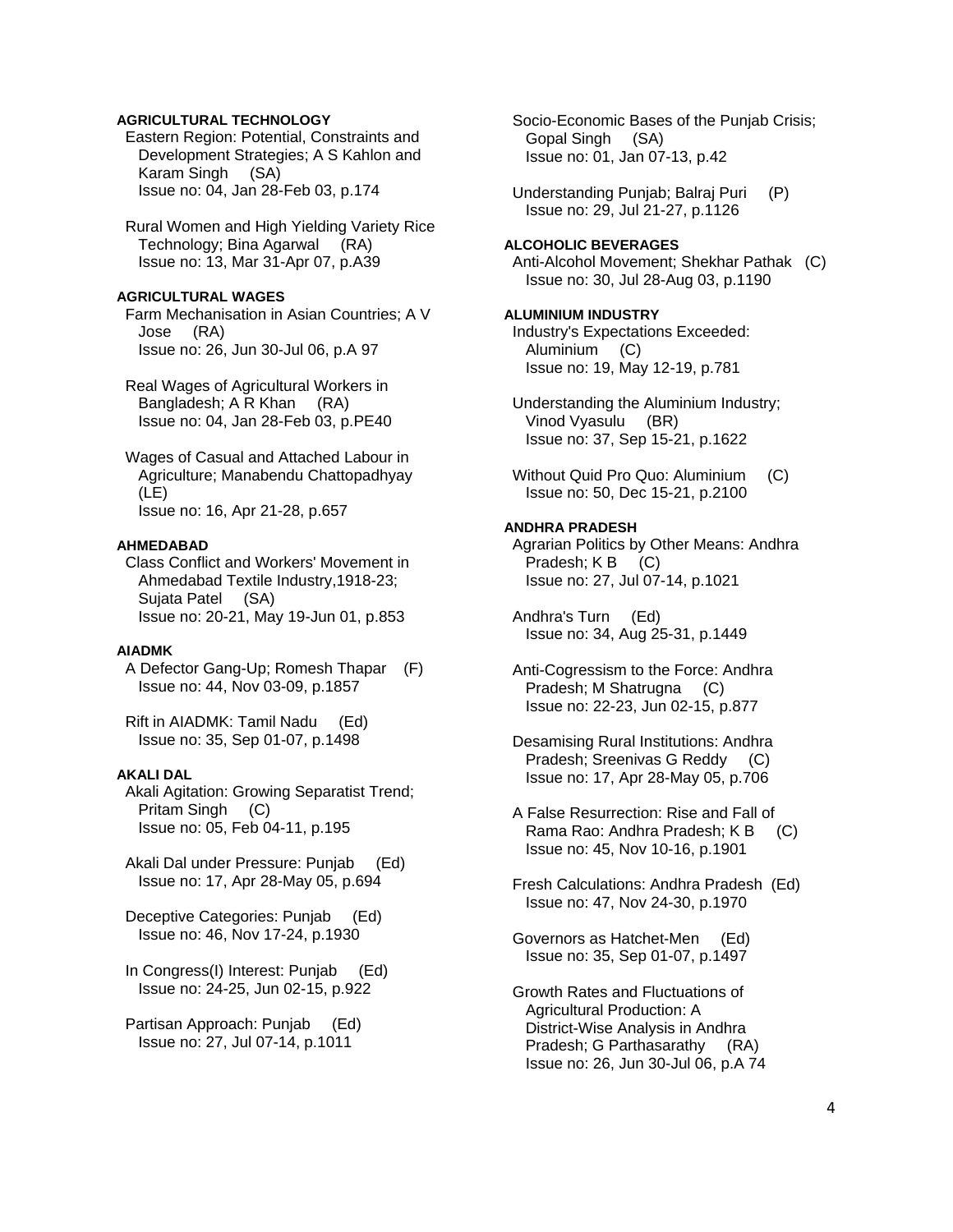### **ANDHRA PRADESH**

- Lesson Of Andhra (Ed) Issue no: 38, Sep 22-28, p.1641
- Operational Holdings, 1980-81: Andhra Pradesh (Ed) Issue no: 26, Jun 30-Jul 06, p.A
- Populist Frills: Andhra Pradesh (Ed) Issue no: 45, Nov 10-16, p.1891

 Rival Sympathy Waves: Andhra Pradesh (Ed) Issue no: 48, Dec 01-07, p.2011

- Stemming the Tide: Andhra Pradesh (Ed) Issue no: 51-52, Dec 22-29, p.2138
- Suppressing Rural Unrest; M Shatrugna (C) Issue no: 03, Jan 21-27, p.109
- Tailing behind NTR: Andhra Pradesh (Ed) Issue no: 13, Mar 31-Apr 07, p.534
- Taming the Press: Andhra Pradesh; M Shatrugna (C) Issue no: 24-25, Jun 16-23, p.929
- Tendu Leaf Labourers in Telangana: Working Conditions and Struggles: Andhra Pradesh; V G (C) Issue no: 46, Nov 17-24, p.1941
- Tiberius Syndrome: Policing of Provincial Campuses; K B (C) Issue no: 04, Jan 28-Feb 03, p.156

#### **ANTARCTICA**

 India's Volte Face: Antarctica Treaty (Ed) Issue no: 50, Dec 15-21, p.2098

#### **ANTHROPOLOGY**

 Anthropology for the Second Stage of the Nuclear Age; David G Mandelbaum (SA) Issue no: 36, Sep 08-14, p.1584

 Development for Whom?; Vasanthi Raman (BR) Issue no: 17, Apr 28-May 05, p.712

#### **APARTHIED**

 Protecting the Heart of Racism (Ed) Issue no: 02, Jan 14-20, p.51

### **ARGENTINA**

 Getting Army Back in Barracks: Argentina (Ed) Issue no: 09, Mar 03-09, p.359

 International Financial Crisis (C) Issue no: 27, Jul 07-14, p.1024

 Resisting IMF Pressure: Third World Debt (Ed) Issue no: 26, Jun 30-Jul 06, p.967

#### **ARMAMENTS**

 Perfunctory Protest: Chemical Weapons (Ed) Issue no: 13, Mar 31-Apr 07, p.535

#### **ARMED FORCES**

 Above Criticism?: Armed Forces (Ed) Issue no: 49, Dec 08-15, p.2058

 Army Action In Punjab; C M Gori (LE) Issue no: 47, Nov 24-30, p.1974

 Life and Death in the North-East :Indian Army in the Dock (C) Issue no: 26, Jun 30-Jul 06, p.976

#### **ASIAN COUNTRIES**

 Farm Mechanisation in Asian Countries; A V Jose (RA) Issue no: 26, Jun 30-Jul 06, p.A 97

#### **ASSAM**

 AASU's Search for an Alternative Platform: Assam; Udayon Misra (C) Issue no: 50, Dec 15-21, p.2114

 Asom Sahitya Sabha: Retreat From Populist Politics: Assam; Udayon Mishra (C) Issue no: 15, Apr 14-21, p.621

 The Healing Touch; Romesh Thapar (F) Issue no: 29, Jul 21-27, p.1123

 Quiet Moves: Assam (Ed) Issue no: 18, May 05-12, p.738

- Remembering a Police Killing: Assam; Udayon Misra (C) Issue no: 17, Apr 28-May 05, p.704
- South Asian Regional Fences; G P D (F) Issue no: 16, Apr 21-28, p.672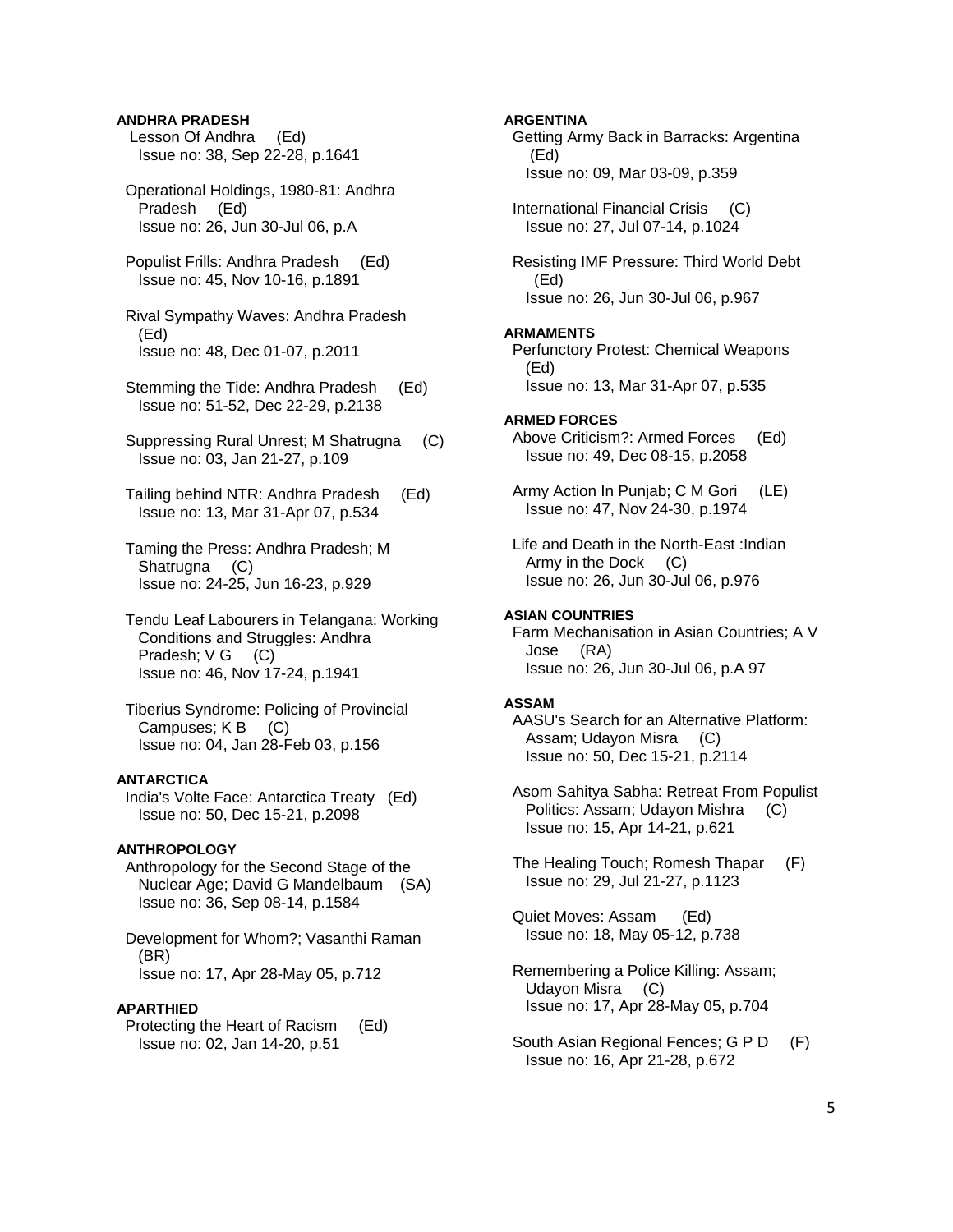### **AUTOMOBILE INDUSTRY**

- Auto Ancillaries; R C Bhargava (LE) Issue no: 26, Jun 30-Jul 06, p.970
- Grim Prospect for Auto Ancillaries (C) Issue no: 12, Mar 24-30, p.484

 The Japanese Connection (C) Issue no: 24-25, Jun 16-23, p.923

#### **BALANCE OF PAYMENT**

 India's Balance of Payments, 1983-84: The Economy; S Kumarasundaram (C) Issue no: 10, Mar 10-16, p.411

 Runaway Trade Deficit: Balance of Payments (Ed) Issue no: 27, Jul 07-14, p.1010

### **BANDHS**

 Akali Agitation: Growing Separatist Trend; Pritam Singh (C) Issue no: 05, Feb 04-11, p.195

#### **BANGALORE**

 Industrial Sub-System of Bangalore; Vinod Vyasulu (SA) Issue no: 41, Oct 13-20, p.1795

### **BANGLADESH**

- Democracy in One Country?; G P D (F) Issue no: 45, Nov 10-16, p.1907
- Ershad Under Pressure: Bangladesh (Ed) Issue no: 44, Nov 03-09, p.1851
- Opposition Parties Failure: Bangladesh (C) Issue no: 36, Sep 07-14, p.1572
- Real Wages of Agricultural Workers in Bangladesh; A R Khan (RA) Issue no: 04, Jan 28-Feb 03, p.PE40
- Tragedy of External Dependence; Ashok Mitra (BR) Issue no: 19, May 12-19, p.795
- A Village View of Hunger and Power; Willen Van Schendel (BR) Issue no: 12, Mar 24-30, p.499
- Warning of Famine in Bangladesh; Ben Crow (SA) Issue no: 40, Oct 06-12, p.1754

### **BANK LOANS**

 Bank Loans to Lower Class Women in Bombay: Problems and Perspects; Jana Everett and Mira Savara (SA) Issue no: 34, Aug 25-31, p.M113

 Fixer's Opera (Ed) Issue no: 02, Jan 14-20, p.49

#### **BANKS AND BANKING**

 Blinkered View: Banking (C) Issue no: 22-23, Jun 02-15, p.879

 The Dollar (Ed) Issue no: 16, Apr 21-28, p.653

 Low Profile: Money and Banking (C) Issue no: 10, Mar 10-16, p.412

 Money Puzzles (Ed) Issue no: 05, Feb 04-11, p.183

 Why China Wants Control; Ian Maxwell (C) Issue no: 01, Jan 07-13, p.19

### **BENGAL**

 Sharecropping in West Bengal during the Colonial Period; Biplab Dasgupta (RA) Issue no: 13, Mar 31-Apr 07, p.A2

# **BEVERAGES**

 Short-Lived Relief: International Trade (Ed) Issue no: 36, Sep 08-14, p.1550

# **BHIWANDI**

 Bhiwandi Again (Ed) Issue no: 20-21, May 19-Jun 01, p.817

#### **BHOPAL**

 Bhopal Disaster; C T Kurien (LE) Issue no: 51-52, Dec 22-29, p.2142

 Bhopal Holocaust; Sheela Lahiri et al Choudhury (LE) Issue no: 50, Dec 15-21, p.2103

 Government Responsibility for Bhopal Gas Tragedy; Radhika Ramaseshan (C) Issue no: 50, Dec 15-21, p.2109

 Low Farce (Ed) Issue no: 50, Dec 15-21, p.2097

 Mass Murder in Bhopal (Ed) Issue no: 49, Dec 08-15, p.2057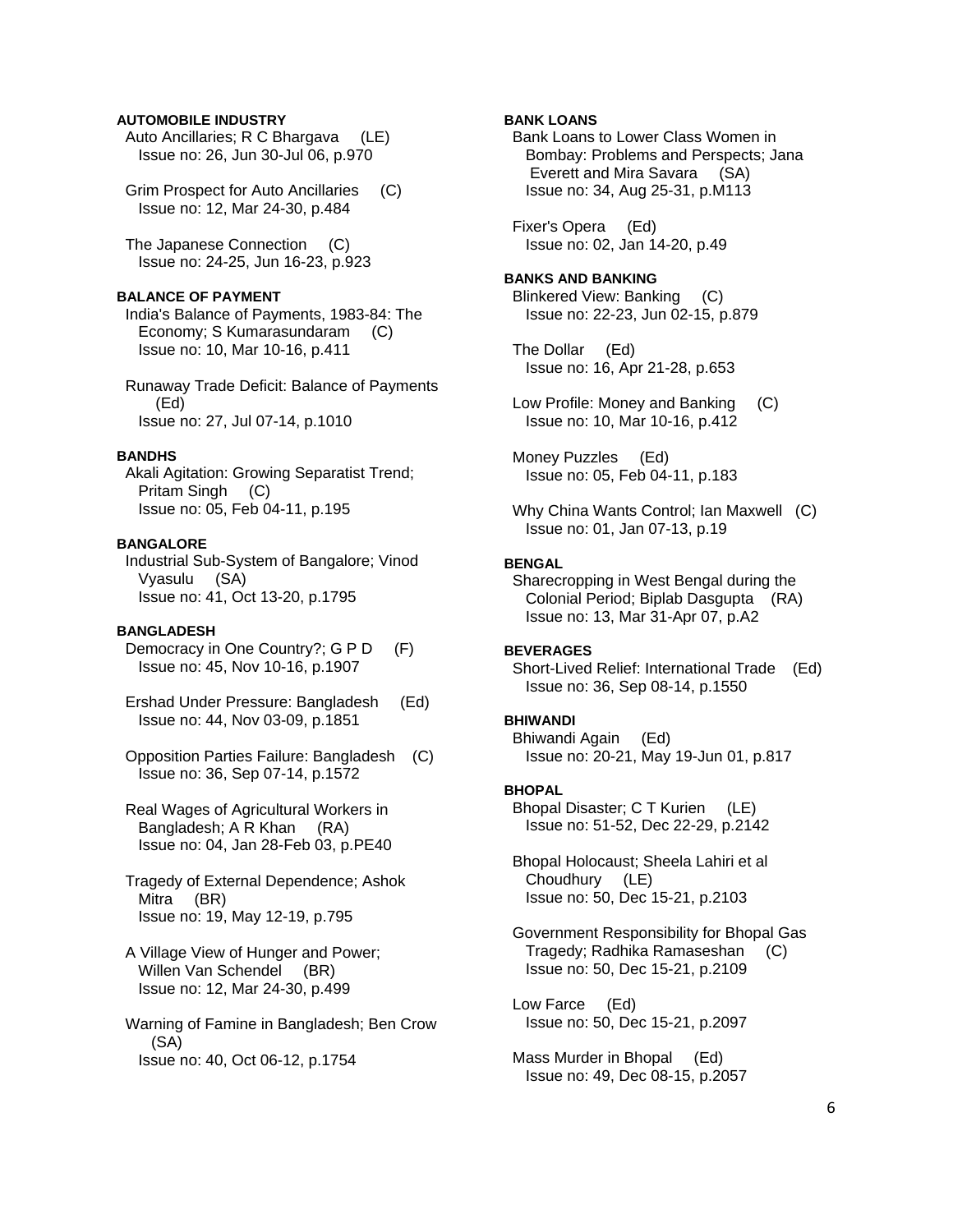# **BHOPAL**

 Profit Against Safety: Bhopal Tragedy; Radhika Ramaseshan (C) Issue no: 51-52, Dec 22-29, p.2147

### **BIHAR**

 A Dam Too Far: Environment and Development; Darryl D'Monte (C) Issue no: 47, Nov 24-30, p.1986

 Bihar Rural Struggles; Gail Omvedt (BR) Issue no: 27, Jul 07-14, p.1032

 Class in Itself, Caste for Itself: Social Articulation in Bihar; Arvind Das (P) Issue no: 37, Sep 15-21, p.1616

 Community Tubewell: An Organisational Alternative to Small Farmer's Irrigation; Niranjan Pant (RA) Issue no: 26, Jun 30-Jul 06, p.A59

 Eastern Region: Potential, Constraints and Development Strategies; A S Kahlon and Karam Singh (SA) Issue no: 04, Jan 28-Feb 03, p.174

 Incomes and Work among the poor of Rural Bihar, 1971-81; Gerry Rodgers and Janine Rodgers (RA) Issue no: 13, Mar 31-Apr 07, p.A17

 Landlord's Witch-Hunt; Umesh Sinha (C) Issue no: 19, May 12-19, p.790

 Migrant Labour: A Mirror Survey of Jullunder and East Champaran; Indermit Gill (SA) Issue no: 24-25, Jun 16-23, p.961

 Palamau in Bondage: For Ever?; Mahasveta Devi (C) Issue no: 16, Apr 21-28, p.663

 Setting Scores: Bihar (Ed) Issue no: 11, Mar 17-23, p.439

 Split in Jharkhand Movement: Bihar; Hiranmay Dhar (C) Issue no: 29, Jul 21-27, p.1139

 The Biharsharif Report: Communal Violence (Ed) Issue no: 07, Feb 18-24, p.266

#### **BIOGRAPHY AND AUTOBIOGRAPHY**

 Keynes Revisited; Anand G Chandavarkar (BR) Issue no: 45, Nov 10-16, p.1910

#### **BIOTECHNOLOGY**

 Response to a Frontier Technology: Case Study of Biotechnology in Japan; C V Swaminathan and Gummadi V Rao (RA) Issue no: 20-21, May 19-Jun 01, p.M78

#### **BJP**

 First Among Equals?: BJP (Ed) Issue no: 42-43, Oct 20-Nov 02, p.1806

The RSS Factor: BJP; M H J (C) Issue no: 03, Jan 21-27, p.98

### **BLACK MONEY**

 Black Money and Its Functions; Thomas A Timberg (LE) Issue no: 08, Feb 25-03, p.322

 Informal Credit Markets, Black Money and Monetary Policy: Some Analytical and Empirical Issues; K Sundaram and V Pandit (SA) Issue no: 16, Apr 21-28, p.675

#### **BOMBAY**

 Bombay 2001; Amrita Abraham (C) Issue no: 34, Aug 25-31, p.1462

#### **BONDED LABOUR**

 Report from Palamau; Mahasveta Devi (F) Issue no: 18, May 05-12, p.750

#### **BONUS ISSUES**

 ACC Bonus Issue: Too Legalistic (C) Issue no: 51-52, Dec 22-29, p.2141

#### **BOOKS REVIEWED**

 Acharya, K C S: "Food Security System of India: Evolution of the Buffer Stocking Policy and Its Evaluation" Issue no: 38, Sep 22-28, p.1662

 Amin, Shahid: "Sugarcane and Sugar in Gorakhpur: An Inquiry into Peasant Production for Capitalist Enterprise in Colonial India" Issue no: 40, Oct 06-12, p.1742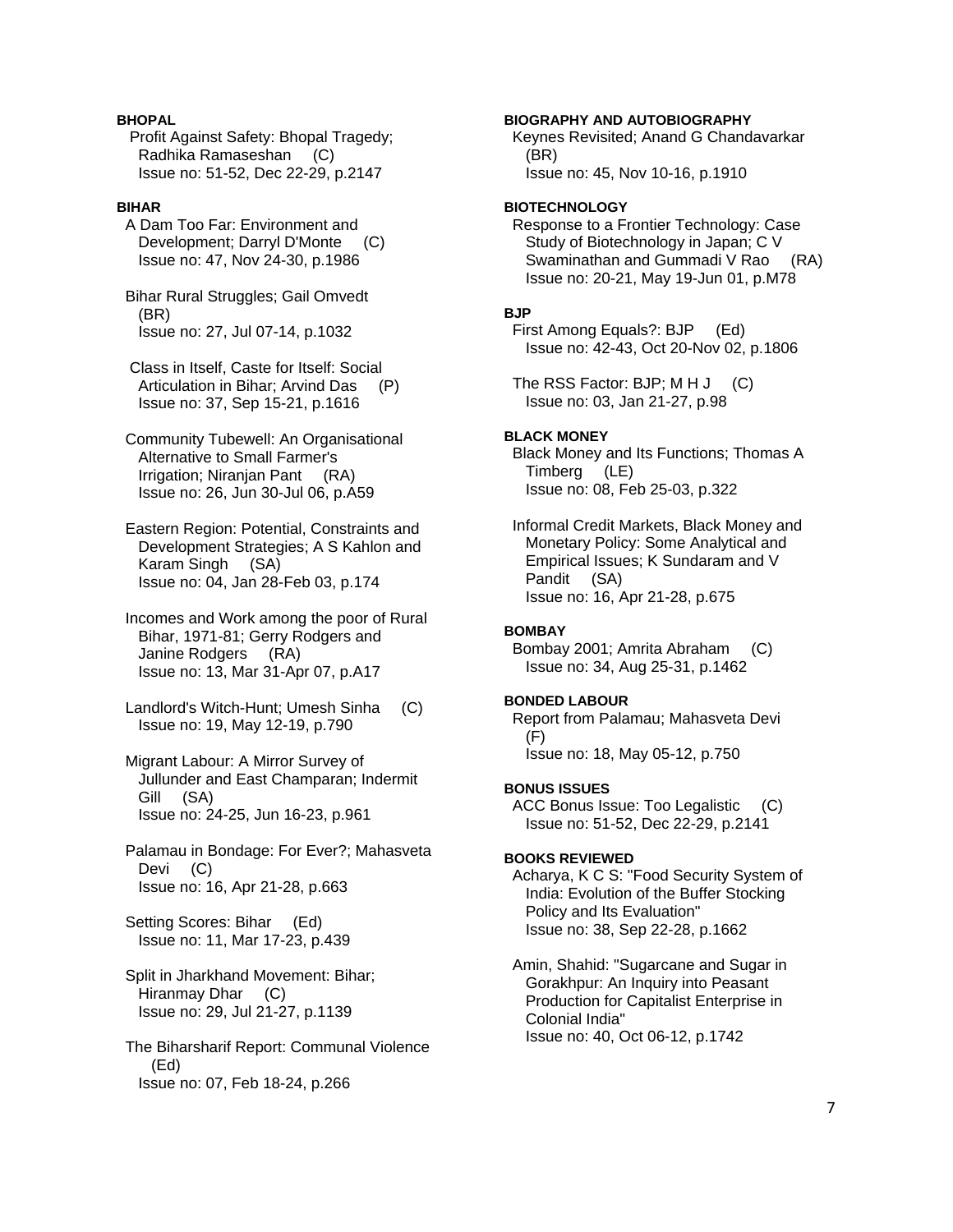## **BOOKS REVIEWED**

 Amjad, Rashid: "Private Industrial Investment in Pakistan 1960-1970" Issue no: 04, Jan 28-Feb 03, p.164

 Appadurai, Arjun: "Worship and Conflict under Colonial Rule: A South Indian Case" Issue no: 14, Apr 07-14, p.594

 Ballance, Robert H; Javed A Ansari and Hans W Singer: "The International Economy and Industrial Development: Trade and Investment in the Third World" Issue no: 46, Nov 17-24, p.1952

 Bang, Abhay and Ashwin Patel (eds): "Health Care: Which Way to Go?" Issue no: 24-25, Jun 16-23, p.945

 Bardhan, Pranab K: "Land, Labour and Rural Poverty: Essays in Development Economics" Issue no: 50, Dec 15-21, p.2117

 Bazaj, Nagin: "Ahead of His Times-Prem Nath Bazaz, His Life and Work" Issue no: 49, Dec 08-15, p.2075

 Bharat-Ram, Vinay: "Towards a Theory of Import Substitution Exchange Rates and Economic Development" Issue no: 26, Jun 30-Jul 06, p.991

 Chandra, Bipan (ed): "The Indian Left: Critical Appraisals" Issue no: 07, Feb 18-24, p.283

 Das, Arvind (ed): "Agrarian Movements in India: Studies on 20th Century Bihar" Issue no: 27, Jul 07-14, p.1032

 Das, Arvind and V Nilakant (eds): "Agrarian Relations in India" Issue no: 27, Jul 07-14, p.1032

 Dharampal: "The Beautiful Tree: Indigenous Indian Education in the Eighteenth Century" Issue no: 34, Aug 25-31, p.1473

 Eshag, Eprime: "Fiscal and Monetary Policies and Problems in Developing Countries" Issue no: 37, Sep 15-21, p.1620

 Fernandes, W and S Kulkarni (eds): "Towards a New Forest Policy: People's Rights and Enviornmental Needs" Issue no: 17, Apr 28-May 05, p.711

 Ferreira, J V and A R Momin (eds): "Nemesis: Critical Perspectives on Modernisation" Issue no: 26, Jun 30-Jul 06, p.993

 Ghosh, Murari: "Metropolitan Calcutta: Economics of Growth" Issue no: 50, Dec 15-21, p.2120

 Goswami, Prodyotkumar: "Indian Currency and Exchange-1835-1940" Issue no: 36, Sep 08-14, p.1577

 Graham, Ronald: "The Aluminium Industry and the Third World: Multinational Corporations and Development" Issue no: 37, Sep 15-21, p.1622

 Guha, Ranjit: "Elementary Aspects of Peasant Insurgency in Colonial India" Issue no: 24-25, Jun 16-23, p.942

 Gupta, K L and M A Islam: "Foreign Capital, Savings and Growth: An International Cross-Section Study" Issue no: 45, Nov 10-16, p.1912

 Gupta, L C: "Growth Theory and Strategy: New Direction" Issue no: 05, Feb 04-11, p.204

 Harriss, Barbara: "State and Market" Issue no: 18, May 05-12, p.757

 Hartmann, Bestsy and James K Boyce: "A Quiet Violence: View from a Bangladesh Village" Issue no: 12, Mar 24-30, p.499

 Hayami, Yujiro and Masao Kikuchi: "Asian Village Economy at the Cross-Roads: An Economic Approach to Institutional Change" Issue no: 42-43, Oct 20-Nov 02, p.1829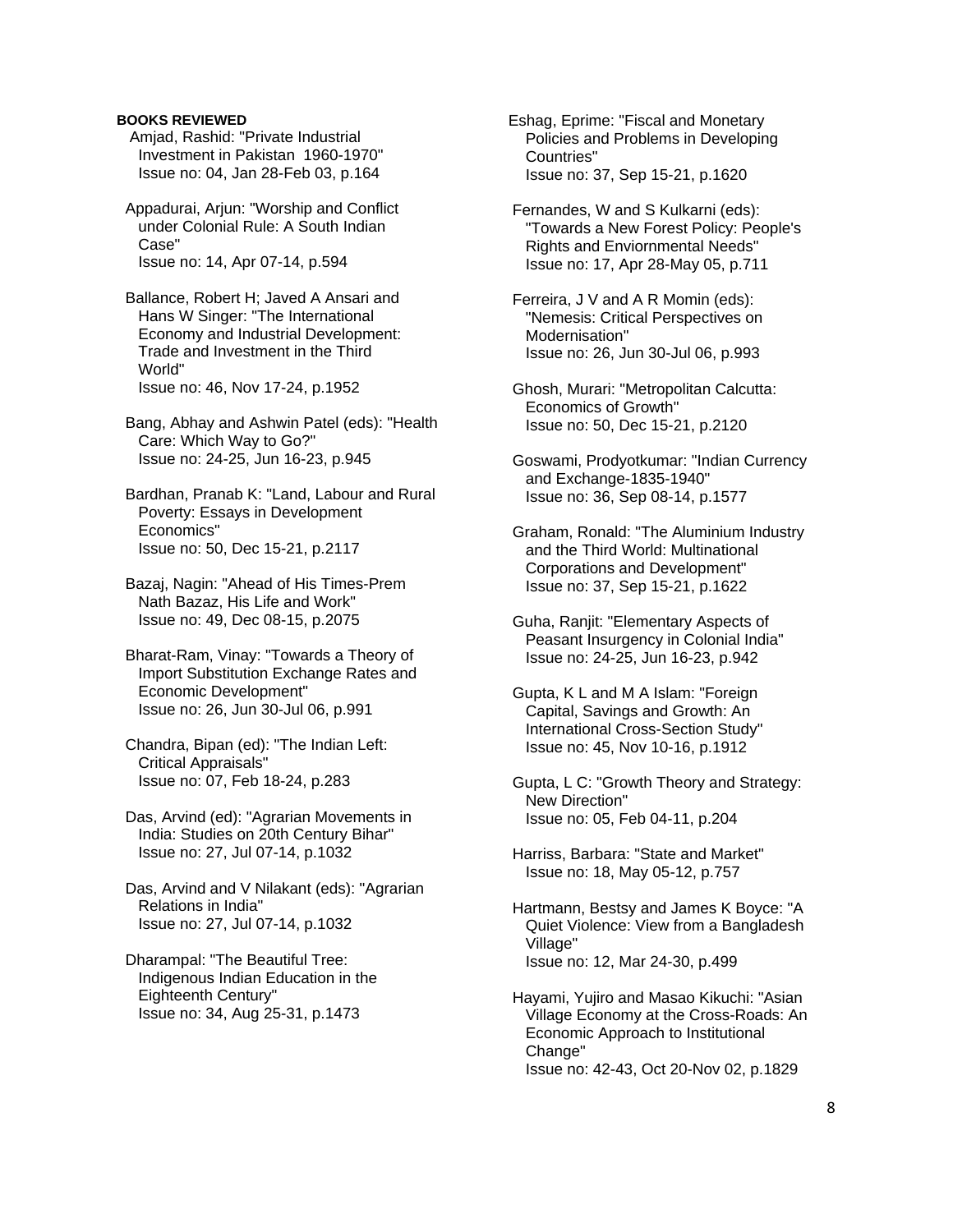### **BOOKS REVIEWED**

 Hemming, Richard: "Poverty and Incentives: The Economic of Social Security" Issue no: 42-43, Oct 20-Nov 02, p.1831

 Herman, Edward S: "Corporate Control, Corporate Power" Issue no: 15, Apr 14-21, p.631

 Hind Mazdoor Sabha: "Labour in Free India" Issue no: 36, Sep 08-14, p.1578

 Hiro, Dilip: "Inside the Middle East" Issue no: 13, Mar 31-Apr 07, p.555

 Karashima, Noboru: "South Indian History and Society: Studies From Inscriptions AD 850-1800" Issue no: 36, Sep 08-14, p.1574

 Keynes, Geoffrey: "The Gates of Memory" Issue no: 45, Nov 10-16, p.1910

 Khan, Mohammad Ishaq: "Perspectives on Kashmir: Historical Dimensions" Issue no: 10, Mar 10-16, p.420

 Khatkhate, Deena R (ed): "National and International Aspects of Financial Policies in LDCs" Issue no: 02, Jan 14-20, p.66

 Kumar, Ravinder: "Essays in the Social History of Modern India" Issue no: 11, Mar 17-23, p.455

 Kumar, Ravinder (ed): "Philosophical Theory and Social Reality" Issue no: 39, Sep 29-Oct 05, p.1703

 Kurien, John: "Elementary Education in India: Myth, Reality, Alternative" Issue no: 02, Jan 14-20, p.67

 Lakdawala, D T (ed): "Gujarat Economy: Problems and Prospects" Issue no: 19, May 12-19, p.796

 Little, Ian M D: "Economic Development: Theory, Policy and International Relations" Issue no: 08, Feb 25-03, p.337

Luithi, Luingam and Nandita Haskar: "Nagaland File: A Question of Human Rights" Issue no: 51-52, Dec 22-29, p.2157

 Madan, T N: "Cultural and Development" Issue no: 17, Apr 28-May 05, p.712

 Malyarov, O V: "The role of the State in the Socio-Economic Structure of India" Issue no: 11, Mar 17-23, p.457

 McVeigh, M C: "Sun Power: An Introduction to the Application of Solar Energy" Issue no: 16, Apr 21-28, p.674

 Mukherji, Badal: "Theory of Growth and the Tradition of Ricardian Dynamics" Issue no: 48, Dec 01-07, p.2034

 Nossiter, T J: "Communism in Kerala: A Study in Political Adaptation" Issue no: 05, Feb 04-11, p.200

 Osmani, S R: "Economic Inequality and Group Welfare" Issue no: 03, Jan 21-27, p.115

 Paul, Samuel: "Managing Development Programmes: The Lessons of Success" Issue no: 38, Sep 22-28, p.1661

 Piyadasa, L P: "Sri Lanka: The Holocaust and After" Issue no: 44, Nov 03-09, p.1871

 Premchand, A: "Government Budgeting and Expenditure Control: Theory and Practice" Issue no: 38, Sep 22-28, p.1659

 Qadeer, Mohammad A: "Urban Development in the Third World: Internal Dynamics of Lahore, Pakistan" Issue no: 13, Mar 31-Apr 07, p.553

 Rahman, A and Nirmal Haritash: "The Role of Parliament in the Formulation of National Science and Technology Policy" Issue no: 04, Jan 28-Feb 03, p.165

 Rangarajan, C: "Agricultural Growth and Industrial Performance in India" Issue no: 14, Apr 07-14, p.593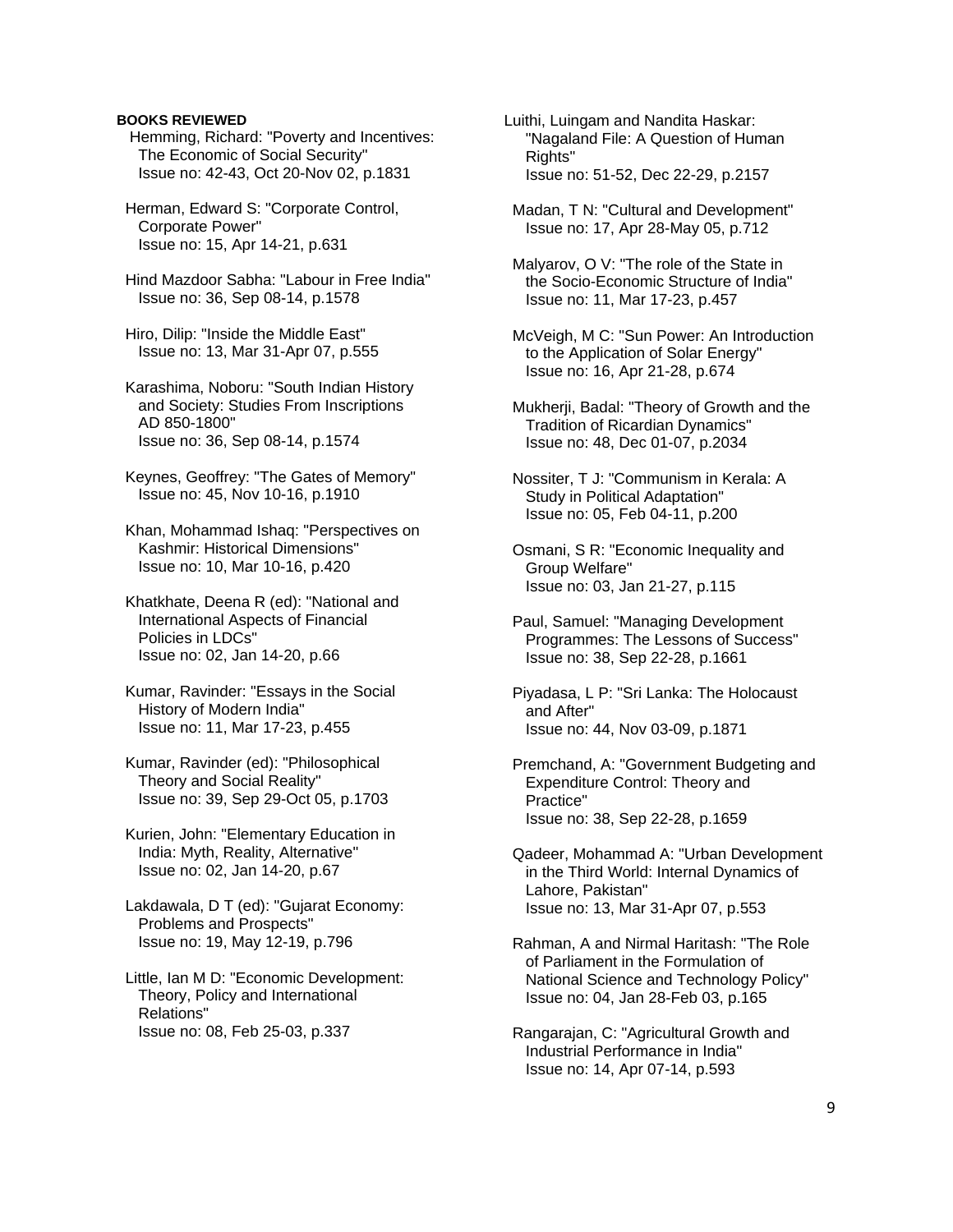### **BOOKS REVIEWED**

 Rothermund, Dietmar: "Asian Trade and Expansion in the Age of Mercantilism" Issue no: 48, Dec 01-07, p.2035

 Rudra, Ashok: "Indian Agricultural Economics: Myths and Realities" Issue no: 16, Apr 21-28, p.673

 Rushdie, Salman: "Midnight's Children" Issue no: 06, Feb 11-17, p.244

 Rushdie, Salman: "Shame" Issue no: 06, Feb 11-17, p.244

 Sarkar, Goutam K: "Commodities and the Third World" Issue no: 27, Jul 07-14, p.1033

 Shonfield, Andrew: "In Defence of the Mixed Economy " Issue no: 42-43, Oct 20-Nov 02, p.1831

 Sidhu, S S: "Steel Industry in India: Problems and Perspectives" Issue no: 15, Apr 14-21, p.629

 Singh, Harbans: "Khalistan" Issue no: 10, Mar 10-16, p.421

 Skidelsky, Robert: "John Maynard Keynes: Hopes Betrayed" Issue no: 45, Nov 10-16, p.1910

 Sobhan, Rehman: "The Crisis of External Dependence: The Political Economy" Issue no: 19, May 12-19, p.795

 Tonki, S M: "Aligarh and Jamia Fight for National Education System" Issue no: 46, Nov 17-24, p.1954

 UNICEF: "The State of the World's Children, 1983" Issue no: 03, Jan 21-27, p.116

 Vaidya, Shanta: "Rural-Urban Economic Ties: Flow of Industrial Workers Earnings to Rural Areas" Issue no: 36, Sep 08-14, p.1578

 Wadhwa, D C: "Re-Promulgation of Ordinances: A Fraud on the Constitution of India" Issue no: 49, Dec 08-15, p.2076

 World Bank, Washington: "World Development Report 1983" Issue no: 09, Mar 03-09, p.376 World Energy Conference Conservation Commission: "Oil Substitution: World Outlook to 2020" Issue no: 34, Aug 25-31, p.1478 Worswick, David and James Trevithick (eds): "Keynes and the Modern World" Issue no: 45, Nov 10-16, p.1910 **BORDER DISPUTES**  Contemporary Evidence on Aksai Chin; Sahdev Vohra (P) Issue no: 30, Jul 28-Aug 03, p.1194 **BRITISH RULE**  British Rule and the Indian Economy: Agenda for Fresh Searches; Arun Banerji (F) Issue no: 31-33, Aug 04-24, p.1273 Colonial Axe on Education; G Sivaramakrishnan (BR) Issue no: 34, Aug 25-31, p.1473 Nineteenth Century British Views of India: Crystallisation of Attitude; Udayon Misra (RA) Issue no: 04, Jan 28-Feb 03, p.PE14 **BROADCASTING**  Public Discussion and Contempt of Court: Civil Liberties; A G Noorani (C) Issue no: 49, Dec 08-15, p.2070 **BUDGET**  Budget and Textiles (C) Issue no: 10, Mar 10-16, p.404 The Budget-I: Rich Gain at State's Expense (Ed) Issue no: 09, Mar 03-09, p.358 The Budget-II: Virtue of Spending (Ed)

Issue no: 09, Mar 03-09, p.358

 The Economist and the Budgeteer; Deena R Khatkhate (BR) Issue no: 38, Sep 22-28, p.1659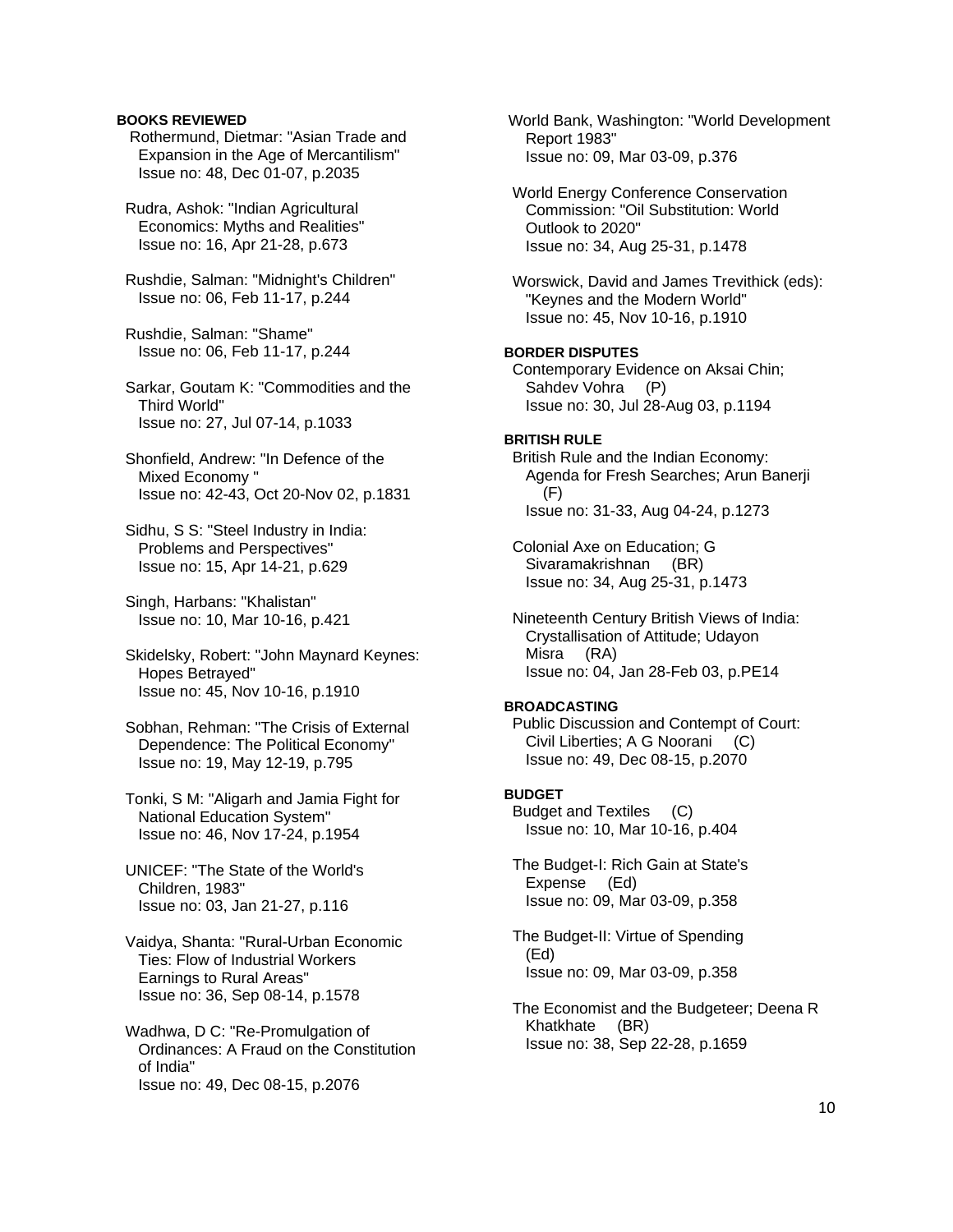**BUDGET**  An Election-Year Budget; Arun Kumar (SA) Issue no: 12, Mar 24-30, p.519

 Enjoying the Deficit (Ed) Issue no: 05, Feb 04-11, p.183

 Financing Industry and Business: Union Budget Proposals, 1984-85; M P Chitale (SA) Issue no: 12, Mar 24-30, p.507

 Financing Reagan's Deficit; I S G (F) Issue no: 08, Feb 25-03, p.335

 Gainers and Losers: Budget (Ed) Issue no: 12, Mar 24-30, p.483

 Inflation and Evasion; Kaushik Basu (SA) Issue no: 12, Mar 24-30, p.505

 More Distortions (Ed) Issue no: 09, Mar 03-09, p.357

 Some Issues in Personal Income Taxation; Vinay D Lall (SA) Issue no: 12, Mar 24-30, p.513

#### **BUDGET DEFICIT**

 More to Those That Have: International Capital Flows (Ed) Issue no: 30, Jul 28-Aug 03, p.1174

#### **BUDGET, STATES**

 A Growth Sector: The Police (Ed) Issue no: 16, Apr 21-28, p.655

### **BUDGET, UNION-1984-1985**

 The 1984-85 Budget: Gathering Fiscal Crisis; Prabhat Patnaik (SA) Issue no: 12, Mar 24-30, p.501

 A Growth Sector: The Police (Ed) Issue no: 16, Apr 21-28, p.655

 Blank Cassettes (C) Issue no: 17, Apr 28-May 05, p.697

No Flutter in the Market (C) Issue no: 09, Mar 03-09, p.360

 Tax Changes, Government Expenditure and plan Outlay; N J Jhaveri (SA) Issue no: 12, Mar 24-30, p.523

 Technical Credits Puzzle: Rupee Trade (Ed) Issue no: 09, Mar 03-09, p.359

#### **BUREAUCRACY**

 The Baboo and the Brown Sahib (LE) Issue no: 40, Oct 06-12, p.1722

 Crossing the Point of No Return; Romesh Thapar (F) Issue no: 18, May 05-12, p.745

 Help form Bureaucracy: Politics (Ed) Issue no: 41, Oct 13-20, p.1762

 Policy-Making by Civil Servants: The Economy (C) Issue no: 05, Feb 04-11, p.194

 Season of Committees: New Delhi; B M (C) Issue no: 41, Oct 13-20, p.1770

 State and Bureaucracy in Kautilya's Arthasastra; Satya Deva (SA) Issue no: 19, May 12-19, p.811

# **BUSINESS HISTORY**

 Expanding the Frontiers of Business History; S C Misra (F) Issue no: 18, May 05-12, p.747

 MNCs of an Earlier Era; Ashim Kumar Roy (BR) Issue no: 48, Dec 01-07, p.2035

### **BUSINESS MANAGEMENT**

 In-House Entrepreneurship: Management (C) Issue no: 39, Sep 29-Oct 05, p.1697

#### **CALCUTTA**

 Colonial Urbanisation; Anuradha Dutta (BR) Issue no: 50, Dec 15-21, p.2120

 Eviction of Settlers along Circular Rail; Anita Sen (LE) Issue no: 34, Aug 25-31, p.1453

# **CAPITAL FLOWS**

 In the Wrong Tier (Ed) Issue no: 13, Mar 31-Apr 07, p.533

 International Unit Fund: Capital Market (Ed) Issue no: 41, Oct 13-20, p.1765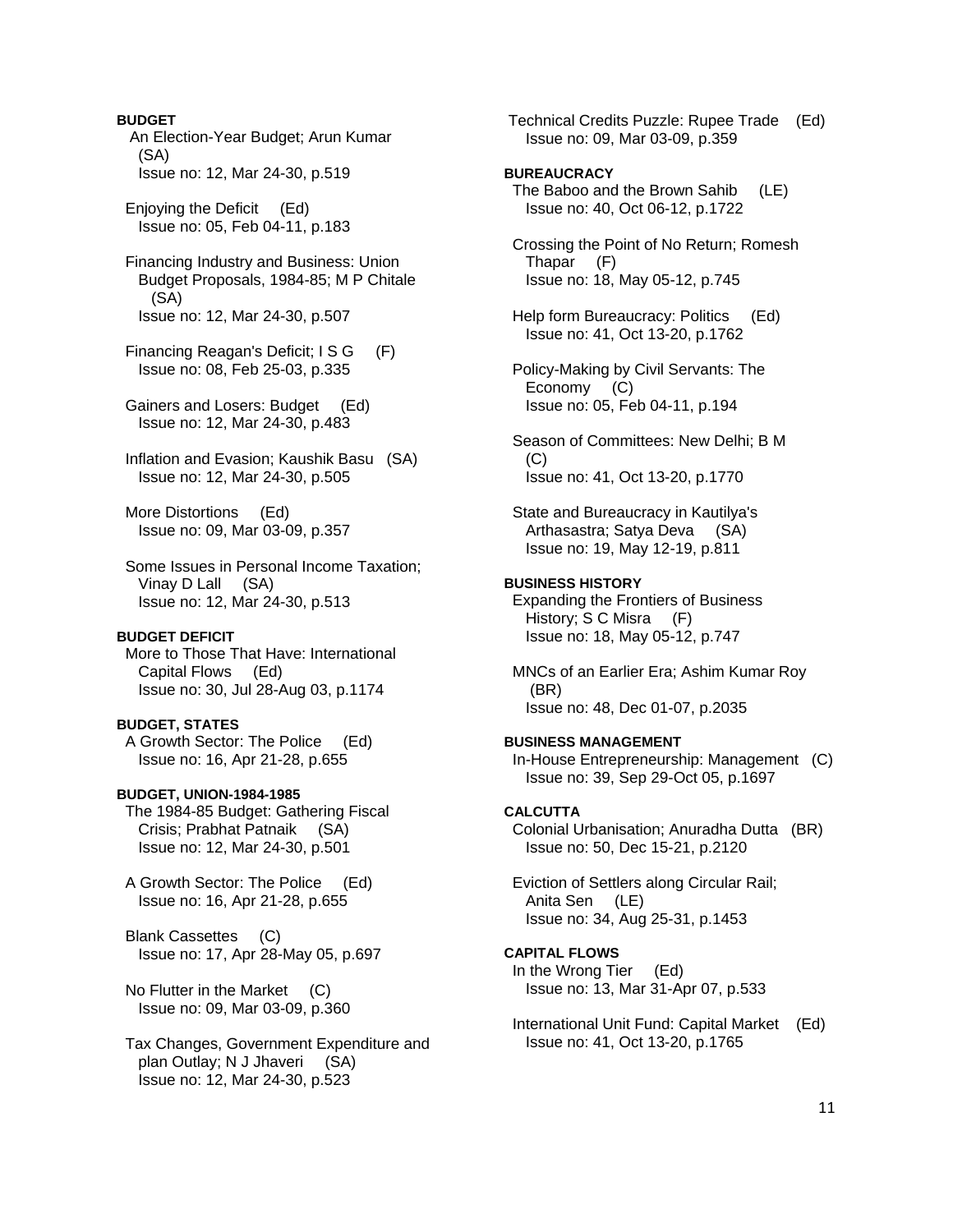# **CAPITAL FORMATION**

 Financing Industry and Business: Union Budget Proposals, 1984-85; M P Chitale (SA) Issue no: 12, Mar 24-30, p.507

#### **CAPITAL GOODS**

 Performance of Capital Goods Sector in India, 1955-79: A Theoretical Analysis; R Ramana (F) Issue no: 31-33, Aug 04-24, p.1311

#### **CAPITALISM**

 Development of Capitalism in India; Ranjit Sau (RA) Issue no: 30, Jul 28-Aug 03, p.PE73

 Market Question and Capitalist Development in India; Prabhat Patnaik (F) Issue no: 31-33, Aug 04-24, p.1251

 Mixed and Mixed Up Economies; Bhabatosh Datta (BR) Issue no: 42-43, Oct 20-Nov 02, p.1831

 The Terror and the Squalor of East Asian Capitalism; Amiya Kumar Bagchi (P) Issue no: 01, Jan 07-13, p.21

 The Transition from Feudalism to Capitalism; Asok Sen (RA) Issue no: 30, Jul 28-Aug 03, p.PE50

# **CASH MANAGEMENT**

 Blinkered View: Banking (C) Issue no: 22-23, Jun 02-15, p.879

 Money Puzzles (LE) Issue no: 09, Mar 03-09, p.361

# **CASTE CONFLICTS**

 Who's Afraid of the Law?: Scheduled Castes; K G Kannabiran (C) Issue no: 24-25, Jun 16-23, p.930

# **CASTES AND CASTE SYSTEM**

 Class in Itself, Caste for Itself: Social Articulation in Bihar; Arvind Das (P) Issue no: 37, Sep 15-21, p.1616

 Continuous Hierarchies and Discrete Castes; Dipankar Gupta (SA) Issue no: 46, Nov 17-24, p.1955

 Continuous Hierarchies and discrete Castes; Dipankar Gupta (SA) Issue no: 47, Nov 24-30, p.2003

 Continuous Hierarchies and Discrete Castes; Dipankar Gupta (SA) Issue no: 48, Dec 01-07, p.2049

 Should Caste be the Basis for Recognising Backwardness?; I P Desai (SA) Issue no: 28, Jul 14-20, p.1106

### **CEMENT INDUSTRY**

 Always Trailing Demand: Cement (C) Issue no: 26, Jun 30-Jul 06, p.968

 Cement: Time to Decontrol? (C) Issue no: 47, Nov 24-30, p.1972

 From Shortage to Surplus (C) Issue no: 03, Jan 21-27, p.100

### **CENTRAL AMERICA**

 Another Alliance for Progress?: Kissinger Report; Pravin Varaiya and Richard Walkar (C) Issue no: 06, Feb 11-17, p.242

 Fruits of the Reagan Solution : Central America; Elisavinda Echeverri-Gent (C) Issue no: 06, Feb 11-17, p.241

### **CENTRE-STATE FINANCIAL RELATIONS**

 Devolution Criteria: From Gamble to Policy; S Guhan (SA) Issue no: 48, Dec 01-07, p.2036

 Mauling Federal Finances (Ed) Issue no: 30, Jul 28-Aug 03, p.1173

 State-Level Money Stock Measures; T K Velayudham and K A Menon (SA) Issue no: 03, Jan 21-27, p.133

# **CENTRE-STATE RELATIONS**

 A Pre-Election Reckoning: Centre-State Relations; T V Sathyamurthy (C) Issue no: 39, Sep 29-Oct 05, p.1692

 A Deadline to Remember (Ed) Issue no: 04, Jan 28-Feb 03, p.147

 Intrigues in Tripura (Ed) Issue no: 42-43, Oct 20-Nov 02, p.1805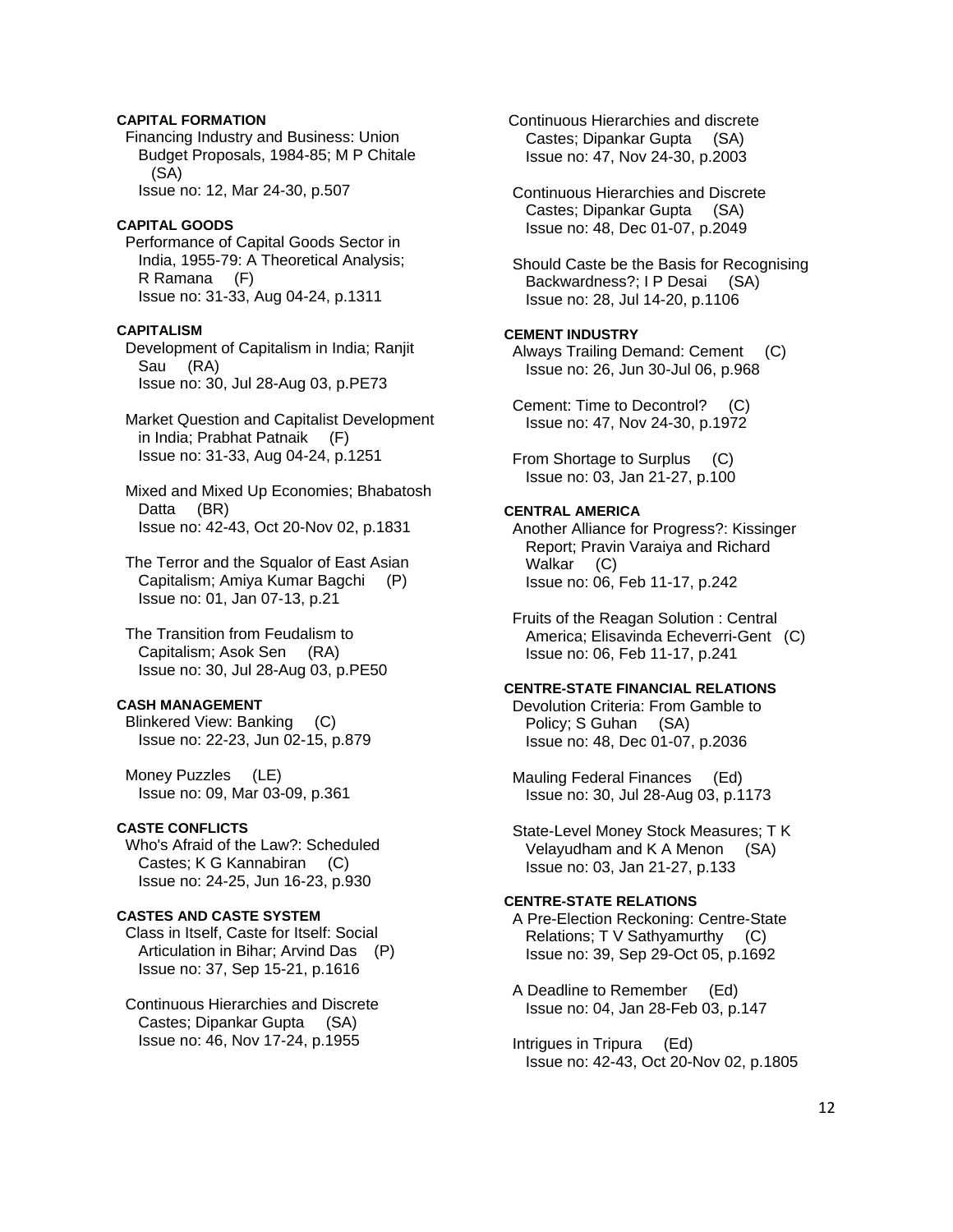# **CENTRE-STATE RELATIONS**

 Jammu's Quest for Identity: Jammu and Kashmir; Balraj Puri (C) Issue no: 41, Oct 13-20, p.1772

 Omninous Turn in Union-State Relations: New Delhi; B M (C) Issue no: 34, Aug 25-31, p.1460

 One-Way Street: Centre-State Relations (Ed) Issue no: 30, Jul 28-Aug 03, p.1174

 Sarkaria Commission's Questionnaire: Centre-State Relations (C) Issue no: 07, Feb 18-24, p.280

# **CHEMICAL INDUSTRY**

 Setting Up and Operating Ammonia Plants: The Indian Scenario Today; N B Chandran (SA) Issue no: 50, Dec 15-21, p.AS21

#### **CHILD LABOUR**

 Fertility Decline in Kerala: Social Justice Hypothesis; P G K Panikar (D) Issue no: 13, Mar 31-Apr 07, p.571

#### **CHILDREN**

 Three Fs of Child Health; Vimal Balasubrahmanyan (BR) Issue no: 03, Jan 21-27, p.116

### **CHINA**

 Beijing's New Style: China; G P D (C) Issue no: 42-43, Oct 20-Nov 02, p.1821

 China's 'Open' Cities (Ed) Issue no: 31-33, Aug 04-24, p.1306

 China's Economic Plan for 1984 (Ed) Issue no: 26, Jun 30-Jul 06, p.A96

 China's Strategy for Its Technological Transformation; Surendra J Patel (C) Issue no: 09, Mar 03-09, p.373

 From Social Upheaval to Deep Tillage: Continuing the Story of Long Bow; Neville Maxwell (RA) Issue no: 22-23, Jun 02-15, p.891

Mao's 90th Birthday; G P D (F) Issue no: 02, Jan 14-20, p.59

 Much Publicised Non-Event: China; G P D (F) Issue no: 18, May 05-12, p.756

- New Approaches to Unification: China; G P D (C) Issue no: 50, Dec 15-21, p.2116
- The New Largest City of China; G P D (C) Issue no: 10, Mar 10-16, p.416
- One More Curtain on Cultural Revolution?: China;  $G \, P \, D \quad (C)$ Issue no: 35, Sep 01-08, p.1518
- Three Cities in China; Ashok V Desai (C) Issue no: 37, Sep 15-21, p.1613
- Unequal Treaties: Turning Fact into Fiction: China; G P D (C) Issue no: 47, Nov 24-30, p.1990
- Zhao Ziyang Makes a Point; G P D (F) Issue no: 03, Jan 21-27, p.107

 Zhao Ziyang's Visit (Ed) Issue no: 02, Jan 14-20, p.51

# **CHINA-HONGKONG RELATIONS**

 Unequal Treaties: Turning Fact into Fiction: China; G P D (C) Issue no: 47, Nov 24-30, p.1990

#### **CIVIL LIBERTIES**

 Benefits for Politicians: Civil Liberties; A G Noorani (C) Issue no: 19, May 12-19, p.788

- A Citizen Has Rights Abroad: Civil Liberties; A G Noorani (C) Issue no: 14, Apr 07-14, p.588
- Compensating the Wronged: A Beginning; A G Noorani (C) Issue no: 03, Jan 21-27, p.112

 Dissolving Commissions of Inquiry; A G Noorani (C) Issue no: 16, Apr 21-28, p.667

 India's Report to UN on Human Rights: Civil Liberties; A G Noorani (C) Issue no: 04, Jan 28-Feb 03, p.161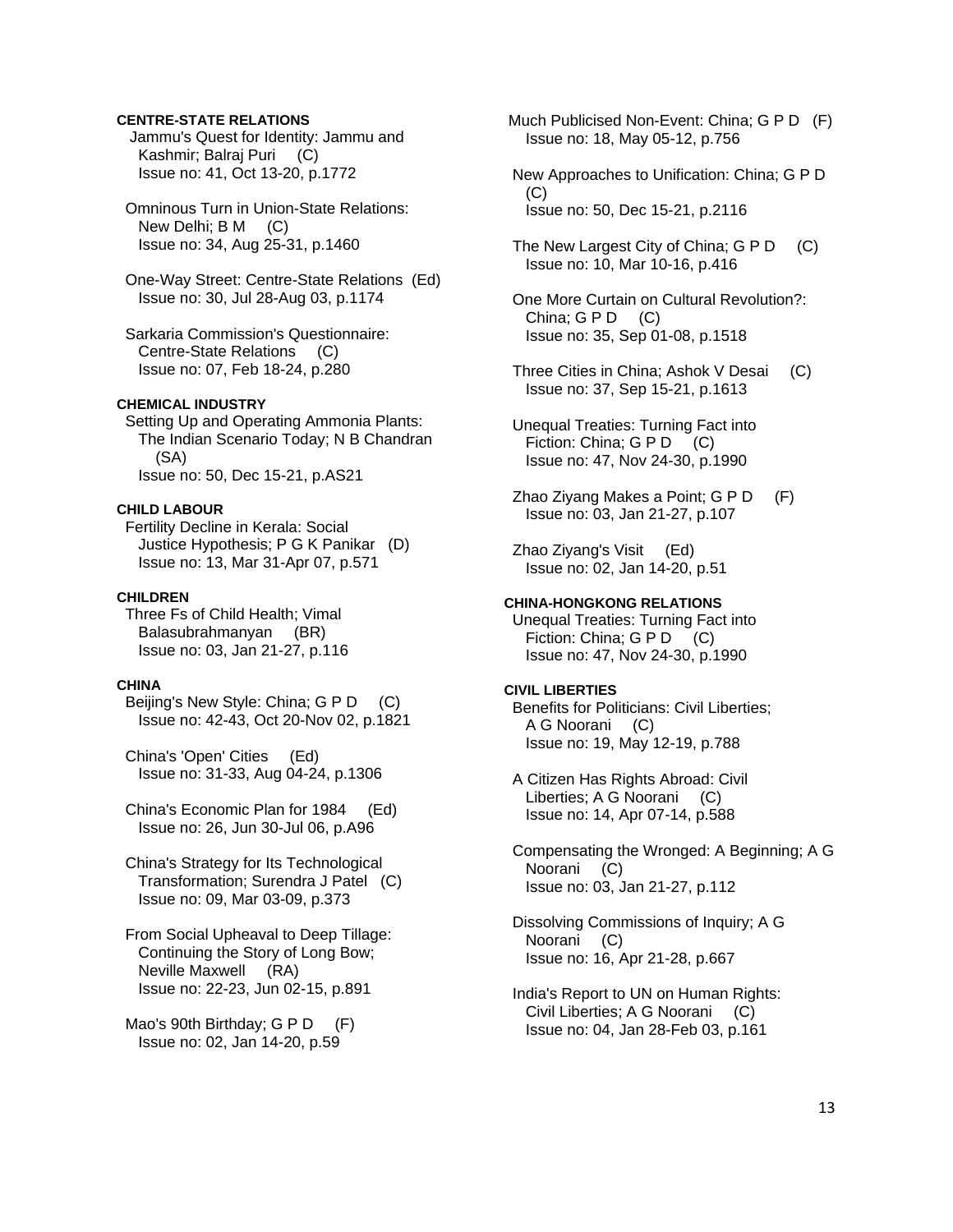### **CIVIL LIBERTIES**

 Parliament and Privacy: Civil Liberties; A G Noorani (C) Issue no: 06, Feb 11-17, p.239

 Policemen and Journalists: Civil Liberties; A G Noorani (C) Issue no: 09, Mar 03-09, p.372

 Promises by Government: Civil Liberties; A G Noorani (C) Issue no: 26, Jun 30-Jul 06, p.979

 Public Discussion and Contempt of Court: Civil Liberties; A G Noorani (C) Issue no: 49, Dec 08-15, p.2070

- Public Interest Litigation: Civil Liberties (C) Issue no: 36, Sep 08-14, p.1568
- Supreme Court and Punjab Crisis: Civil Liberties; A G Noorani (C) Issue no: 38, Sep 22-28, p.1654
- The Terrorist Ordinance; A G Noorani (C) Issue no: 30, Jul 28-Aug 03, p.1188

#### **CIVIL WAR**

 Fruits of the Reagan Solution : Central America; Elisavinda Echeverri-Gent (C) Issue no: 06, Feb 11-17, p.241

### **CIVILIZATION**

 Three Cities in China; Ashok V Desai (C) Issue no: 37, Sep 15-21, p.1613

#### **COAL INDUSTRY**

 Cleaning the Coalfields: Limitations of the Gujral Way; A K Roy (SA) Issue no: 39, Sep 29-Oct 05, p.1699

- Coal Strike: Larger Issues at Stake: United Kingdom; Michael Jacobs (C) Issue no: 49, Dec 08-15, p.2073
- Coal, Not Dole: United Kingdom; Nigel Crook (C) Issue no: 45, Nov 10-16, p.1906
- Cost of Low Productivity (C) Issue no: 02, Jan 14-20, p.53

 Disciplining the Coalminers: Labour (C) Issue no: 28, Jul 14-20, p.1073 High Stakes: United Kingdom (Ed) Issue no: 42-43, Oct 20-Nov 02, p.1807 Price Increase No Panacea: Coal (Ed) Issue no: 16, Apr 21-28, p.654 **COCONUT OIL**  Swings and Round-abouts (C) Issue no: 04, Jan 28-Feb 03, p.149 **COFFEE INDUSTRY**  Is Coffee Board Awake?: Coffee Glut (C) Issue no: 45, Nov 10-16, p.1892 **COIR INDUSTRY**  Coir Industry: Deepening Crisis (C) Issue no: 16, Apr 21-28, p.656 **COLONIALISM**  British Rule and the Indian Economy: Agenda for Fresh Searches; Arun Banerji (F) Issue no: 31-33, Aug 04-24, p.1273 **COMMERCIAL BANKS**  Fixer's Opera (Ed) Issue no: 02, Jan 14-20, p.49 Through the Financial Looking Glass (C) Issue no: 11, Mar 17-23, p.440 **COMMODITY PRICES**  What About an Edible Oil Reserve?; I S G (SA) Issue no: 35, Sep 01-08, p.1519 **COMMUNAL RELATIONS**  Bombay-Bhiwandi Riots in National Political Perspective: Communalism; Asghar Ali Engineer (C) Issue no: 29, Jul 21-27, p.1134 Grim Forebodings: Jammu and Kashmir; Balraj Puri (C) Issue no: 28, Jul 14-20, p.1075 The Healing Touch; Romesh Thapar (F) Issue no: 29, Jul 21-27, p.1123 An Iconoclast Hindu; Balraj Puri (BR) Issue no: 49, Dec 08-15, p.2075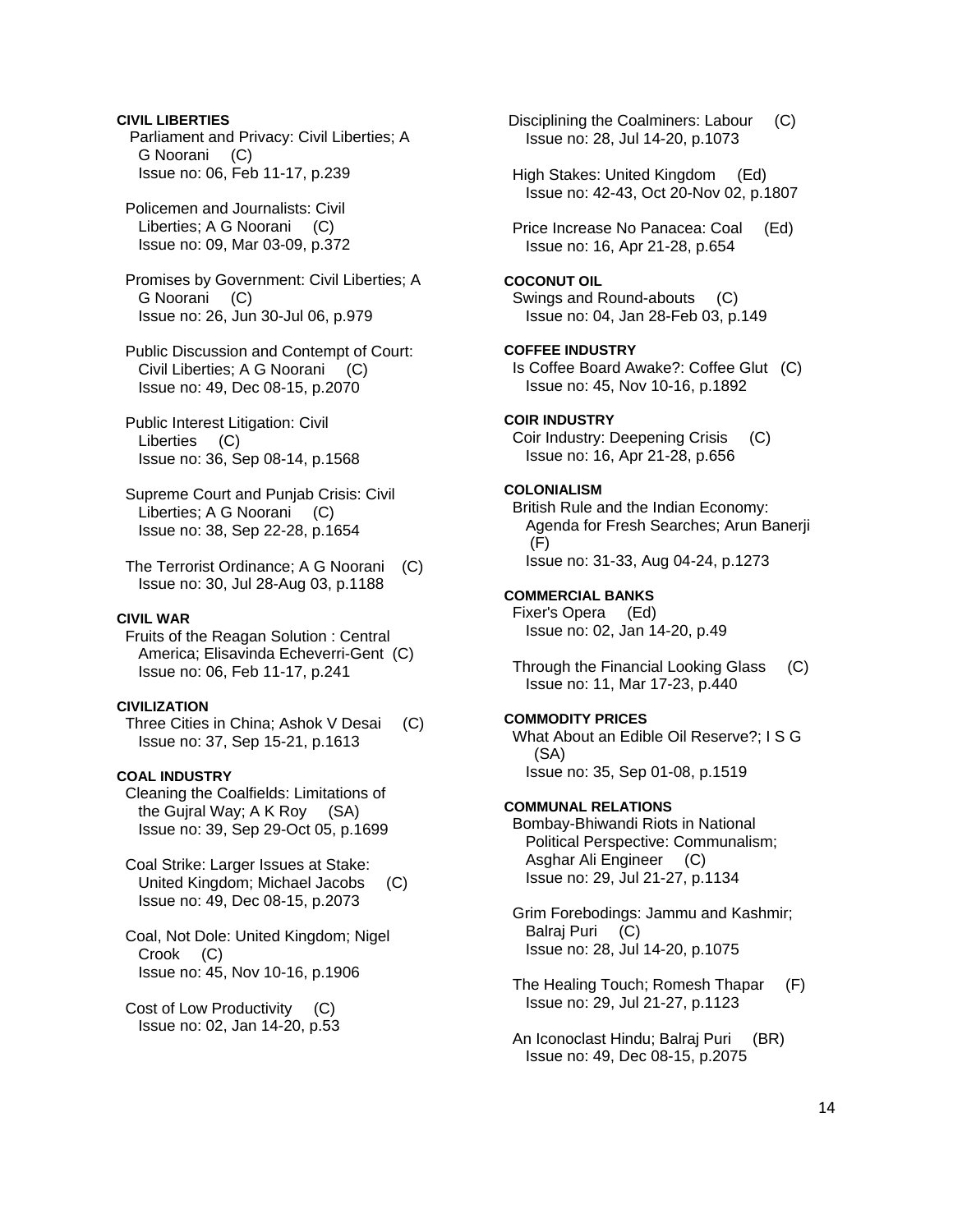# **COMMUNAL RELATIONS**

 North Indian Intelligentsia and Hindu-Muslim Question; Geetanjali Pandey (SA) Issue no: 38, Sep 22-28, p.1664

 Sri Lanka: The Guilty Ones; Rohini Banaji (BR) Issue no: 44, Nov 03-09, p.1871

 Struggle for a Separate Islamic State: Philippines; Asghar Ali Engineer (C) Issue no: 51-52, Dec 22-29, p.2154

 Taming the Press: Andhra Pradesh; M Shatrugna (C) Issue no: 24-25, Jun 16-23, p.929

- The Truth Is Savage; Romesh Thapar (F) Issue no: 48, Dec 01-07, p.2017
- Understanding Punjab; Balraj Puri (P) Issue no: 29, Jul 21-27, p.1126

 Where Is the Secular Voice?; Romesh Thapar (F) Issue no: 40, Oct 06-12, p.1723

### **COMMUNAL VIOLENCE**

 Army in Punjab (LE) Issue no: 40, Oct 06-12, p.1721

 Bhiwandi Again (Ed) Issue no: 20-21, May 19-Jun 01, p.817

 The Bloody Aftermath: Politics (Ed) Issue no: 44, Nov 03-09, p.1850

 Bombay-Bhiwandi Riots in National Political Perspective: Communalism; Asghar Ali Engineer (C) Issue no: 29, Jul 21-27, p.1134

 Carnage Which Had to Happen: Maharashtra; Amrita Abraham (C) Issue no: 20-21, May 19-Jun 01, p.828

 Changing Dimensions of Communalism; Rajni Bakshi (C) Issue no: 51-52, Dec 22-29, p.2152

 Continuing Tension: Maharashtra (Ed) Issue no: 26, Jun 30-Jul 06, p.966

 Crooks and a Paralysed System: Anti Sikh Riots (Ed) Issue no: 45, Nov 10-16, p.1890

 Desperate Measures: Maharashtra (Ed) Issue no: 29, Jul 21-27, p.1118

 Grim Forebodings: Jammu and Kashmir; Balraj Puri (C) Issue no: 28, Jul 14-20, p.1075

- How Concerned Citizens Tackled Delhi Riots; Darryl D'Monte (C) Issue no: 46, Nov17-24, p.1943
- Hyderabad Riots (LE) Issue no: 40, Oct 06-12, p.1721
- Rehabilitation of Riot Victims: Delhi; Bharat Dogra (C) Issue no: 50, Dec 15-21, p.2111
- Report on Burla Tragedy: Orissa (C) Issue no: 38, Sep 22-28, p.1652
- Socio-Economic Bases of the Punjab Crisis; Gopal Singh (SA) Issue no: 01, Jan 07-13, p.42
- Sri Lanka: The Guilty Ones; Rohini Banaji (BR) Issue no: 44, Nov 03-09, p.1871

 The Biharsharif Report: Communal Violence (Ed) Issue no: 07, Feb 18-24, p.266

- When Delhi Burnt; Amiya Rao (C) Issue no: 49, Dec 08-15, p.2066
- Who Are the Guilty?: Causes and Impact of the Delhi Riots (C) Issue no: 47, Nov 24-30, p.1979

#### **COMMUNALISM**

 Congress(I), Communist Parties and Communalism; A R Desai (P) Issue no: 30, Jul 28-Aug 03, p.1196

 Political Economy of Communalism in Contemporary India; Imtiaz Ahmed (SA) Issue no: 22-23, Jun 02-15, p.903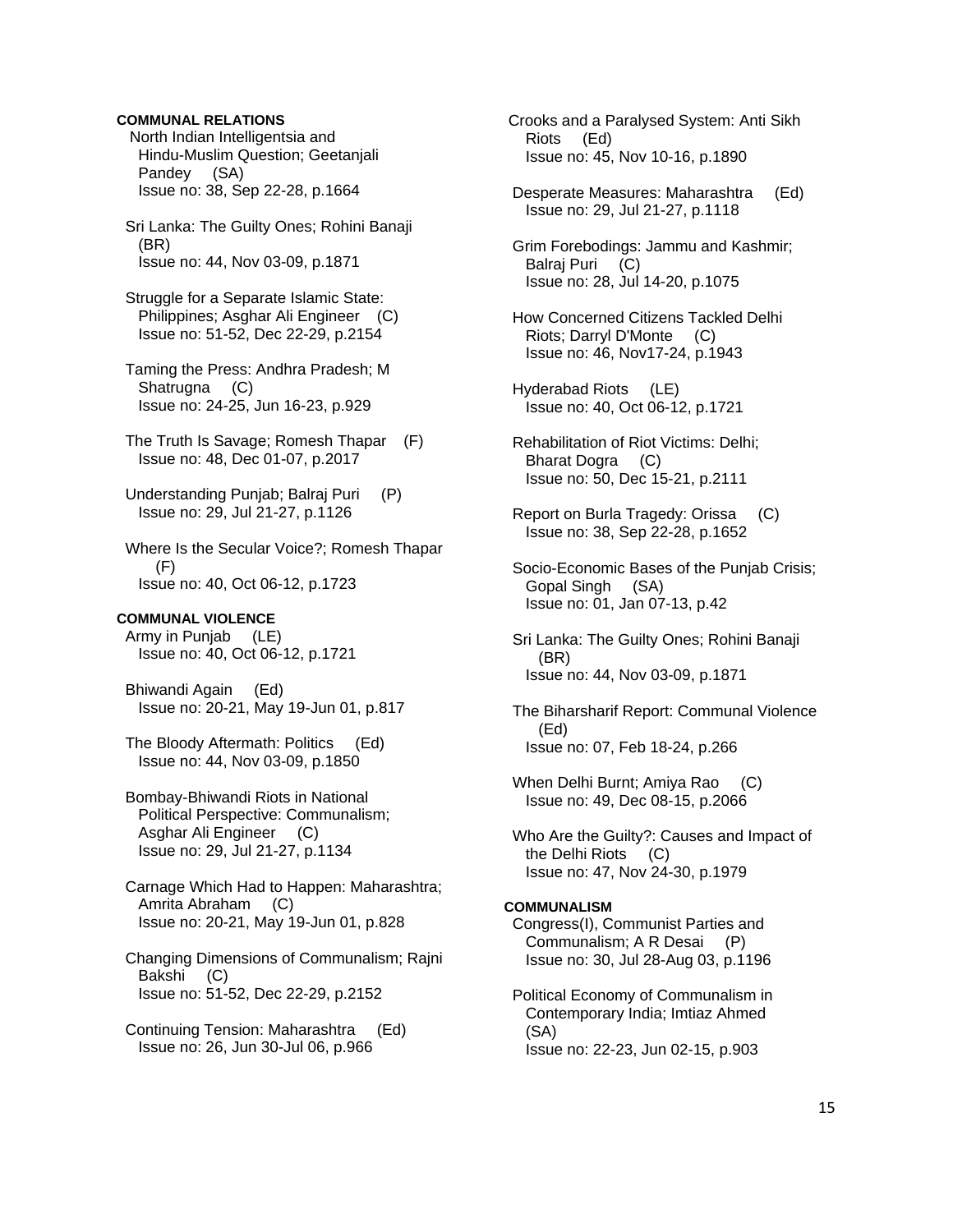# **COMMUNALISM**

 Understanding Communalism: Report on a Seminar; Asghar Ali Engineer (F) Issue no: 18, May 05-12, p.752

### **COMMUNICATION**

 Toward an Appreciation of Quality of Life and Quality of Work Life; Nitish R De (RA) Issue no: 20-21, May 19-Jun 01, p.M46

# **COMMUNICATION MEDIA**

 Punjab and the Government Media; N K Chauhan (LE) Issue no: 42-43, Oct 20-Nov 02, p.1810

Whose News It Is Anyway?; G P D (F) Issue no: 15, Apr 14-21, p.628

# **COMMUNISM**

 Communist Movement in Kerala-In the Electoral Mirror; Thomas T M Isaac (BR) Issue no: 05, Feb 04-11, p.200

 Congress(I), Communist Parties and Communalism; Satya Deva (D) Issue no: 36, Sep 08-14, p.1596

# **COMMUNIST PARTIES**

 Communists and the Congress Party; Sumanta Banerjee (BR) Issue no: 07, Feb 18-24, p.283

 The Communists, the Congress and the Anti-Colonial Movement; Bipan Chandra, Mridula Mukherjee, Sashi Joshi, Aditya Mukherjee, Bhagwan Josh and Lajpat Jagga (D) Issue no: 17, Apr 28-May 05, p.730

 Congress(I), Communist Parties and Communalism; Satya Deva (D) Issue no: 36, Sep 08-14, p.1596

 Congress(I), Communist Parties and Communalism; A R Desai (P) Issue no: 30, Jul 28-Aug 03, p.1196

 CPI's Dilemma: Politics (Ed) Issue no: 17, Apr 28-May 05, p.694

 Crucial Time for CPI(M): West Bengal; Ajit Roy (C) Issue no: 20-21, May 19-Jun 01, p.834

 Patriotic Fronting; Romesh Thapar (F) Issue no: 02, Jan 14-20, p.55

 Somnath Lahiri (LE) Issue no: 42-43, Oct 20-Nov 02, p.1810

#### **COMMUNISTS**

Mao's 90th Birthday; G P D (F) Issue no: 02, Jan 14-20, p.59

 Where Are the Revolutionaries of Yesteryear?; K Balagopal (LE) Issue no: 05, Feb 04-11, p.186

**COMPANIES**  ACC Bonus Episode (C) Issue no: 44, Nov 03-09, p.1852

 Allwyn Nissan Issue no: 44, Nov 03-09, p.1856

 Arihant Fabrics Issue no: 04, Jan 28-Feb 03, p.155

 Ashok Leyland Issue no: 36, Sep 08-14, p.1557

 Asian Cables Corporation Issue no: 22-23, Jun 02-15, p.874

 Asian Paints (India) Issue no: 16, Apr 21-28, p.660

 Associated Bearing Company Issue no: 26, Jun 30-Jul 06, p.972

 Associated Breweries and Distilleries(ABD) Issue no: 42-43, Oct 20-Nov 02, p.1815

 Associated Cement Companies Issue no: 03, Jan 21-27, p.105

 Atlas Copco (India) Issue no: 20-21, May 19-Jun 01, p.824

 Atul Products Issue no: 37, Sep 15-21, p.1605

 Bajaj Auto Issue no: 10, Mar 10-16, p.409

 Ballarpur Industries Issue no: 06, Feb 11-17, p.233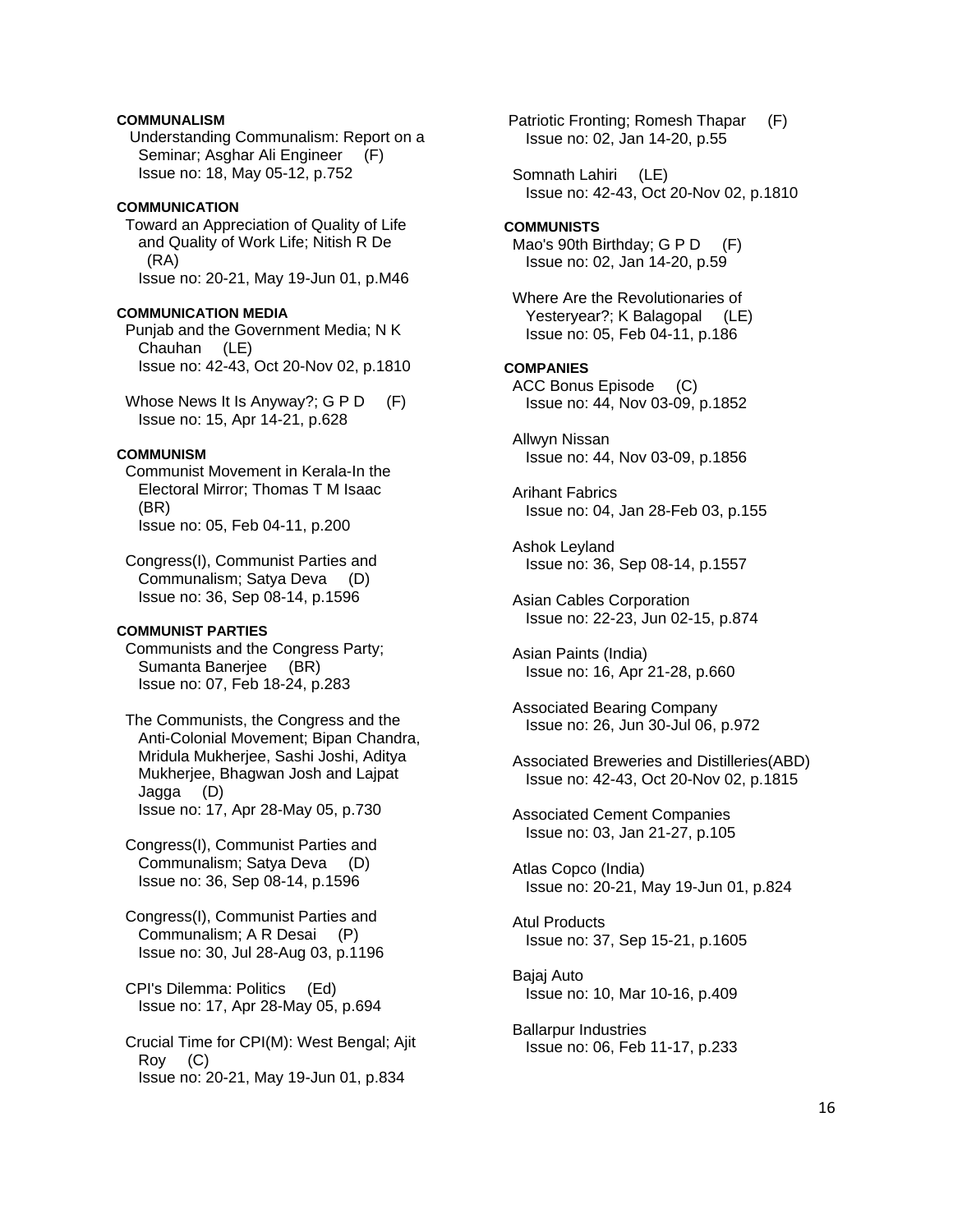**COMPANIES**  Bank of America Issue no: 24-25, Jun 16-23, p.928 Bank of India Issue no: 35, Sep 01-08, p.1505 Bank of Madura Issue no: 44, Nov 03-09, p.1856 Bank of Rajasthan Issue no: 36, Sep 08-14, p.1559 Baroda Rayon Corporation Issue no: 19, May 12-19, p.783 BASF India Issue no: 16, Apr 21-28, p.660 BASF India Issue no: 18, May 05-12, p.744 Bata India Issue no: 29, Jul 21-27, p.1125 Berger Paints Issue no: 05, Feb 04-11, p.190 Bharat Bijlee Issue no: 49, Dec 08-15, p.2064 Bharat Commerce and Industries Issue no: 14, Apr 07-14, p.582 Bharat Forge Issue no: 11, Mar 17-23, p.444 Bharat Gears Issue no: 08, Feb 25-03, p.325 Bimetal Bearings Issue no: 08, Feb 25-03, p.325 Boots Company (India) Issue no: 19, May 12-19, p.784 Britannia Industries Issue no: 51-52, Dec 22-29, p.2145 Burroughs Wellcome (India) Issue no: 28, Jul 14-20, p.1068 Ceat Tyres of India Issue no: 51-52, Dec 22-29, p.2146  Century Spinning and Manufacturing Company Issue no: 14, Apr 07-14, p.581 Cholamandalam Software Issue no: 04, Jan 28-Feb 03, p.154 Cochin Refineries Issue no: 46, Nov 17-24, p.1937 Consolidated Pneumatic Tool Company (India) Issue no: 42-43, Oct 20-Nov 02, p.1815 Cyanamid India Issue no: 26, Jun 30-Jul 06, p.973 DCM Issue no: 05, Feb 04-11, p.189 Deepak Fertilisers and Petrochemicals Issue no: 46, Nov 17-24, p.1938 Dharamsi Morarji Chemical Company (DMCC) Issue no: 28, Jul 14-20, p.1068 Dunlop India Issue no: 22-23, Jun 02-15, p.872 Empire Industries Issue no: 48, Dec 01-07, p.2016 Everest Building Products Issue no: 37, Sep 15-21, p.1606 Excel Industries Issue no: 13, Mar 31-Apr 07, p.539 Food Specialities Issue no: 47, Nov 24-30, p.1978 G B Laboratories Issue no: 19, May 12-19, p.784 Gammon India Issue no: 16, Apr 21-28, p.660 Gannon Dunkerley and Company Issue no: 39, Sep 29-Oct 05, p.1688 Garware Nylons Issue no: 06, Feb 11-17, p.233 Garware Paints Issue no: 13, Mar 31-Apr 07, p.540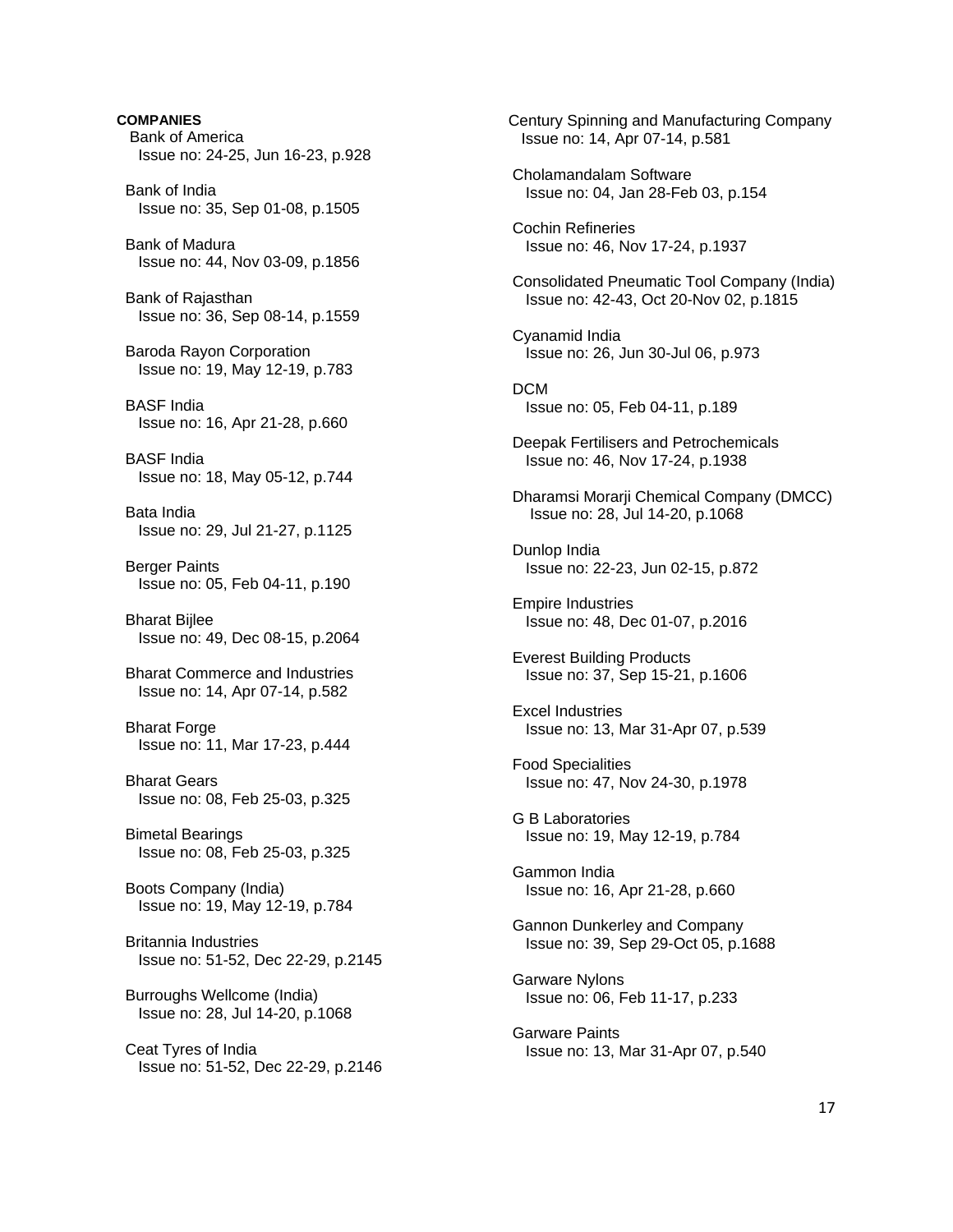# **COMPANIES**  German Remedies Issue no: 34, Aug 25-31, p.1456 Glaxo Laboratories (India) Issue no: 49, Dec 08-15, p.2063 Gokak Patel Volkart Issue no: 04, Jan 28-Feb 03, p.154 Golden Tobacco Company Issue no: 41, Oct 13-20, p.1768 Goodyear India Issue no: 18, May 05-12, p.743 Greaves Cotton and company Issue no: 03, Jan 21-27, p.105 Guest Keen Williams (GKW); Hansavivek Issue no: 30, Jul 28-Aug 03, p.1183 Gujarat Alkalies and Chemicals Issue no: 40, Oct 06-12, p.1726 Gujarat Narmada Valley Fertilisers Company (GNFC) Issue no: 46, Nov 17-24, p.1936 Gujarat Setco Clutch Issue no: 03, Jan 21-27, p.106 Gujarat Steel Tubes (GST) Issue no: 29, Jul 21-27, p.1125 Gust Keen William Issue no: 07, Feb 18-24, p.276 H P Rubklame Issue no: 36, Sep 08-14, p.1559 Hariganga Cement Issue no: 17, Apr 28-May 05, p.702 Herdillia Chemicals Issue no: 45, Nov 10-16, p.1900 **Himtubes**  Issue no: 40, Oct 06-12, p.1727 Hindoostan Spinning and Weaving Mills Issue no: 11, Mar 17-23, p.444 Hindustan Brown Boveri Issue no: 42-43, Oct 20-Nov 02, p.1814

 Hindustan Ciba-Geigy Issue no: 27, Jul 07-14, p.1016 Hindustan Cocoa Products Issue no: 51-52, Dec 22-29, p.2146 Hindustan Construction Company Issue no: 07, Feb 18-24, p.275 Hindustan Lever Issue no: 27, Jul 07-14, p.1015 Hindustan Motors Issue no: 36, Sep 08-14, p.1557 Hindustan Organic Chemicals Issue no: 18, May 05-12, p.743 Hindusthan Development Corporation Issue no: 07, Feb 18-24, p.274 **HMM**  Issue no: 46, Nov 17-24, p.1937 Hotel Leela Venture Issue no: 50, Dec 15-21, p.2108 IDL Chemicals Issue no: 11, Mar 17-23, p.443 India Cements Issue no: 39, Sep 29-Oct 05, p.1688 Indian Aluminium Cables (IAC) Issue no: 29, Jul 21-27, p.1125 Indian Explosives Issue no: 40, Oct 06-12, p.1726 Indian Hume Pipe Issue no: 12, Mar 24-30, p.490 Indian Hume Pipe Company Issue no: 49, Dec 08-15, p.2064 Indian Organic Chemicals Issue no: 35, Sep 01-08, p.1505 Indian Petrochemicals Corporation (IPCL) Issue no: 40, Oct 06-12, p.1727 Indian Petrochemicals Corporation (IPCL) Issue no: 22-23, Jun 02-15, p.874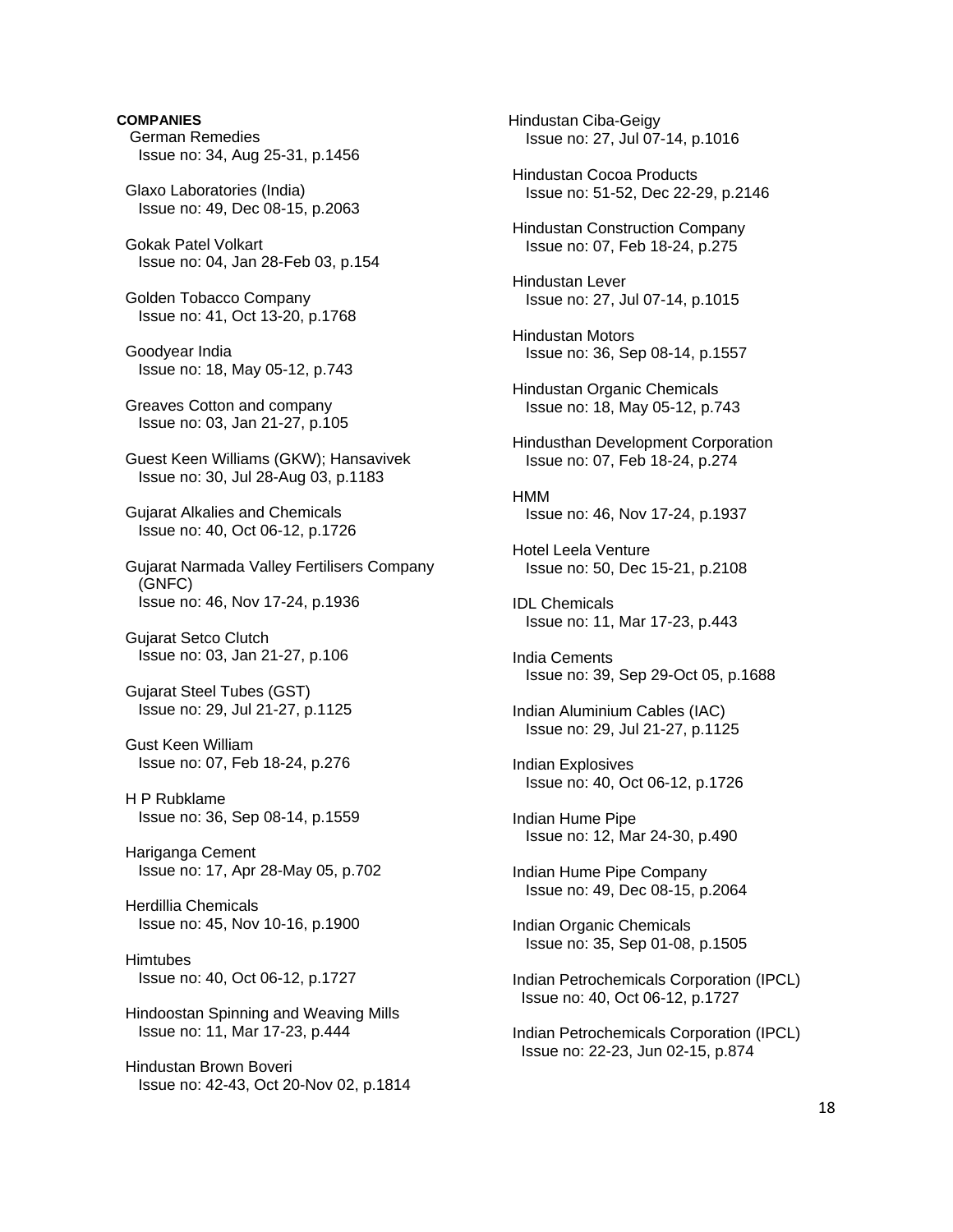# **COMPANIES**

 Indian Rayon Corporation Issue no: 40, Oct 06-12, p.1726

 Industrial Credit and Investment Corporation of India [ICICI] Issue no: 03, Jan 21-27, p.106

 Industrial Credit and Investment Corporation of India [ICICI] Issue no: 12, Mar 24-30, p.490

 Industrial Credit and Investment Corporation of India [ICICI] Issue no: 15, Apr 14-21, p.616

 Industrial Credit and Investment Corporation of India [ICICI] Issue no: 20-21, May 19-Jun 01, p.824

 Ingersoll Rand (India) Issue no: 26, Jun 30-Jul 06, p.973

 Intermodel Transport Technology System [Karnataka]; Hansavivek Issue no: 02, Jan 14-20, p.58

 Investment Trust Of India Issue no: 18, May 05-12, p.744

 Ion Exchange (India) Issue no: 44, Nov 03-09, p.1855

 ITC Issue no: 02, Jan 14-20, p.57

 ITC Issue no: 45, Nov 10-16, p.1899

 J K Synthetics Issue no: 48, Dec 01-07, p.2015

 J.K Synthetics Issue no: 03, Jan 21-27, p.106

 Jagatjit Cotton Textile Mills Issue no: 41, Oct 13-20, p.1768

 Kalyan Solvent Extraction Issue no: 05, Feb 04-11, p.190

 Kalyan Sundaram Cement Industries Issue no: 35, Sep 01-08, p.1506

 Kamani Engineering Corporation Issue no: 15, Apr 14-21, p.615 KEC International Issue no: 38, Sep 22-28, p.1648 Kelvinator Of India Issue no: 04, Jan 28-Feb 03, p.153 Khatau Makanji Spinning and Weaving Company Issue no: 13, Mar 31-Apr 07, p.539 Kinetic Engineering Issue no: 09, Mar 03-09, p.366 Kinetic Honda Motor Issue no: 18, May 05-12, p.744 Kirloskar Brothers Issue no: 07, Feb 18-24, p.275 Kirloskar Cummins Issue no: 05, Feb 04-11, p.189 Kirloskar Cummins Issue no: 50, Dec 15-21, p.2107 Kirloskar Electric Company Issue no: 12, Mar 24-30, p.489 Kirloskar Oil Engines Issue no: 39, Sep 29-Oct 05, p.1688 Lakshmi Mills Issue no: 35, Sep 01-08, p.1506 Larsen and Toubro Issue no: 29, Jul 21-27, p.1124 Life Insurance Corporation of India Issue no: 02, Jan 14-20, p.58 Lorcom (Protectives) Issue no: 29, Jul 21-27, p.1125 Lupin Laboratories Issue no: 05, Feb 04-11, p.190 Mafatlal Dyes and Chemicals Issue no: 22-23, Jun 02-15, p.873 Mafatlal Engineering Industries Issue no: 37, Sep 15-21, p.1606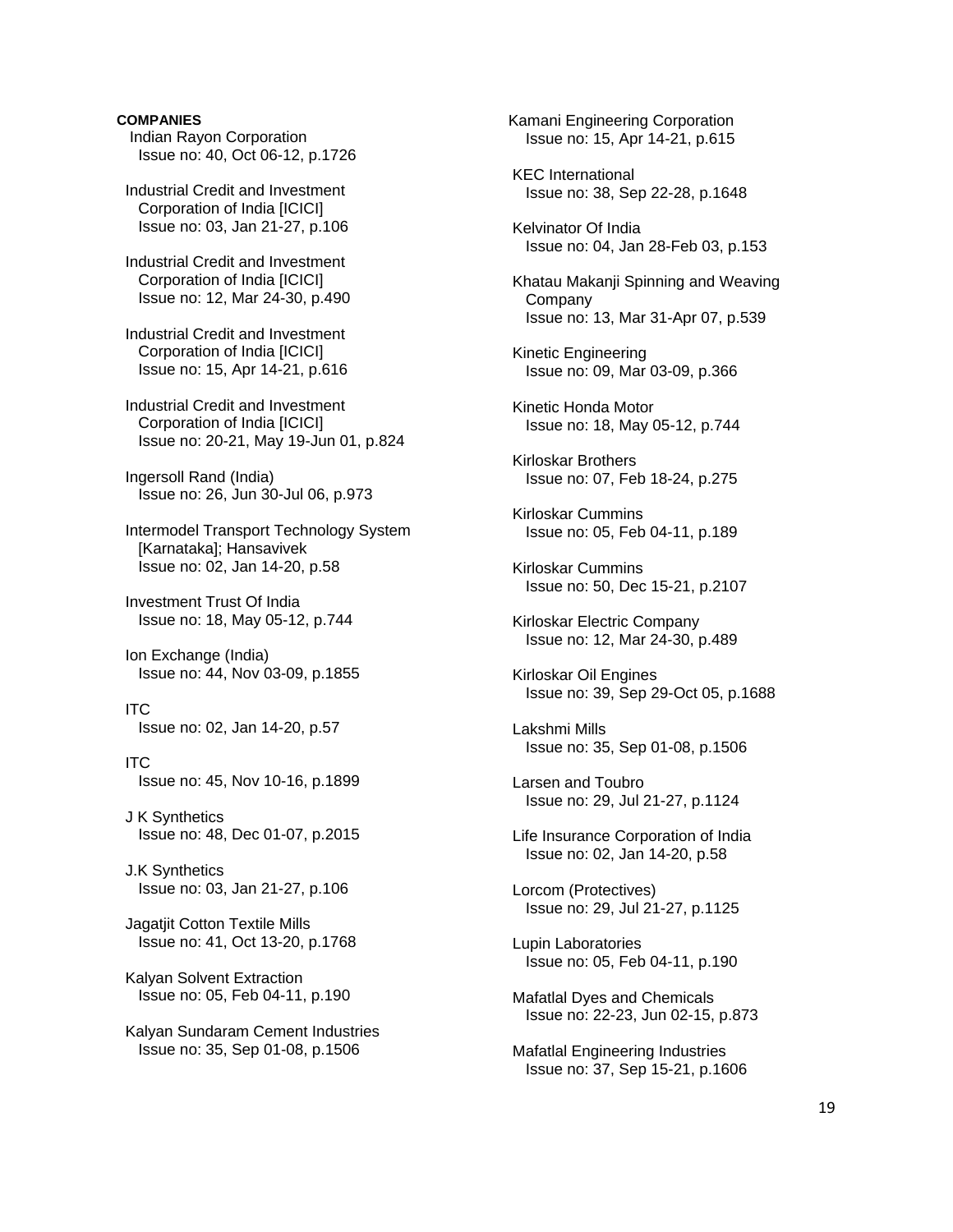**COMPANIES**  Mafatlal Fine Spinning and Manufacturing Company Issue no: 35, Sep 01-08, p.1505

 Mafatlal Industries Issue no: 30, Jul 28-Aug 03, p.1184

 Maharashtra Explosives Issue no: 24-25, Jun 16-23, p.928

 Maheshwari Proteins Issue no: 46, Nov 17-24, p.1938

 Mahindra and Mahindra Issue no: 16, Apr 21-28, p.659

 Mahindra and Mahindra (M And M) Issue no: 35, Sep 01-08, p.1506

 Mahindra Ugine Steel Company (MUSCO) Issue no: 51-52, Dec 22-29, p.2146

 Mangalam Cement Issue no: 24-25, Jun 16-23, p.927

 May and Baker(India) Issue no: 34, Aug 25-31, p.1456

 Mazda Leasing Issue no: 06, Feb 11-17, p.234

 Metal Box India Issue no: 28, Jul 14-20, p.1067

 Modi Industries Issue no: 47, Nov 24-30, p.1977

 Modi Xerox Issue no: 35, Sep 01-08, p.1506

 Modipon Issue no: 08, Feb 25-03, p.325

 Mohan Meakin Issue no: 45, Nov 10-16, p.1900

 Morarjee Goculdas Spinning and Weaving Company Issue no: 04, Jan 28-Feb 03, p.154

 Morarjee Goculdas Spinning and Weaving Company Issue no: 47, Nov 24-30, p.1977

 MRF Issue no: 17, Apr 28-May 05, p.702

 Mysore Cements Issue no: 47, Nov 24-30, p.1978

 National Leathercloth Manufacturing Company Issue no: 46, Nov 17-24, p.1938

 National Organic Chemical Industries (NOCIL) Issue no: 27, Jul 07-14, p.1016

 National Radio and Electronics Company Issue no: 13, Mar 31-Apr 07, p.540

 Navbharat Radio Agencies Issue no: 35, Sep 01-07, p.1506

 New Central Jute Mills Issue no: 42-43, Oct 20-Nov 02, p.1814

 Nirlon Synthetic Fibres and Chemicals Issue no: 38, Sep 22-28, p.1647

 Orkay Silk Mills Issue no: 45, Nov 10-16, p.1900

 Parke Davis(India) Issue no: 24-25, Jun 16-23, p.928

 Peico Electronics and Electricals Issue no: 20-21, May 19-Jun 01, p.823

 Peico Electronics And Electricals Issue no: 42-43, Oct 20-Nov 02, p.1814

 Pfizer Issue no: 24-25, Jun 16-23, p.927

 Phillips Carbon Black (PCB) Issue no: 26, Jun 30-Jul 06, p.973

 Polyolefins Industries Ltd (PIL) Issue no: 22-23, Jun 02-15, p.873

 Ponni Sugars and Chemicals Issue no: 03, Jan 21-27, p.106

 Premier Automobiles Issue no: 44, Nov 03-09, p.1855

 Premier Tyres Issue no: 11, Mar 17-23, p.444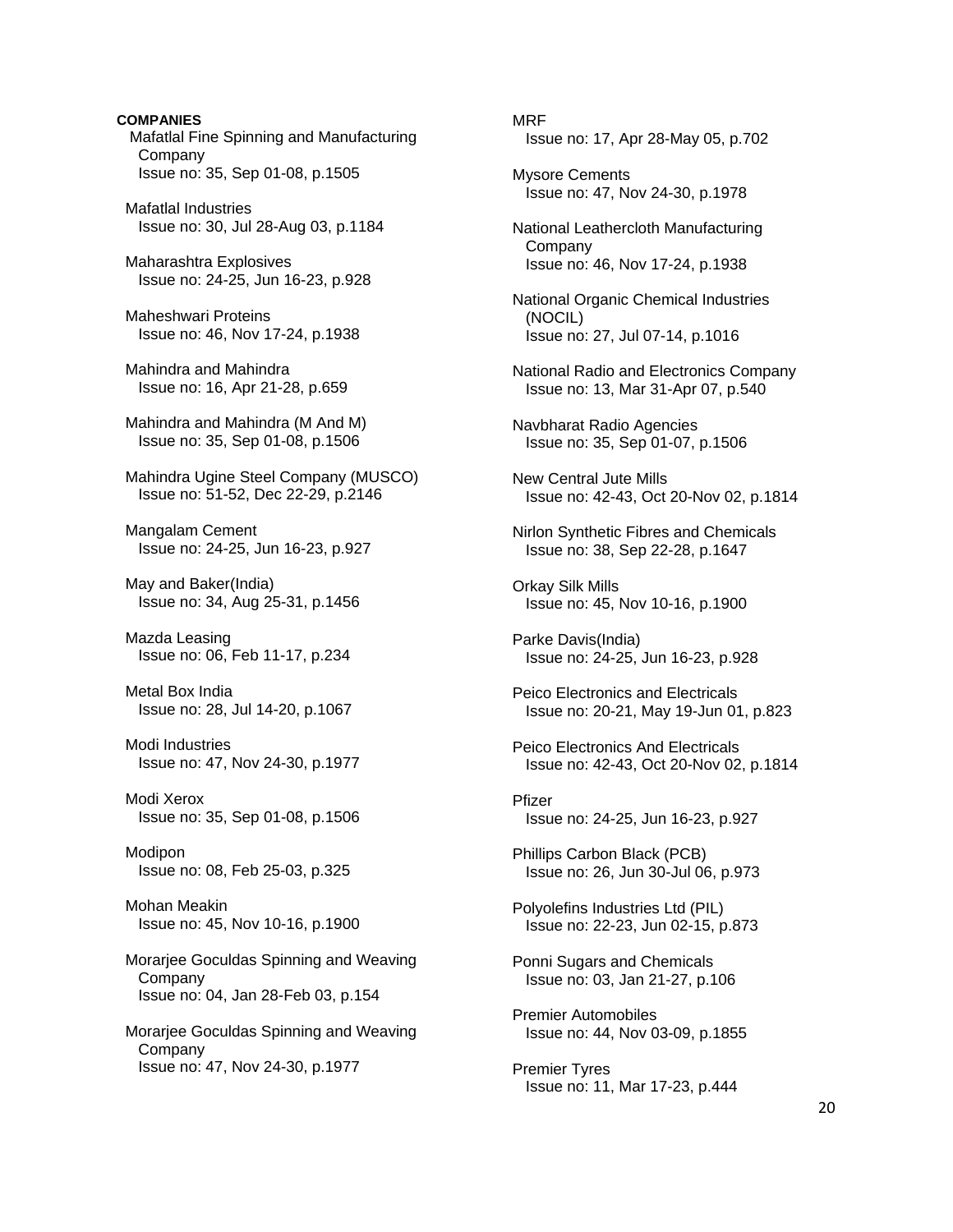**COMPANIES**  Pressman Leasings Issue no: 50, Dec 15-21, p.2108 Radhakishan Cement Issue no: 05, Feb 04-11, p.190 Rama Pulp and Papers Issue no: 06, Feb 11-17, p.234 Raymond Woollen Mills Issue no: 37, Sep 15-21, p.1606 Raymond Woollen Mills Issue no: 42-43, Oct 20-Nov 02, p.1813 Reckitt and Colman of India Issue no: 28, Jul 14-20, p.1068 Reliance Textile Industries Issue no: 07, Feb 18-24, p.275 Reliance Textile Industries Issue no: 15, Apr 14-21, p.616 Richardson Hindustan Issue no: 50, Dec 15-21, p.2107 Rohtas Industries Issue no: 08, Feb 25-03, p.323 Ross Murarka Finance Issue no: 04, Jan 28-Feb 03, p.155 Ruston and Hornsby Issue no: 02, Jan 14-20, p.57 Ruston and Hornsby (India) Issue no: 50, Dec 15-21, p.2107 Sakthi Finance Issue no: 35, Sep 01-08, p.1506 San Engineering and Locomotives Company Issue no: 11, Mar 17-23, p.444 Sandvik Asia Issue no: 46, Nov 17-24, p.1937 Shree Chamundi Mopeds Issue no: 50, Dec 15-21, p.2108 Shree Digvijay Cement Company Issue no: 36, Sep 08-14, p.1558

 Shree Raj Travels and Tours Issue no: 36, Sep 08-14, p.1559 Shree Synthetics Issue no: 04, Jan 28-Feb 03, p.153 Siemens India Issue no: 39, Sep 29-Oct 05, p.1688 Southern Petrochemicals Industries **Corporation**  Issue no: 34, Aug 25-31, p.1455 Southern Sea Crafts Issue no: 47, Nov 24-30, p.1978 State Industrial And Investment Corporation of Maharashtra (SICOM) Issue no: 46, Nov 17-24, p.1938 Sterling Lease Finance Issue no: 07, Feb 18-24, p.275 Sudarshan Chemical Industries Issue no: 12, Mar 24-30, p.490 Svadeshi Mills Issue no: 10, Mar 10-16, p.410 Swadeshi Leasing Company Issue no: 04, Jan 28-Feb 03, p.154 Tata Chemicals Issue no: 39, Sep 29-Oct 05, p.1687 Tata Engineering And Locomotive Company (TELCO) Issue no: 35, Sep 01-08, p.1504 Tata Iron and Steel Company(TISCO) Issue no: 41, Oct 13-20, p.1767 Tata Oil Mills Company (TOMCO) Issue no: 42-43, Oct 20-Nov 02, p.1813 Tata Press Issue no: 47, Nov 24-30, p.1978 Tata Tea Issue no: 38, Sep 22-28, p.1648 Tata-Yodogawa Issue no: 37, Sep 15-21, p.1606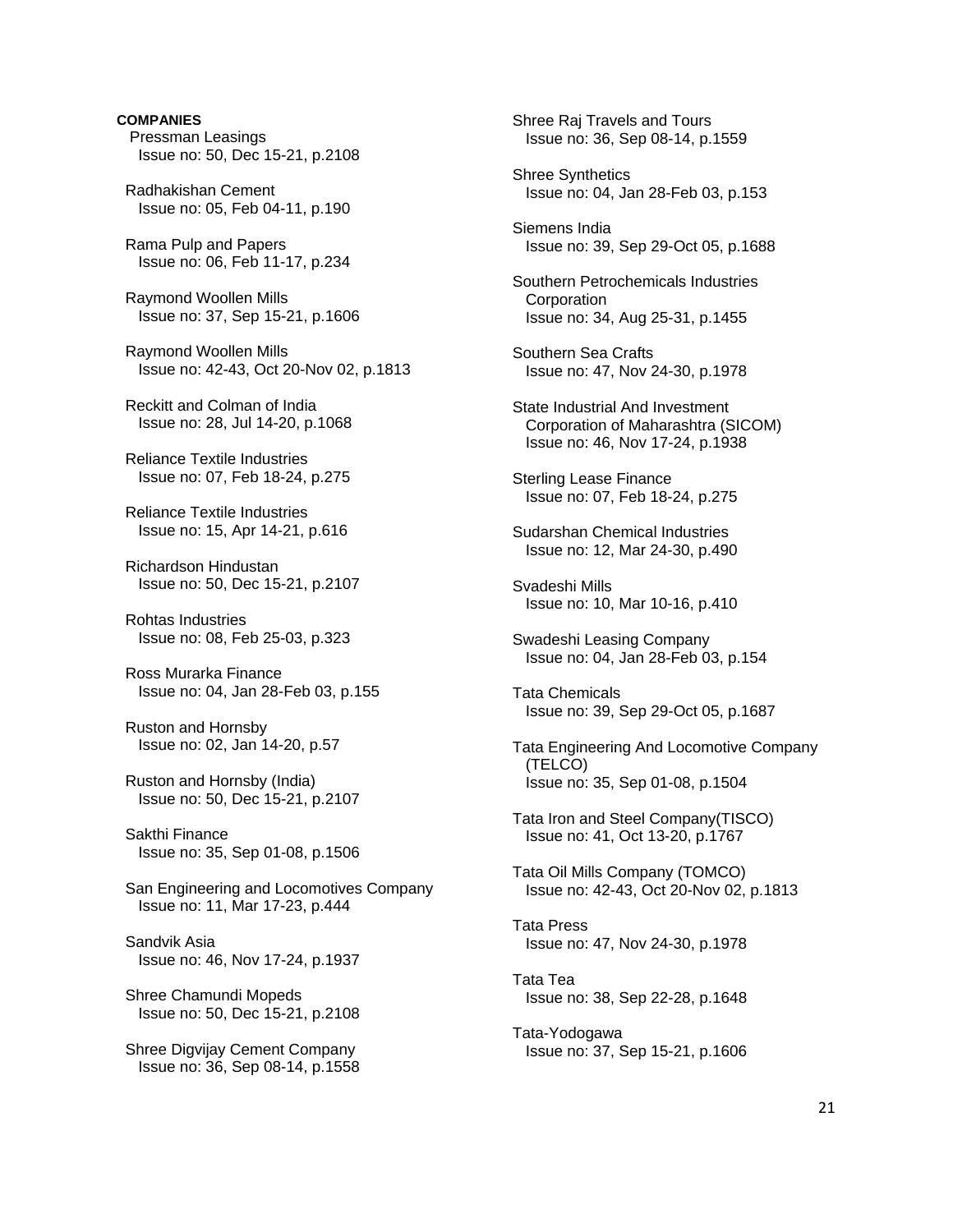**COMPANIES Texmaco**  Issue no: 36, Sep 08-14, p.1558 Tractors India Issue no: 49, Dec 08-15, p.2064 Tribeni Tissues Issue no: 22-23, Jun 02-15, p.873 Tube Investment of India (TII) Issue no: 28, Jul 14-20, p.1068 Union Bank of India Issue no: 20-21, May 19-Jun 01, p.824 Union Carbide India Issue no: 17, Apr 28-May 05, p.701 United Bank of India Issue no: 50, Dec 15-21, p.2108 United Pharma International Issue no: 37, Sep 15-21, p.1606 United Watches Issue no: 04, Jan 28-Feb 03, p.154 United Western Bank Issue no: 26, Jun 30-Jul 06, p.973 Universal Comtronics Issue no: 08, Feb 25-03, p.325 Uptron Shreetronix Issue no: 05, Feb 04-11, p.190 Utility Engineers (India) Issue no: 06, Feb 11-17, p.234 Vanavil Dyes and Chemicals Issue no: 04, Jan 28-Feb 03, p.155 VBC Ferro Alloys Issue no: 42-43, Oct 20-Nov 02, p.1815 Visaka Asbestos Cement Products Issue no: 46, Nov 17-24, p.1938 Vulcan-Laval Issue no: 27, Jul 07-14, p.1016 Walchandnagar Industries

Issue no: 04, Jan 28-Feb 03, p.155

 Walchandnagar Industries Issue no: 34, Aug 25-31, p.1455 Wardhaman Automotive Electricals Issue no: 46, Nov 17-24, p.1937 Warner Hindustan Issue no: 19, May 12-19, p.784 Warren Tea Issue no: 38, Sep 22-28, p.1648 West Coast Paper Mills Issue no: 50, Dec 15-21, p.2106 Western India Erectors Issue no: 15, Apr 14-21, p.615 WIMCO; Hansavivek Issue no: 30, Jul 28-Aug 03, p.1184 Xpro India Issue no: 04, Jan 28-Feb 03, p.155 Zenith Steel Pipes and Industries Issue no: 12, Mar 24-30, p.489 Zenith Steel Pipes and Industries Issue no: 48, Dec 01-07, p.2015 Zuari Agro Chemicals Issue no: 35, Sep 01-08, p.1505 **COMPETITION**  Industrial Structure, Non-Price Competition and Industrial Development; N. S. Siddharthan (F) Issue no: 31-33, Aug 04-24, p.1307 **COMPUTERS**  More Imports-Also More Manufacture?: Computer Policy (Ed) Issue no: 47, Nov 24-30, p.1970 **CONGRESS GOVERNMENT**  The Failure of Indira Gandhi; Ajit Roy (P) Issue no: 45, Nov 10-16, p.1896 **CONGRESS PARTY**  Andhra's Turn (Ed) Issue no: 34, Aug 25-31, p.1449 Approach Paper or Congress(I) Manifesto?; B M (C) Issue no: 30, Jul 28-Aug 03, p.1185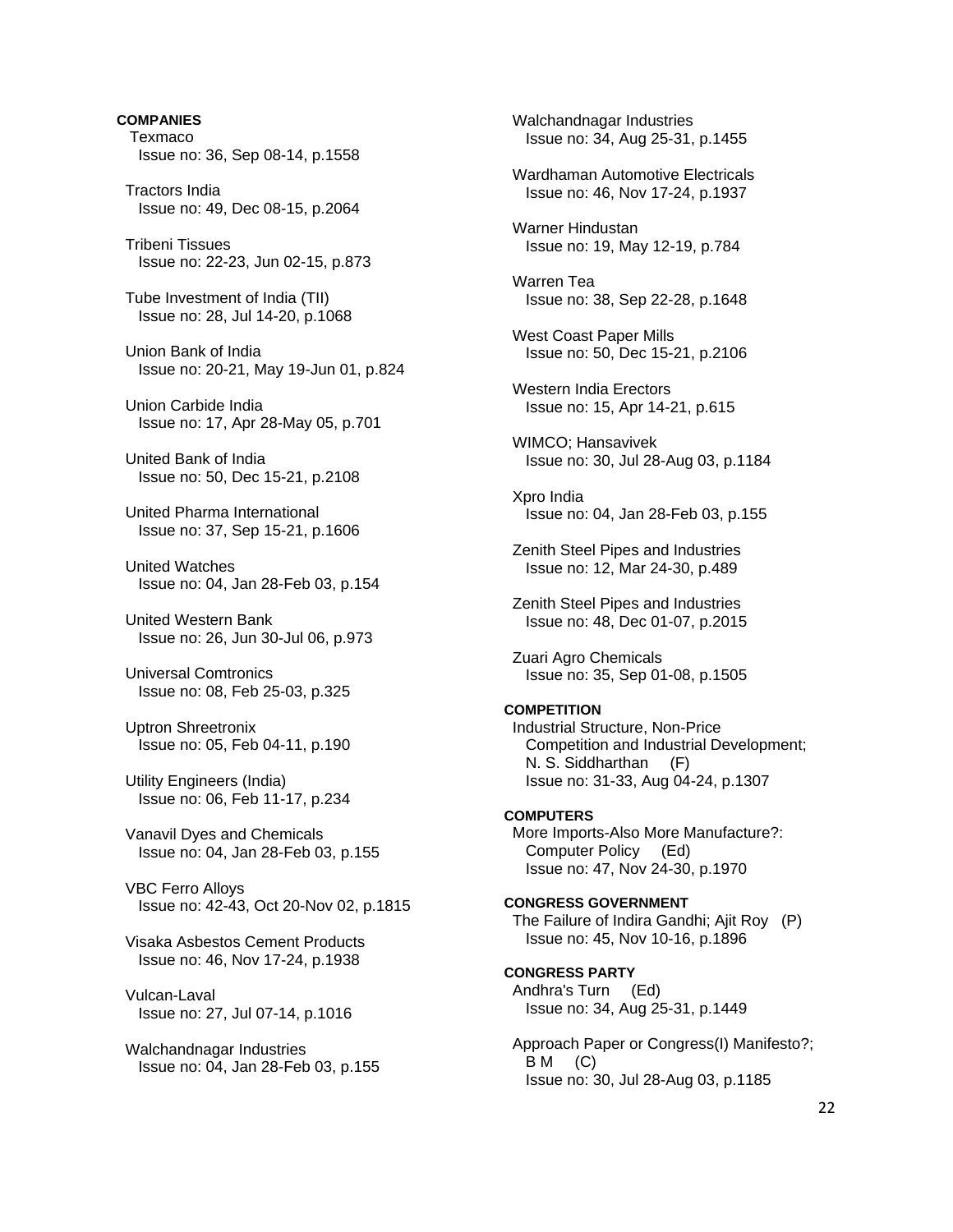### **CONGRESS PARTY**

- Castles on Ashes: Congress(I) (Ed) Issue no: 48, Dec 01-07, p.2010
- Change of Tactics (Ed) Issue no: 41, Oct 13-20, p.1761
- Communists and the Congress Party; Sumanta Banerjee (BR) Issue no: 07, Feb 18-24, p.283
- The Communists, the Congress and the Anti-Colonial Movement; Bipan Chandra, Mridula Mukherjee, Sashi Joshi, Aditya Mukherjee, Bhagwan Josh and Lajpat Jagga (D) Issue no: 17, Apr 28-May 05, p.730
- Congress(I) and Communalism: Politics (Ed) Issue no: 27, Jul 07-14, p.1010
- Congress(I) and Elections (Ed) Issue no: 01, Jan 07-13, p.01
- Congress(I) Changes Tack: Maharashtra (Ed) Issue no: 11, Mar 17-23, p.438
- Congress(I), Communist Parties and Communalism; Satya Deva (D) Issue no: 36, Sep 08-14, p.1596
- Congress(I), Communist Parties and Communalism; A R Desai (P) Issue no: 30, Jul 28-Aug 03, p.1196

 Elections (LE) Issue no: 12, Mar 24-30, p.486

- Mindless Management of Government; B M (C) Issue no: 36, Sep 08-14, p.1560
- Our Todays and Tomorrows; Romesh Thapar (F) Issue no: 09, Mar 03-09, p.363
- Patriotic Fronting; Romesh Thapar (F) Issue no: 02, Jan 14-20, p.55
- Patterns of Dissidence: Congress(I) (Ed) Issue no: 07, Feb 18-24, p.266
- Politics of Agrarian Unrest in UP: Who Co-Opted Whom?; Harold A Gould (SA) Issue no: 49, Dec 08-15, p.2084

 Price Stability at Cost of Growth; B M (C) Issue no: 04, Jan 28-Feb 03, p.159

Youth to the Fore: Congress(I) (Ed) Issue no: 37, Sep 15-21, p.1599

### **CONSUMER PROTECTION**

 Legal Protection for the Consumer: Civil Liberties; A G Noorani (C) Issue no: 28, Jul 14-20, p.1074

# **CONTRABAND**

 Gold Smuggling: What Is Behind Its Acceleration?; I S G (F) Issue no: 47, Nov 24-30, p.1991

### **CONTRACEPTIVES**

 Mass Use of Injectable Contraceptive: Health; Vimal Balasubrahmanyan (C) Issue no: 09, Mar 03-09, p.371

### **COOKING GAS**

 Shortage Amidst Idle Capacity: LPG Cylinders (C) Issue no: 46, Nov 17-24, p.1933

# **CORPORATE FINANCE**

The New Cult (C) Issue no: 40, Oct 06-12, p.1720

# **CORPORATE INVESTMENT**

 Corporate Investment in 1984: A Forecast; Philips Thomas and Ranjana Pendharkar (SA) Issue no: 27, Jul 07-14, p.1055

#### **CORPORATE SAVINGS**

 Corporate Propensity to Save; B L Pandit (RA) Issue no: 08, Feb 25-Mar 02, p.M11

#### **CORPORATE SECTOR**

 Corporate Power: Myth of Regulation; Padmini Swaminathan (BR) Issue no: 15, Apr 14-21, p.631

 Growing Reliance on Borrowing: Corporate Sector Issue no: 07, Feb 18-24, p.269

#### **CORPORATE TAX**

 Revamping Corporate Taxation, Financial Management and the Economy; C S Balasubramaniam (SA) Issue no: 44, Nov 03-09, p.1880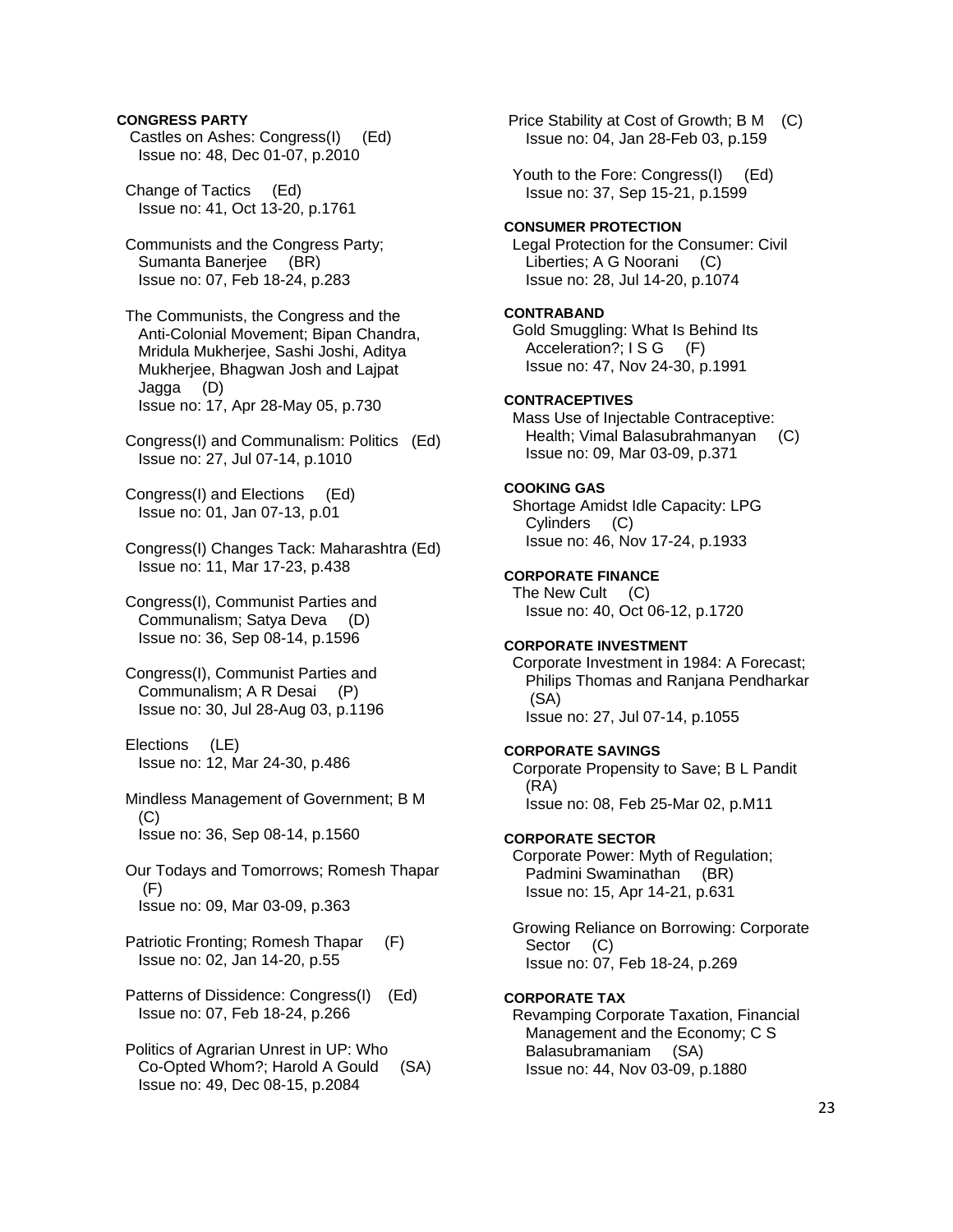# **COTTON**

- Avoidable Imports (C) Issue no: 29, Jul 21-27, p.1120
- Doing Little About Fibre Shortage (C) Issue no: 41, Oct 13-20, p.1764
- Growers Ditch Cotton Procurement Scheme?  $(C)$ Issue no: 05, Feb 04-11, p.184
- Growth and Technical Change in Indian Cotton-Mill Industry; C P Chandrasekhar (RA) Issue no: 04, Jan 28-Feb 03, p.PE22
- Industry Vs Cotton Growers: Textiles (Ed) Issue no: 20-21, May 19-Jun 01, p.819
- Industry's Pressure Pays (C) Issue no: 01, Jan 07-13, p.05
- Losing in a Seller's Market (C) Issue no: 06, Feb 11-17, p.228
- Much Ado About Very Little (C) Issue no: 50, Dec 15-21, p.2100
- No Policy for Cotton (C) Issue no: 51-52, Dec 22-29, p.2140
- Textile Industry on Wrong Course (C) Issue no: 22-23, Jun 02-15, p.867
- Total Change in Cotton Scene (C) Issue no: 48, Dec 01-07, p.2012

#### **COTTON TEXTILE INDUSTRY**

 Cotton: Policy Imperatives (C) Issue no: 37, Sep 15-21, p.1600

#### **CREDIT**

- Chasing Need: Money and Banking (C) Issue no: 29, Jul 12-27, p.1138
- Chief Culprit: Money Supply (Ed) Issue no: 38, Sep 22-28, p.1642
- The Dollar (Ed) Issue no: 16, Apr 21-28, p.653
- Equity in Reverse: Banking (C) Issue no: 07, Feb 18-24, p.279

 Equity in Reverse: Banking (C) Issue no: 07, Feb 18-24, p.279

- Escape Route for Big: Industrial Finance (C) Issue no: 11, Mar 17-23, p.441
- Government-Fuelled Monetary Expansion: Money and Banking (C) Issue no: 20-21, May 19-Jun 01, p.832
- Informal Credit Markets and Monetary Policy; Shankar Acharya and Srinivasa Madhur (D) Issue no: 36, Sep 08-14, p.1593
- Informal Credit Markets, Black Money and Monetary Policy: Some Analytical and Empirical Issues; K Sundaram and V Pandit (SA) Issue no: 16, Apr 21-28, p.675

# **CREDIT POLICY**

- Equity in Reverse (C) Issue no: 07, Feb 07-24, p.279
- Money Puzzles (Ed) Issue no: 05, Feb 04-11, p.183

#### **CRR**

 Money Puzzles (Ed) Issue no: 05, Feb 04-11, p.183

#### **CULTURAL CHANGE**

- Culture, State and the Rediscovery of Indian Politics; Ashis Nandy (SA) Issue no: 49, Dec 08-15, p.2078
- One More Curtain on Cultural Revolution?: China;  $G \, P \, D \quad (C)$ Issue no: 35, Sep 01-08, p.1518

#### **CUSTOMS DUTY**

- Ignorance Is Useful: Exports (Ed) Issue no: 38, Sep 22-28, p.1643
- Modernisation of Export Production: A Proposal: The Economy; Angus Hone (C) Issue no: 45, Nov 10-16, p.1904

#### **DAIRY INDUSTRY**

 Diffusing Anand: Implications of Establishing a Dairy Co-operative in a Village in Central Kerala; Shanti George (SA) Issue no: 51-52, Dec 22-29, p.2161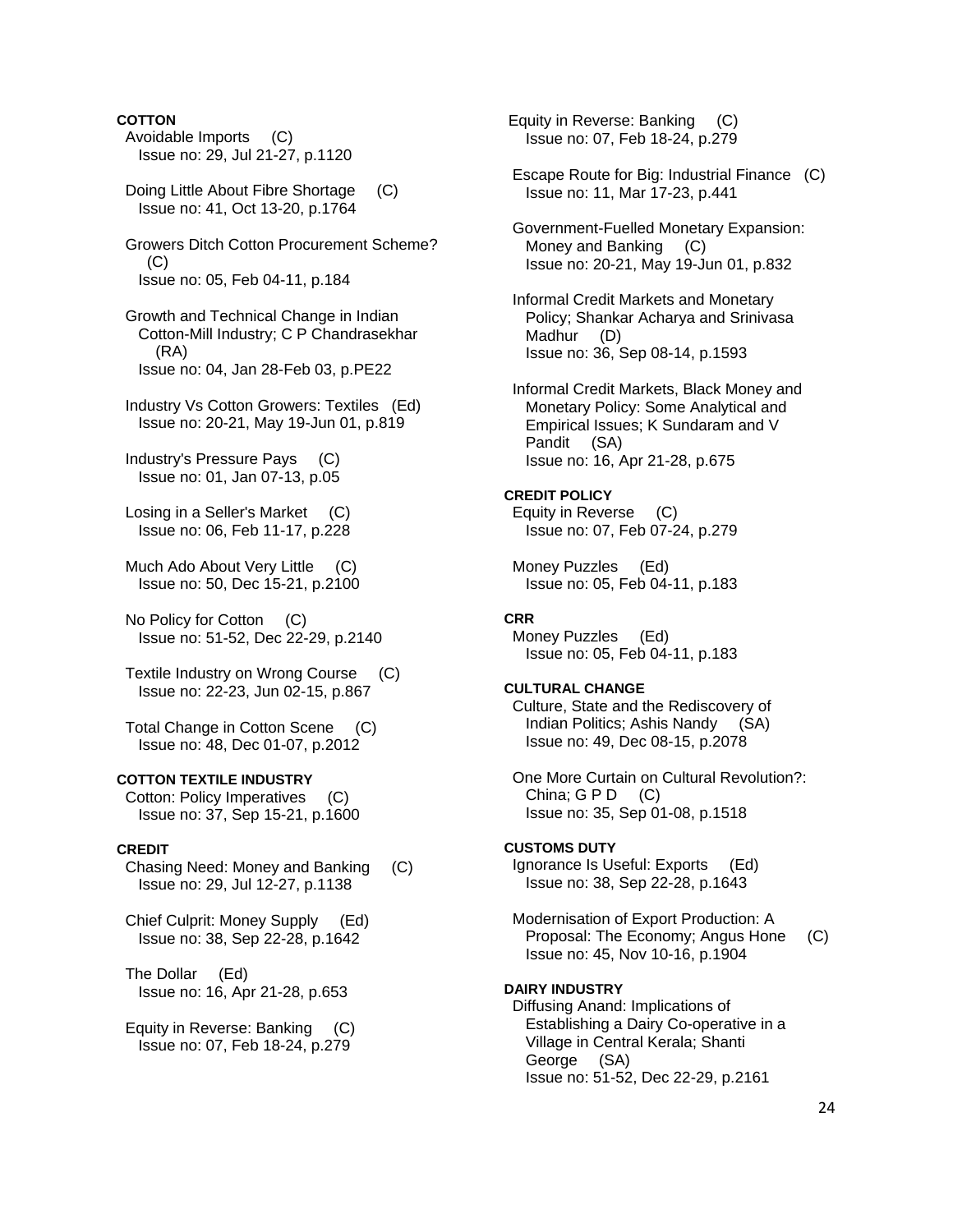### **DAIRY INDUSTRY**

 Operation Flood and Dairy Development in Villages around Delhi; Gurucharan and Bharat Dongra (C) Issue no: 42-43, Oct 20-Nov 02, p.1816

 Operation Flood and Social Science Research (LE) Issue no: 12, Mar 24-30, p.486

 Operation Flood and Social Sciences Research; B S Baviskar (D) Issue no: 02, Jan 14-20, p.94

### **DAMS**

 A Dam Too Far: Environment and Development; Darryl D'Monte (C) Issue no: 47, Nov 24-30, p.1986

# **DEBT**

 Another Battle Lost? (Ed) Issue no: 46, Nov 17-24, p.1929

 Buying Peace-And Dollars: Poland (Ed) Issue no: 34, Aug 25-31, p.1451

 International Financial Crisis (C) Issue no: 27, Jul 07-14, p.1024

 Putting Off Day of Reckoning: International Debt (Ed) Issue no: 41, Oct 13-20, p.1763

 Resisting IMF Pressure: Third World Debt (Ed) Issue no: 26, Jun 30-Jul 06, p.967

 Stillborn Initiative (Ed) Issue no: 17, Apr 28-May 05, p.693

# **DEBT CRISIS**

Tackling the Debt Crisis; I S G (F) Issue no: 40, Oct 06-12, p.1725

#### **DEFENCE EXPENDITURE**

 Poor Sense on Defence (Ed) Issue no: 11, Mar 17-23, p.437

 A Typical Case?: Defence (Ed) Issue no: 36, Sep 08-14, p.1550

#### **DEFENCE POLICY**

 The Militarisation of Indian Politics; Romesh Thapar (F) Issue no: 30, Jul 28-Aug 03, p.1179 A Typical Case?: Defence (Ed) Issue no: 36, Sep 08-14, p.1550

### **DELHI**

 Who Are the Guilty?: Causes and Impact of the Delhi Riots (C) Issue no: 47, Nov 24-30, p.1979

#### **DEMOCRACY**

Democracy in One Country?; G P D (F) Issue no: 45, Nov 10-16, p.1907

#### **DEMOGRAPHY**

 Fertility Differential in Kerala and West Bengal: Equity-Fertility Hypothesis as Explanation; Moni Nag (SA) Issue no: 01, Jan 07-13, p.33

- Incomes and Work among the poor of Rural Bihar, 1971-81; Gerry Rodgers and Janine Rodgers (RA) Issue no: 13, Mar 31-Apr 07, p.A17
- The New Largest City of China; G P D (C) Issue no: 10, Mar 10-16, p.416

### **DEVELOPING COUNTRIES**

 Fiscal and Monetary Policies for Development; I G Patel (BR) Issue no: 37, Sep 15-21, p.1620

## **DEVELOPMENT AID**

 New Pressures: Aid (C) Issue no: 48, Dec 01-07, p.2013

 Not By Aid (Ed) Issue no: 24-25, Jun 02-15, p.921

### **DEVELOPMENT BANKS**

 The MDB of Asia: Which Direction?; Mukul G Asher (SA) Issue no: 02, Jan 14-20, p.88

#### **DEVELOPMENT ECONOMICS**

 Land, Labour and Poverty; G Parthasarathy (BR) Issue no: 50, Dec 15-21, p.2117

 Strategic Management of Development Programmes; J K Satia (BR) Issue no: 38, Sep 22-28, p.1661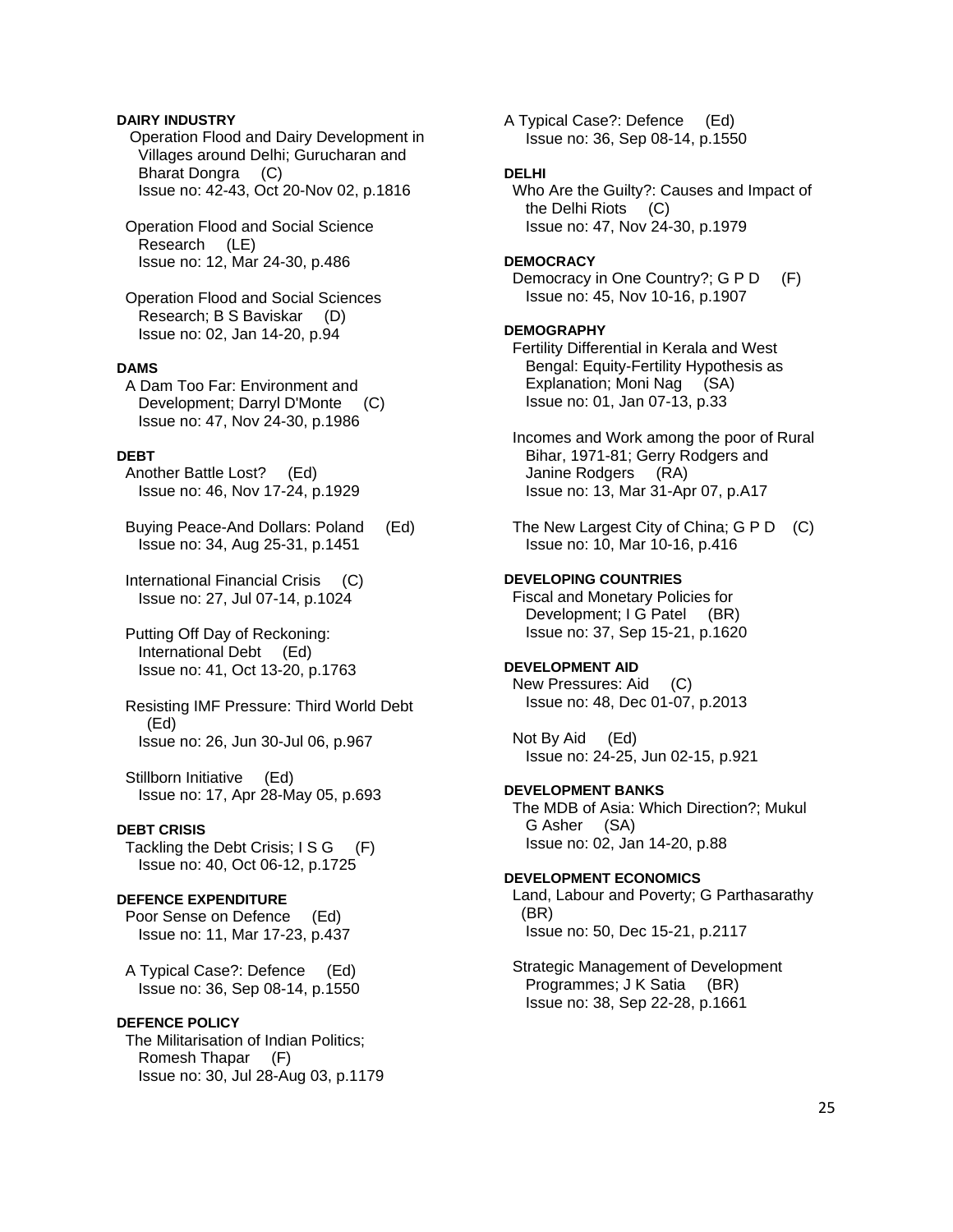# **DISARMAMENT**

 Anti-Nuclear Demonstrations or Peace Movement?: Western Europe; Kepi (C) Issue no: 05, Feb 04-11, p.198

 Testing Time: Disarmament (Ed) Issue no: 40, Oct 06-12, p.1719

#### **DOWRY**

 Dowry Amendment Bill: Another Toothless Legislation: Women; S V (C) Issue no: 37, Sep 15-21, p.1699

 Sociology of Bride-Price and Dowry; Shalini Randeria and Leela Visaria (S) Issue no: 15, Apr 14-21, p.648

### **DROUGHT**

 A Report on the Drought: Karnataka (C) Issue no: 44, Nov 03-09, p.1859

 Silent Genocide: Africa (Ed) Issue no: 50, Dec 15-21, p.2099

# **EAST GERMANY-WEST GERMANY RELATIONS**

 East-West Relations (Ed) Issue no: 36, Sep 08-14, p.1551

### **ECOLOGY**

 Ecology and Social Movement; Gail Omvedt (P) Issue no: 44, Oct 03-09, p.1865

# **ECONOMIC GROWTH AND DEVELOPMENT**

 Aspects of India's Development Strategy for 1980s; Sukhamoy Chakravarty (SA) Issue no: 20-21, May 19-Jun 01, p.845

 Bank Loans to Lower Class Women in Bombay: Problems and Perspects; Jana Everett and Mira Savara (SA) Issue no: 34, Aug 25-31, p.M113

 British Rule and the Indian Economy: Agenda for Fresh Searches; Arun Banerji (F) Issue no: 31-33, Aug 04-24, p.1273

 China's Economic Plan for 1984 (Ed) Issue no: 26, Jun 30-Jul 06, p.A96

 Development of Africa: Problems and Strategies; V Nath (RA) Issue no: 41, Oct 13-20, p.1778

 Development of Africa: Problems and Strategies; V Nath (RA) Issue no: 41, Oct 13-20, p.1778

 Economic Prospects for the Third World; Robert Wade (C) Issue no: 01, Jan 07-13, p.17

 An Exchange Rate Policy for India; Nicholas Kaldor (SA) Issue no: 28, Jul 14-20, p.1093

 Financial Mechanism and Economic Growth; R J Mody (D) Issue no: 49, Dec 08-15, p.2095

 Foreign Investment and Economic Growth; Abhirup Sarkar (BR) Issue no: 45, Nov 10-16, p.1912

 Gujarat's Economy: A Close Look; J C Sandesara (BR) Issue no: 19, May 12-19, p.796

- India's Growth and Management By Objectives; R M Honavar (LE) Issue no: 50, Dec 15-21, p.2102
- Indian Development Strategy: Some Comments; Jagdish Bhagwati and T N Srinivasan (D) Issue no: 47, Nov 24-30, p.2006

 Industrial and Regional Linkage Effect of a Public Sector Enterprise: An Empirical Study; M Ramadhyani (RA) Issue no: 47, Nov 24-30, p.M133

 Losing Steam (Ed) Issue no: 38, Sep 29-Oct 05, p.1681

 The MDB of Asia: Which Direction?; Mukul G Asher (SA) Issue no: 02, Jan 14-20, p.88

 New Scenario: Mizoram (Ed) Issue no: 22-23, Jun 02-15, p.866

 Oneirolysis of Development?; Deena R Khatkhate (BR) Issue no: 08, Feb 25-03, p.337

 Planning for a Just Society: Illusion and Reality; K R Ranadive (SA) Issue no: 40, Oct 06-12, p.1745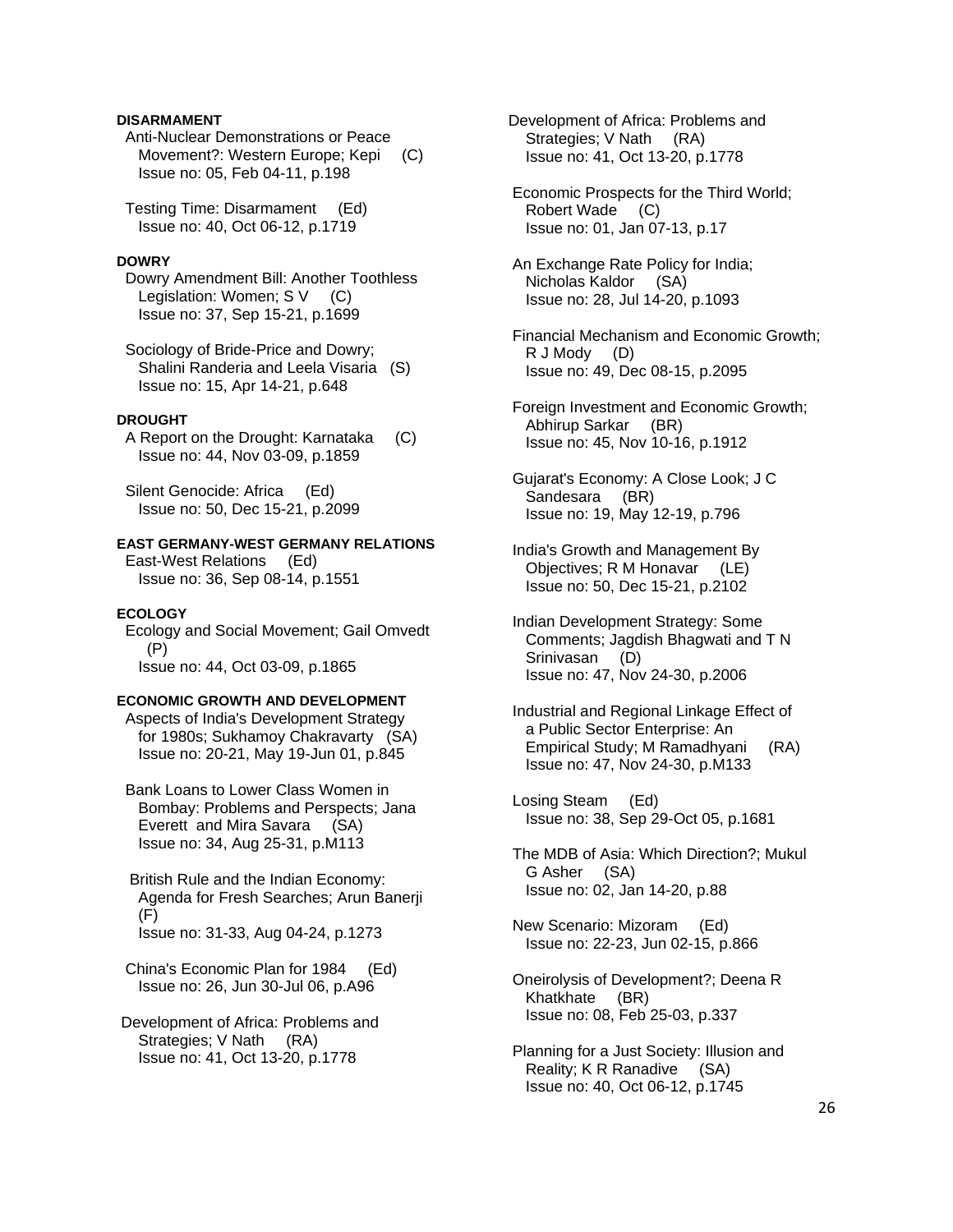### **ECONOMIC GROWTH AND DEVELOPMENT**

 Planning for Underdevelopment: The Case of Doon Valley; J Bandyopadhyay and Vandana Shiva (SA) Issue no: 04, Jan 28-Feb 03, p.167

 Price Stability at Cost of Growth; B M (C) Issue no: 04, Jan 28-Feb 03, p.159

 Short, but Not Insignificant: Soviet Union (Ed) Issue no: 06, Feb 11-17, p.227

 Some Observations On Economic Growth in India Over the Period 1952-53 to 1982-83; K N Raj (D) Issue no: 41, Oct 13-20, p.1801

 Towards a Micro Theory of Import Substitution; Alok Ray (BR) Issue no: 26, Jun 30-Jul 06, p.991

 US Slowdown and the Dollar: World Economy (Ed) Issue no: 42-43, Oct 22-27, p.1806

 Western Businessmen Better Look Elsewhere: Eastern Europe; Robert Wade (C) Issue no: 24-25, Jun 16-23, p.936

 The World Development Report, 1983; Najinyanupi (BR) Issue no: 09, Mar 03-09, p.376

#### **ECONOMIC HISTORY**

 British Rule and the Indian Economy: Agenda for Fresh Searches; Arun Banerji (F) Issue no: 31-33, Aug 04-24, p.1273

 The McAlpin Capers; Amrita Rangasami (RA) Issue no: 35, Sep 01-08, p.1524

# **ECONOMIC INDICATORS**

 Economic Platform of Republican Party: United States; Sudhir Sen (C) Issue no: 42-43, Oct 20-Nov 02, p.1822

### **ECONOMIC INEQUALITY**

 Incentives and Inequality (F) Issue no: 04, Jan 21-Feb 03, p.147

 Measuring Economic Welfare; Kaushik Basu (BR) Issue no: 03, Jan 21-27, p.115

 A Note on Emmanuel's 'Unusual Exchange'; Krishna Bharadwaj (RA) Issue no: 30, Jul 28-Aug 03, p.PE81

### **ECONOMIC POLICY**

 Bombay 2001; Amrita Abraham (C) Issue no: 34, Aug 25-31, p.1462

 Development of Africa: Problems and Strategies; V Nath (RA) Issue no: 41, Oct 13-20, p.1778

 Development of Ancillaries; C S Raman (RA) Issue no: 20-21, May 19-Jun 01, p.M64

 Financial Snares: Planning (Ed) Issue no: 36, Sep 08-14, p.1550

 Fiscal Control and Socialist Planning: The Economy; Bhabatosh Datta (C) Issue no: 06, Feb 11-17, p.237

 Grass-roots Initiatives in India; D L Sheth (SA) Issue no: 06, Feb 11-17, p.259

 Incentives and Inequality (F) Issue no: 04, Jan 21-Feb 03, p.147

 More Tactful with Reforms (Ed) Issue no: 01, Jan 07-13, p.03

 Plan, Non-Plan and All That: The Economy;  $MS$  (C) Issue no: 17, Apr 28-May 05, p.703

 Policy-Making by Civil Servants: The Economy (C) Issue no: 05, Feb 04-11, p.194

 Price Stability at Cost of Growth; B M (C) Issue no: 04, Jan 28-Feb 03, p.159

 Strategic Management of Development Programmes; J K Satia (BR) Issue no: 38, Sep 22-28, p.1661

 Surplus Food and the Poor (Ed) Issue no: 40, Oct 06-12, p.1717

 Technological Goals Forgotten: Computer Policy (C) Issue no: 48, Dec 01-07, p.2018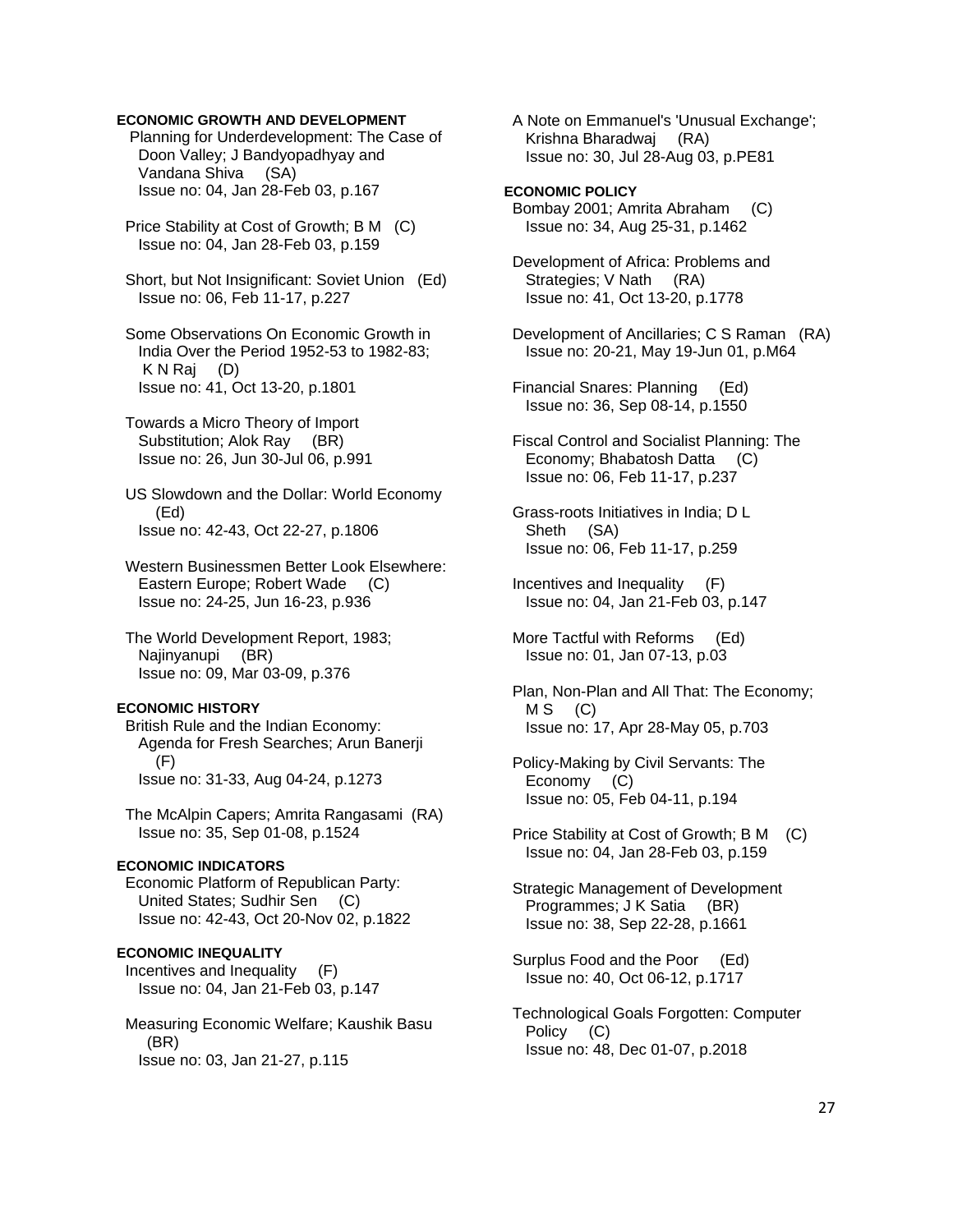# **ECONOMIC POLICY**

 The Unmentionable Rich (Ed) Issue no: 28, Jul 14-20, p.1061

# **ECONOMIC RECESSION**

 Back in the Red: Public Sector (Ed) Issue no: 22-23, Jun 02-15, p.867

 No Decline in Protectionism: World Economy (Ed) Issue no: 37, Sep 15-21, p.1598

#### **ECONOMIC REFORMS**

 Guinea under Sekou Toure: Africa; Rajen Harshe (C) Issue no: 15, Apr 14-21, p.624

 Mindless Liberalisation (Ed) Issue no: 48, Dec 01-07, p.2009

 More Tactful with Reforms (Ed) Issue no: 01, Jan 07-13, p.03

### **ECONOMIC RESEARCH**

 Institute of Economic Growth; Gopal K Kadekodi (LE) Issue no: 04, Jan 28-Feb 03, p.150

### **ECONOMIC SANCTIONS**

 Stern Financial Discipline-for the poor: London Economic Summit; I S G (F) Issue no: 26, Jun 30-Jul 06, p.981

# **ECONOMICS**

 A Disequilibrium View of Growth; Sudipto Mundle (BR) Issue no: 48, Dec 01-07, p.2034

 The Economist and the Budgeteer; Deena R Khatkhate (BR) Issue no: 38, Sep 22-28, p.1659

 State and Bureaucracy in Kautilya's Arthasastra; Satya Deva (SA) Issue no: 19, May 12-19, p.811

 Theory, Ideology and Idolatry; John Weeks (D) Issue no: 48, Dec 01-07, p.2054

#### **ECONOMISTS**

 Keynes Revisited; Anand G Chandavarkar (BR) Issue no: 45, Nov 10-16, p.1910

 Narottam Shah; A C Shah (O) Issue no: 13, Mar 31-Apr 07, p.548

 Narottam Shah (LE) Issue no: 14, Apr 07-14, p.577

 Piero Sraffa; Arun Bose (F) Issue no: 04, Jan 28-Feb 03, p.150

 Piero Sraffa: The Man and the Scholar: A Tribute; Krishna Bharadwaj (F) Issue no: 31-33, Aug 04-24, p.1236

### **EDIBLE OIL**

 Case for Review of Edible Oil Imports (C) Issue no: 15, Apr 14-21, p.612

 Edible Oils: Not What But How (C) Issue no: 42-43, Oct 20-Nov 02, p.1808

 Edible Oils: Political Imports (C) Issue no: 46, Nov 17-24, p.1932

The Soft Option: Edible Oils (C) Issue no: 07, Feb 18-24, p.268

 What About an Edible Oil Reserve?; I S G (SA) Issue no: 35, Sep 01-08, p.1519

### **EDUCATION**

 Colonial Axe on Education; G Sivaramakrishnan (BR) Issue no: 34, Aug 25-31, p.1473

 Distribution of Education Among Income Group; Jandhyala B G Tilak (D) Issue no: 26, Jun 30-Jul 06, p.1007

 Education Employment and Landholding Pattern in a Tamil Village; Narayanan Nair, P Sivanandan and V C V Retnam (SA) Issue no: 24-25, Jun 16-23, p.943

 Educator as Historian; S Shukla (BR) Issue no: 46, Nov 17-24, p.1954

 The Great Schoolboy Debate: United States (C) Issue no: 41, Oct 13-20, p.1773

 Gujarat's Economy: A Close Look; J C Sandesara (BR) Issue no: 19, May 12-19, p.796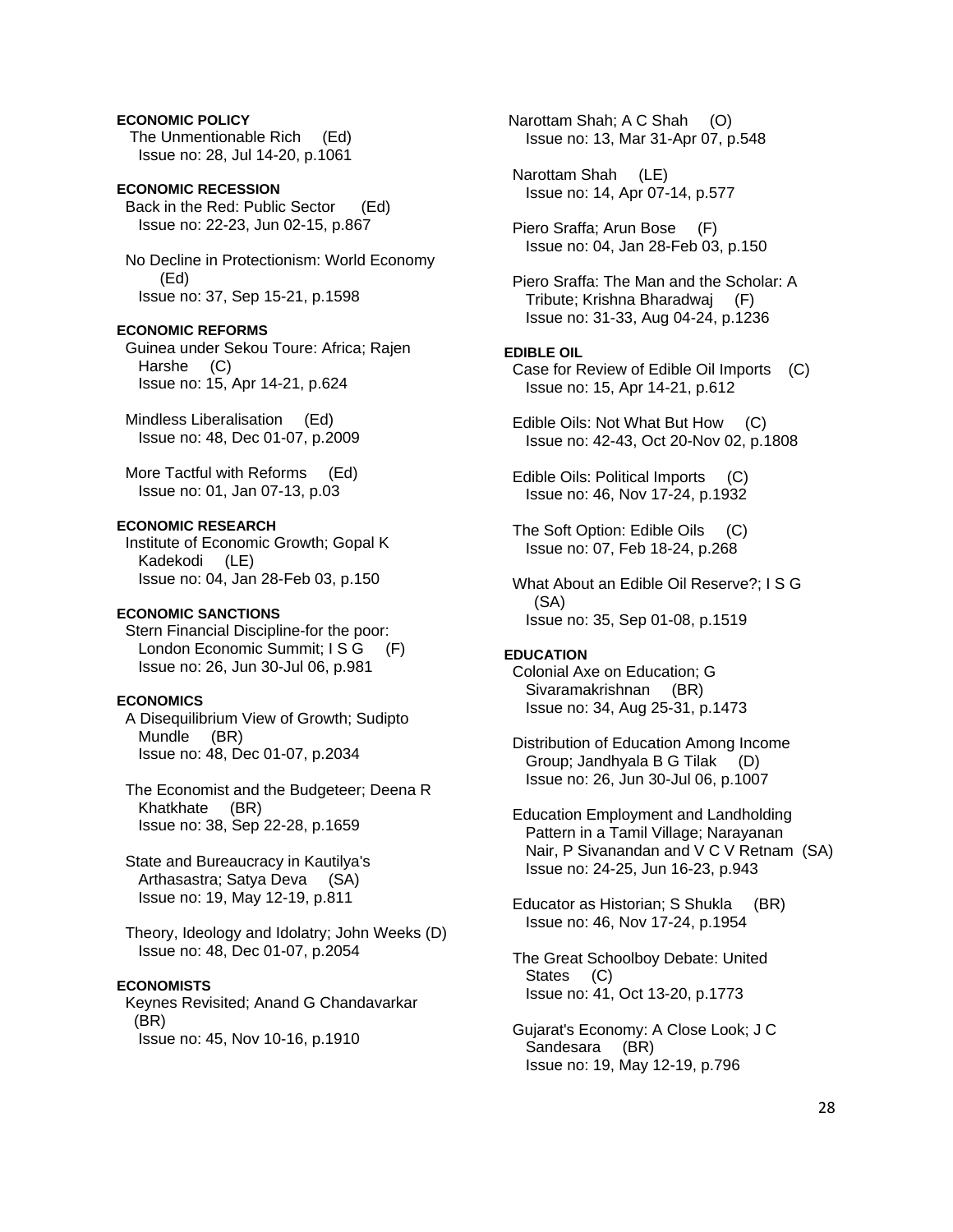# **EDUCATION**

 Ideology and Advantage. National Commission on Teachers: Education; Krishna Kumar (C) Issue no: 22-23, Jun 02-15, p.880

 On Higher Education in India; A K Dasgupta (P) Issue no: 22-23, Jun 02-15, p.888

 Parallel Colleges in Kerala: Enrolment, Costs and Employment; Gopinathan R Nair and D Ajit (SA) Issue no: 42-43, Oct 22-27, p.1840

 Reform of School Education: Soviet Union; R G Gidadhubli (C) Issue no: 40, Oct 06-12, p.1737

 Socio-Economic Factors in Educational Development Case of Nineteenth Century Travancore; Michael P K Tharakan (SA) Issue no: 46, Nov 17-24, p.1959

 Socio-Economic Factors in Educational Development: Case of Nineteenth Century Travancore; Michael P K Tharakan (SA) Issue no: 45, Nov 10-16, p.1913

 Turning Universities into Government Undertakings: Education (C) Issue no: 38, Sep 22-28, p.1655

### **EDUCATION POLICY AND REFORMS**

 Disciplining the Vice-Chancellors: Maharashtra (C) Issue no: 10, Mar 10-16, p.415

 Introducing Feminist Perspective in Academia: Women; Nandita Gandhi (C) Issue no: 14, Apr 07-14, p.586

# **EGYPT**

 Egypt's Readmission to OIC: West Asia (C) Issue no: 03, Jan 21-27, p.99

#### **EL SALAVADOR**

 Fruits of the Reagan Solution : Central America; Elisavinda Echeverri-Gent (C) Issue no: 06, Feb 11-17, p.241

### **ELECTIONS**

 Congress(I) and Elections (Ed) Issue no: 01, Jan 07-13, p.01

 Congress(I) and Minorities: Elections (Ed) Issue no: 50, Dec 15-21, p.2098

- The Coupists; Romesh Thapar (F) Issue no: 05, Feb 04-11, p.187
- Crumbs for the Opposition: Maharashtra (Ed) Issue no: 51-52, Dec 22-29, p.2138

 Dangerous Game (Ed) Issue no: 01, Jan 07-13, p.02

- The Deceptive Continuities; Romesh Thapar (F) Issue no: 51-52, Dec 22-29, p.2143
- The Democratic Process: United States (C) Issue no: 26, Jun 30-Jul 06, p.980

 Do They Matter? (Ed) Issue no: 47, Nov 24-30, p.1969

 An Election-Year Budget; Arun Kumar (SA) Issue no: 12, Mar 24-30, p.519

 Elections (LE) Issue no: 12, Mar 24-30, p.486

- Embarrassment of Exports: Japan; S K Subramanian (C) Issue no: 05, Feb 03-11, p.197
- Ershad Under Pressure: Bangladesh (Ed) Issue no: 44, Nov 03-09, p.1851
- Eye on Election: Opposition Parties (C) Issue no: 03, Jan 21-27, p.98
- Lameduck President after Landslide Victory: United States; Sudhir Sen (C) Issue no: 47, Nov 24-30, p.1989
- A May Election, May Be; Romesh Thapar (F) Issue no: 06, Feb 11-17, p.231
- Modern Management and Good Old Tradition;  $G$  P D  $(F)$ Issue no: 01, Jan 07-13, p.10
- More of Reagan: United States (Ed) Issue no: 45, Nov 10-16, p.1891
- Opposition in Disarray: Politics (Ed) Issue no: 15, Apr 14-21, p.610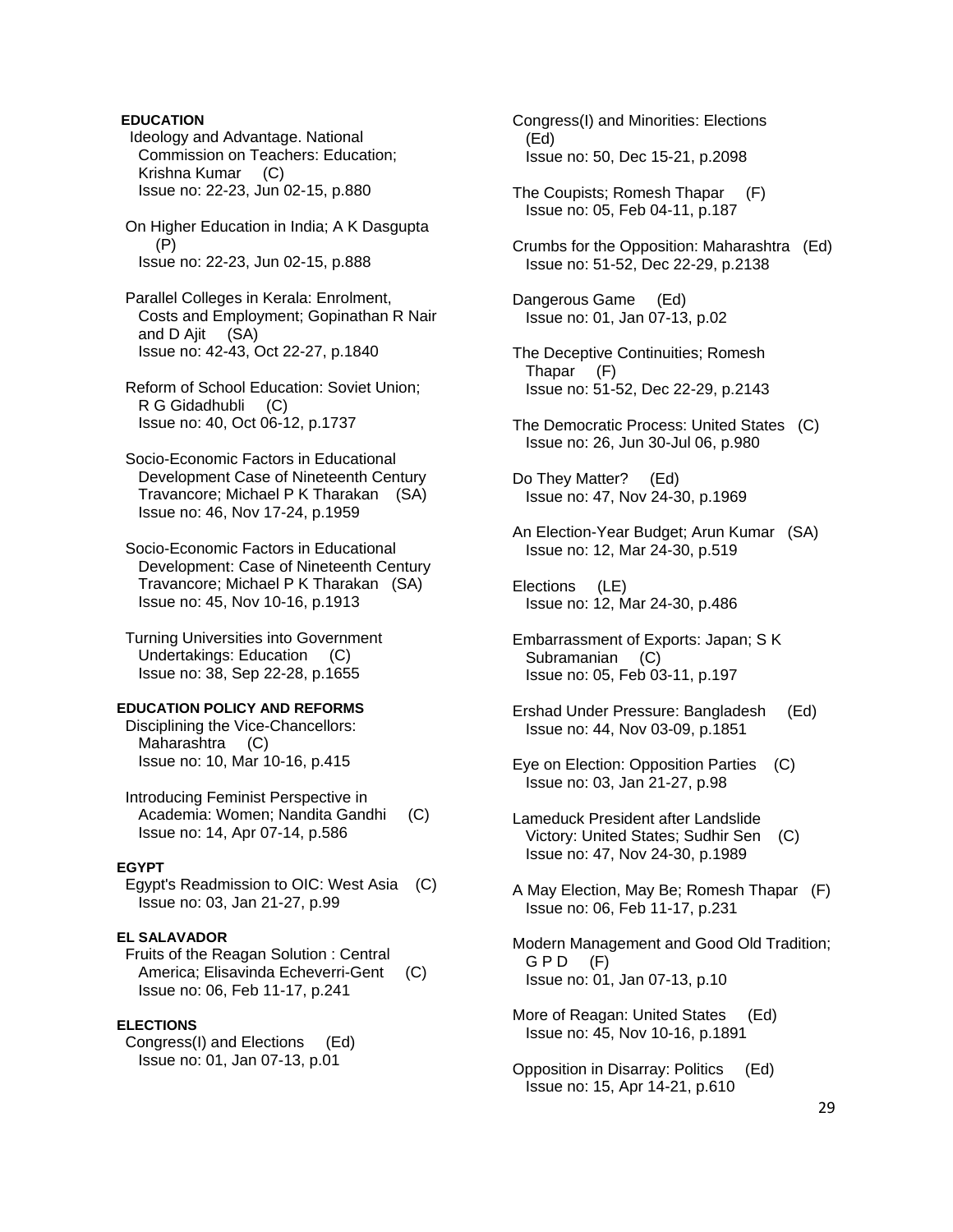## **ELECTIONS**

- Optimistic Claim: Poland (Ed) Issue no: 26, Jun 30-Jul 06, p.967
- Panchayat Elections: Tripura (Ed) Issue no: 24-25, Jun 16-23, p.923
- The Patriots Have It (Ed) Issue no: 51-52, Dec 22-29, p.2138
- Patterns of Political Control: Gujarat; Nagindas Sanghavi (C) Issue no: 50, Dec 15-21, p.2112
- Political Defeat for US: Nicaragua (Ed) Issue no: 46, Nov 17-24, p.1931
- Rival Sympathy Waves: Andhra Pradesh (Ed) Issue no: 48, Dec 01-07, p.2011
- The So-Called Indira Ticket; Romesh Thapar (F) Issue no: 47, Nov 24-30, p.1975
- Stemming the Tide: Andhra Pradesh (Ed) Issue no: 51-52, Dec 22-29, p.2138
- Tailing behind NTR: Andhra Pradesh (Ed) Issue no: 13, Mar 31-Apr 07, p.534
- Towards Political Instability?: Tamil Nadu (Ed) Issue no: 48, Dec 01-07', p.2010
- Voters and Voting; Romesh Thapar (F) Issue no: 01, Jan 07-13, p.09
- Voting Rights of the Poor: The Elections; Bharat Dogra (C) Issue no: 49, Dec 08-15, p.2069
- Who Is Playing with National Interest?: Kashmir; Balraj Puri (C) Issue no: 06, Feb 11-17, p.235
- Win For Reagan, Not Reaganism: The United States (C) Issue no: 46, Nov 17-24, p.1947

# **ELECTORAL REFORMS**

 Presidential Form of Government: Some Fundamental Propositions; Anil Nauriya (P) Issue no: 42-43, Oct 20-Nov 02, p.1824

# Issue no: 18, May 05-12, p.737 Salvation through NRIs?: Electronics (Ed) Issue no: 10, Mar 10-16, p.402 Technological Goals Forgotten: Computer Policy (C) Issue no: 48, Dec 01-07, p.2018

 Trader's Opera: Electronics (C) Issue no: 44, Nov 03-09, p.1852

**ELECTRONICS INDUSTRY**  Mess in Electronics (Ed)

# **EMPLOYMENT**

 Education Employment and Landholding Pattern in a Tamil Village; Narayanan Nair, P Sivanandan and V C V Retnam (SA) Issue no: 24-25, Jun 16-23, p.943

- EGS for Whom?: Maharashtra (Ed) Issue no: 10, Mar 10-16, p.403
- Incomes and Work among the poor of Rural Bihar, 1971-81; Gerry Rodgers and Janine Rodgers (RA) Issue no: 13, Mar 31-Apr 07, p.A17
- Parallel Colleges in Kerala: Enrolment, Costs and Employment; Gopinathan R Nair and D Ajit (SA) Issue no: 42-43, Oct 22-27, p.1840
- Woollen Textile Production and KVIC in Hill Areas Development; Frances Sinha and Sanjay Sinha (SA) Issue no: 35, Sep 01-08, p.1544
- **EMPLOYMENT POLICY**  EGS for Whom?: Maharashtra (Ed) Issue no: 10, Mar 10-16, p.403
- Employment in Industry: Seventh Plan Approach; J C Sandesara (C) Issue no: 42-43, Oct 20-Nov 02, p.1818

# **EMPLOYMENT PROGRAMMES**

- EGS: To Suit the Administrator or the Poor? (LE) Issue no: 39, Sep 29-Oct 05, p.1685
- Employment Guarantee Scheme in Maharashtra; S Bagchee (SA) Issue no: 37, Sep 15-21, p.1633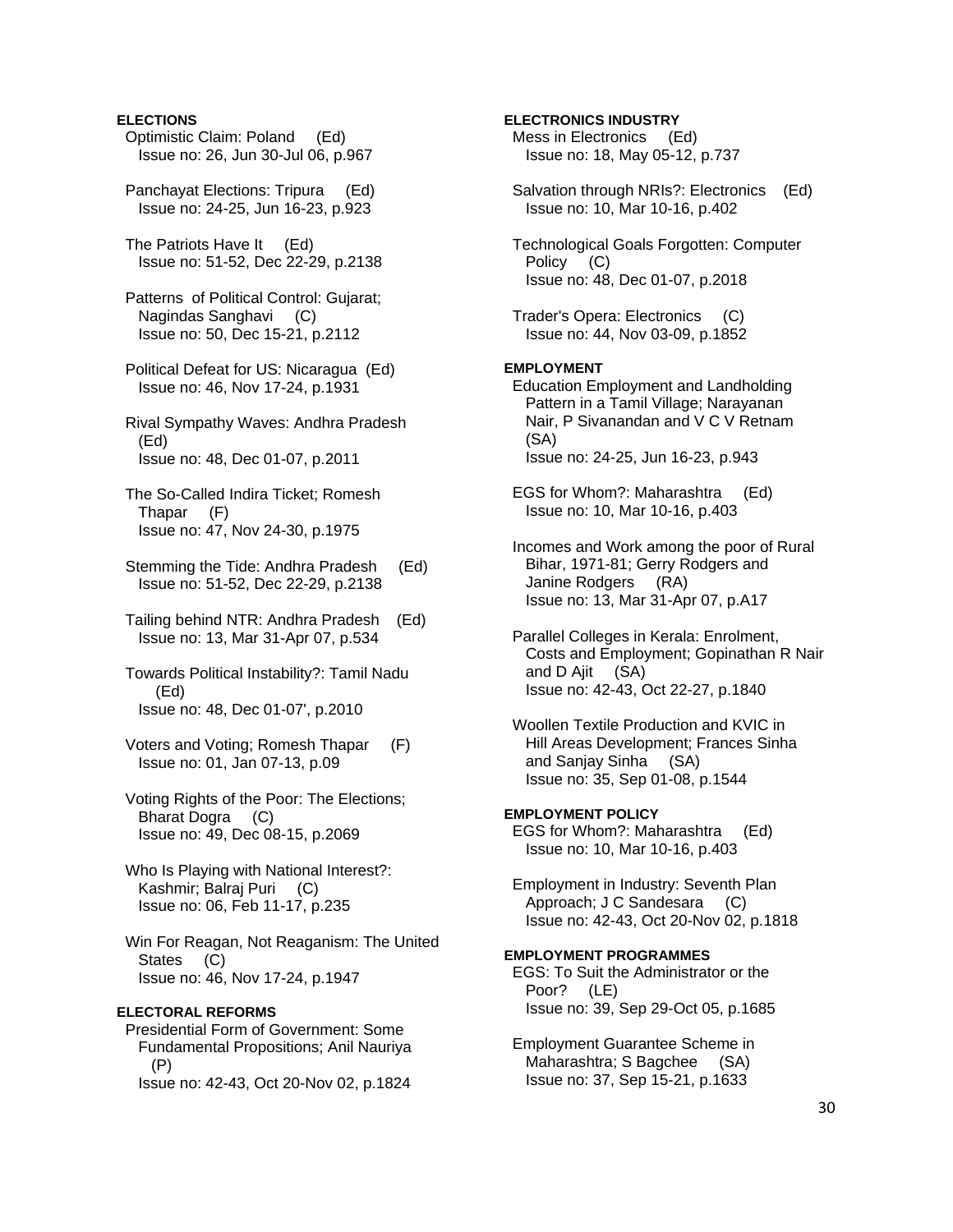# **ENERGY**

 The Problem and the Economists: Energy; D R Pendse (C) Issue no: 02, Jan 14-20, p.63

# **ENERGY PLANNING AND POLICY**

 Dilemmas of Energy Strategies in India: Implications for Third World; D R Pendse (SA) Issue no: 13, Mar 31-Apr 07, p.556

 Issues in an Energy Policy for India: Report on Workshop: Energy; Kapil Thukral (C) Issue no: 36, Sep 08-14, p.1567

# **ENTREPRENEURSHIP**

 Factors Influencing Industrial Entrepreneurship: A Study of Tanners of North Arcot District in Tamil Nadu; K S Ramaswami (RA) Issue no: 20-21, May 19-Jun 01, p.M61

 In-House Entrepreneurship: Management (C) Issue no: 39, Sep 29-Oct 05, p.1697

#### **ENVIRONMENT**

 The Citizens' Environment: Civil Liberties; A G Noorani (C) Issue no: 51-52, Dec 22-29, p.2150

 Great Expectations: Department of Environment; Darryl D'Monte (C) Issue no: 37, Sep 15-21, p.1610

### **ENVIRONMENTAL LAW**

 The Citizens' Environment: Civil Liberties; A G Noorani (C) Issue no: 51-52, Dec 22-29, p.2150

# **ENVIRONMENTAL PLANNING AND POLICY**

 Great Expectations: Department of Environment; Darryl D'Monte (C) Issue no: 37, Sep 15-21, p.1610

# **EUROPEAN UNION**

 The EEC: Brussels Summit (C) Issue no: 14, Apr 07-14, p.591

#### **EXCHANGE RATES**

 Exchange Rate Controversy Revisited; Arun Banerji (BR) Issue no: 36, Sep 08-14, p.1577

 An Exchange Rate Policy for India; Nicholas Kaldor (SA) Issue no: 28, Jul 14-20, p.1093

 Japan's Opportunity: US Interest Rate Hike (Ed) Issue no: 29, Jul 21-27, p.1119

 Management of Exchange Rate of Rupee Since Its Basket Link; S K Verghese (SA) Issue no: 28, Jul 14-20, p.1096

 Method of Quoting Exchange Rates for Merchant Transactions: Implications of the Recent Changes; S K Verghese (C) Issue no: 01, Jan 07-13, p.13

 Towards a Micro Theory of Import Substitution; Alok Ray (BR) Issue no: 26, Jun 30-Jul 06, p.991

 Undervalued Yen or Overvalued Dollar?; I S G (F) Issue no: 30, Jul 28-Aug 03, p.1192

 US Slowdown and the Dollar: World Economy (Ed) Issue no: 42-43, Oct 22-27, p.1806

#### **EXCISE DUTIES**

 Avoidable Imports (C) Issue no: 29, Jul 21-27, p.1120

 Ignorance Is Useful: Exports (Ed) Issue no: 38, Sep 22-28, p.1643

### **EXIM BANKS**

 Export-Import Bank of India (SA) Issue no: 04, Jan 28-Feb 03, p.173

 Untapped Potential: Exim Bank; Arun Goyal (C) Issue no: 24-25, Jun 16-23, p.924

#### **EXIM POLICY**

 Fiscal in Fashion: Trade Policy; Arun Goyal (Ed) Issue no: 49, Dec 08-15, p.2058

 Import Policy (Ed) Issue no: 15, Apr 14-21, p.609

 Indexing Import Policy; Arun Goyal (RA) Issue no: 34, Aug 25-31, p.1478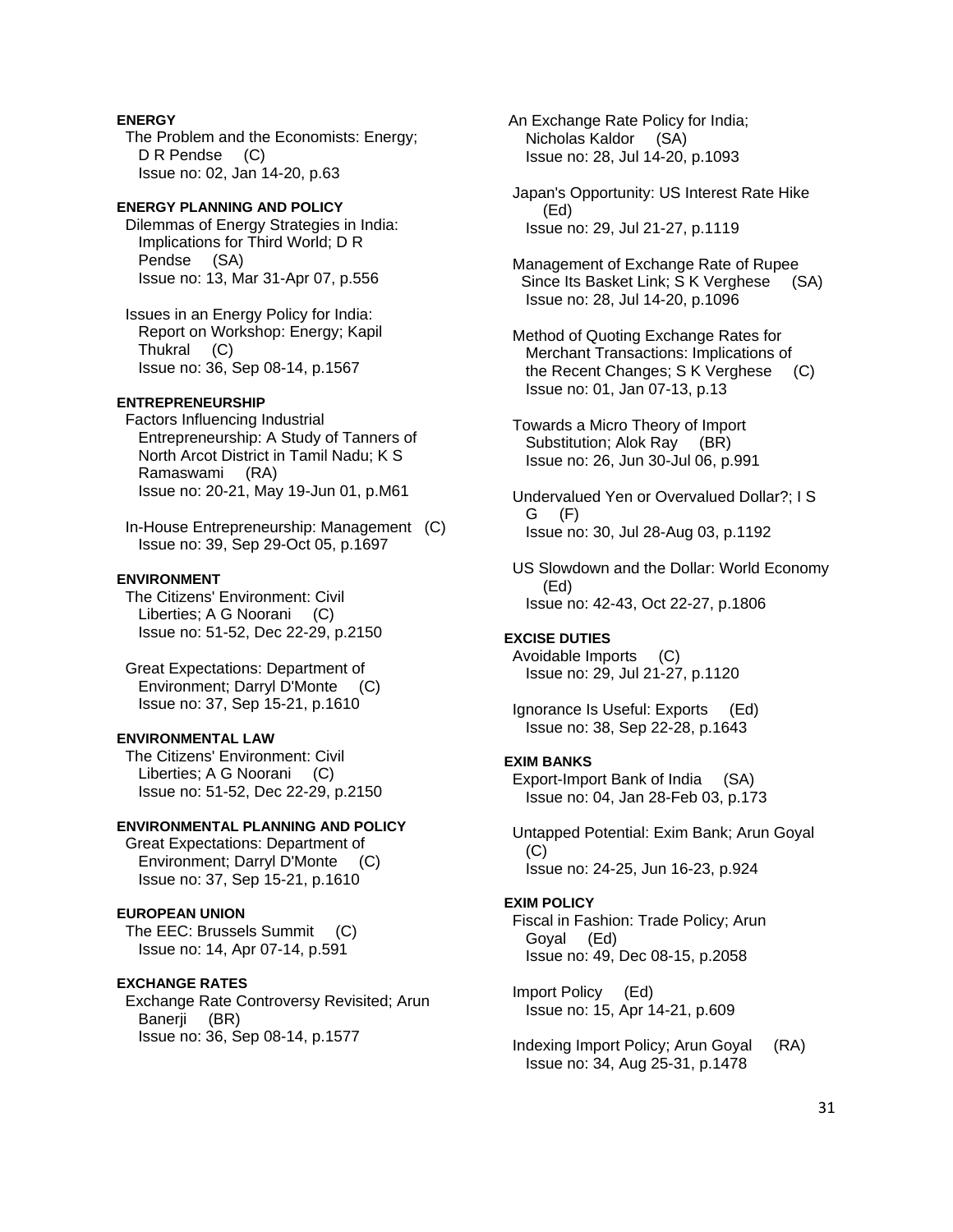## **EXIM POLICY**

 More Imports-Also More Manufacture?: Computer Policy (Ed) Issue no: 47, Nov 24-30, p.1970

 Oases or Mirages?: Exports (C) Issue no: 15, Apr 14-21, p.613

 Red Carpet for Capital Goods: Import Policy; Arun Goyal (C) Issue no: 20-21, May 12-19, p.831

 Weak Base for Import Liberalisation: New Delhi; B M (C) Issue no: 16, Apr 21-28, p.662

### **EXPORT POLICY**

Wrong Direction: Export Policy (Ed) Issue no: 45, Nov 10-16, p.1890

# **EXPORTS**

 Embarrassment of Exports: Japan; S K Subramanian (C) Issue no: 05, Feb 03-11, p.197

 An Exchange Rate Policy for India; Nicholas Kaldor (SA) Issue no: 28, Jul 14-20, p.1093

 From Gems to Jewellery (C) Issue no: 38, Sep 22-28, p.1644

 Gold Jewellery: Export Drive (C) Issue no: 39, Sep 29-Oct 05, p.1685

 Ignorance Is Useful: Exports (Ed) Issue no: 38, Sep 22-28, p.1643

 Industry's Pressure Pays (C) Issue no: 01, Jan 07-13, p.05

 Misuse of Kandla (C) Issue no: 20-21, May 19-Jun 01, p.820

Much Ado About Very Little (C) Issue no: 50, Dec 15-21, p.2100

 No Shine in Sight: Leather Exports (C) Issue no: 37, Sep 15-21, p.1601

Not in the Big League Yet (C) Issue no: 05, Feb 04-11, p.185

 Oases or Mirages?: Exports (C) Issue no: 15, Apr 14-21, p.613

 Short-Sighted: Sugar Exports (C) Issue no: 28, Jul 14-20, p.1064 US Soyabean Lobby in Action (C) Issue no: 49, Dec 08-15, p.2060 Warped Perspective (C) Issue no: 06, Feb 11-17, p.228 Widening Horizons: Export Credit Guarantee (C) Issue no: 45, Nov 10-16, p.1893 **EXTERNAL DEBT**  Charade of Debt Restructuring (Ed) Issue no: 05, Feb 04-11, p.181 Defuse the Debt Bomb?: When Apparent Solutions Become Real Problems; Andre Gunder Frank (SA) Issue no: 27, Jul 07-14, p.1036 From Frying Pan into Fire? (Ed) Issue no: 04, Jan 28-Feb 03, p.146 Surface Gloss (Ed) Issue no: 10, Mar 10-16, p.401 Tackling the Debt Crisis: I S G (F) Issue no: 40, Oct 06-12, p.1725 **FAMILY PLANNING**  Retreat on Depo-Provera?: Health; Padma Prakash (C) Issue no: 49, Dec 08-15, p.2072 Use of Laproscopy for Sterilisations: Health; Padma Prakash (C) Issue no: 11, Mar 17-23, p.453 **FAMINE**  Warning of Famine in Bangladesh; Ben Crow (SA) Issue no: 40, Oct 06-12, p.1754 **FEMINISM**  The McAlpin Capers; Amrita Rangasami (RA) Issue no: 35, Sep 01-08, p.1524 **FERTILITY**  Fertility Decline in Kerala: Social

 Justice Hypothesis; P G K Panikar (D) Issue no: 13, Mar 31-Apr 07, p.571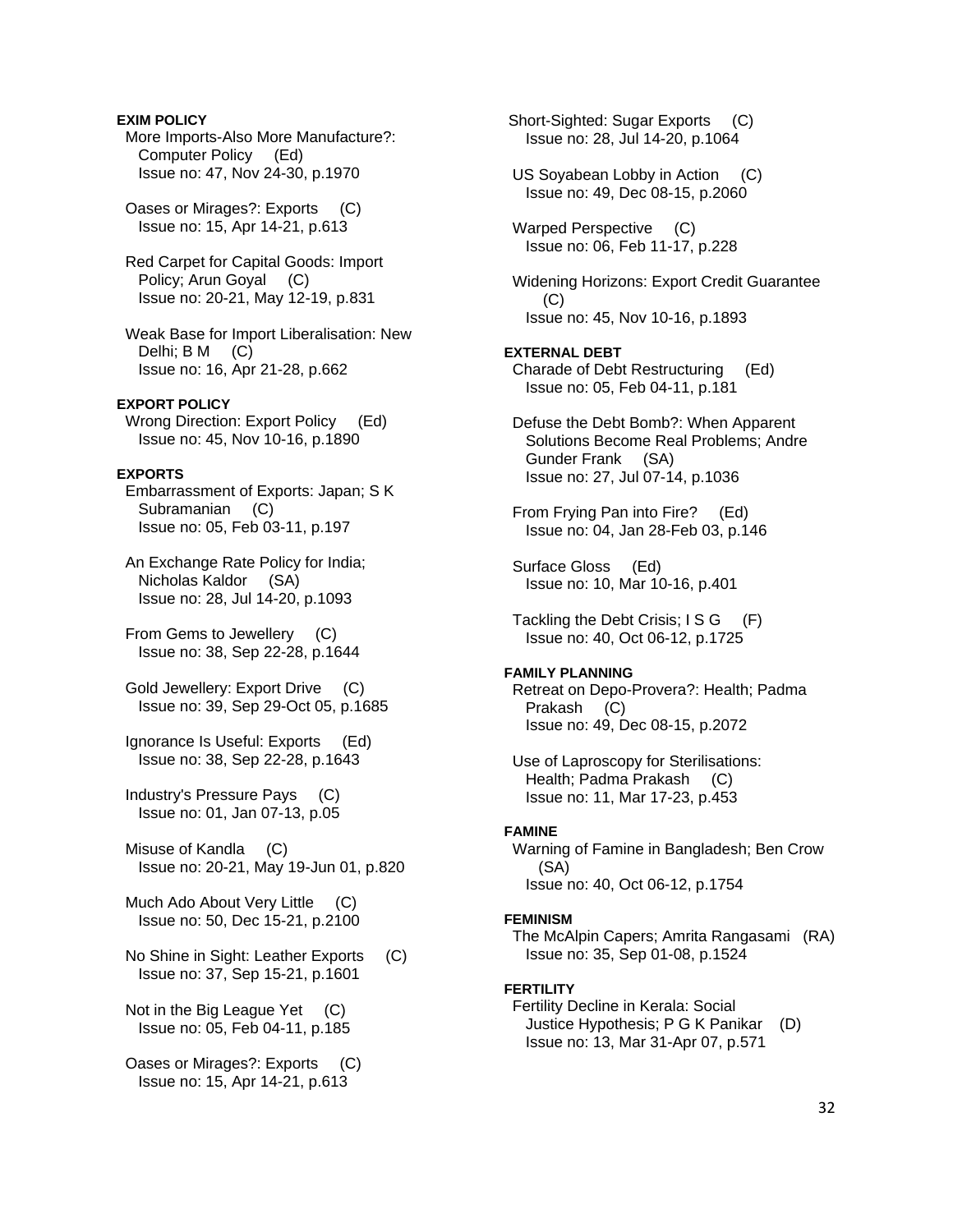# **FERTILITY**

 Fertility Differential in Kerala and West Bengal: Equity-Fertility Hypothesis as Explanation; Moni Nag (SA) Issue no: 01, Jan 07-13, p.33

#### **FERTILIZER INDUSTRY**

 Direction of Development of India's Fertiliser Industry; S K Mukherjee (SA) Issue no: 50, Dec 15-21, p.AS13

 Factors Influencing Technology Selection: Case Study of Thal-Vaishet and Hazira Fertiliser Projects; Biswajit Dhar (F) Issue no: 31-33, Aug 04-24, p.1385

 Fertiliser Consumption (C) Issue no: 41, Oct 13-20, p.1764

 Fertiliser Marketing: Impact of Governmental Policies and Programmes; Lakshman H K Rao and P Jayaraman (RA) Issue no: 08, Feb 25-03, p.M32

 Fertiliser Pricing Policy: Some Issues; N Vittal (SA) Issue no: 50, Dec 15-21, p.AS25

 Fertilizer Industry: An Overview (SA) Issue no: 50, Dec 15-21, p.AS2

 Planning and Monitoring Fertiliser Marketing Strategies: Designing and Developing an Efficient Information System; Uttam Gupta (RA) Issue no: 08, Feb 25-03, p.M41

 Technology Policy Statement and the Fertiliser Industry; Paul Pothen (SA) Issue no: 50, Dec 15-21, p.AS9

 Towards a Glut?: Fertilisers (C) Issue no: 42-43, Oct 20-Nov 02, p.1809

#### **FILMS**

 Public Discussion and Contempt of Court: Civil Liberties; A G Noorani (C) Issue no: 49, Dec 08-15, p.2070

### **FINANCE COMMISSION-1984-1989**

 Devolution Criteria: From Gamble to Policy; S Guhan (SA) Issue no: 48, Dec 01-07, p.2036

 Eighth Finance Commission's Recommendations; D T Lakdawala (RA) Issue no: 35, Sep 01-08, p.1529

 Mauling Federal Finances (Ed) Issue no: 30, Jul 28-Aug 03, p.1173

**FINANCES, STATES**  State Finances (Ed) Issue no: 14, Apr 07-14, p.573

 State-Level Money Stock Measures; T K Velayudham and K A Menon (SA) Issue no: 03, Jan 21-27, p.133

# **FINANCES, UNION**

 Army's Return (Ed) Issue no: 01, Jan 07-13, p.03

 Epitaph for Sixth Plan (C) Issue no: 03, Jan 21-27, p.97

 From Frying Pan into Fire? (Ed) Issue no: 04, Jan 28-Feb 03, p.146

#### **FINANCIAL INSTITUTIONS**

 Blinkers for Financial Institutions (Ed) Issue no: 45, Nov 10-16, p.1889

 Private Financing Firms in Kerala: A Study; B A Prakash (SA) Issue no: 50, Dec 15-21, p.2129

 Widening Horizons: Export Credit Guarantee (C) Issue no: 45, Nov 10-16, p.1893

#### **FINANCIAL MANAGEMENT**

 The Economist and the Budgeteer; Deena R Khatkhate (BR) Issue no: 38, Sep 22-28, p.1659

 Revamping Corporate Taxation, Financial Management and the Economy; C S Balasubramaniam (SA) Issue no: 44, Nov 03-09, p.1880

#### **FINANCIAL MARKET**

 Bewildering Maze: Interest Rates (C) Issue no: 51-52, Dec 22-29, p.2151

 Financing Decisions: A Survey of Management Understanding; I M Pandey (RA) Issue no: 08, Feb 25-03, p.M28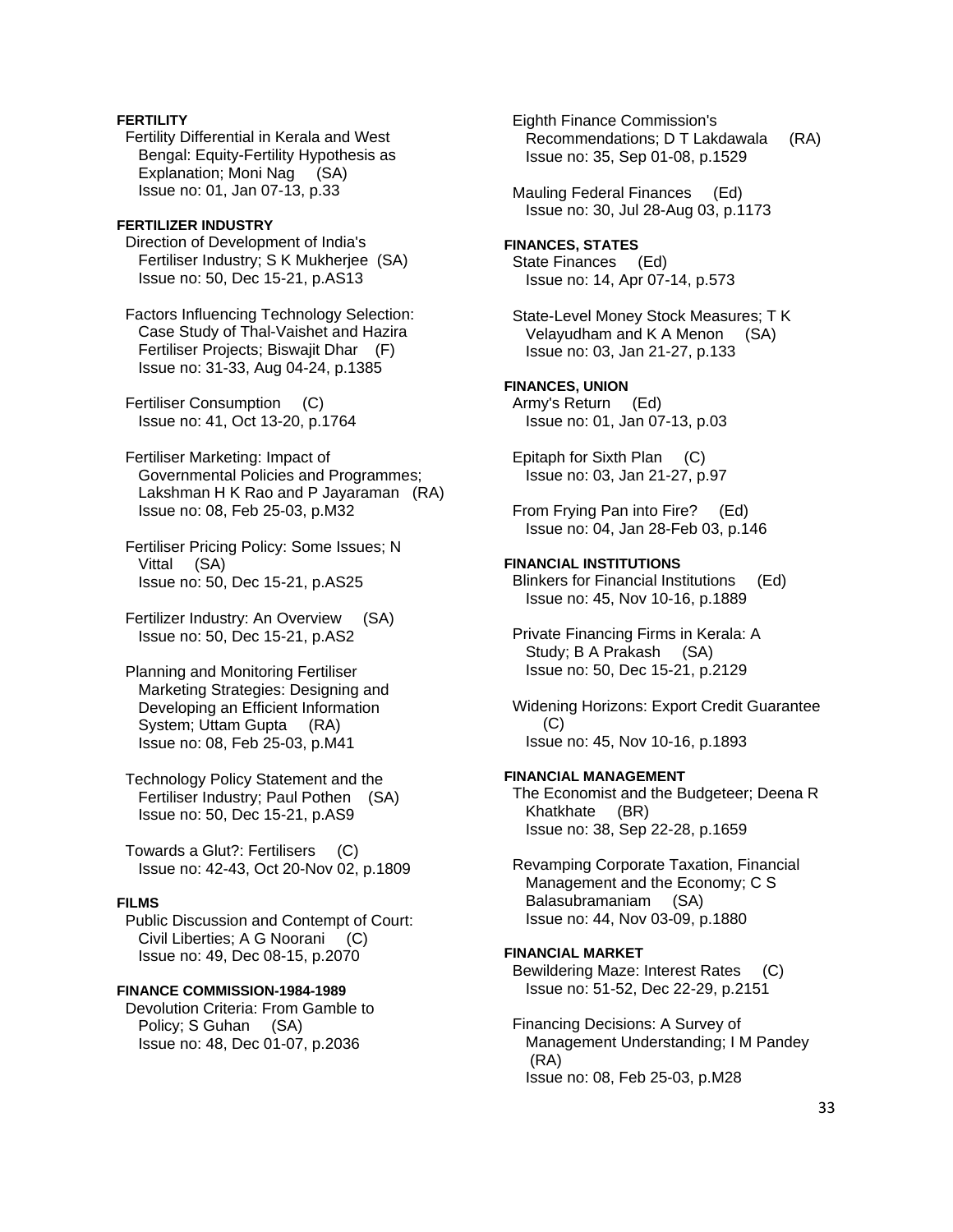# **FINANCIAL MARKET**

 International Unit Fund: Capital Market (Ed) Issue no: 41, Oct 13-20, p.1765

# **FINANCIAL SYSTEMS**

 The Economy Economic Control and the Financial System; S Kumarasundaram (C) Issue no: 11, Mar 17-24, p.446

 World Economic Crisis and Third World in Mid-1980s; Andre Gunder Frank (SA) Issue no: 19, May 12-19, p.799

## **FISCAL DEFICIT**

 The 1984-85 Budget: Gathering Fiscal Crisis; Prabhat Patnaik (SA) Issue no: 12, Mar 24-30, p.501

# **FISCAL POLICY**

- Fiscal and Monetary Policies for Development; I G Patel (BR) Issue no: 37, Sep 15-21, p.1620
- Fiscal Control and Socialist Planning: The Economy; Bhabatosh Datta (C) Issue no: 06, Feb 11-17, p.237
- Informal Credit Markets, Black Money and Monetary Policy: Some Analytical and Empirical Issues; K Sundaram and V Pandit (SA) Issue no: 16, Apr 21-28, p.675
- Some Issues in Personal Income Taxation; Vinay D Lall (SA) Issue no: 12, Mar 24-30, p.513

#### **FISHERIES AND MARINE PRODUCTS**

- Catch in the Catch?: Fisheries (C) Issue no: 28, Jul 14-20, p.1065
- Neglecting the Deep Sea: Fisheries (C) Issue no: 29, Jul 21-27, p.1121
- Politics of a Non-Political Struggle:Kerala; P M Mathew (C) Issue no: 34, Aug 25-31, p.1458
- Purse Seine Fishing in Kerala: Its Economics and Politics; Ramkrishnan Korakandy (SA) Issue no: 13, Mar 31-Apr 07, p.566

 Technological Change and Women's Work Participation and Demographic Behaviour: A Case Study of Three Fishing Villages; Leela Gulati (SA) Issue no: 49, Dec 08-15, p.2089

# **FISHERY COOPERATIVES**

 Politics of a Non-Political Struggle:Kerala; P M Mathew (C) Issue no: 34, Aug 25-31, p.1458

 Purse Seine Fishing in Kerala: Its Economics and Politics; Ramkrishnan Korakandy (SA) Issue no: 13, Mar 31-Apr 07, p.566

#### **FISHERY MANAGEMENT**

 Catch in the Catch?: Fisheries (C) Issue no: 28, Jul 14-20, p.1065

#### **FIVE YEAR PLANS-1980-1984** Epitaph for Sixth Plan (C)

Issue no: 03, Jan 21-27, p.97

- Fictional Coverage: Television (Ed) Issue no: 38, Sep 22-28, p.1642
- Mid-Term Appraisal of the Sixth Plan: Why Poverty Alleviation Lags Behind; Samuel Paul (SA) Issue no: 18, May 05-12, p.760

 Poverty Calculation in the Sixth Plan; S P Gupta and K L Datta (SA) Issue no: 15, Apr 14-21, p.632

# **FIVE YEAR PLANS-1985-1989**

 Catch-Words for Seventh Plan: New Delhi; B  $M$  (C) Issue no: 26, Jun 30-Jul 06, p.974

 Employment in Industry: Seventh Plan Approach; J C Sandesara (C) Issue no: 42-43, Oct 20-Nov 02, p.1818

 Gift for Private Sector: Tea; Sharit Bhowmik (C) Issue no: 28, Jul 14-20, p.1070

 Paper Plans: Shipping (C) Issue no: 49, Dec 08-15, p.2061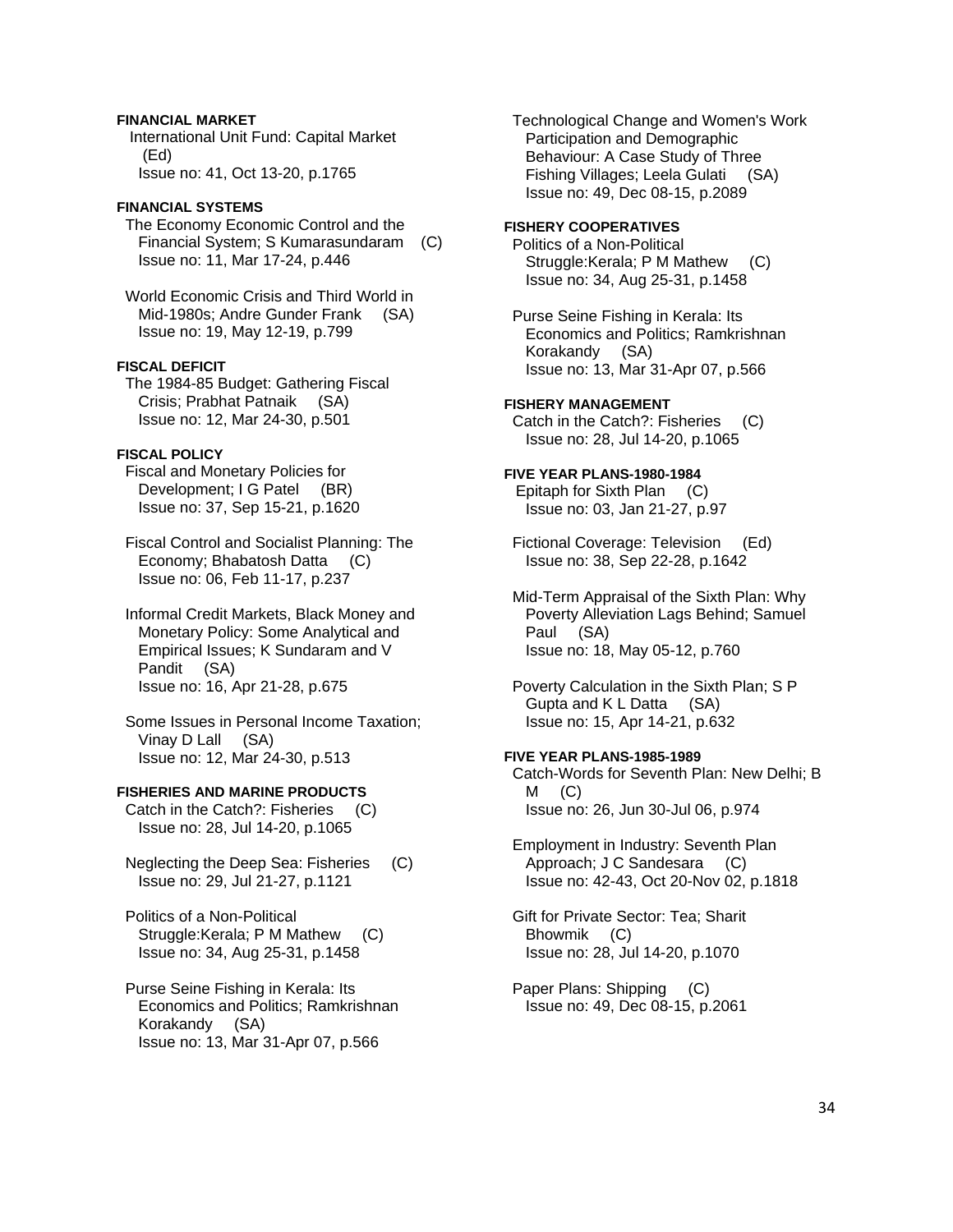### **FIVE YEAR PLANS-1985-1989**

 Redefining Productivity: New Delhi; B M  $(C)$ Issue no: 29, Jul 21-27, p.1133

 Selling the Seventh Plan: New Delhi; B M  $(C)$ Issue no: 35, Sep 01-08, p.1507

 The Unmentionable Rich (Ed) Issue no: 28, Jul 14-20, p.1061

### **FOOD CONSUMPTION**

 Agricultural Price Policy and Income Distribution in India; Alain de Janvry and K Subbarao (RA) Issue no: 51-52, Dec 22-29, p.A166

### **FOOD INDUSTRY**

 Beyond Science; M L Dantwala (BR) Issue no: 10, Mar 10-16, p.419

# **FOOD POLICY**

 Government Intervention and Marketed Surplus Disposal: A Case Study of Tamil Nadu; T Prabha (SA) Issue no: 51-52, Dec 22-29, p.2171

 Patchy Criteria: Food Policy (Ed) Issue no: 24-25, Jun 16-23, p.922

### **FOOD SECURITY**

 Famine Management to Fair Distribution; R K Sharma (BR) Issue no: 38, Sep 22-28, p.1662

# **FOOD SUPPLY**

 Famine Management to Fair Distribution; R K Sharma (BR) Issue no: 38, Sep 22-28, p.1662

 Some Aspects of Public Distribution of Foodgrains in India; P S George (RA) Issue no: 39, Sep 29-Oct 05, p.A106

 Warning of Famine in Bangladesh; Ben Crow (SA) Issue no: 40, Oct 06-12, p.1754

### **FOODGRAIN TRADE**

 Danger Signals (Ed) Issue no: 37, Sep 15-21, p.1597  Famine Management to Fair Distribution; R K Sharma (BR) Issue no: 38, Sep 22-28, p.1662

 Some Aspects of Public Distribution of Foodgrains in India; P S George (RA) Issue no: 39, Sep 29-Oct 05, p.A106

#### **FOREIGN CAPITAL**

 Foreign Investment and Economic Growth; Abhirup Sarkar (BR) Issue no: 45, Nov 10-16, p.1912

#### **FOREIGN DIRECT INVESTMENT**

 China's 'Open' Cities (Ed) Issue no: 31-33, Aug 04-24, p.1306

 More to Those That Have: International Capital Flows (Ed) Issue no: 30, Jul 28-Aug 03, p.1174

### **FOREIGN EXCHANGE**

 Chasing Need: Money and Banking (C) Issue no: 29, Jul 12-27, p.1138

Our Rouble Reserves; I S G (F) Issue no: 03, Jan 21-27, p.104

 US Soyabean Lobby in Action (C) Issue no: 49, Dec 08-15, p.2060

# **FOREIGN EXCHANGE RESERVES**

 Epitaph for Sixth Plan (C) Issue no: 03, Jan 21-27, p.97

#### **FOREIGN POLICY**

 Low Returns: Indo-Japan Relations (Ed) Issue no: 19, May 12-19, p.778

#### **FOREIGN RELATIONS**

 Balancing Act: Indo-Pak Relations (Ed) Issue no: 29, Jul 21-27, p.1118

 Indian Joint Ventures Abroad: With Special Reference to Islamic Countries; K V K Ranganathan (RA) Issue no: 20-21, May 19-Jun 01, p.M69

 Le Duan's Visit: Foreign Policy (Ed) Issue no: 40, Oct 06-12, p.1719

 New Approaches to Unification: China; G P  $D$   $(C)$ Issue no: 50, Dec 15-21, p.2116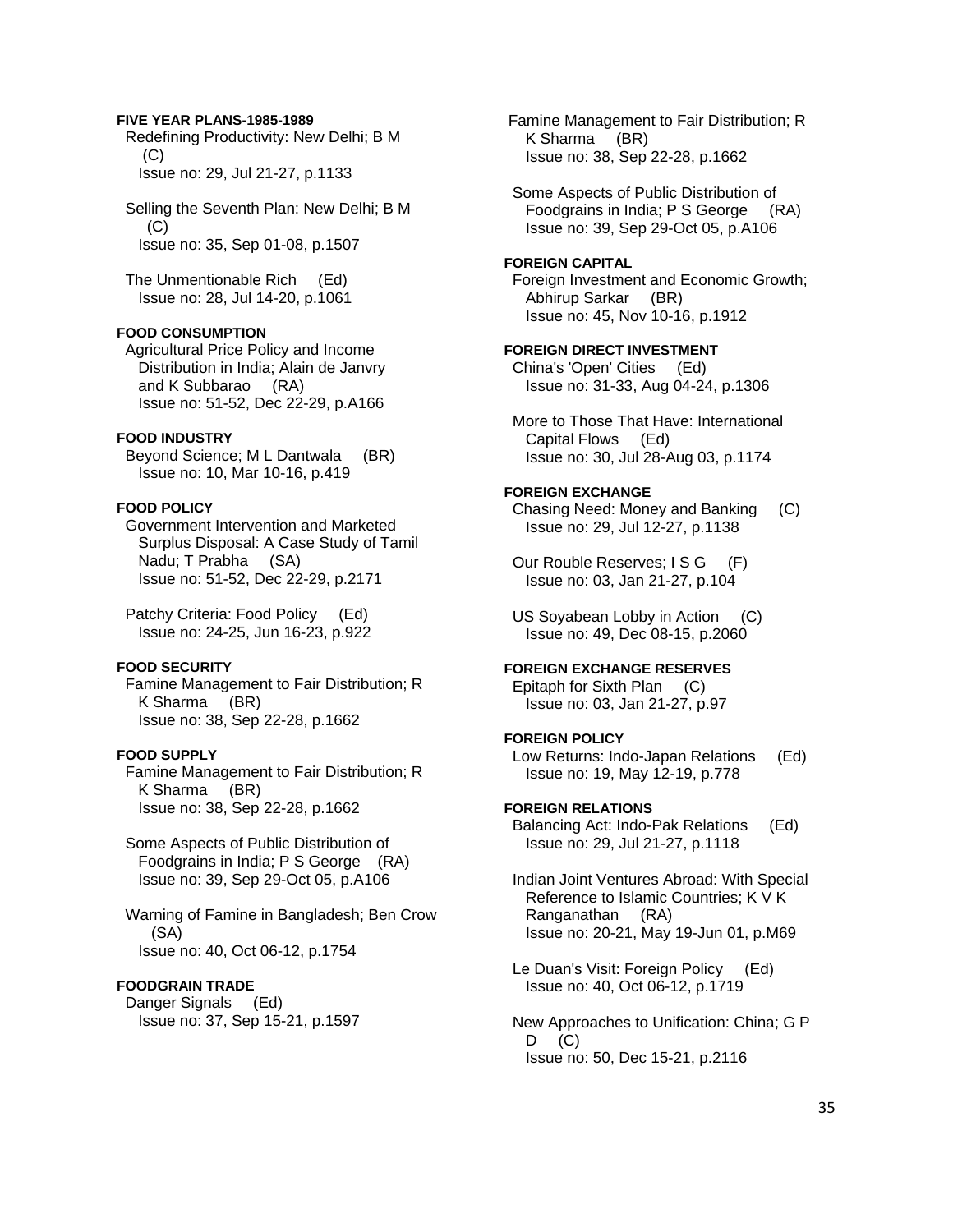# **FOREIGN RELATIONS**

 New Pressures: Aid (C) Issue no: 48, Dec 01-07, p.2013

 Zhao Ziyang's Visit (Ed) Issue no: 02, Jan 14-20, p.51

# **FOREIGN REMITTANCES**

 Migrant Worker's Remittances (C) Issue no: 13, Mar 31-Apr 07, p.536

#### **FOREIGN TRADE**

 Embarrassment of Exports: Japan; S K Subramanian (C) Issue no: 05, Feb 03-11, p.197

 A Note on Emmanuel's 'Unusual Exchange'; Krishna Bharadwaj (RA) Issue no: 30, Jul 28-Aug 03, p.PE81

Our Rouble Reserves; I S G (F) Issue no: 03, Jan 21-27, p.104

 Technical Credits Puzzle: Rupee Trade (Ed) Issue no: 09, Mar 03-09, p.359

### **FOREST CONSERVATION**

 Women and People's Ecological Movement: A Case Study of Women's Role in the Chipko Movement in Uttar Pradesh; Shobhita Jain (SA) Issue no: 41, Oct 13-20, p.1788

# **FOREST POLICY**

 The Forest Question; Ramchandra Guha (BR) Issue no: 17, Apr 28-May 05, p.711

 The Forest Question; Walter Fernandes (D) Issue no: 42-43, Oct 22-27, p.1848

#### **FORESTS AND FORESTRY**

 Forestry and Indian Industry; G S Ranganathan (LE) Issue no: 30, Jul 28-Aug 03, p.1178

Forestry and Indian Industry; Ramchandra Guha (LE) Issue no: 26, Jun 30-Jul 06, p.970

 Role of Industries in Agroforestry Development; Shankar Ranganathan (D) Issue no: 12, Mar 24-30, p.530

### **FRANCE**

 Public vs Private Spending (C) Issue no: 14, Apr 07-14, p.576

# **FREE TRADE**

Wrong Direction: Export Policy (Ed) Issue no: 45, Nov 10-16, p.1890

### **GATT**

 International Trade: Protectionism in New Forms (Ed) Issue no: 34, Aug 25-31, p.1450

### **GERMANY-SOVIET UNION RELATIONS**

 East-West Relations (Ed) Issue no: 35, Sep 01-07, p.1499

#### **GLASS INDUSTRY**

 Obsolescent Technology: Glass Industry (C) Issue no: 38, Sep 22-28, p.1645

#### **GOLD EXCHANGE STANDARD**

Thriving on Insecurity: Gold (C) Issue no: 16, Apr 21-28, p.657

# **GORAKHPUR**

 Peasant Production and Capitalist Enterprises; Pradip Kumar Bose (BR) Issue no: 40, Oct 06-12, p.1742

#### **GOVERNMENT POLICY**

 Science, Technology and Non-Role of Parliament; Dhruv Raina and Vinod Vyasulu (BR) Issue no: 04, Jan 28-Feb 03, p.165

#### **GUJARAT**

 Case for Review of Edible Oil Imports (C) Issue no: 15, Apr 14-21, p.612

 Gujarat's Economy: A Close Look; J C Sandesara (BR) Issue no: 19, May 12-19, p.796

 Patterns of Political Control: Gujarat; Nagindas Sanghavi (C) Issue no: 50, Dec 15-21, p.2112

 Repression of Tribals: Gujarat; Mathew Kalathil (C) Issue no: 36, Sep 08-14, p.1562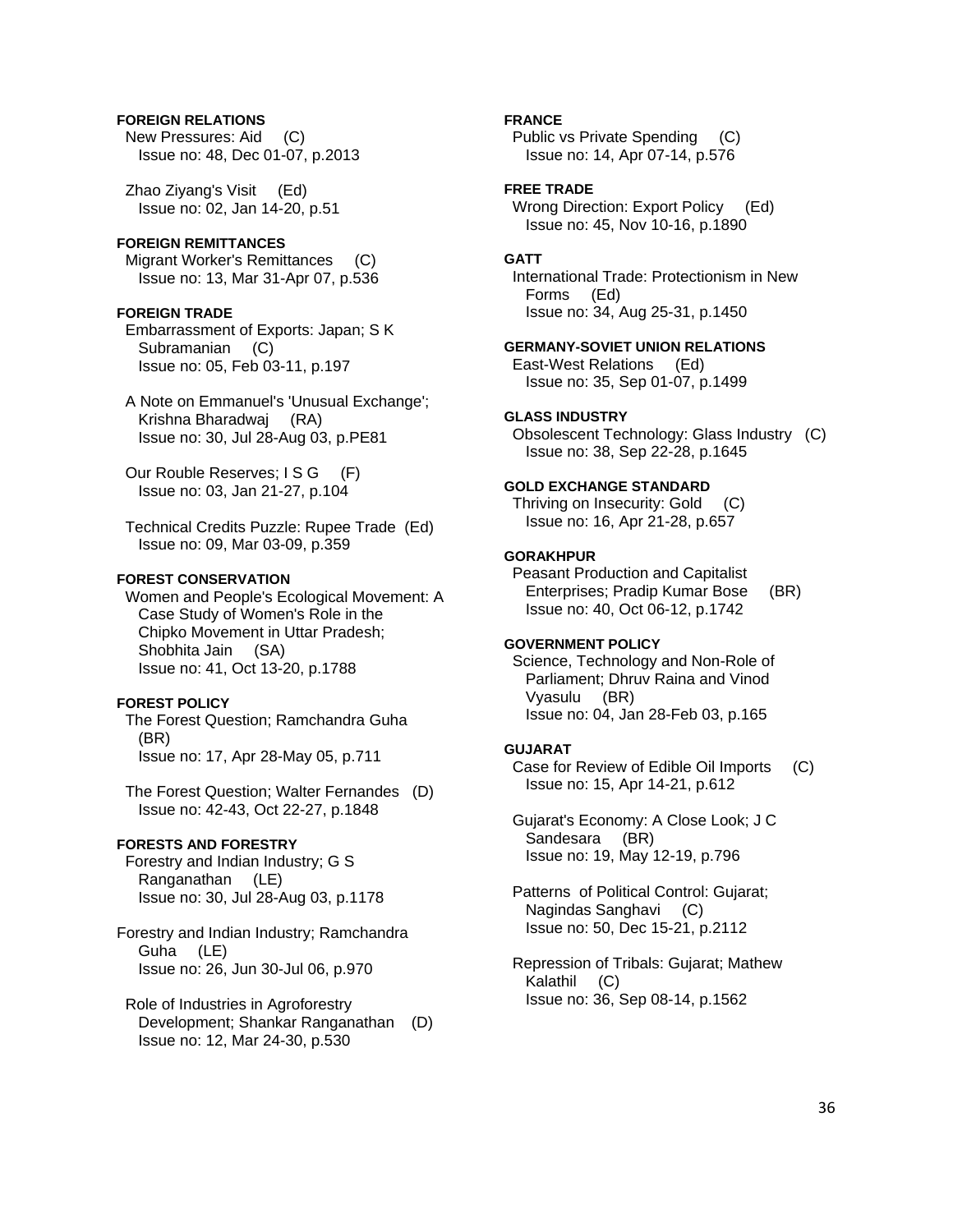# **GYNECOLOGY**

 Problems Concerning Tubectomy Operations in Rural Areas of Punjab; Joyce Pettigrew (SA) Issue no: 26, Jun 30-Jul 06, p.995

### **HANDLOOMS**

 And Now Legislation for Handloom Protection: Textile Industry; M E (C) Issue no: 14, Apr 07-14, p.583

# **HEALTH**

 Breakdown of Public Health System: Health; D Banerji (C) Issue no: 22-23, Jun 02-15, p.881

 Mass Use of Injectable Contraceptive: Health; Vimal Balasubrahmanyan (C) Issue no: 09, Mar 03-09, p.371

# **HEALTH AND NUTRITION**

 Famine Threat in Mujahidin Areas: Afghanistan; Ian Maxwell (C) Issue no: 24-25, Jun 16-23, p.935

 Malnutrition of Rural Children and the Sex Bias; Maitreyi Chaudhuri (D) Issue no: 34, Aug 25-31, p.1495

 Measuring Malnutrition: Technical Problems and Ideological Perspectives; Philip Payne and Peter Cutler (SA) Issue no: 34, Aug 25-31, p.1485

 Mother's Position in Child Feeding and Nutrition: Some Sociological Considerations; Aneeta A Minocha (SA) Issue no: 48, Dec 01-07, p.2045

 Nutritional Situation in India; Rajaram Dasgupta (SA) Issue no: 34, Aug 25-31, p.1491

 The Small But Healthy? Hypothesis: A Reply to Critics; David Seckler (D) Issue no: 44, Apr 03-09, p.1886

# **HEALTHCARE SERVICES**

 Breakdown of Public Health System: Health; D Banerji (C) Issue no: 22-23, Jun 02-15, p.881

## **HIGH YIELDING VARIETIES**

 Rural Women and High Yielding Variety Rice Technology; Bina Agarwal (RA) Issue no: 13, Mar 31-Apr 07, p.A39

# **HISTORY**

 An Academician's Mine; Imtiaz Ahmad (BR) Issue no: 10, Mar 10-16, p.420

 The Communal Base to Indian Nationalism; David Hardiman (BR) Issue no: 11, Mar 17-23, p.455

 The Debate on Imperialism Just Before Lenin; L Meldolesi (SA) Issue no: 42-43, Oct 22-27, p.1833

 The Debate on Imperialism Just Before Lenin; L Meldolesi (SA) Issue no: 44, Nov 03-09, p.1873

 From Social Upheaval to Deep Tillage: Continuing the Story of Long Bow; Neville Maxwell (RA) Issue no: 22-23, Jun 02-15, p.891

 Liberalism and Study of Indian History; Gyanendra Pandey (D) Issue no: 01, Jan 07-13, p.48

 Towards a New Interpretation of Medieval Agrarian History; Parvathi Menon (BR) Issue no: 36, Sep 08-14, p.1574

# **HOUSING**

 Benefits for Politicians: Civil Liberties; A G Noorani (C) Issue no: 19, May 12-19, p.788

 Distribution of Welfare: People's Housing Scheme in Karnataka; Mira Bakhru (SA) Issue no: 10, Mar 10-16, p.427

 Distribution of Welfare: People's Housing Scheme in Karnataka; Mira Bakhru (SA) Issue no: 11, Mar 17-23, p.473

 Impact of Rent Control on Property Tax Base in India: An Empirical Analysis; Shyam Nath (SA) Issue no: 19, May 12-19, p.805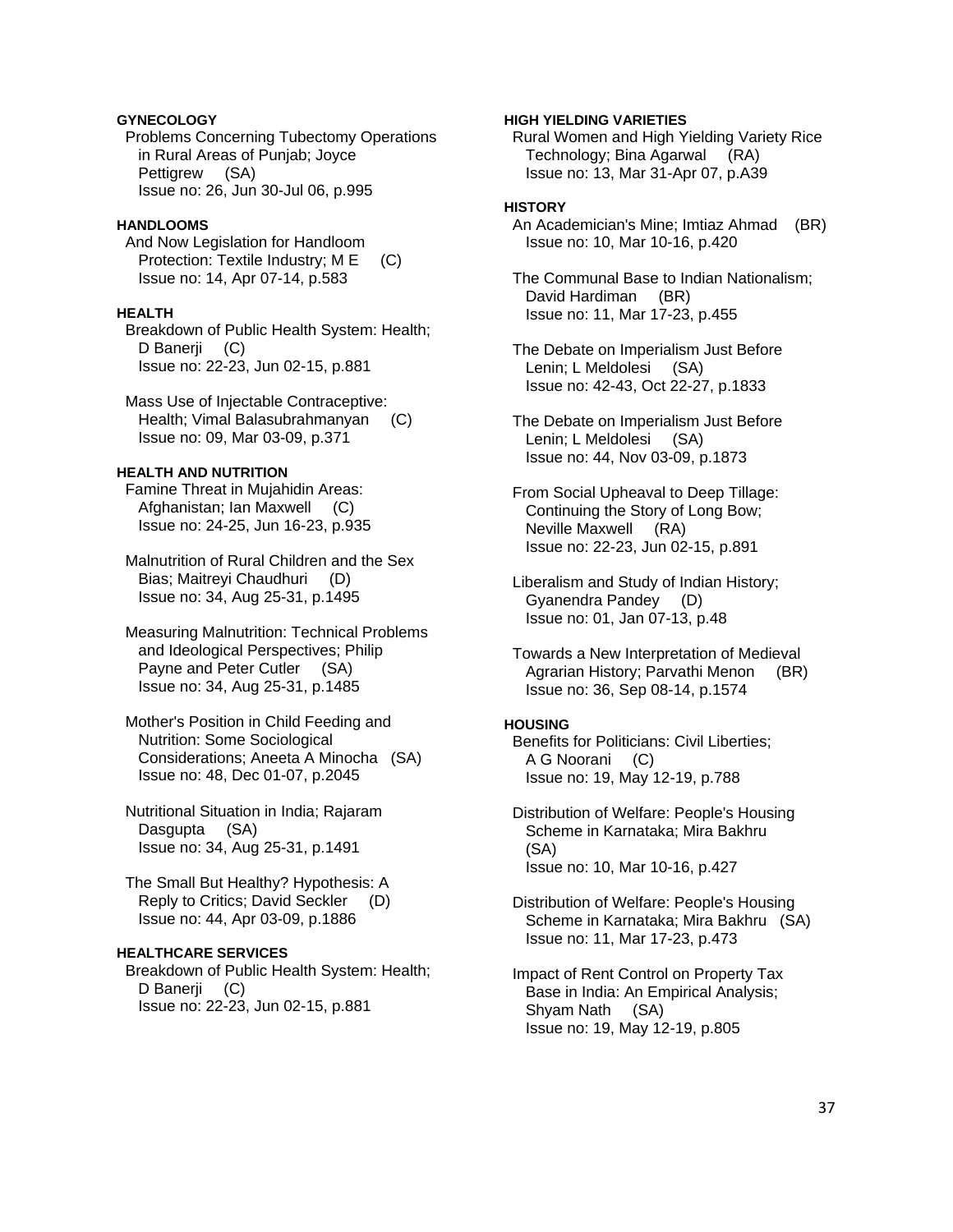# **HOUSING LOAN**

 Untapped Market: Housing Finance (C) Issue no: 40, Oct 06-12, p.1721

# **HUMAN RESOURCE DEVELOPMENT**

 Human Resource Management: Relevance of Japanese Model for India; Jacob Mankidy (RA) Issue no: 20-21, May 19-Jun 01, p.M53

### **HUMAN RIGHTS**

 Electric Shocks to Prisoners: Human Rights; S P Sathe (C) Issue no: 37, Sep 15-21, p.1612

 Human Rights Violations in North East; Udayon Misra (BR) Issue no: 51-52, Dec 22-29, p.2157

 India's Report to UN on Human Rights: Civil Liberties; A G Noorani (C) Issue no: 04, Jan 28-Feb 03, p.161

 South Asian Regional Fences; G P D (F) Issue no: 16, Apr 21-28, p.672

 Teaching Human Rights; G P D (F) Issue no: 08, Feb 25-03, p.336

### **HYDERABAD**

 Changing Dimensions of Communalism; Rajni Bakshi (C) Issue no: 51-52, Dec 22-29, p.2152

 Hyderabad Riots (LE) Issue no: 40, Oct 06-12, p.1721

#### **IMF**

 Echoing the Rich: IMF (Ed) Issue no: 06, Feb 11-17, p.226

 From Frying Pan into Fire? (Ed) Issue no: 04, Jan 28-Feb 03, p.146

 IMF's Terms: Nigeria (Ed) Issue no: 11, Mar 17-23, p.439

 More Cohesion in South: Special Drawing Rights (Ed) Issue no: 15, Apr 14-21, p.610

 Not By Aid (Ed) Issue no: 24-25, Jun 02-15, p.921

 Putting Off Day of Reckoning: International Debt (Ed) Issue no: 41, Oct 13-20, p.1763 Resisting IMF Pressure: Third World Debt (Ed) Issue no: 26, Jun 30-Jul 06, p.967 **IMPERIALISM**  The Debate on Imperialism Just Before Lenin; L Meldolesi (SA) Issue no: 42-43, Oct 22-27, p.1833 The Debate on Imperialism Just Before Lenin; L Meldolesi (SA) Issue no: 44, Nov 03-09, p.1873 **IMPORTS**  Avoidable Imports (C) Issue no: 29, Jul 21-27, p.1120 Case for Review of Edible Oil Imports (C) Issue no: 15, Apr 14-21, p.612 Case Study in Ad-hocism (Ed) Issue no: 02, Jan 14-20, p.50 Edible Oils: Not What But How (C) Issue no: 42-43, Oct 20-Nov 02, p.1808 Edible Oils: Political Imports (C) Issue no: 46, Nov 17-24, p.1932 Flooding the Market with Imports (C) Issue no: 36, Sep 08-14, p.1552 Grand Conspiracy?: Tea (C) Issue no: 46, Nov 17-24, p.1932 Importers Tight-Lipped (C) Issue no: 30, Jul 28-Aug 03, p.1176 Imports, the Easy Answer (C) Issue no: 27, Jul 07-14, p.1012 More Imports-Also More Manufacture?: Computer Policy (Ed) Issue no: 47, Nov 24-30, p.1970 Oil Import through Fabricated Contract (C) Issue no: 01, Jan 07-13, p.04 Restructuring Edible Oil and Oilseeds

 Economy of India; M L Jhala (RA) Issue no: 39, Sep 29-Oct 05, p.A111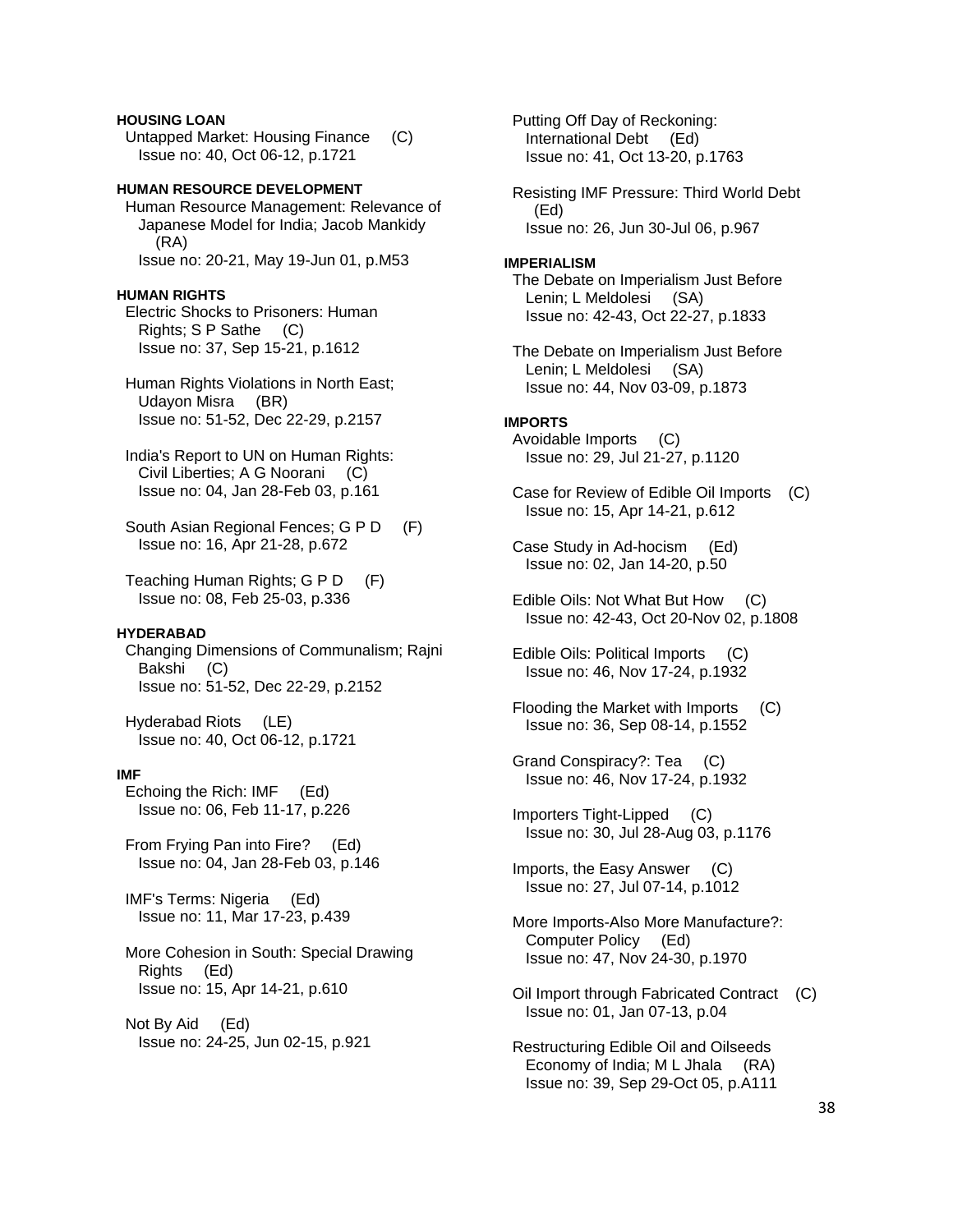### **IMPORTS**

 Technology Imports through NRIs; I S G (F) Issue no: 12, Mar 24-30, p.497

 Total Change in Cotton Scene (C) Issue no: 48, Dec 01-07, p.2012

 Towards a Glut?: Fertilisers (C) Issue no: 42-43, Oct 20-Nov 02, p.1809

 Towards a Micro Theory of Import Substitution; Alok Ray (BR) Issue no: 26, Jun 30-Jul 06, p.991

# **INCOME**

 More of Reagan: United States (Ed) Issue no: 45, Nov 10-16, p.1891

 Some Aspects of Public Distribution of Foodgrains in India; P S George (RA) Issue no: 39, Sep 29-Oct 05, p.A106

 State Income Estimates for Policy and Planning; S P Gothoskar (OP) Issue no: 44, Nov 03-09, p.1868

### **INCOME DISTRIBUTION**

 Agricultural Productivity, Unemployment and Landholdings Structure: Some Tentative Hypotheses; S K Sanyal (RA) Issue no: 51-52, Dec 22-29, p.A179

# **INCOME TAX**

 A Different Fiddle: Income Tax (Ed) Issue no: 19, May 12-19, p.778

- TheBudget-1: Rich Gain at State's Expense (Ed) Issue no: 09, Mar 03-09, p.358
- The Budget-II: Virtue of Spending (Ed) Issue no: 09, Mar 03-09, p.358
- Faith against Experience: Taxation (Ed) Issue no: 11, Mar 17-23, p.438

## **INDIA-BANGLADESH RELATIONS**

 Fence of Discord: Indo-Bangla Relations (Ed) Issue no: 17, Apr 28-May 05, p.695

**INDIA-CHINA RELATIONS**  Contemporary Evidence on Aksai Chin; Sahdev Vohra (P) Issue no: 30, Jul 28-Aug 03, p.1194

 Fresh Push: India-China Trade (Ed) Issue no: 36, Sep 08-14, p.1551

# **INDIA-JAPAN RELATIONS**

 Limits of Technology Transfer: Industry (C) Issue no: 49, Dec 08-15, p.2060

 Low Returns: Indo-Japan Relations (Ed) Issue no: 19, May 12-19, p.778

**INDIA-PAKISTAN RELATIONS**  One Step Back: Indo-Pak Relations (Ed) Issue no: 48, Dec 01-07, p.2012

**INDIA-SOVIET UNION ECONOMIC RELATIONS**  Much Ado About Very Little (C) Issue no: 50, Dec 15-21, p.2100

 Wooing Private Sector: Indo-Soviet Trade (Ed) Issue no: 46, Nov 17-24, p.1930

#### **INDIA-SOVIET UNION RELATIONS**

 Indo-Soviet Trade Protocol for 1984; R G Gidadhubli (C) Issue no: 02, Jan 14-20, p.60

Our Rouble Reserves; I S G (F) Issue no: 03, Jan 21-27, p.104

 Poor Sense on Defence (Ed) Issue no: 11, Mar 17-23, p.437

### **INDIA-SRI LANKA RELATIONS**

 Evading the Issue: Sri Lanka (Ed) Issue no: 28, Jul 14-20, p.1063

### **INDIA-UNITED KINGDOM ECONOMIC RELATIONS**

 Tea Knights and Hong Kong Connection (C) Issue no: 35, Sep 01-08, p.1518

### **INDIA-UNITED STATES RELATIONS**

 Limits of Technology Transfer: Industry (C) Issue no: 49, Dec 08-15, p.2060

### **INDONESIA**

 A Bandung Diary; N H (RA) Issue no: 04, Jan 28-Feb 03, p.163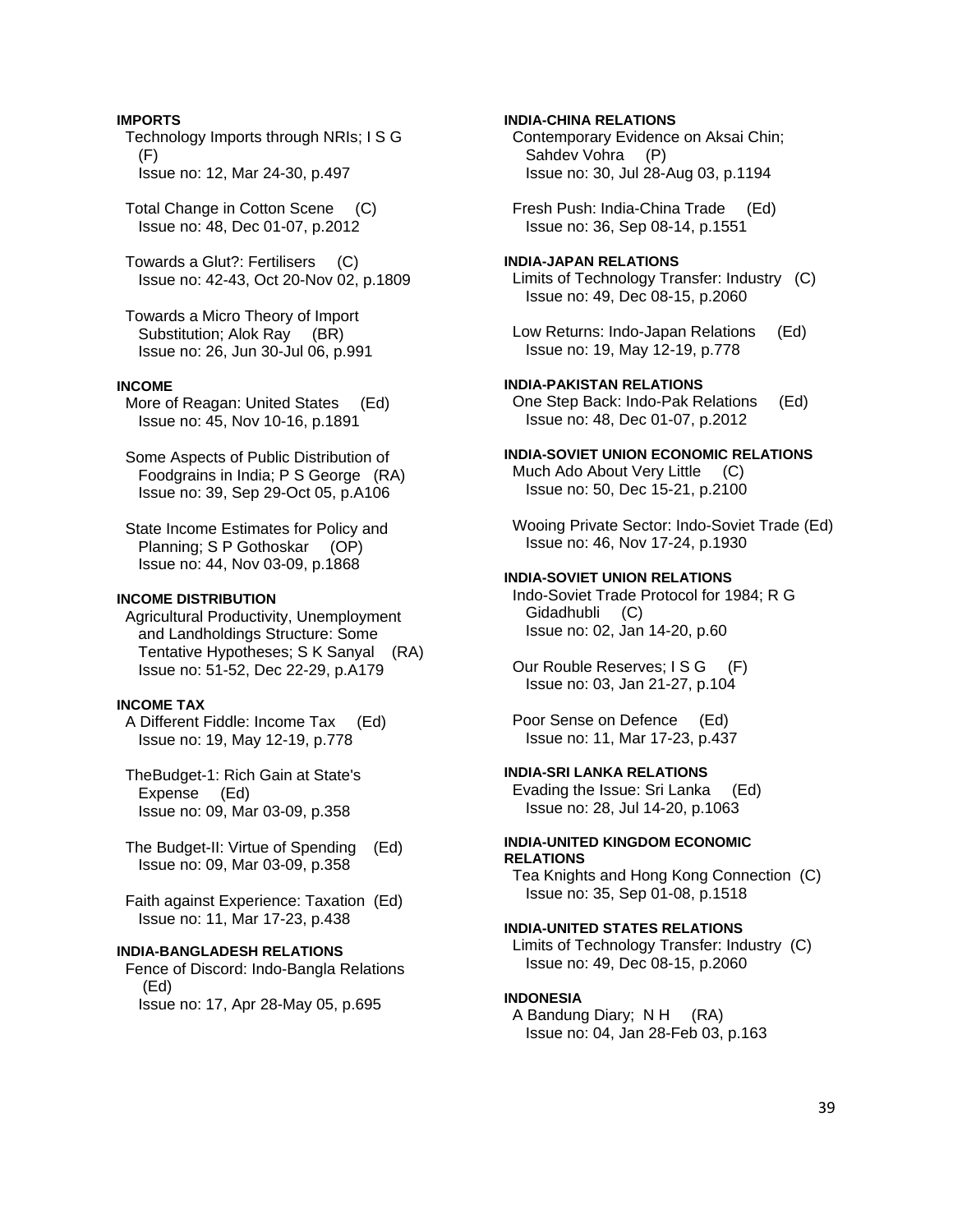## **INDUSTRIAL ACCIDENTS**

 Bhopal Disaster; C T Kurien (LE) Issue no: 51-52, Dec 22-29, p.2142

 Bhopal Holocaust; Sheela Lahiri et al Choudhury (LE) Issue no: 50, Dec 15-21, p.2103

 Government Responsibility for Bhopal Gas Tragedy; Radhika Ramaseshan (C) Issue no: 50, Dec 15-21, p.2109

 Low Farce (Ed) Issue no: 50, Dec 15-21, p.2097

 Mass Murder in Bhopal (Ed) Issue no: 49, Dec 08-15, p.2057

 Profit Against Safety: Bhopal Tragedy; Radhika Ramaseshan (C) Issue no: 51-52, Dec 22-29, p.2147

# **INDUSTRIAL BANKS**

 Quantum Jump: Industrial Finance (C) Issue no: 38, Sep 22-28, p.1644

# **INDUSTRIAL DISPUTES**

 Rajnandgaon Textile Workers' Strike: Labour; Biren Roy (C) Issue no: 46, Nov 17-24, p.1945

# **INDUSTRIAL ENGINEERING**

 Efficiency and Productivity of Indian Manufacturing Industry: A Few Case Studies; Arun Ghosh (F) Issue no: 31-33, Aug 04-24, p.1397

# **INDUSTRIAL ENTERPRISES**

 Scratching the Surface (C) Issue no: 03, Jan 21-27, p.100

### **INDUSTRIAL FINANCE**

 Growing Reliance on Borrowing: Corporate Sector (C) Issue no: 07, Feb 18-24, p.269

 Institutional Factors in Development; Samuel Paul (BR) Issue no: 04, Jan 28-Feb 03, p.164

 A Jamshedpur Model ?; Bhabatosh Datta (BR) Issue no: 05, Feb 04-11, p.204

 Quantum Jump: Industrial Finance (C) Issue no: 38, Sep 22-28, p.1644

### **INDUSTRIAL GROWTH AND DEVELOPMENT**

 Agriculture-Industry Nexus; Bhabatosh Datta (BR) Issue no: 14, Apr 07-14, p.593

 Cannibals and Missionaries: Industry; Thomas A Timberg (C) Issue no: 37, Sep 15-21, p.1611

 Comparative Performance of Technocrats, Educated Unemployed and Trader Entrepreneurs: A Case Study of Small Scale Industries in Orissa; Gopinath Pradhan (RA) Issue no: 47, Nov 24-30, p.M149

 Crisis in World Industry; S N (F) Issue no: 20-21, May 19-Jun 01, p.841

 Detours of Stagnation: West Bengal; Debdas Banerjee (C) Issue no: 26, Jun 30-Jul 06, p.975

 India's Growth and Management By Objectives; R M Honavar (LE) Issue no: 50, Dec 15-21, p.2102

 Industrial and Regional Linkage Effect of a Public Sector Enterprise: An Empirical Study; M Ramadhyani (RA) Issue no: 47, Nov 24-30, p.M133

 Industrial Structure, Non-Price Competition and Industrial Development; N. S. Siddharthan (F) Issue no: 31-33, Aug 04-24, p.1307

 Industrialisation in Multipolar World; Ranjit Sau (BR) Issue no: 46, Nov 17-24, p.1952

 Institutional Factors in Development; Samuel Paul (BR) Issue no: 04, Jan 28-Feb 03, p.164

 A Jamshedpur Model ?; Bhabatosh Datta (BR) Issue no: 05, Feb 04-11, p.204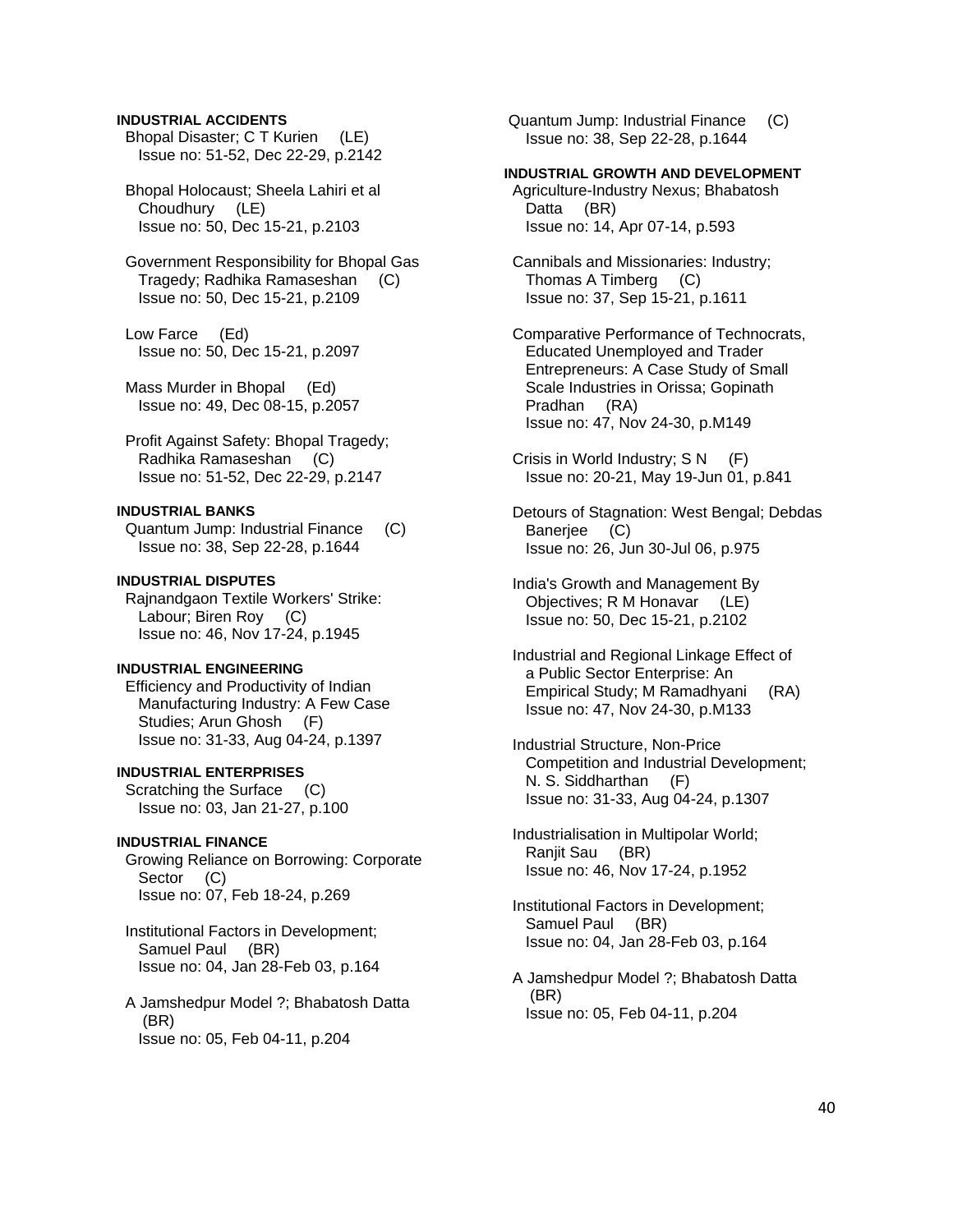# **INDUSTRIAL GROWTH AND DEVELOPMENT**

 Political Economy of Slow Industrial Growth in India; Ashutosh Varshney (C) Issue no: 35, Sep 01-08, p.1511

 Post-War Growth in World Trade in Manufactures: Vijay L Kelkar (SA) Issue no: 14, Apr 07-14, p.595

 Scratching the Surface (C) Issue no: 03, Jan 21-27, p.100

 The Slow Rate of Industrialisation: A Second Look; Ashok V Desai (F) Issue no: 31-33, Aug 04-24, p.1267

 The Industrial Sector in India: A Quantitative Analysis; Ashok Kumar Lahiri, Srinivasa Madhur, Dipankar Purkayastha and Prannoy Roy (F) Issue no: 31-33, Aug 04-24, p.1285

# **INDUSTRIAL INVESTMENT**

 A Jamshedpur Model ?; Bhabatosh Datta (BR) Issue no: 05, Feb 04-11, p.204

# **INDUSTRIAL LABOUR**

 Structure of Manufacturing Workforce: A Preliminary Analysis of Emerging Tendencies; Mridul Eapen (F) Issue no: 31-33, Aug 04-24, p.1454

# **INDUSTRIAL MANAGEMENT**

 III-Matched Supplies: Refractories (C) Issue no: 24-25, Jun 16-23, p.925

## **INDUSTRIAL POLICY**

 China's 'Open' Cities (Ed) Issue no: 31-33, Aug 04-24, p.1306

 Employment in Industry: Seventh Plan Approach; J C Sandesara (C) Issue no: 42-43, Oct 20-Nov 02, p.1818

 Industrial Structure, Non-Price Competition and Industrial Development; N. S. Siddharthan (F) Issue no: 31-33, Aug 04-24, p.1307

 Luring Multinationals into High Technology Areas: New Delhi; B M (C) Issue no: 14, Apr 07-14, p.585

 Nature of Small Enterprise Development: Political Aims and Socio-Economic Reality; Nasir Tyabji (F) Issue no: 31-33, Aug 04-24, p.1425

 Regulation of Transnational Corporations: National and Global Interventions; Samuel Paul (RA) Issue no: 08, Feb 25-03, p.M2

# **INDUSTRIAL PRODUCTION**

 Efficiency and Productivity of Indian Manufacturing Industry: A Few Case Studies; Arun Ghosh (F) Issue no: 31-33, Aug 04-24, p.1397

 Performance of Capital Goods Sector in India, 1955-79: A Theoretical Analysis; R Ramana (F) Issue no: 31-33, Aug 04-24, p.1311

 Post-War Growth in World Trade in Manufactures; Vijay L Kelkar (SA) Issue no: 14, Apr 07-14, p.595

 Scratching the Surface (C) Issue no: 03, Jan 21-27, p.100

 The Industrial Sector in India: A Quantitative Analysis; Ashok Kumar Lahiri, Srinivasa Madhur, Dipankar Purkayastha and Prannoy Roy (F) Issue no: 31-33, Aug 04-24, p.1285

# **INDUSTRIAL RELATIONS**

 Between Labour and Management: Estate Staff in Plantation; Ajit Mani (C) Issue no: 19, May 12-19, p.791

 Coal Strike: Larger Issues at Stake: United Kingdom; Michael Jacobs (C) Issue no: 49, Dec 08-15, p.2073

 Gujarat's Economy: A Close Look; J C Sandesara (BR) Issue no: 19, May 12-19, p.796

 High Stakes: United Kingdom (Ed) Issue no: 42-43, Oct 20-Nov 02, p.1807

 Human Resource Management: Relevance of Japanese Model for India; Jacob Mankidy (RA) Issue no: 20-21, May 19-Jun 01, p.M53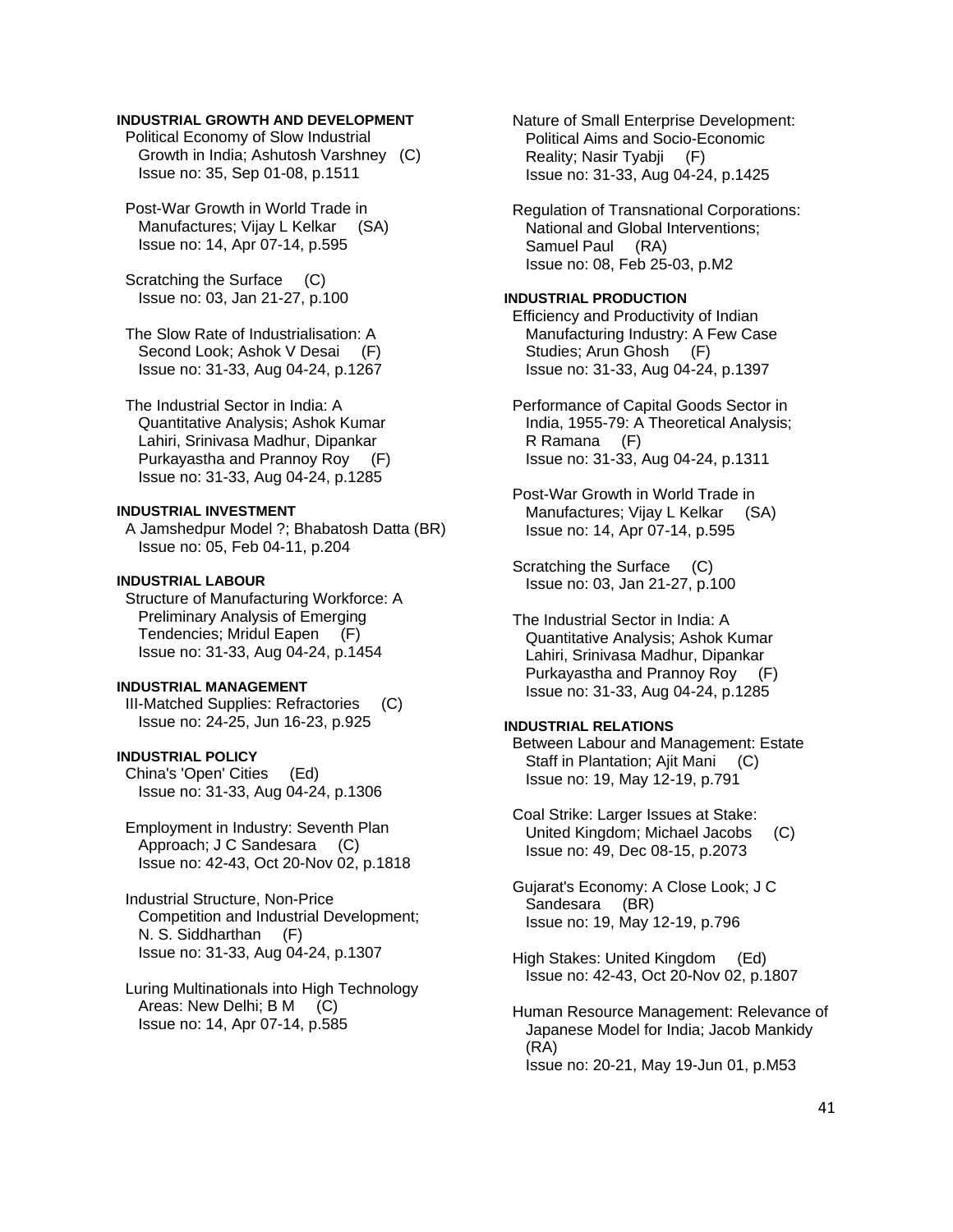# **INDUSTRIAL RELATIONS**

 Industrial Relation in Tea Plantations: The Dooars Scene; Prasanneswari (SA) Issue no: 24-25, Jun 16-23, p.956

 Industrial Relations in Tea Plantations; Deven Sarkar (LE) Issue no: 51-52, Dec 22-29, p.2142

 Lock-outs With a Purpose: Industry (Ed) Issue no: 10, Mar 10-16, p.403

 Madhya Pradesh: Repression of Rajnandgaon Workers; Bharat Dogra (C) Issue no: 41, Oct 13-20, p.1771

### **INDUSTRIAL SAFETY**

 Profit Against Safety: Bhopal Tragedy; Radhika Ramaseshan (C) Issue no: 51-52, Dec 22-29, p.2147

# **INDUSTRIAL STATISTICS**

 Industrial Sub-System of Bangalore; Vinod Vyasulu (SA) Issue no: 41, Oct 13-20, p.1795

### **INFANT AND CHILD MORTALITY**

 Excess Male Mortality in India; Tim Dyson (SA) Issue no: 10, Mar 10-16, p.422

 Excess Male Mortality in India (LE) Issue no: 17, Apr 28-May 05, p.698

 Family Size, Levels of Living and Differential Mortality in Rural India; N Krishnaji (SA) Issue no: 06, Feb 11-17, p.248

### **INFLATION**

 Inflation and Evasion; Kaushik Basu (SA) Issue no: 12, Mar 24-30, p.505

 Inflation and the Role of Administered Prices; S P Gupta and T G Srinivasan (SA) Issue no: 36, Sep 08-14, p.1579

 International Financial Crisis (C) Issue no: 27, Jul 07-14, p.1024

 Management of Exchange Rate of Rupee Since Its Basket Link; S K Verghese (SA) Issue no: 28, Jul 14-20, p.1096

 Price Stability at Cost of Growth; B M (C) Issue no: 04, Jan 28-Feb 03, p.159

 Return of Inflation: Power (C) Issue no: 08, Feb 25-03, p.332

**INFORMAL SECTOR**  Repression in Gadchiroli: Maharashtra; B M (C) Issue no: 08, Feb 25-03, p.331

**INFORMATION CENTERS**  Official Secrets: A British Disease?; Ian Maxwell (C) Issue no: 10, Mar 10-16, p.418

#### **INTEREST RATES**

 Bewildering Maze: Interest Rates (C) Issue no: 51-52, Dec 22-29, p.2151

 In the Wrong Tier (Ed) Issue no: 13, Mar 31-Apr 07, p.533

 Interest Rate Hike: Needed a Common Third World Stand; I S G (F) Issue no: 20-21, May 19-Jun 01, p.835

 Japan's Opportunity: US Interest Rate Hike (Ed) Issue no: 29, Jul 21-27, p.1119

# **INTERNATIONAL AFFAIRS**

The Peace Show: G P D (F) Issue no: 05, Feb 04-11, p.191

 Zhao Ziyang Makes a Point; G P D (F) Issue no: 03, Jan 21-27, p.107

#### **INTERNATIONAL ECONOMIC RELATIONS**

 Stability Versus Growth: Full Circle; Manu R Shroff (BR) Issue no: 02, Jan 14-20, p.66

# **INTERNATIONAL FINANCE**

 Echoing the Rich: IMF (Ed) Issue no: 06, Feb 11-17, p.226

 Stability Versus Growth: Full Circle; Manu R Shroff (BR) Issue no: 02, Jan 14-20, p.66

# **INTERNATIONAL FINANCIAL SYSTEM**

 World Monetary Reform: Core Issue Ignored;  $ISG$   $(F)$ Issue no: 44, Nov 03-09, p.1853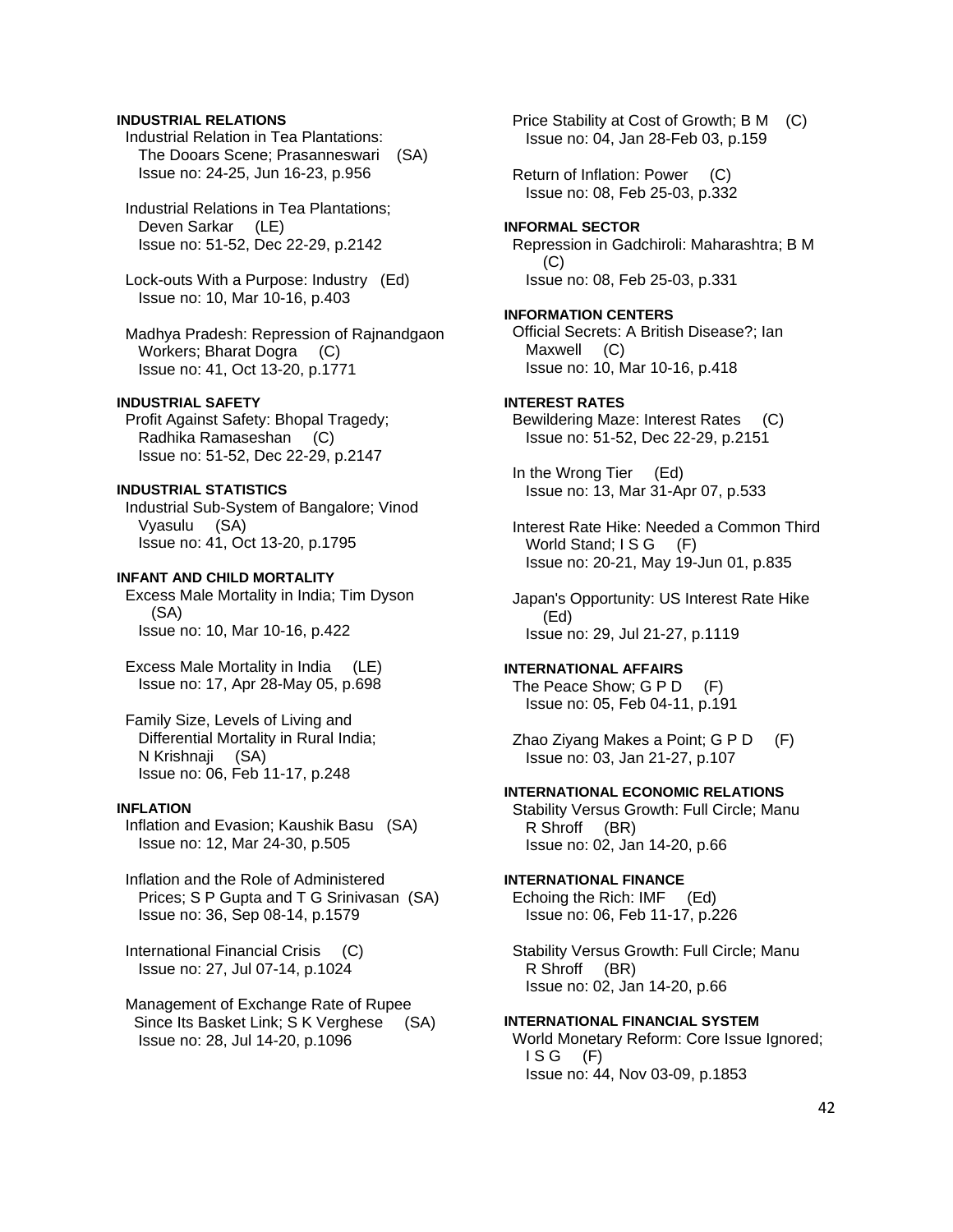### **INTERNATIONAL RELATIONS**

The Peace Show; G P D (F) Issue no: 05, Feb 04-11, p.191

 Short, but Not Insignificant: Soviet Union (Ed) Issue no: 06, Feb 11-17, p.227

# **INTERNATIONAL TRADE**

 Short-Lived Relief: International Trade (Ed) Issue no: 36, Sep 08-14, p.1550

#### **INVESTMENT**

 Hare-Brained Scheme: Non-Resident Investment (C) Issue no: 20-21, May 19-Jun 01, p.821

 Institutional Factors in Development; Samuel Paul (BR) Issue no: 04, Jan 28-Feb 03, p.164

 Private Matters?: The Economy (Ed) Issue no: 14, Apr 07-14, p.574

 What about Investment Allowance?: Taxation (Ed) Issue no: 12, Mar 17-23, p.482

### **IRON AND STEEL INDUSTRY**

 Beyond Book-Keeping (Ed) Issue no: 04, Jan 28-Feb 03, p.145

 Cost-Price Chase: Steel (C) Issue no: 27, Jul 07-14, p.1013

 Cover-Up with Prices: Iron and Steel (C) Issue no: 28, Jul 14-20, p.1065

 Half-Baked Decision on New Technologies?: Steel Industry; Mukul Kumar Shukla (C) Issue no: 48, Dec 01-07, p.2019

 Importers Tight-Lipped (C) Issue no: 30, Jul 28-Aug 03, p.1176

 Indian Steel Industry: Need for New Approach; D N Ghosh (BR) Issue no: 15, Apr 14-21, p.629

 A Jamshedpur Model ?; Bhabatosh Datta (BR) Issue no: 05, Feb 04-11, p.204

 Technical Change in Public Sector Steel Industry; Ramprasad Sengupta (SA) Issue no: 05, Feb 04-11, p.206

### **IRON ORE**

 Importers Tight-Lipped (C) Issue no: 30, Jul 28-Aug 03, p.1176

#### **IRRIGATION**

 Community Tubewell: An Organisational Alternative to Small Farmer's Irrigation; Niranjan Pant (RA) Issue no: 26, Jun 30-Jul 06, p.A59

 Irrigation and Rural Development: A Sceptical View; M V Nadkarni (RA) Issue no: 26, Jun 30-Jul 06, p.A67

Water on Sand: Irrigation (Ed) Issue no: 39, Sep 29-Oct 05, p.1682

### **IRRIGATION DEVELOPMENT**

 Irrigation and Rural Development: A Sceptical View; M V Nadkarni (RA) Issue no: 26, Jun 30-Jul 06, p.A67

### **IRRIGATION POLICY AND MANAGEMENT**

 Community Tubewell: An Organisational Alternative to Small Farmer's Irrigation; Niranjan Pant (RA) Issue no: 26, Jun 30-Jul 06, p.A59

# **IRRIGATION PROJECTS**

 Resources at the Margin: Tank Irrigation Programme in Karnataka; V M Rao and M G Chandrakant (RA) Issue no: 26, Jun 30-Jul 06, p.A54

### **JAMMU AND KASHMIR**

 An Academician's Mine; Imtiaz Ahmad (BR) Issue no: 10, Mar 10-16, p.420

 Benumbed Response (Ed) Issue no: 06, Feb 11-17, p.225

 Dangerous Game (Ed) Issue no: 01, Jan 07-13, p.02

 Driving the People to Extremism Logic of Centre's Policies: Kashmir; Balraj Puri (C) Issue no: 35, Sep 01-08, p.1509

 Grim Forebodings: Jammu and Kashmir; Balraj Puri (C) Issue no: 28, Jul 14-20, p.1075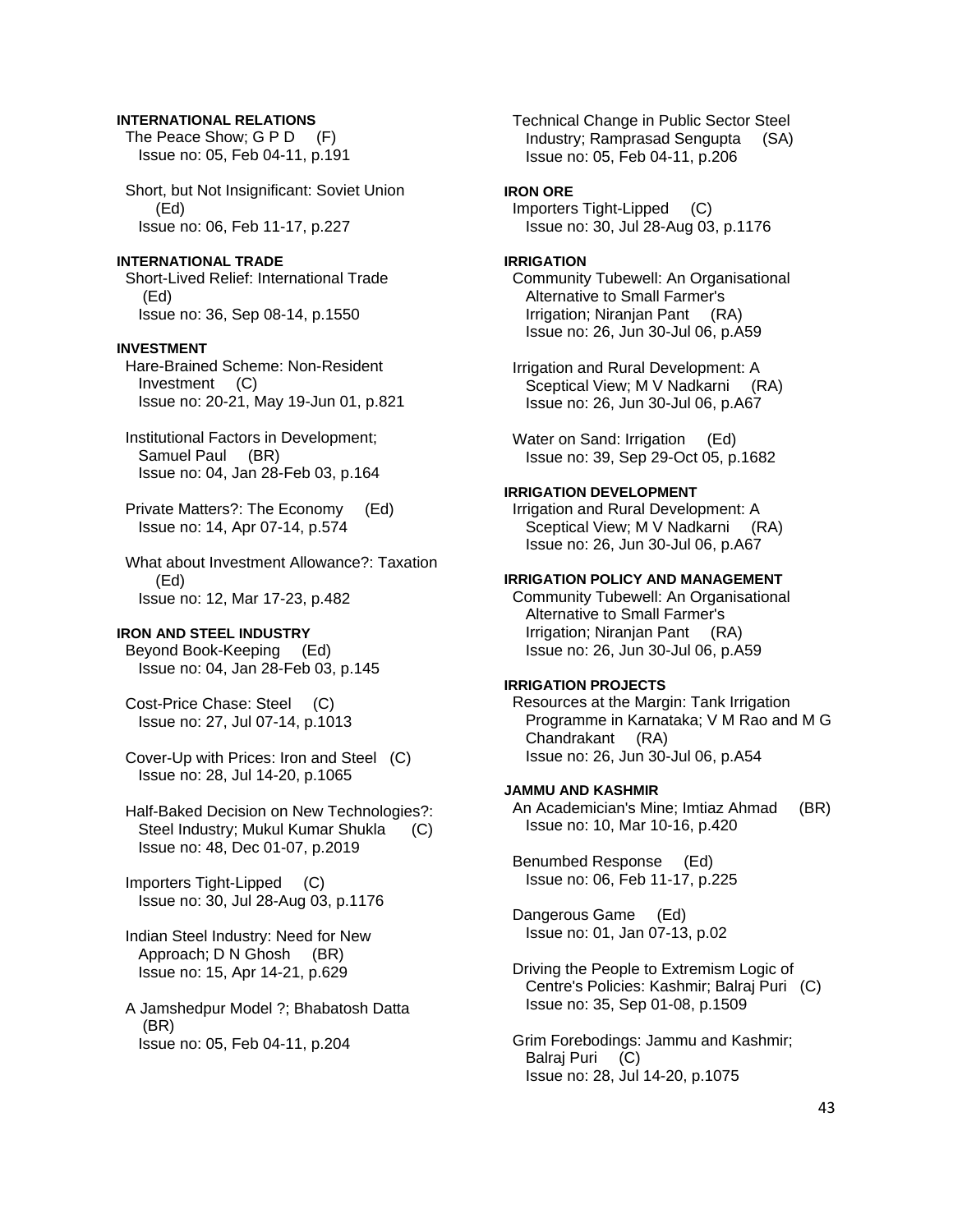### **JAMMU AND KASHMIR**

 The Healing Touch; Romesh Thapar (F) Issue no: 29, Jul 21-27, p.1123

 Hounded Out (Ed) Issue no: 27, Jul 07-14, p.1009

 Jammu's Quest for Identity: Jammu and Kashmir; Balraj Puri (C) Issue no: 41, Oct 13-20, p.1772

 Who Is Playing with National Interest?: Kashmir; Balraj Puri (C) Issue no: 06, Feb 11-17, p.235

 A Willing Governor: Politics (Ed) Issue no: 13, Mar 31-Apr 07, p.534

### **JAPAN**

 Embarrassment of Exports: Japan; S K Subramanian (C) Issue no: 05, Feb 03-11, p.197

 Human Resource Management: Relevance of Japanese Model for India; Jacob Mankidy (RA) Issue no: 20-21, May 19-Jun 01, p.M53

 The Japanese Connection (C) Issue no: 24-25, Jun 16-23, p.923

 Modern Management and Good Old Tradition;  $G$  P D  $(F)$ Issue no: 01, Jan 07-13, p.10

 Response to a Frontier Technology: Case Study of Biotechnology in Japan; C V Swaminathan and Gummadi V Rao (RA) Issue no: 20-21, May 19-Jun 01, p.M78

### **JEWS**

 Bidding for the Jewish Vote: United States-II; Gulshan Dhanani (C) Issue no: 17, Apr 28-May 05, p.709

 Oh, Jerusalem: United States-I (C) Issue no: 17, Apr 28-May 05, p.708

#### **JHARKHAND**

 Report from Palamau; Mahasveta Devi (F) Issue no: 18, May 05-12, p.750

## **JOURNALISTS**

 D K Rangnekar: A Tribute; Anil Nauriya (LE) Issue no: 28, Jul 14-20, p.1066

## **JUDICIARY**

 Compensating the Wronged: A Beginning; A G Noorani (C) Issue no: 03, Jan 21-27, p.112

 Guardian Mole Sentenced: United Kingdom (Ed) Issue no: 17, Apr 28-May 05, p.695

#### **JUTE INDUSTRY AND TEXTILES**

 Industry-Induced Shortage?: Jute (C) Issue no: 34, Aug 25-31, p.1452

 Jute Worker's Strike: West Bengal; Timir Basu (C) Issue no: 07, Feb 18-24, p.277

 Owners Flout Settlement: Jute Labour; Timir Basu (C) Issue no: 19, May 12-19, p.786

 Speculators' Killing: Jute (C) Issue no: 47, Nov 24-30, p.1973

 Stock Play: Jute (C) Issue no: 22-23, Jun 02-15, p.869

### **KANNADA LANGUAGE**

 Language Agitation (Ed) Issue no: 04, Jan 28-Feb 03, p.146

#### **KARNATAKA**

 A Report on the Drought: Karnataka (C) Issue no: 44, Nov 03-09, p.1859

 Blurring the Lines Between Parties and Social Bases: Gundu Rao and Emergence of a Janata Government in Karnataka; James Manor (SA) Issue no: 37, Sep 15-21, p.1623

 Distribution of Welfare: People's Housing Scheme in Karnataka; Mira Bakhru (SA) Issue no: 10, Mar 10-16, p.427

 Distribution of Welfare: People's Housing Scheme in Karnataka; Mira Bakhru (SA) Issue no: 11, Mar 17-23, p.473

 Language Agitation (Ed) Issue no: 04, Jan 28-Feb 03, p.146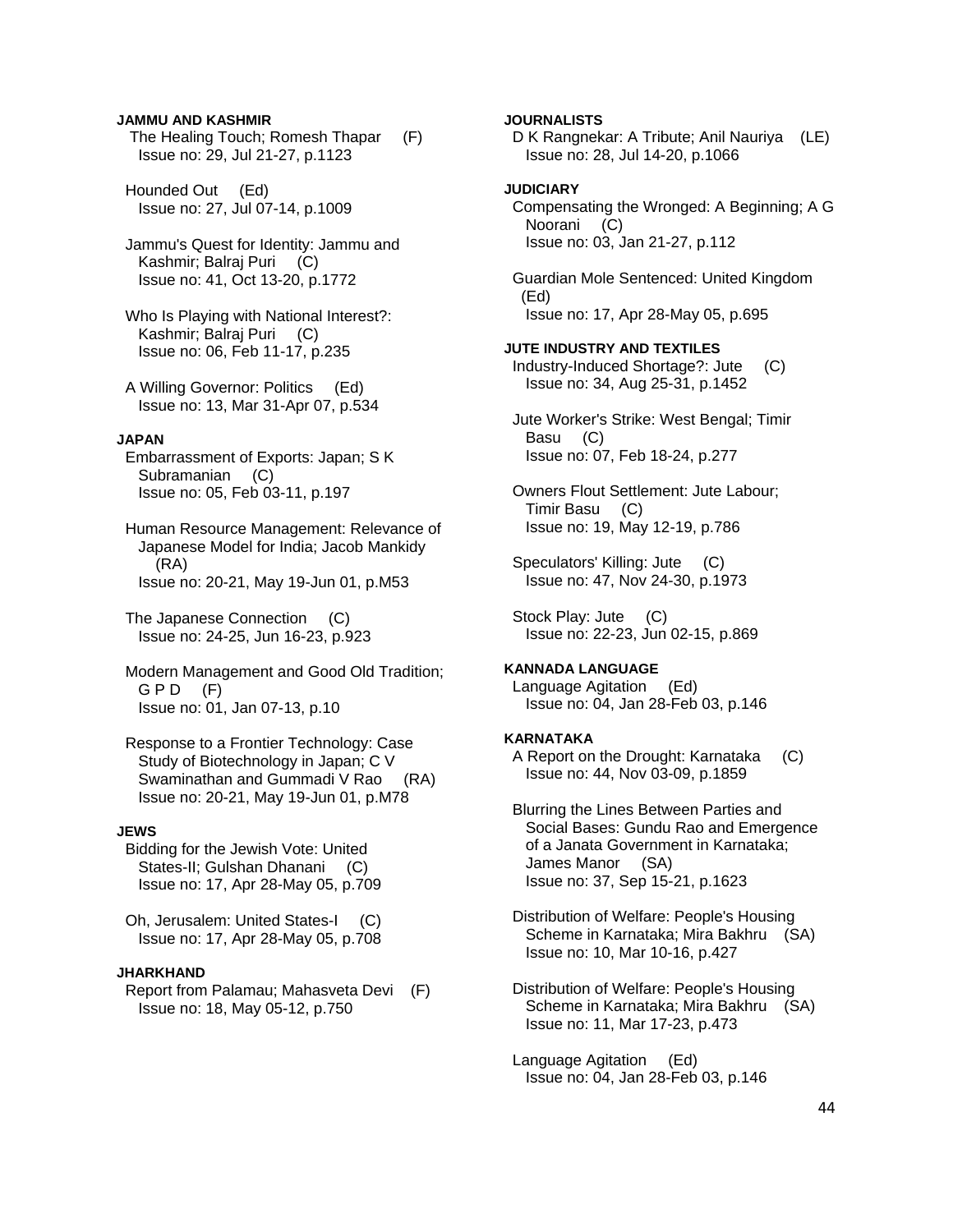# **KARNATAKA**

 Panchayati Raj Law in Karnataka: Janata Initiative in Decentralisation; B K Chandrashekar (SA) Issue no: 16, Apr 21-28, p.683

 Police: Political Link Missing (Ed) Issue no: 07, Feb 18-24, p.267

 Politics and Society in Karnataka; M N Srinivas and M N Panini (SA) Issue no: 02, Jan 14-20, p.69

 Resources at the Margin: Tank Irrigation Programme in Karnataka; V M Rao and M G Chandrakant (RA) Issue no: 26, Jun 30-Jul 06, p.A54

 Rural Labour: Case Study of a Karnataka Village; Sudha v Rao (F) Issue no: 18, May 05-12, p.766

# **KERALA**

 Communist Movement in Kerala-In the Electoral Mirror; Thomas T M Isaac (BR) Issue no: 05, Feb 04-11, p.200

 Diffusing Anand: Implications of Establishing a Dairy Co-operative in a Village in Central Kerala; Shanti George (SA) Issue no: 51-52, Dec 22-29, p.2161

 Fertility Decline in Kerala: Social Justice Hypothesis; P G K Panikar (D) Issue no: 13, Mar 31-Apr 07, p.571

 Fertility Differential in Kerala and West Bengal: Equity-Fertility Hypothesis as Explanation; Moni Nag (SA) Issue no: 01, Jan 07-13, p.33

 Great Expectations: Department of Environment; Darryl D'Monte (C) Issue no: 37, Sep 15-21, p.1610

 Parallel Colleges in Kerala: Enrolment, Costs and Employment; Gopinathan R Nair and D Ajit (SA) Issue no: 42-43, Oct 22-27, p.1840

 Politics of a Non-Political Struggle:Kerala; P M Mathew (C) Issue no: 34, Aug 25-31, p.1458

 Private Financing Firms in Kerala: A Study; B A Prakash (SA) Issue no: 50, Dec 15-21, p.2129

 Purse Seine Fishing in Kerala: Its Economics and Politics; Ramkrishnan Korakandy (SA) Issue no: 13, Mar 31-Apr 07, p.566

 Quick Profits Over Larger Production: Tea Industry; Tharian K George (C) Issue no: 12, Mar 24-30, p.495

 Technological Change and Women's Work Participation and Demographic Behaviour: A Case Study of Three Fishing Villages; Leela Gulati (SA) Issue no: 49, Dec 08-15, p.2089

#### **KEYNESIAN ECONOMICS**

 Liquidity, Prices and Growth: A Note; Prabhat Patnaik and Amal Sanyal (SA) Issue no: 39, Sep 29-Oct 05, p.1705

### **KHADI AND VILLAGE INDUSTRIES**

 Woollen Textile Production and KVIC in Hill Areas Development; Frances Sinha and Sanjay Sinha (SA) Issue no: 35, Sep 01-08, p.1544

 Woollen Textile Production and KVIC in Hill Areas Development; Frances Sinha and Sanjay Sinha (SA) Issue no: 36, Sep 08-14, p.1588

# **KHALISTAN MOVEMENT**

 Fall-Out of Army Action: A Field Report; Shahnaz Anklesaria (C) Issue no: 30, Jul 28-Aug 03, p.1186

 A Half-Measure: Punjab (Ed) Issue no: 39, Sep 29-Oct 05, p.1682

 Khalistan: Sense and Nonsense; Mohinder Singh (BR) Issue no: 10, Mar 10-16, p.421

 New Tensions: Punjab (Ed) Issue no: 34, Aug 25-31, p.1450

 Nothing Learnt (Ed) Issue no: 29, Jul 21-27, p.1117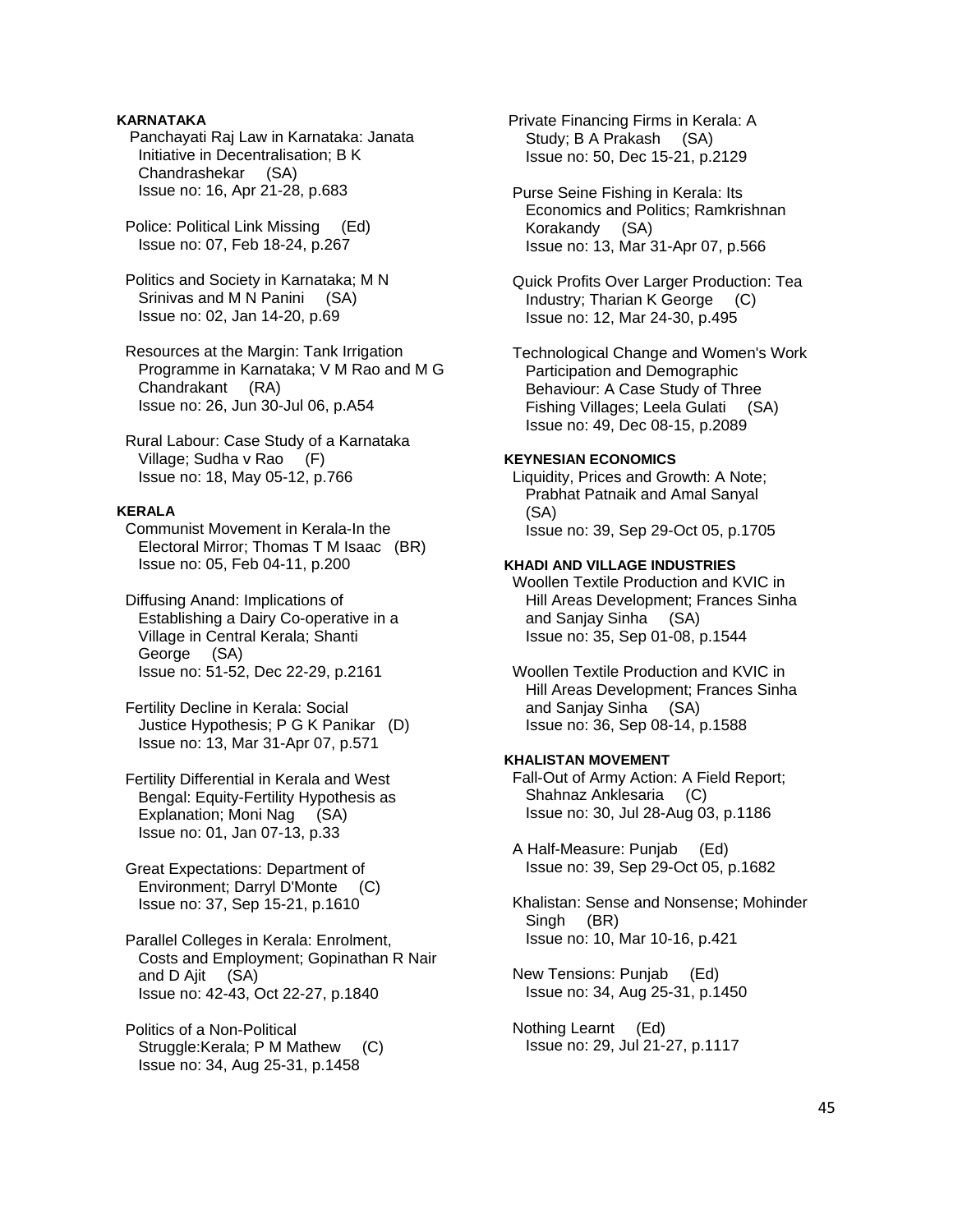### **KHALISTAN MOVEMENT**

 Rising Tensions in Punjab (Ed) Issue no: 07, Feb 18-24, p.265

 Wages of Past Sins: Punjab; Arun Kumar (C) Issue no: 28, Jul 14-20, p.1076

### **LABOUR**

 Disciplining the Coalminers: Labour (C) Issue no: 28, Jul 14-20, p.1073

 Dock and Worker's Wages: Meaningless Parity Principle: Labour; Radha Iyer (C) Issue no: 13, Mar 31-Apr 07, p.543

 Estate Staff in Plantations; P M Mathew (D) Issue no: 38, Sep 22-28, p.1677

 Farm Mechanisation in Asian Countries; A V Jose (RA) Issue no: 26, Jun 30-Jul 06, p.A 97

 Freedom without Rehabilitation: Bonded Labour: Arun kumar (C) Issue no: 26, Jun 30-Jul 06, p.977

 Impact of NDDB's Oilseeds Project on Farmers of Saurashtra; Tushar Shah and Shrikant Modak (SA) Issue no: 38, Sep 22-28, p.1671

 Kanpur Textile Workers' Struggle Against Sub-Contracting: Labour; Gabriele Dietrich (C) Issue no: 29, Jul 21-27, p.1137

 Labour's Due Answer; Radha Iyer (BR) Issue no: 36, Sep 08-14, p.1578

 Land, Labour and Poverty; G Parthasarathy (BR) Issue no: 50, Dec 15-21, p.2117

 Migrant Labour: A Mirror Survey of Jullunder and East Champaran; Indermit Gill (SA) Issue no: 24-25, Jun 16-23, p.961

 Owners Flout Settlement: Jute Labour; Timir Basu (C) Issue no: 19, May 12-19, p.786

 Palamau in Bondage: For Ever?; Mahasveta Devi (C) Issue no: 16, Apr 21-28, p.663

 Parity Remains a Mirage: Labour; Radha Iyer (C) Issue no: 15, Apr 14-21, p.618

 Public Interest Litigation: Civil Liberties (C) Issue no: 36, Sep 08-14, p.1568

 Registrar General's Population Projections, 1981-2001: An Appraisal and an Alternative Scenario; K Sundaram (SA) Issue no: 34, Aug 25-31, p.1479

 Rural Labour: Case Study of a Karnataka Village; Sudha v Rao (F) Issue no: 18, May 05-12, p.766

 Tendu Leaf Labourers in Telangana: Working Conditions and Struggles: Andhra Pradesh; V G (C) Issue no: 46, Nov 17-24, p.1941

# **LABOUR ECONOMICS**

 Labour on Defensive: West Bengal; Biren Roy (C) Issue no: 22-23, Jun 02-15, p.875

#### **LABOUR MARKET**

 Attached and Casual Labour Wage Rates; Rakesh Basant (SA) Issue no: 09, Mar 03-09, p.390

 Wages of Casual and Attached Labour in Agriculture; Manabendu Chattopadhyay (LE) Issue no: 16, Apr 21-28, p.657

 The Wages Question: Theory and Policy; A K Dasgupta (SA) Issue no: 01, Jan 07-13, p.28

# **LABOUR PRODUCTIVITY**

 Labour Use in Agriculture: Case Studies of Tapioca and Paddy; K N Ninan (RA) Issue no: 51-52, Dec 22-29, p.A199

### **LAHORE**

 Development towards a Divided Society; Meera Bapat (BR) Issue no: 13, Mar 31-Apr 07, p.553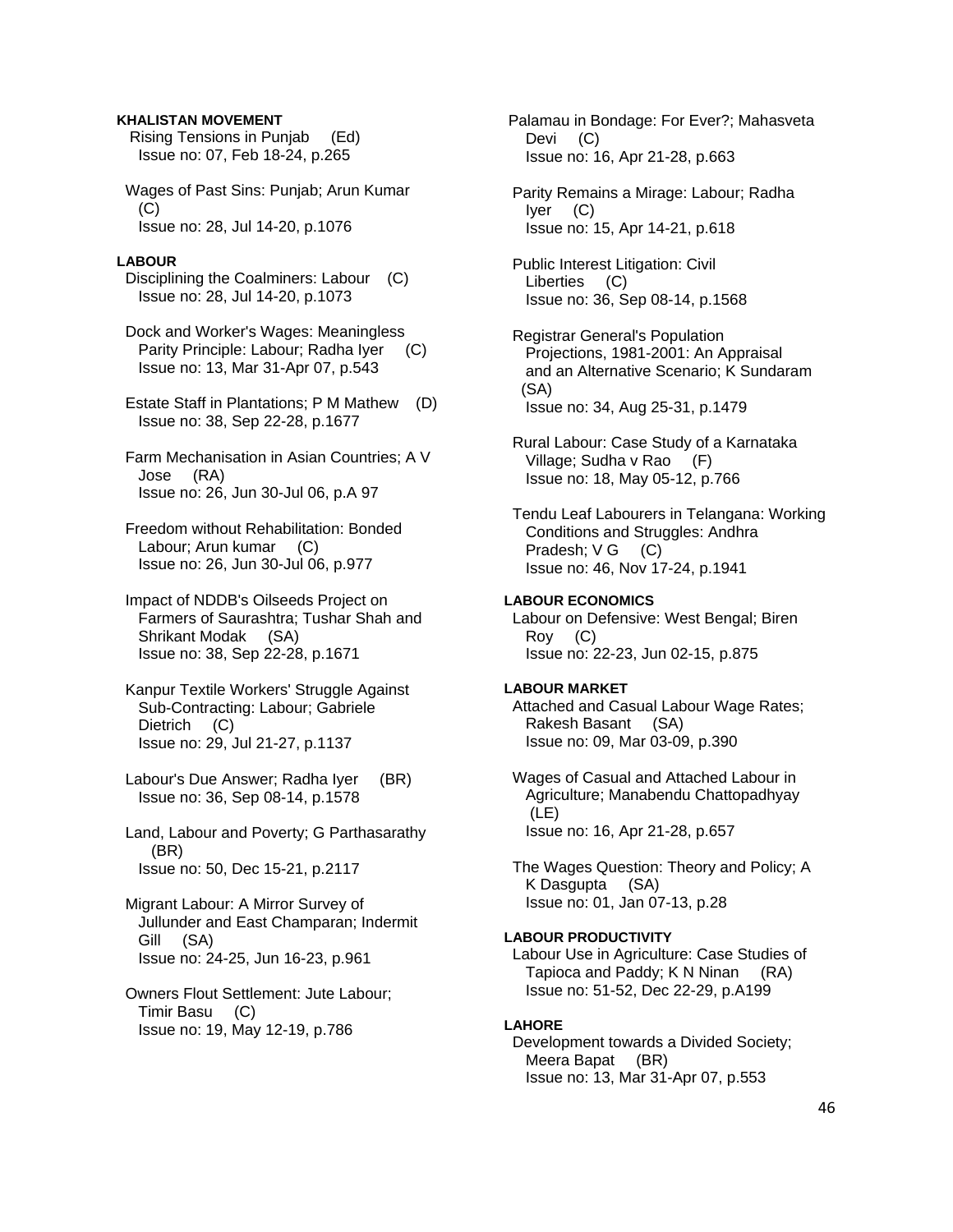### **LAND HOLDINGS AND OWNERSHIP**

 Agricultural Productivity, Unemployment and Landholdings Structure: Some Tentative Hypotheses; S K Sanyal (RA) Issue no: 51-52, Dec 22-29, p.A179

 Education Employment and Landholding Pattern in a Tamil Village; Narayanan Nair, P Sivanandan and V C V Retnam (SA) Issue no: 24-25, Jun 16-23, p.943

 Inverse Relationship Between Farm Size and Land Productivity: A Product of Science of Imagination?; Pol Barbier (RA) Issue no: 51-52, Dec 22-29, p.A189

 To the Courts: Land Reform (Ed) Issue no: 40, Oct 06-12, p.1718

#### **LANDLORDS**

 Landlord's Witch-Hunt; Umesh Sinha (C) Issue no: 19, May 12-19, p.790

## **LANGUAGE AND LITERATURE**

 Allegories of the Indian Experience: The Novels of Salman Rushdie; Aparna Mahanta (BR) Issue no: 06, Feb 11-17, p.244

- Allegories of the Indian Experience: The Novels of Salman Rushdie; Aparna Mahanta (BR) Issue no: 06, Feb 11-17, p.244
- North Indian Intelligentsia and Hindu-Muslim Question; Geetanjali Pandey (SA) Issue no: 38, Sep 22-28, p.1664

# **LANGUAGE POLICY**

 Asom Sahitya Sabha: Retreat From Populist Politics: Assam; Udayon Mishra (C) Issue no: 15, Apr 14-21, p.621

 Beijing's New Style: China; G P D (C) Issue no: 42-43, Oct 20-Nov 02, p.1821

#### **LAW AND ECONOMICS**

 Government by Ordinances; Ashok H Desai (BR) Issue no: 49, Dec 08-15, p.2076

# **LAW AND ORDER**

 Above Criticism?: Armed Forces (Ed) Issue no: 49, Dec 08-15, p.2058

 Curfew as Tool of Repression: Civil Liberties; A G Noorani (C) Issue no: 34, Aug 25-31, p.1464

 Deaths in Police Custody: Police and the law; P A Sebastian (C) Issue no: 11, Mar 17-23, p.447

 Disappearing Detenus: Manipur (Ed) Issue no: 06, Feb 11-17, p.226

 The Goings-on, and the Silence; Romesh Thapar (F) Issue no: 03, Jan 21-27, p.103

 Gouribari: What Next?; Subodh Dasgupta (C) Issue no: 39, Sep 29-Oct 05, p.1696

 Growing Dependence on Police: West Bengal; Biren Roy (C) Issue no: 15, Apr 14-21, p.619

 The Punjab Problem: Its Historical Roots; Sucha Singh Gill and K C Singhal (SA) Issue no: 14, Apr 07-14, p.603

 A Punjab Report; Harji Malik (C) Issue no: 37, Sep 15-21, p.1607

 Suppressing Rural Unrest; M Shatrugna (C) Issue no: 03, Jan 21-27, p.109

# **LAWS AND LEGISLATIONS**

 Accepting Improperly Obtained Evidence: Civil Liberties; A G Noorani (C) Issue no: 24-25, Jun 16-23, p.931

 Photographer's Rights: Civil Liberties; Noorani A G (C) Issue no: 11, Mar 17-23, p.452

 Public Discussion and Contempt of Court: Civil Liberties; A G Noorani (C) Issue no: 49, Dec 08-15, p.2070

 The Terrorist Ordinance; A G Noorani (C) Issue no: 30, Jul 28-Aug 03, p.1188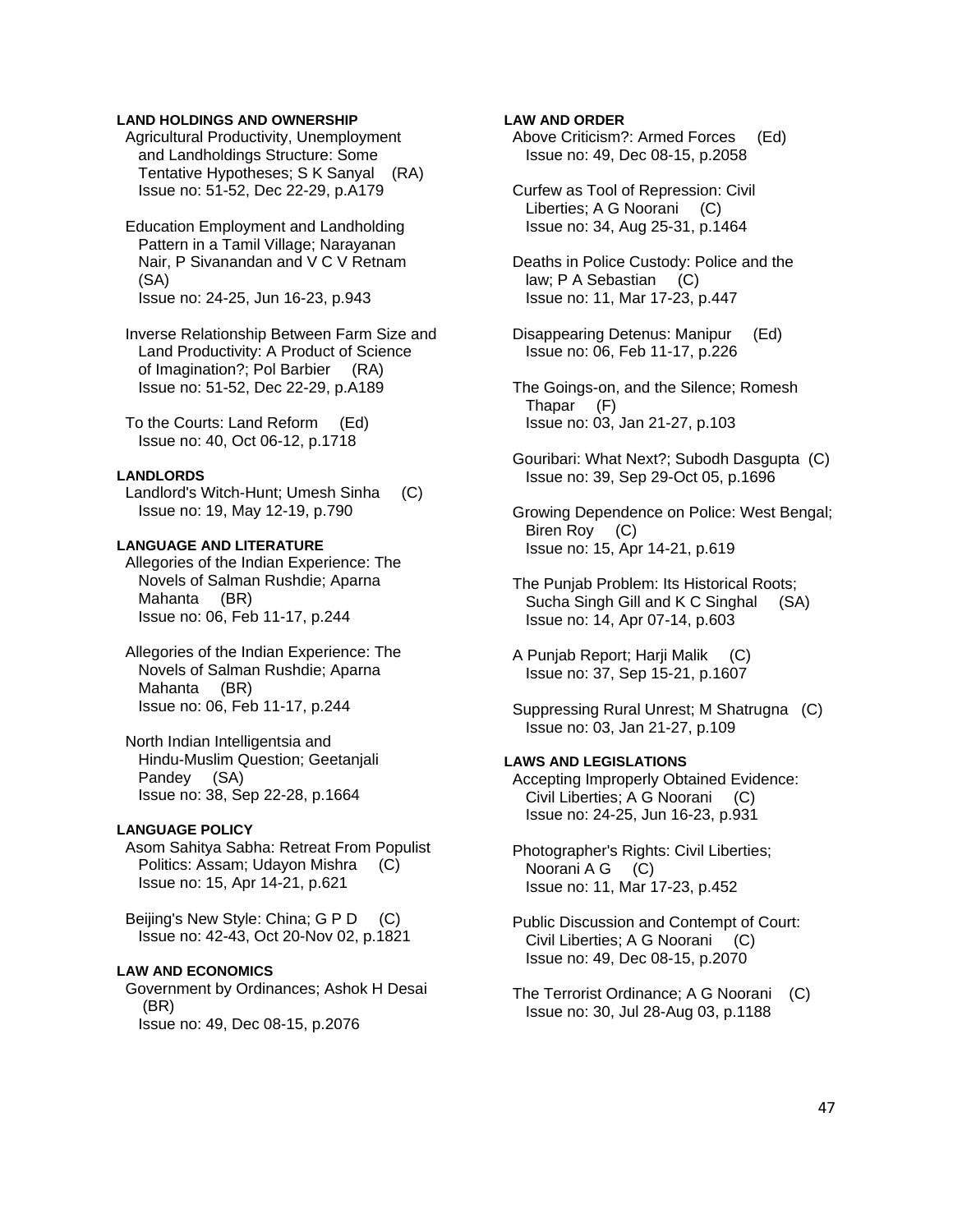## **LEAST DEVELOPED COUNTRIES**

 Defuse the Debt Bomb?: When Apparent Solutions Become Real Problems; Andre Gunder Frank (SA) Issue no: 27, Jul 07-14, p.1036

 Economic Prospects for the Third World; Robert Wade (C) Issue no: 01, Jan 07-13, p.17

 Indian Joint Ventures Abroad: With Special Reference to Islamic Countries; K V K Ranganathan (RA) Issue no: 20-21, May 19-Jun 01, p.M69

# **LEATHER INDUSTRY**

 Factors Influencing Industrial Entrepreneurship: A Study of Tanners of North Arcot District in Tamil Nadu; K S Ramaswami (RA) Issue no: 20-21, May 19-Jun 01, p.M61

 No Shine in Sight: Leather Exports (C) Issue no: 37, Sep 15-21, p.1601

# **LEBANON**

 No Nearer a Settlement: Lebanon (Ed) Issue no: 12, Mar 24-30, p.483

 Redoing the Sums: Lebanon (Ed) Issue no: 07, Feb 18-24, p.267

### **LIBERALISM**

 Liberalism and Study of Indian History; Gyanendra Pandey (D) Issue no: 01, Jan 07-13, p.48

# **LIFE INSURANCE**

 LIC Again?: Industry (C) Issue no: 08, Feb 25-03, p.333

### **LITERACY**

 Socio-Economic Factors in Educational Development Case of Nineteenth Century Travancore; Michael P K Tharakan (SA) Issue no: 46, Nov 17-24, p.1959

# **MACHINE TOOLS INDUSTRY**

 Close Look at a Success Story: Public Sector (C) Issue no: 35, Sep 01-07, p.1500

Machine Tools: Outdated Technology (C) Issue no: 17, Apr 28-May 05, p.697

# **MACROECONOMICS**

 Groups in a New: Politics of Transformation; Harsh Sethi (SA) Issue no: 07, Feb 18-24, p.305

### **MADHYA PRADESH**

 Madhya Pradesh: Repression of Rajnandgaon Workers; Bharat Dogra (C) Issue no: 41, Oct 13-20, p.1771

 Narmada Valley Project: Development or Destruction?; Ashish Kothari and Rajiv Bhartari (SA) Issue no: 22-23, Jun 02-15, p.907

#### **MAHARASHTRA**

 Carnage Which Had to Happen: Maharashtra; Amrita Abraham (C) Issue no: 20-21, May 19-Jun 01, p.828

 Congress(I) Changes Tack: Maharashtra (Ed) Issue no: 11, Mar 17-23, p.438

 Congress(I) High Command at Bay: Maharashtra (Ed) Issue no: 16, Apr 21-28, p.654

 Continuing Tension: Maharashtra (Ed) Issue no: 26, Jun 30-Jul 06, p.966

 Crises Feed the Crisis; Romesh Thapar (C) Issue no: 16, Apr 21-28, p.661

 Crumbs for the Opposition: Maharashtra (Ed) Issue no: 51-52, Dec 22-29, p.2138

 Desperate Measures: Maharashtra (Ed) Issue no: 29, Jul 21-27, p.1118

 Dhulia Adivasis' Continuing Struggle: Maharashtra; Nirmala Sathe (C) Issue no: 13, Mar 31-Apr 07, p.545

 Disciplining the Vice-Chancellors: Maharashtra (C) Issue no: 10, Mar 10-16, p.415

 EGS for Whom?: Maharashtra (Ed) Issue no: 10, Mar 10-16, p.403

 EGS: To Suit the Administrator or the Poor? (LE) Issue no: 39, Sep 29-Oct 05, p.1685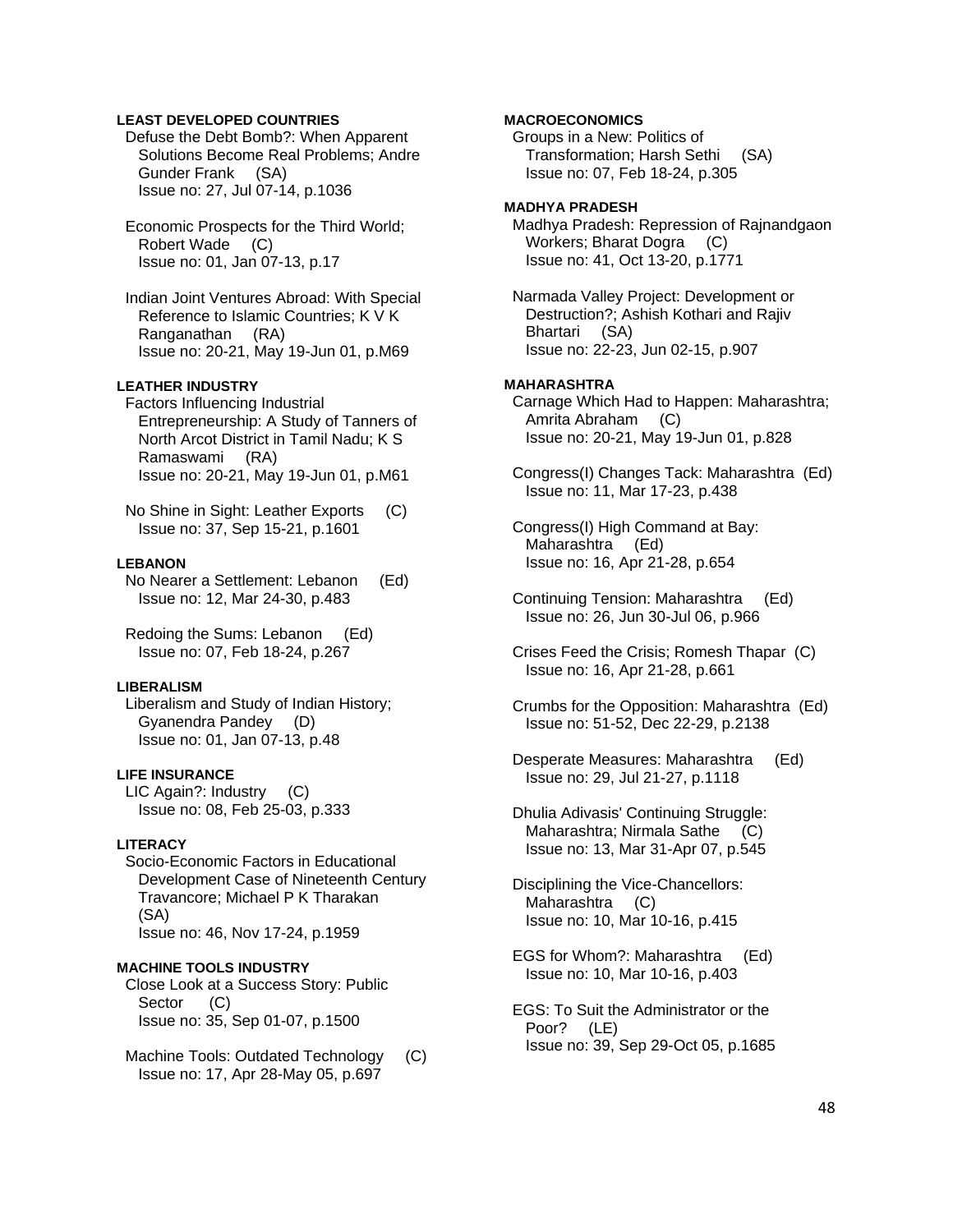# **MAHARASHTRA**

 Employment Guarantee Scheme in Maharashtra; S Bagchee (SA) Issue no: 37, Sep 15-21, p.1633

 Farmers' Champions (Ed) Issue no: 05, Feb 04-11, p.182

# Growers Ditch Cotton Procurement Scheme?  $(C)$ Issue no: 05, Feb 04-11, p.184

 Landlord-Police Collusion against Adivasis?: Maharashtra (C) Issue no: 18, May 05-12, p.746

 Medical Colleges: Protecting Privilege? (Ed) Issue no: 28, Jul 14-20, p.1062

 New Universities Bill in Maharashtra: Wrong Diagnosis and Wrong Medicine: Education; J V Deshpande (C) Issue no: 40, Oct 06-12, p.1733

 Repression in Gadchiroli: Maharashtra; B M  $(C)$ Issue no: 08, Feb 25-03, p.331

 Sugarcane is King: Maharashtra (Ed) Issue no: 28, Jul 14-20, p.1062

 Tighter Control: Universities (Ed) Issue no: 30, Jul 28-Aug 03, p.1174

 Turning Universities into Government Undertakings: Education (C) Issue no: 38, Sep 22-28, p.1655

 Unlearnt Lessons of 1970: Maharashtra; I C (C) Issue no: 20-21, May 19-Jun 01, p.826

 Y B Chavan: Maharashtra; J V Deshpande (C) Issue no: 51-52, Dec 22-29, p.2153

# **MAN-MADE FIBRE INDUSTRY**

 Double Standards: Man-Made Fibres (C) Issue no: 50, Dec 15-21, p.2101

# **MANAGEMENT EDUCATION**

 Changes in Organisational Climate and Management Education, 1968 to 1981: Some Warning Signals; oward J Baumgartel, Rukhsana Pathan, Badal Roy, Gopal Khandelwal and Anisur Rahman (RA) Issue no: 08, Feb 25-Mar 02, p.M15

 Ravi Matthai; C Rangarajan (O) Issue no: 10, Mar 10-16, p.413

# **MANDAL COMMISSION**

 Should Caste be the Basis for Recognising Backwardness?; I P Desai (SA) Issue no: 28, Jul 14-20, p.1106

# **MANIPUR**

 Disappearing Detenus: Manipur (Ed) Issue no: 06, Feb 11-17, p.226

# **MANUFACTURING INDUSTRY**

 Structure of Manufacturing Workforce: A Preliminary Analysis of Emerging Tendencies; Mridul Eapen (F) Issue no: 31-33, Aug 04-24, p.1454

 Sub-Contracting in Indian Manufacturing Industries: Analysis, Evidence and Issues; R Nagaraj (F) Issue no: 31-33, Aug 04-24, p.1435

# **MARKETING**

 Market Penetration of Upcountry India : Nasik in Comparative Perspective; Norbert Dannhaeuser (SA) Issue no: 34, Aug 24-31, p.M90

# **MARKETS**

 Market Penetration of Upcountry India : Nasik in Comparative Perspective; Norbert Dannhaeuser (SA) Issue no: 34, Aug 24-31, p.M90

# **MARRIAGE**

 Conjugal Rights: Shift in Emphasis Needed: Women; Vimal Balasubrahmanyan (C) Issue no: 35, Sep 01-08, p.1510

# **MARXISM**

 Eurocentric Marxism and the Third World: View from the Academy in the Anglophone Metropolis; T J Byres (RA) Issue no: 30, Jul 28-Aug 03, p.1199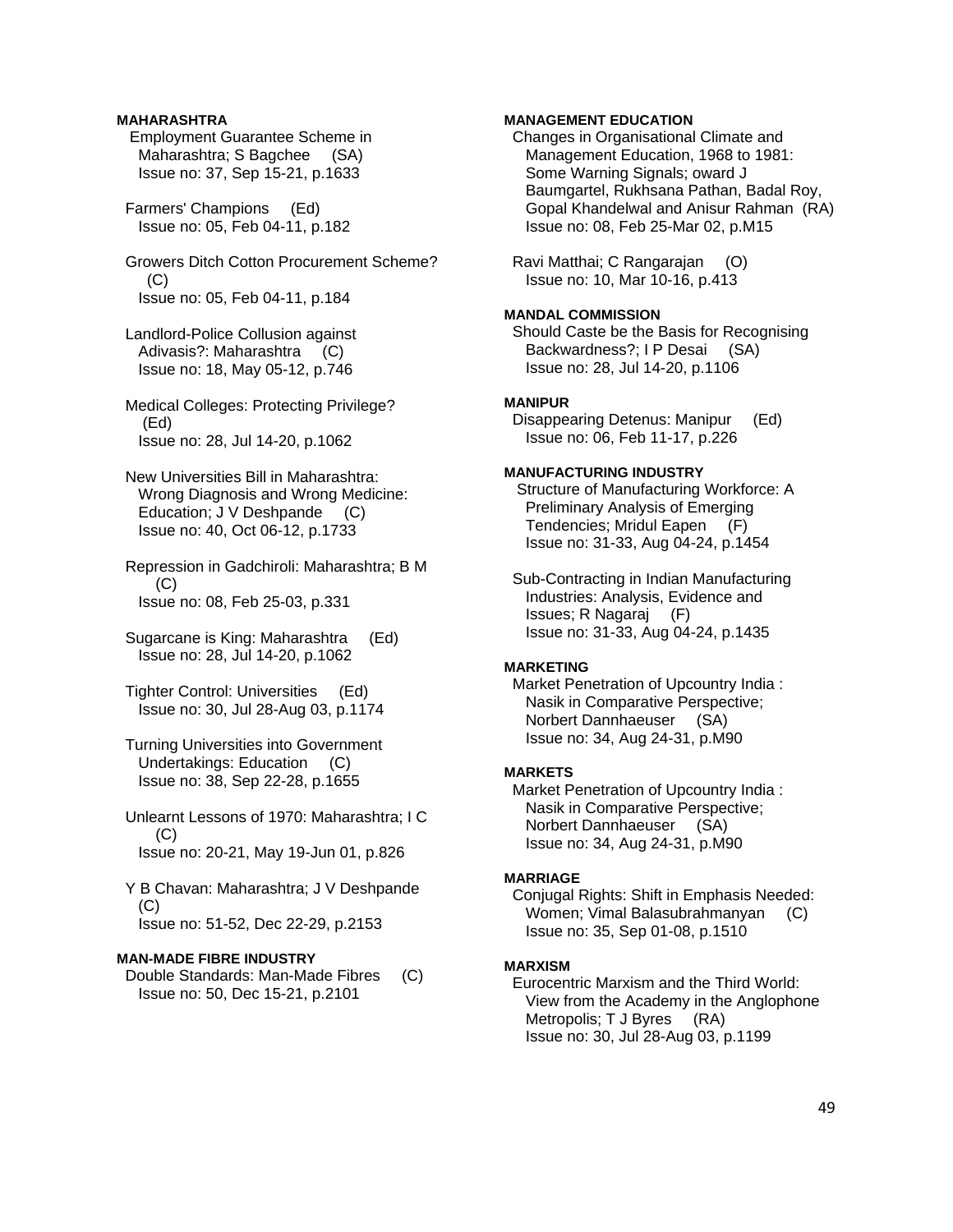# **MARXISM**

 Theory, Ideology and Idolatry; John Weeks (D) Issue no: 48, Dec 01-07, p.2054

# **MEDICAL EDUCATION**  Medical Colleges: Protecting Privilege? (Ed) Issue no: 28, Jul 14-20, p.1062

# **MIGRANT LABOUR**

 Migrant Worker's Remittances (C) Issue no: 13, Mar 31-Apr 07, p.536

# **MIGRATION**

 Determinants and Consequences of Migration: Population; Sharit Bhowmik (C) Issue no: 14, Apr 07-14, p.589

 Migrant Labour: A Mirror Survey of Jullunder and East Champaran; Indermit Gill (SA) Issue no: 24-25, Jun 16-23, p.961

# **MILITARY**

 Fall-Out of Army Action: A Field Report; Shahnaz Anklesaria (C) Issue no: 30, Jul 28-Aug 03, p.1186

 Fruits of Aggression: South Africa (Ed) Issue no: 08, Feb 25-03, p.319

# **MILK COOPERATIVES**

 Diffusing Anand: Implications of Establishing a Dairy Co-operative in a Village in Central Kerala; Shanti George (SA) Issue no: 51-52, Dec 22-29, p.2161

 Operation Flood and Social Science Research (LE) Issue no: 12, Mar 24-30, p.486

 Operation Flood and Social Sciences Research; B S Baviskar (D) Issue no: 02, Jan 14-20, p.94

# **MINING AND MINERALS**

 Mining Recoils: Nicaragua (Ed) Issue no: 15, Apr 14-21, p.611

# **MIZORAM**

 New Scenario: Mizoram (Ed) Issue no: 22-23, Jun 02-15, p.866 **MODERNISM** 

 Development for What?; Kamala Ganesh (BR) Issue no: 26, Jun 30-Jul 06, p.993

**MONETARY POLICY**  Behaviour of Trade Credit: Its Relevance for Monetary Policy; L M Bhole (SA) Issue no: 09, Mar 03-09, p.380

 Equity in Reverse: Banking (C) Issue no: 07, Feb 18-24, p.279

 Informal Credit Markets and Monetary Policy; Shankar Acharya and Srinivasa Madhur (D) Issue no: 36, Sep 08-14, p.1593

 Money Puzzles (Ed) Issue no: 05, Feb 04-11, p.183

# **MONETARY SYSTEM**

 Government-Fuelled Monetary Expansion: Money and Banking (C) Issue no: 20-21, May 19-Jun 01, p.832

# **MONEY MARKET**

 Money Puzzles (LE) Issue no: 13, Mar 31-Apr 07, p.537

### **MONEY SUPPLY**

 Another Battle Lost? (Ed) Issue no: 46, Nov 17-24, p.1929

 Conversions and Foreign Money: Politics (Ed) Issue no: 20-21, May 19-Jun 01, p.818

 Money Puzzles? (D) Issue no: 19, May 12-19, p.816

 State-Level Money Stock Measures; T K Velayudham and K A Menon (SA) Issue no: 03, Jan 21-27, p.133

# **MONOPOLIES**

 The MRTP Amendment Bill: A Trojan Horse; H K Paranjape (SA) Issue no: 17, Apr 28-May 05, p.715

# **MOTION PICTURES**

 Ardh Satya and Clean Slate; Iqbal Masud (C) Issue no: 03, Jan 21-27, p.113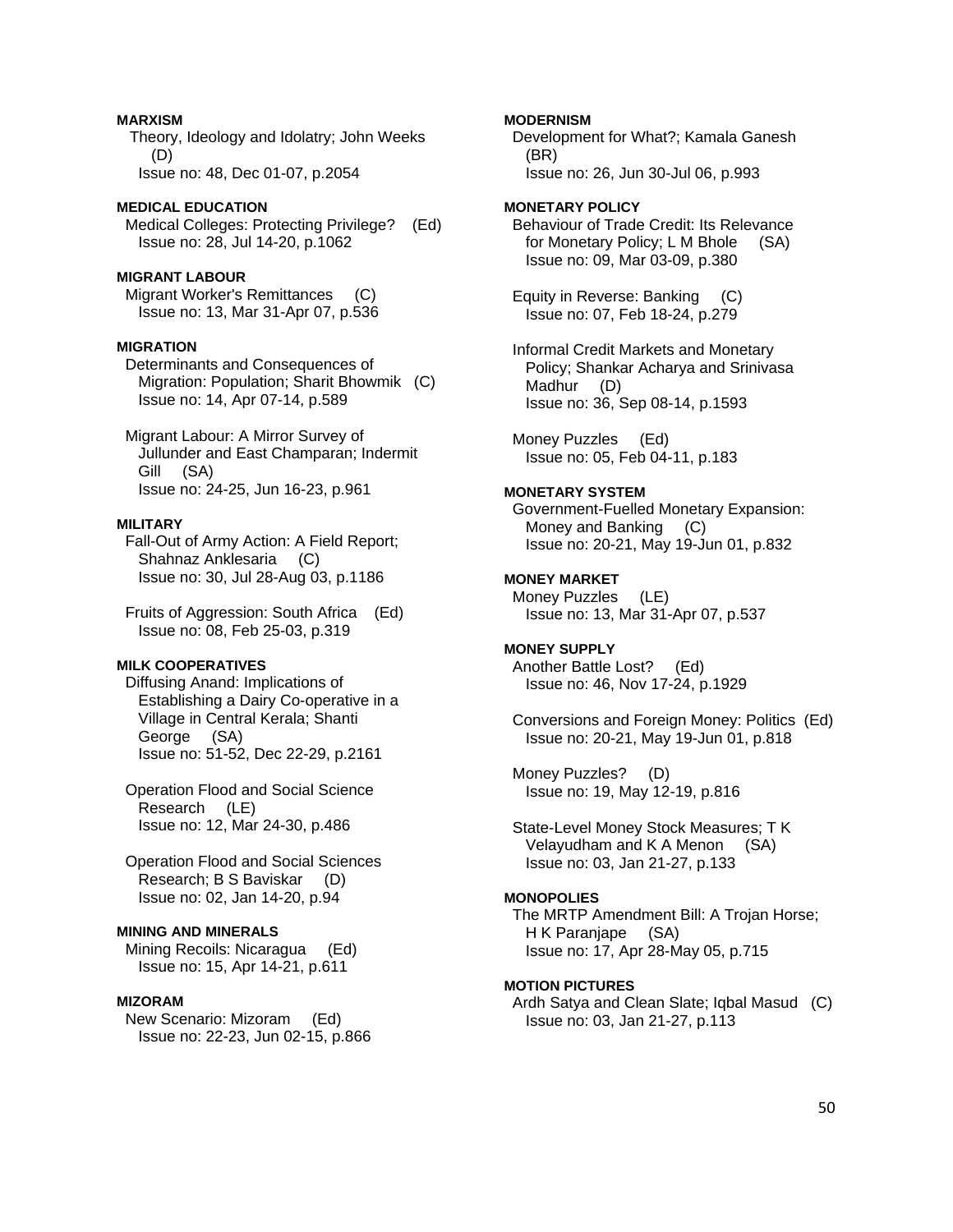# **MRTP ACT**

 The MRTP Amendment Bill: A Trojan Horse; H K Paranjape (SA) Issue no: 17, Apr 28-May 05, p.715

# **MULTINATIONAL CORPORATIONS**

 Luring Multinationals into High Technology Areas: New Delhi; B M (C) Issue no: 14, Apr 07-14, p.585

 Manufacturing Drugs without TNCs: Status of Indigenous Sector in India; Sudip Chaudhuri (F) Issue no: 31-33, Aug 04-24, p.1341

 Regulation of Transnational Corporations: National and Global Interventions; Samuel Paul (RA) Issue no: 08, Feb 25-03, p.M2

 Transnational Corporations and Technology Transfer: Contours of Dependence in Indian Petrochemical Industry; Sushil Khanna (F) Issue no: 31-33, Aug 04-24, p.1319

# **MUSIC INDUSTRY**

 Blank Cassettes (C) Issue no: 17, Apr 28-May 05, p.697

# **MUSLIM LEAGUE**

 IUML's Terms: Politics (Ed) Issue no: 40, Oct 06-12, p.1718

#### **MUSLIMS**

 Egypt's Readmission to OIC: West Asia (C) Issue no: 03, Jan 21-27, p.99

# **MUTUAL FUNDS**

 On Tax Crutches (C) Issue no: 28, Jul 14-20, p.1064

# **NARCOTICS**

 Politics of Ill Health and Health Care; Ravi Duggal (BR) Issue no: 24-25, Jun 16-23, p.945

 Retreat on Depo-Provera?: Health; Padma Prakash (C) Issue no: 49, Dec 08-15, p.2072

## **NARMADA PROJECT**

 Narmada Valley Project: Development or Destruction?; Ashish Kothari and Rajiv Bhartari (SA) Issue no: 22-23, Jun 02-15, p.907

#### **NASIK**

 Market Penetration of Upcountry India : Nasik in Comparative Perspective; Norbert Dannhaeuser (SA) Issue no: 34, Aug 24-31, p.M90

#### **NATIONAL INCOME**

 National Income (SS) Issue no: 09, Mar 03-09, p.397

 Public vs Private Spending (C) Issue no: 14, Apr 07-14, p.576

### **NATIONALITY**

 Nationality Question in a Neo-Colony: A Historical Perspective; Mahmood Mamdani (SA) Issue no: 27, Jul 07-14, p.1046

West Discovers Indian Nationhood; G P D (F) Issue no: 30, Jul 28-Aug 03, p.1193

### **NATO**

 Not Quite Ice Age Yet; Ramesh Jaura (C) Issue no: 01, Jan 07-13, p.18

#### **NAXALISM**

 Suppressing Rural Unrest; M Shatrugna (C) Issue no: 03, Jan 21-27, p.109

 Too Many Guns; Romesh Thapar (C) Issue no: 22-23, Jun 02-15, p.871

# **NDA GOVERMENT**

 The Opposition and Its Failures; Romesh Thapar (F) Issue no: 07, Feb 18-24, p.271

### **NEWS AGENCIES**

 Air and Doordarshan Coverage of Punjab After Army Action: Punjab (C) Issue no: 36, Sep 08-14, p.1569

Whose News It Is Anyway?; G P D (F) Issue no: 15, Apr 14-21, p.628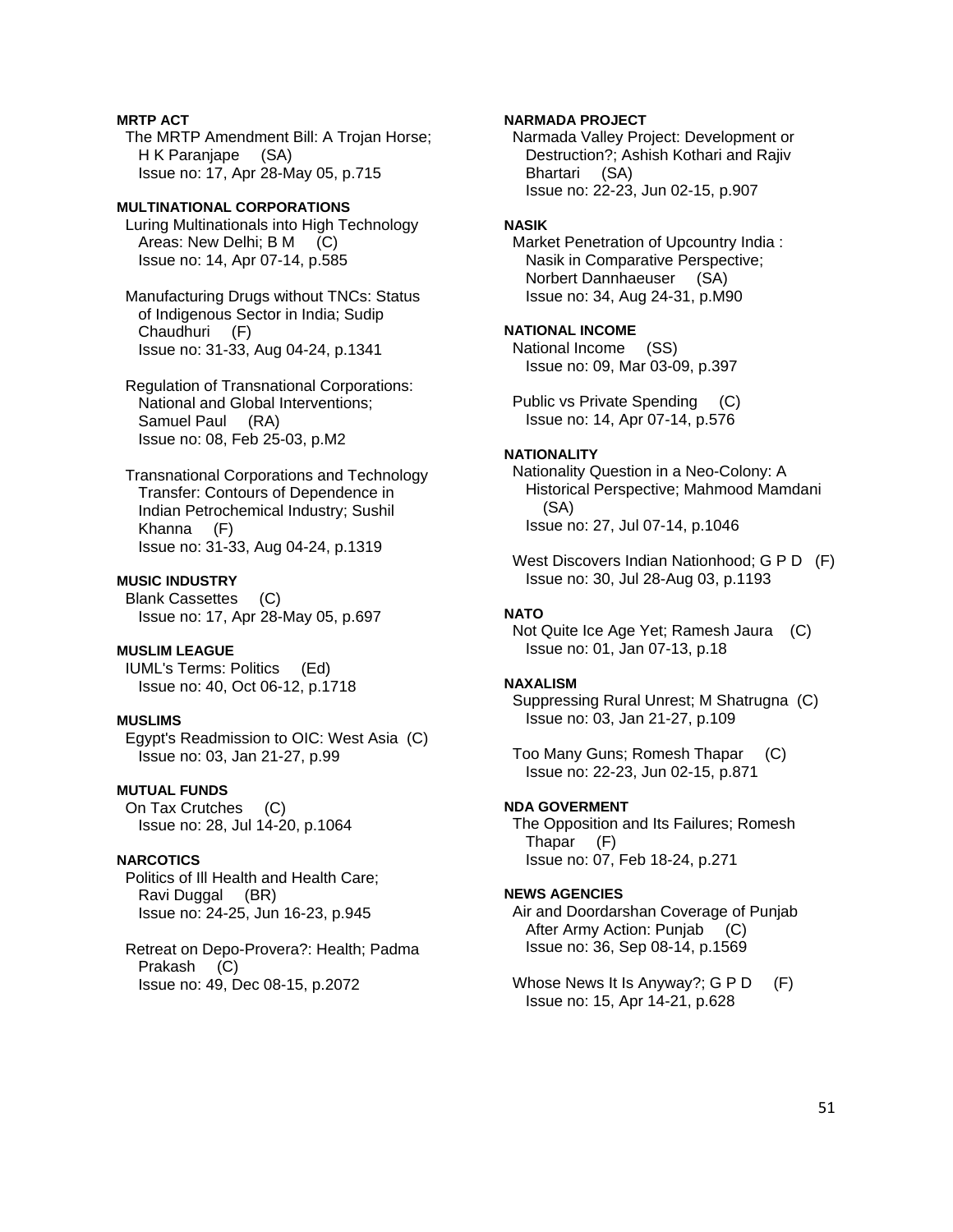# **NEWSPRINT**

 Newsprint and Press Freedom: Civil Liberties; A G Noorani (C) Issue no: 46, Nov 17-24, p.1946

### **NICARAGUA**

 Mining Recoils: Nicaragua (Ed) Issue no: 15, Apr 14-21, p.611

 Political Defeat for US: Nicaragua (Ed) Issue no: 46, Nov 17-24, p.1931

#### **NIGERIA**

 Army's Return (Ed) Issue no: 01, Jan 07-13, p.03

 IMF's Terms: Nigeria (Ed) Issue no: 11, Mar 17-23, p.439

# **NON-BANKING FINANCIAL COMPANIES**

 LIC Again?: Industry (C) Issue no: 08, Feb 25-03, p.333

### **NON-EDIBLE OIL**

 Still No Export Strategy: Castor Oil (C) Issue no: 30, Jul 28-Aug 03, p.1176

# **NOVELS AND FICTIONS**

 Reality and Realism: Indian Women as Protagonists in Four Nineteenth Century Novels; Meenakshi Mukherjee (SA) Issue no: 02, Jan 14-20, p.76

#### **NUCLEAR ENERGY**

 Frontier Science; A Scientist (LE) Issue no: 30, Jul 28-Aug 03, p.1178

# **NUCLEAR POWER PLANTS**

 Disregard of Economics (Ed) Issue no: 19, May 12-19, p.778

# **NUTRITION PROGRAMME**

 Measuring Malnutrition: Technical Problems and Ideological Perspectives; Philip Payne and Peter Cutler (SA) Issue no: 34, Aug 25-31, p.1485

### **OBITUARIES**

 D K Rangnekar: A Tribute; Anil Nauriya (LE) Issue no: 28, Jul 14-20, p.1066

#### **OIL**

 Flooding the Market with Imports (C) Issue no: 36, Sep 08-14, p.1552

Fragile Balance: OPEC (Ed) Issue no: 19, Jul 21-29, p.1119

Missed Opportunity; R K Pachauri (BR) Issue no: 34, Aug 25-31, p.1478

 Oil Import through Fabricated Contract (C) Issue no: 01, Jan 07-13, p.04

 Price Rise Despite Record Supply (C) Issue no: 34, Aug 25-31, p.1452

 The Problem and the Economists: Energy; D R Pendse (C) Issue no: 02, Jan 14-20, p.63

#### **OILSEEDS**

 Restructuring Edible Oil and Oilseeds Economy of India; M L Jhala (RA) Issue no: 39, Sep 29-Oct 05, p.A111

### **OLYMPICS**

 Super-Power Poker: The Olympics (Ed) Issue no: 20-21, May 19-Jun 01, p.819

# **OPEC**

 Fragile Balance: OPEC (Ed) Issue no: 19, Jul 21-29, p.1119

 Migrant Worker's Remittances (C) Issue no: 13, Mar 31-Apr 07, p.536

 The Problem and the Economists: Energy; D R Pendse (C) Issue no: 02, Jan 14-20, p.63

## **OPPOSITION PARTIES**

 Eye on Election: Opposition Parties (C) Issue no: 03, Jan 21-27, p.98

 Listless Action Plan: Opposition (Ed) Issue no: 08, Feb 25-03, p.319

 The Opposition and Its Failures; Romesh Thapar (F) Issue no: 07, Feb 18-24, p.271

 Opposition Parties Failure: Bangladesh (C) Issue no: 36, Sep 07-14, p.1572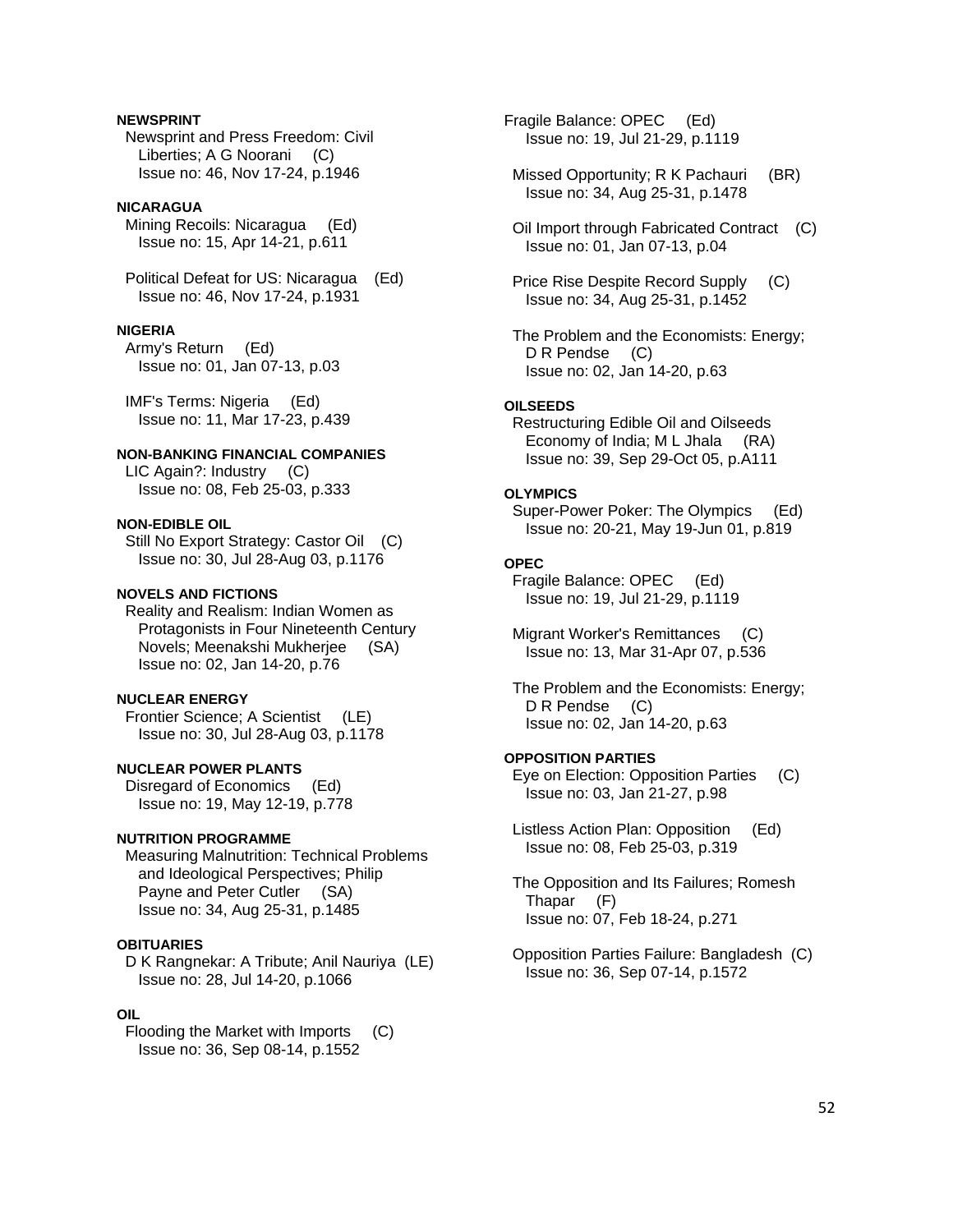# **ORGANIZATIONAL BEHAVIOUR**

 Changes in Organisational Climate and Management Education, 1968 to 1981: Some Warning Signals; oward J Baumgartel, Rukhsana Pathan, Badal Roy, Gopal Khandelwal and Anisur Rahman (RA) Issue no: 08, Feb 25-Mar 02, p.M15

# **ORGANIZATIONAL CULTURE**

 Changes in Organisational Climate and Management Education, 1968 to 1981: Some Warning Signals; oward J Baumgartel, Rukhsana Pathan, Badal Roy, Gopal Khandelwal and Anisur Rahman (RA) Issue no: 08, Feb 25-Mar 02, p.M15

# **ORISSA**

- Comparative Performance of Technocrats, Educated Unemployed and Trader Entrepreneurs: A Case Study of Small Scale Industries in Orissa; Gopinath Pradhan (RA) Issue no: 47, Nov 24-30, p.M149
- Eastern Region: Potential, Constraints and Development Strategies; A S Kahlon and Karam Singh (SA) Issue no: 04, Jan 28-Feb 03, p.174
- Report on Burla Tragedy: Orissa (C) Issue no: 38, Sep 22-28, p.1652

# **OVERSEAS INDIANS**

- Hare-Brained Scheme: Non-Resident Investment (C) Issue no: 20-21, May 19-Jun 01, p.821
- Migrant Worker's Remittances (C) Issue no: 13, Mar 31-Apr 07, p.536
- Private Matters?: The Economy (Ed) Issue no: 14, Apr 07-14, p.574

### **PAKISTAN**

- Agrarian Change and Class Formation in Sindh; Feroz Ahmed (RA) Issue no: 39, Sep 29-Oct 05, p.A149
- Balancing Act: Indo-Pak Relations (Ed) Issue no: 29, Jul 21-27, p.1118
- Institutional Factors in Development; Samuel Paul (BR) Issue no: 04, Jan 28-Feb 03, p.164

# **PANCHAYATS**

 Panchayat Elections: Tripura (Ed) Issue no: 24-25, Jun 16-23, p.923

 Panchayati Raj Law in Karnataka: Janata Initiative in Decentralisation; B K Chandrashekar (SA) Issue no: 16, Apr 21-28, p.683

#### **PAPER AND PULP INDUSTRY**

 High Cost Structure (C) Issue no: 04, Jan 28-Feb 03, p.150

 Paper Industry (C) Issue no: 12, Mar 24-30, p.484

#### **PARLIAMENT**

 Science, Technology and Non-Role of Parliament; Dhruv Raina and Vinod Vyasulu (BR) Issue no: 04, Jan 28-Feb 03, p.165

### **PARSIS**

 More about the Parsi Seths: Their Roots, Entrepreneurship and Comprador Role, 1650-1918; Amalendu Guha (SA) Issue no: 03, Jan 21-27, p.117

#### **PATENTS**

 Indian Patents Act and Its Relation to Technological Development in India: A Preliminary Investigation; Amiya kumar Bagchi, Parthasarathi Banerjee and Uttamkumar Bhattachaarya (SA) Issue no: 07, Feb 18-24, p.287

### **PEASANTS**

 Agrarian Change and Class Formation in Sindh; Feroz Ahmed (RA) Issue no: 39, Sep 29-Oct 05, p.A149

 Farmers Agitation: Response to Development Crisis of Agriculture; Sucha Singh Gill and  $K \, C \, G$ ill  $(C)$ Issue no: 40, Oct 06-12, p.1728

 Of Peasants and Peasant Movements; Shahid Amin (RA) Issue no: 01, Jan 07-13, p.23

 Peasant Consciousness; Sumanta Banerjee (BR) Issue no: 24-25, Jun 16-23, p.942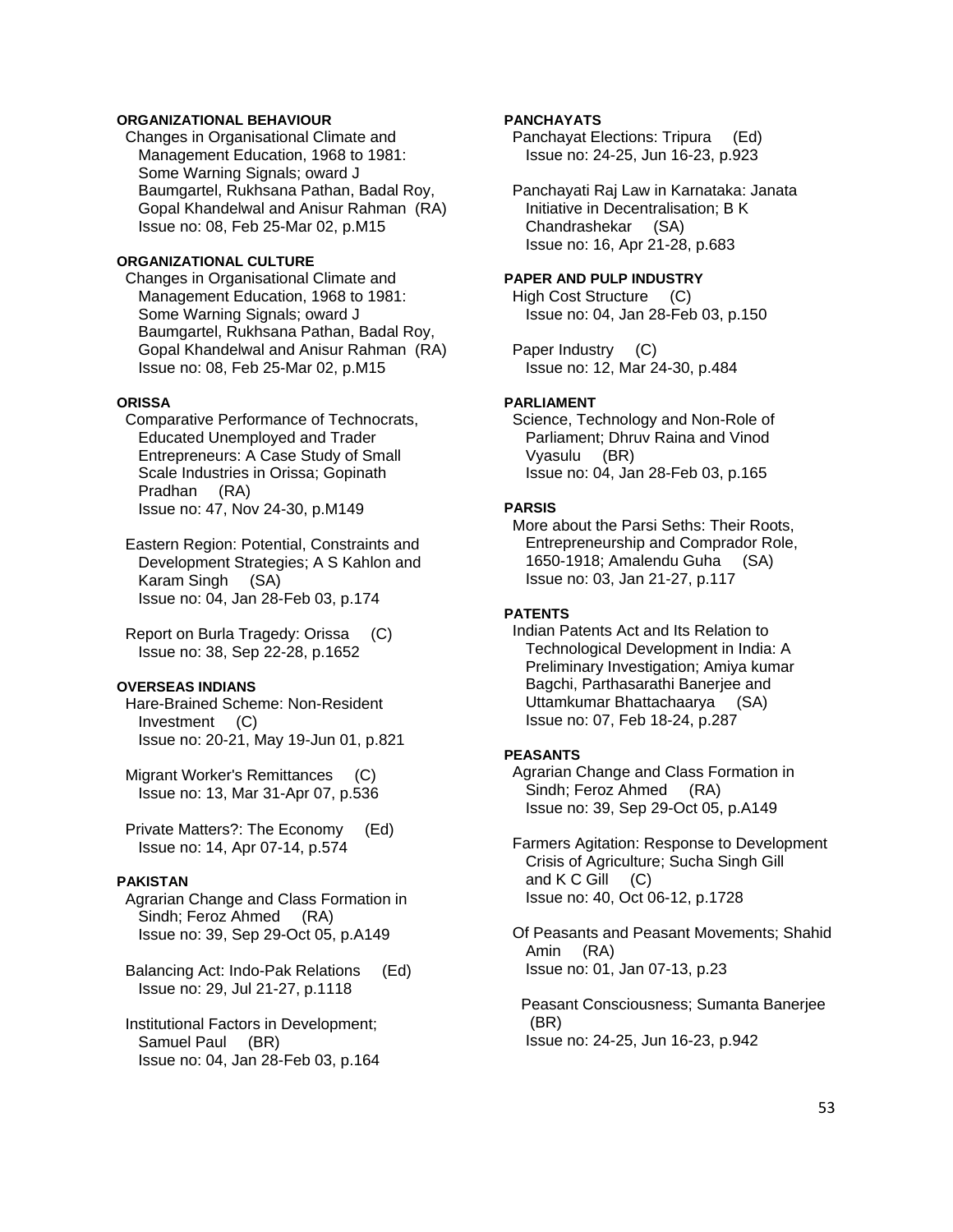# **PEASANTS**

 Peasant Production and Capitalist Enterprises; Pradip Kumar Bose (BR) Issue no: 40, Oct 06-12, p.1742

 Peasant Stratification Vs Polarisation; N S Jodha (BR) Issue no: 42-43, Oct 20-Nov 02, p.1829

 Politics of Agrarian Unrest in UP: Who Co-Opted Whom?; Harold A Gould (SA) Issue no: 49, Dec 08-15, p.2084

 Rich Peasant Power: New Delhi; B M (C) Issue no: 12, Mar 24-30, p.491

# **PENSION**

 Populist Frills: Andhra Pradesh (Ed) Issue no: 45, Nov 10-16, p.1891

# **PER CAPITA INCOME**

 Family Size, Levels of Living and Differential Mortality in Rural India; N Krishnaji (SA) Issue no: 06, Feb 11-17, p.248

#### **PHARMACEUTICAL INDUSTRY**

 Collapse of Price Control: Pharmaceutical Industry (C) Issue no: 36, Sep 08-14, p.1552

 Manufacturing Drugs without TNCs: Status of Indigenous Sector in India; Sudip Chaudhuri (F) Issue no: 31-33, Aug 04-24, p.1341

 Sterile Regulation: Pharmaceutical Industry (C) Issue no: 26, Jun 30-Jul 06, p.969

 Wishful Thinking: Drugs and Pharmaceuticals (C) Issue no: 12, Mar 24-30, p.485

### **PHARMACEUTICALS**

 Politics of Ill Health and Health Care; Ravi Duggal (BR) Issue no: 24-25, Jun 16-23, p.945

## **PHARMACEUTICALS POLICY**

 Paper Standards: Drugs (C) Issue no: 09, Mar 03-09, p.361

### **PHILIPPINES**

 Struggle for a Separate Islamic State: Philippines; Asghar Ali Engineer (C) Issue no: 51-52, Dec 22-29, p.2154

 Tight-Rope Walking: Philippines (Ed) Issue no: 47, Nov 24-30, p.1971

### **PHILOSOPHY**

 Understanding Social Reality; Gurpreet Mahajan (BR) Issue no: 39, Sep 29-Oct 05, p.1703

#### **PHOTOGRAPHY**

 Photographer's Rights: Civil Liberties; Noorani A G (C) Issue no: 11, Mar 17-23, p.452

### **PLANNING COMMISSION**

 Surplus Food and the Poor (Ed) Issue no: 40, Oct 06-12, p.1717

# **PLANTATIONS**

 Estate Staff in Plantations; P M Mathew (D) Issue no: 38, Sep 22-28, p.1677

# **POETS**

 Faiz Ahmed Faiz; Feroz Ahmed (C) Issue no: 49, Dec 08-15, p.2071

## **POLAND**

 Buying Peace-And Dollars: Poland (Ed) Issue no: 34, Aug 25-31, p.1451

 Church-State Ties Poised to Improve: Poland (Ed) Issue no: 47, Nov 24-30, p.1971

 Optimistic Claim: Poland (Ed) Issue no: 26, Jun 30-Jul 06, p.967

# **POLICE**

 Deaths in Police Custody: Police and the law; P A Sebastian (C) Issue no: 11, Mar 17-23, p.447

 Police: Political Link Missing (Ed) Issue no: 07, Feb 18-24, p.267

 Policemen and Journalists: Civil Liberties; A G Noorani (C) Issue no: 09, Mar 03-09, p.372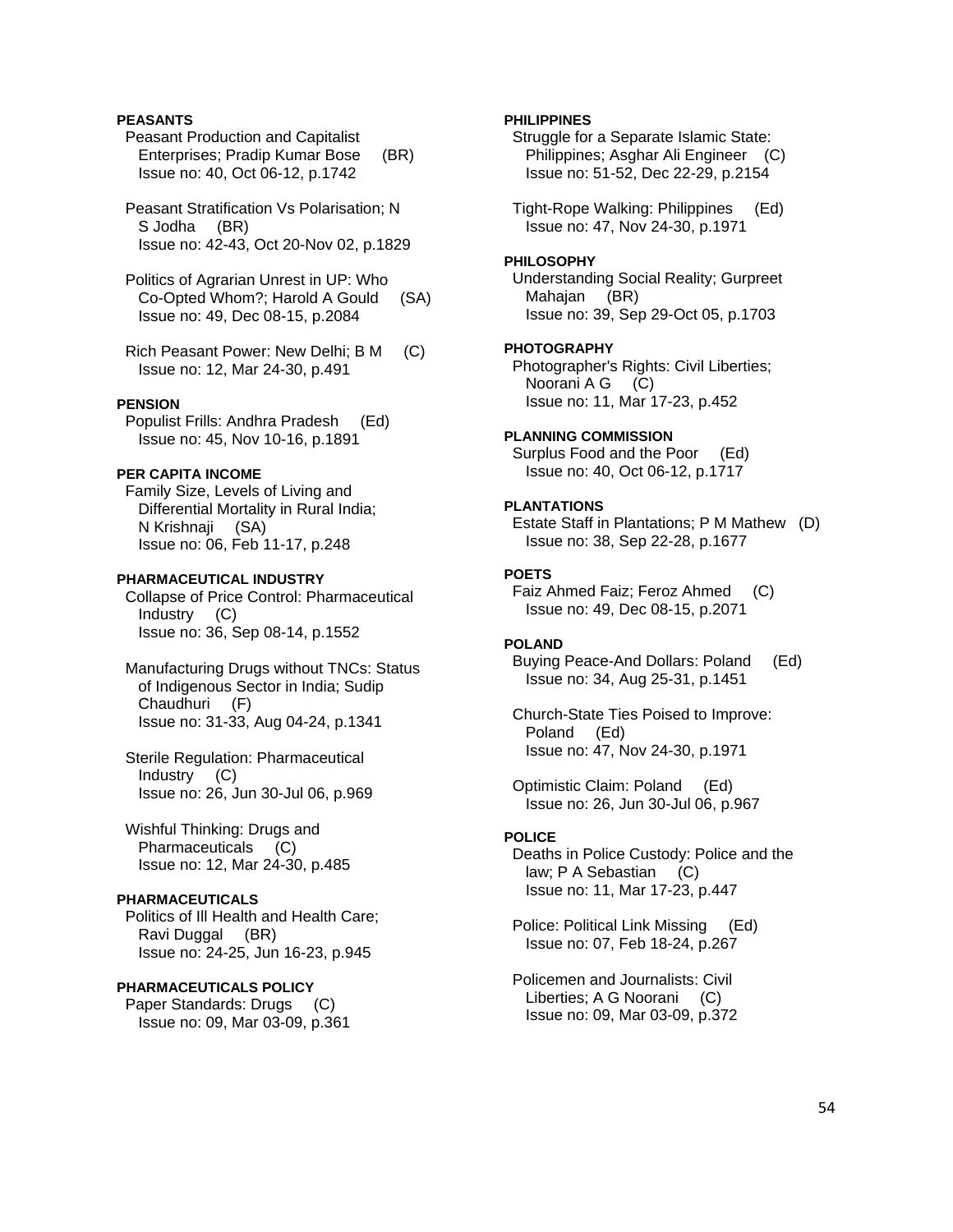## **POLICE ATROCITIES**

 Deaths in Police Lock-Ups: West Bengal (Ed) Issue no: 28, Jul 14-20, p.1062

 Landlord-Police Collusion against Adivasis?: Maharashtra (C) Issue no: 18, May 05-12, p.746

 Police Powers of Detention for Interrogation: Civil Liberties; A G Noorani (C) Issue no: 45, Nov 10-16, p.1905

 Police: Political Link Missing (Ed) Issue no: 07, Feb 18-24, p.267

 Rajnandgaon Textile Workers' Strike: Labour; Biren Roy (C) Issue no: 46, Nov 17-24, p.1945

 Remembering a Police Killing: Assam; Udayon Misra (C) Issue no: 17, Apr 28-May 05, p.704

 Tiberius Syndrome: Policing of Provincial Campuses; K B (C) Issue no: 04, Jan 28-Feb 03, p.156

### **POLITICAL BEHAVIOUR**

 Government as Private Property: Politics (Ed) Issue no: 08, Feb 25-03, p.318

 To Market, to Market: Politics (Ed) Issue no: 46, Nov 17-24, p.1930

# **POLITICAL ECONOMY**

Economic Roots of Political Crisis: Zimbabwe (C) Issue no: 07, Feb 18-24, p.282

 Planning for a Just Society: Illusion and Reality; K R Ranadive (SA) Issue no: 40, Oct 06-12, p.1745

 Political Economy of Communalism in Contemporary India; Imtiaz Ahmed (SA) Issue no: 22-23, Jun 02-15, p.903

 A Synoptic View of Underdevelopment; Prabhat Patnaik (RA) Issue no: 28, Jul 14-20, p.1085

 Tragedy of External Dependence; Ashok Mitra (BR) Issue no: 19, May 12-19, p.795

# **POLITICAL HISTORY**

 A False Resurrection: Rise and Fall of Rama Rao: Andhra Pradesh; K B (C) Issue no: 45, Nov 10-16, p.1901

 Our Young Leadership; Romesh Thapar (F) Issue no: 42-43, Oct 20-Nov 02, p.1811

#### **POLITICAL MOVEMENTS**

 On the Not-Socialist-Oriented; G P D (F) Issue no: 11, Mar 17-23, p.454

 Politics and Society in Karnataka; M N Srinivas and M N Panini (SA) Issue no: 02, Jan 14-20, p.69

### **POLITICAL PARTIES**

 An Alternative Political Culture; Romesh Thapar (F) Issue no: 19, May 12-19, p.785

 The Alternative: A Shadow Cabinet; Romesh Thapar (C) Issue no: 41, Oct 13-20, p.1769

 Anti-Cogressism to the Force: Andhra Pradesh; M Shatrugna (C) Issue no: 22-23, Jun 02-15, p.877

 Bombay-Bhiwandi Riots in National Political Perspective: Communalism; Asghar Ali Engineer (C) Issue no: 29, Jul 21-27, p.1134

 Castles on Ashes: Congress(I) (Ed) Issue no: 48, Dec 01-07, p.2010

 Communist Movement in Kerala-In the Electoral Mirror; Thomas T M Isaac (BR) Issue no: 05, Feb 04-11, p.200

 Congress(I) and Minorities: Elections (Ed) Issue no: 50, Dec 15-21, p.2098

 Congress(I) High Command at Bay: Maharashtra (Ed) Issue no: 16, Apr 21-28, p.654

 Crucial Time for CPI(M): West Bengal; Ajit Roy (C) Issue no: 20-21, May 19-Jun 01, p.834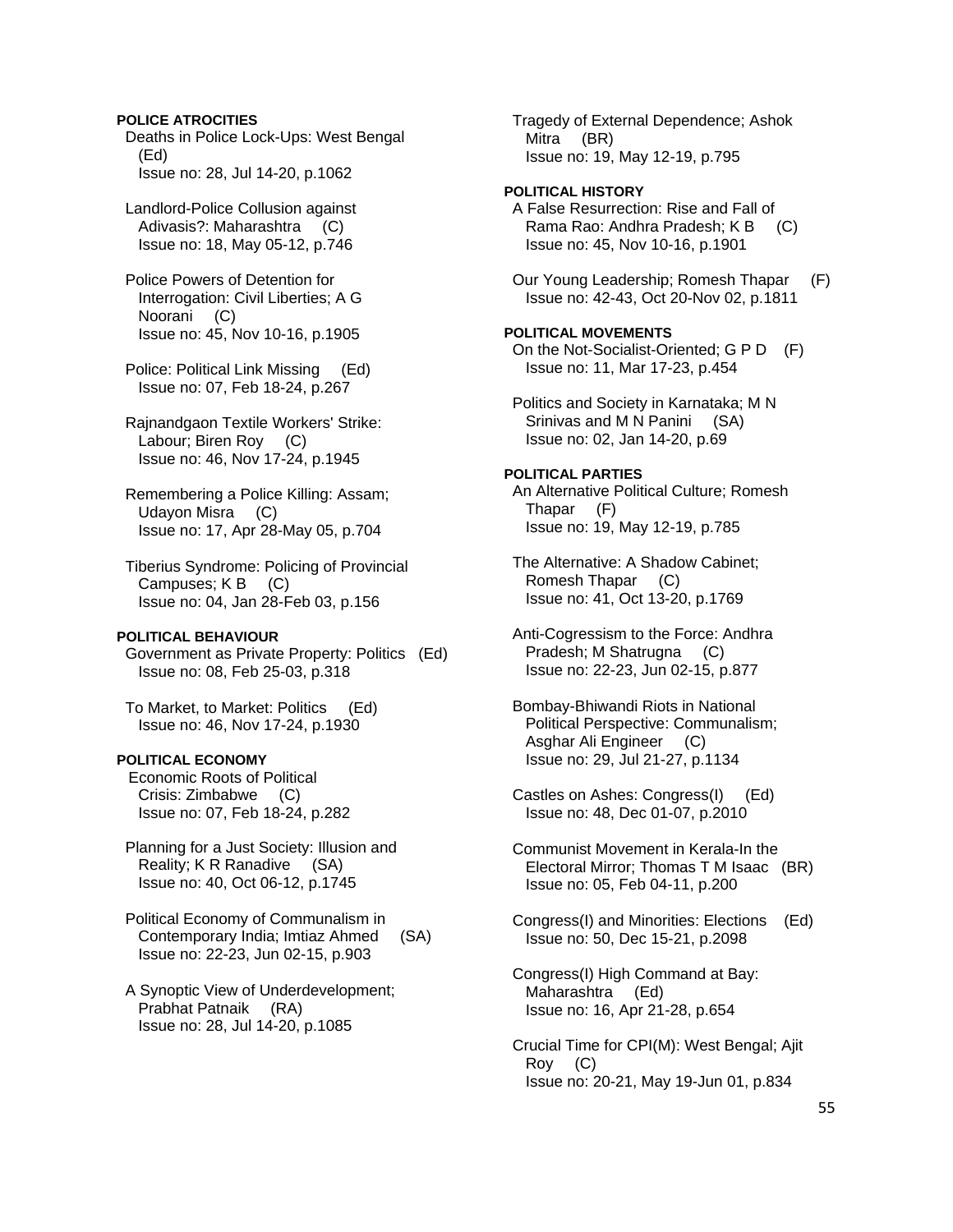Defeating the Political Hijackers; Romesh Thapar (F) Issue no: 49, Dec 08-15, p.2065 A Defector Gang-Up; Romesh Thapar (F) Issue no: 44, Nov 03-09, p.1857 Do They Matter? (Ed) Issue no: 47, Nov 24-30, p.1969 Economic Platform of Republican Party: United States; Sudhir Sen (C) Issue no: 42-43, Oct 20-Nov 02, p.1822 Farmers' Champions (Ed) Issue no: 05, Feb 04-11, p.182 Game of Leaders and Collectives; Romesh Thapar (F) Issue no: 12, Mar 24-30, p.487 Growing Dependence on Police: West Bengal; Biren Roy (C) Issue no: 15, Apr 14-21, p.619 Guinea under Sekou Toure: Africa; Rajen Harshe (C) Issue no: 15, Apr 14-21, p.624 A Half-Measure: Punjab (Ed) Issue no: 39, Sep 29-Oct 05, p.1682 Intrigues in Tripura (Ed) Issue no: 42-43, Oct 20-Nov 02, p.1805 IUML's Terms: Politics (Ed) Issue no: 40, Oct 06-12, p.1718 Janata's Unfinished Business: Politics; M  $H J (C)$  Issue no: 12, Mar 24-30, p.492 Lesson Of Andhra (Ed) Issue no: 38, Sep 22-28, p.1641 More Conspiracies; Romesh Thapar (F) Issue no: 13, Mar 31-Apr 07, p.541 Nothing Learnt (Ed) Issue no: 29, Jul 21-27, p.1117

**POLITICAL PARTIES** 

 Opposition Conclaving; Romesh Thapar (F) Issue no: 04, Jan 28-Feb 03, p.151

 Opposition in Disarray: Politics (Ed) Issue no: 15, Apr 14-21, p.610 Our Todays and Tomorrows; Romesh Thapar (F)

Issue no: 09, Mar 03-09, p.363

 Patriotic Fronting; Romesh Thapar (F) Issue no: 02, Jan 14-20, p.55

 Patterns of Political Control: Gujarat; Nagindas Sanghavi (C) Issue no: 50, Dec 15-21, p.2112

 Patterns of Dissidence: Congress(I) (Ed) Issue no: 07, Feb 18-24, p.266

 Quiet Moves: Assam (Ed) Issue no: 18, May 05-12, p.738

 Rift in AIADMK: Tamil Nadu (Ed) Issue no: 35, Sep 01-07, p.1498

- Rival Sympathy Waves: Andhra Pradesh (Ed) Issue no: 48, Dec 01-07, p.2011
- The RSS Factor: BJP; M H J (C) Issue no: 03, Jan 21-27, p.98
- The So-Called Indira Ticket; Romesh Thapar (F) Issue no: 47, Nov 24-30, p.1975
- Split in Jharkhand Movement: Bihar; Hiranmay Dhar (C) Issue no: 29, Jul 21-27, p.1139
- Stemming the Tide: Andhra Pradesh (Ed) Issue no: 51-52, Dec 22-29, p.2138
- Towards Political Instability?: Tamil Nadu (Ed) Issue no: 48, Dec 01-07', p.2010
- Unlearnt Lessons of 1970: Maharashtra; I C (C) Issue no: 20-21, May 19-Jun 01, p.826
- Voters and Voting; Romesh Thapar (F) Issue no: 01, Jan 07-13, p.09

**POLITICAL PERSONALITIES**  Anti-Imperialism Gone Sour; G P D (F) Issue no: 14, Apr 07-14, p.592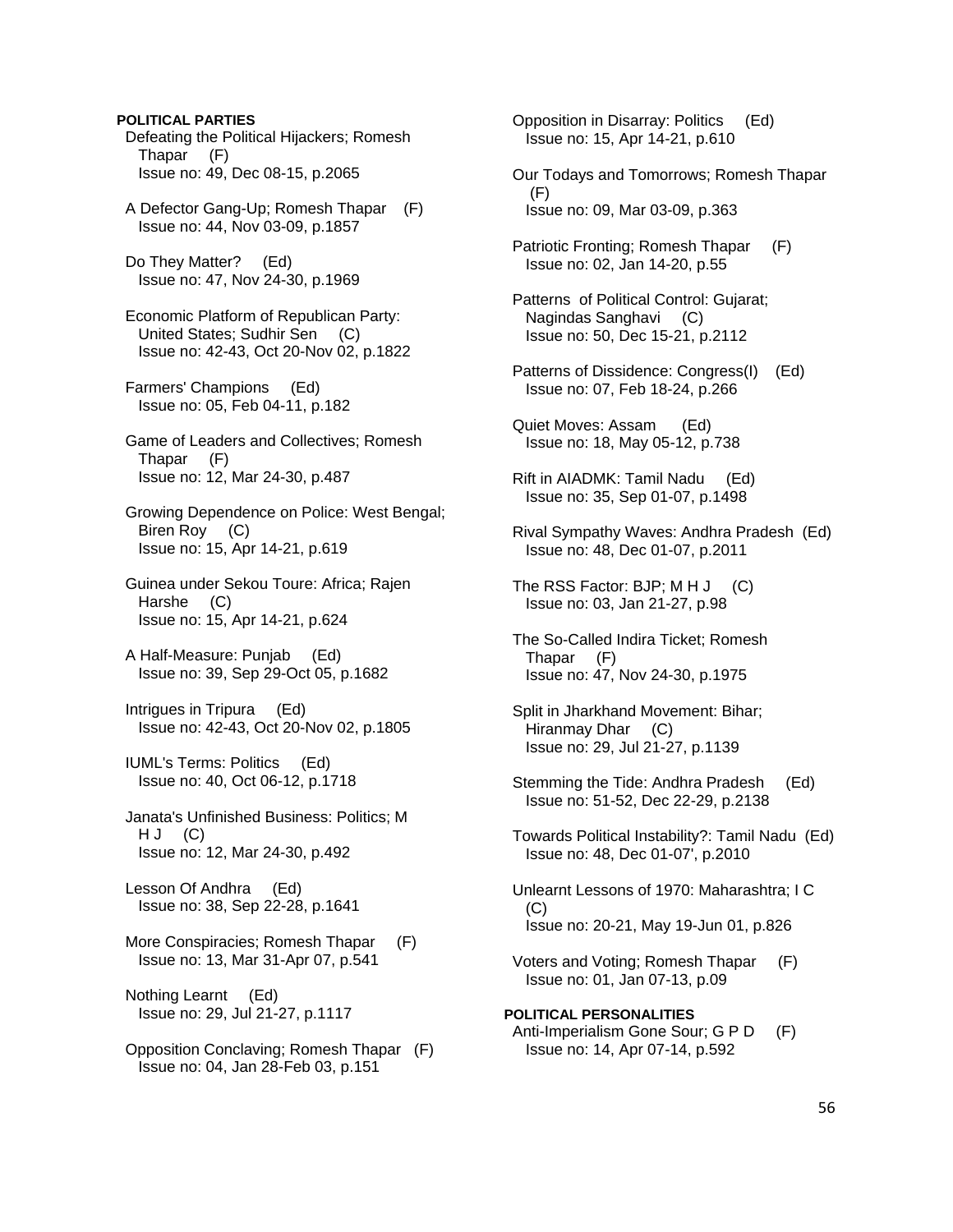### **POLITICAL PERSONALITIES**

 Change of Tactics (Ed) Issue no: 41, Oct 13-20, p.1761

 Charisma and the People; Romesh Thapar (F) Issue no: 39, Sep 29-Oct 05, p.1689

 Contest of Personalities: United States (C) Issue no: 13, Mar 31-Apr 07, p.550

 The Failure of Indira Gandhi; Ajit Roy (P) Issue no: 45, Nov 10-16, p.1896

 An Iconoclast Hindu; Balraj Puri (BR) Issue no: 49, Dec 08-15, p.2075

 Indira Gandhi's Bequest (Ed) Issue no: 44, Nov 03-09, p.1849

 Joining the Mainstream: Sikkim (Ed) Issue no: 20-21, May 19-Jun 01, p.818

 More Conspiracies; Romesh Thapar (F) Issue no: 13, Mar 31-Apr 07, p.541

 On a Belated Apology of the Soviet Regime; Paresh Chattopadhyay (D) Issue no: 40, Oct 06-12, p.1759

- Our Young Leadership; Romesh Thapar (F) Issue no: 42-43, Oct 20-Nov 02, p.1811
- The Paralysed State; Romesh Thapar (C) Issue no: 45, Nov 10-16, p.1895
- The Rajiv Party and the Hindus; Romesh Thapar (F) Issue no: 50, Dec 15-21, p.2105

 Somnath Lahiri (LE) Issue no: 42-43, Oct 20-Nov 02, p.1810

 Y B Chavan: Maharashtra; J V Deshpande (C) Issue no: 51-52, Dec 22-29, p.2153

# **POLITICAL POWER**

 Change of Tactics (Ed) Issue no: 41, Oct 13-20, p.1761

 Political-Administrative World: Some Current Issues; S K Bhattacharyya (RA) Issue no: 08, Feb Feb 25-03, p.M24 Mindless Management of Government; B M (C) Issue no: 36, Sep 08-14, p.1560 The Rajiv Party and the Hindus; Romesh Thapar (F) Issue no: 50, Dec 15-21, p.2105 **POLITICAL SCIENTISTS**  Manager's and Technocrat' Role in the Political-Administrative World: Some Current Issues; S K Bhattacharyya (RA) Issue no: 08, Feb Feb 25-03, p.M24 **POLITICAL SITUATION**  A Private Matter: The Succession (Ed) Issue no: 44, Nov 03-09, p.1851 Agrarian Politics by Other Means: Andhra Pradesh; K B (C) Issue no: 27, Jul 07-14, p.1021 Air and Doordarshan Coverage of Punjab After Army Action: Punjab (C) Issue no: 36, Sep 08-14, p.1569 Akali Agitation: Growing Separatist Trend; Pritam Singh (C) Issue no: 05, Feb 04-11, p.195 The Alternative: A Shadow Cabinet; Romesh Thapar (C) Issue no: 41, Oct 13-20, p.1769 Andhra's Turn (Ed) Issue no: 34, Aug 25-31, p.1449 Anti-Cogressism to the Force: Andhra Pradesh; M Shatrugna (C) Issue no: 22-23, Jun 02-15, p.877 Army's Return (Ed) Issue no: 01, Jan 07-13, p.03

Manager's and Technocrat' Role in the

 Balloons,Punctured and Otherwise; Romesh Thapar (F) Issue no: 11, Mar 17-23, p.445

 Benumbed Response (Ed) Issue no: 06, Feb 11-17, p.225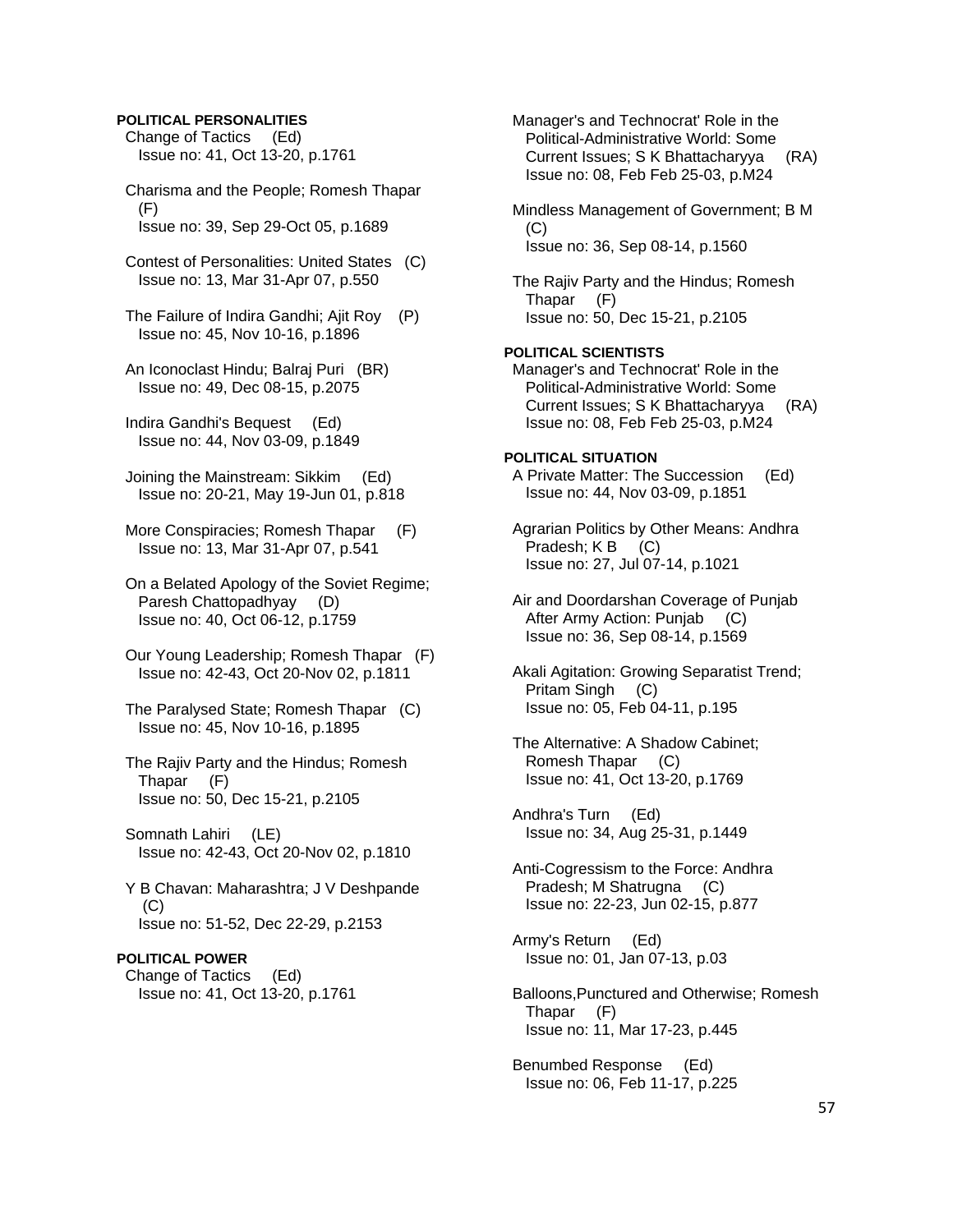# **POLITICAL SITUATION**

 Blurring the Lines Between Parties and Social Bases: Gundu Rao and Emergence of a Janata Government in Karnataka; James Manor (SA) Issue no: 37, Sep 15-21, p.1623

 Castles on Ashes: Congress(I) (Ed) Issue no: 48, Dec 01-07, p.2010

 Charisma and the People; Romesh Thapar (F) Issue no: 39, Sep 29-Oct 05, p.1689

- Congress(I) High Command at Bay: Maharashtra (Ed) Issue no: 16, Apr 21-28, p.654
- The Constitutional Fixers; Romesh Thapar (F) Issue no: 37, Sep 15-21, p.1603
- Contradictions With a Purpose; Sumanta Banerjee (P) Issue no: 48, Dec 01-07, p.2028
- CPI's Dilemma: Politics (Ed) Issue no: 17, Apr 28-May 05, p.694
- Crises Feed the Crisis; Romesh Thapar (C) Issue no: 16, Apr 21-28, p.661
- Crossing the Point of No Return; Romesh Thapar (F) Issue no: 18, May 05-12, p.745
- Crumbs for the Opposition: Maharashtra (Ed) Issue no: 51-52, Dec 22-29, p.2138
- A Dangerous Edge to Our Politics; Romesh Thapar (F) Issue no: 10, Mar 10-16, p.407
- The Deceptive Continuities; Romesh Thapar (F) Issue no: 51-52, Dec 22-29, p.2143
- Defeating the Political Hijackers; Romesh Thapar (F) Issue no: 49, Dec 08-15, p.2065
- Desperate Measures: Maharashtra (Ed) Issue no: 29, Jul 21-27, p.1118

 Disappearing Detenus: Manipur (Ed) Issue no: 06, Feb 11-17, p.226

- Driving the People to Extremism Logic of Centre's Policies: Kashmir; Balraj Puri (C) Issue no: 35, Sep 01-08, p.1509
- Economic Roots of Political Crisis: Zimbabwe (C) Issue no: 07, Feb 18-24, p.282
- Ershad Under Pressure: Bangladesh (Ed) Issue no: 44, Nov 03-09, p.1851
- Evading the Issue: Sri Lanka (Ed) Issue no: 34, Aug 25-31, p.1450
- First Among Equals?: BJP (Ed) Issue no: 42-43, Oct 20-Nov 02, p.1806
- The Fox and the Chicken-house; G P D (F) Issue no: 19, May 12-19, p.794
- Fresh Calculations: Andhra Pradesh (Ed) Issue no: 47, Nov 24-30, p.1970
- Fruits of the Reagan Solution : Central America; Elisavinda Echeverri-Gent (C) Issue no: 06, Feb 11-17, p.241
- Getting Army Back in Barracks: Argentina (Ed) Issue no: 09, Mar 03-09, p.359
- Grim Forebodings: Jammu and Kashmir; Balraj Puri (C) Issue no: 28, Jul 14-20, p.1075
- Help form Bureaucracy: Politics (Ed) Issue no: 41, Oct 13-20, p.1762
- Hitting and Missing; Romesh Thapar (F) Issue no: 14, Apr 07-14, p.579

 Hounded Out (Ed) Issue no: 27, Jul 07-14, p.1009

- Intervening in the Mess; Romesh Thapar (F) Issue no: 15, Apr 14-21, p.617
- Israel, US and Lebanon: West Asia (C) Issue no: 10, Mar 10-16, p.417
- Jammu's Quest for Identity: Jammu and Kashmir; Balraj Puri (C) Issue no: 41, Oct 13-20, p.1772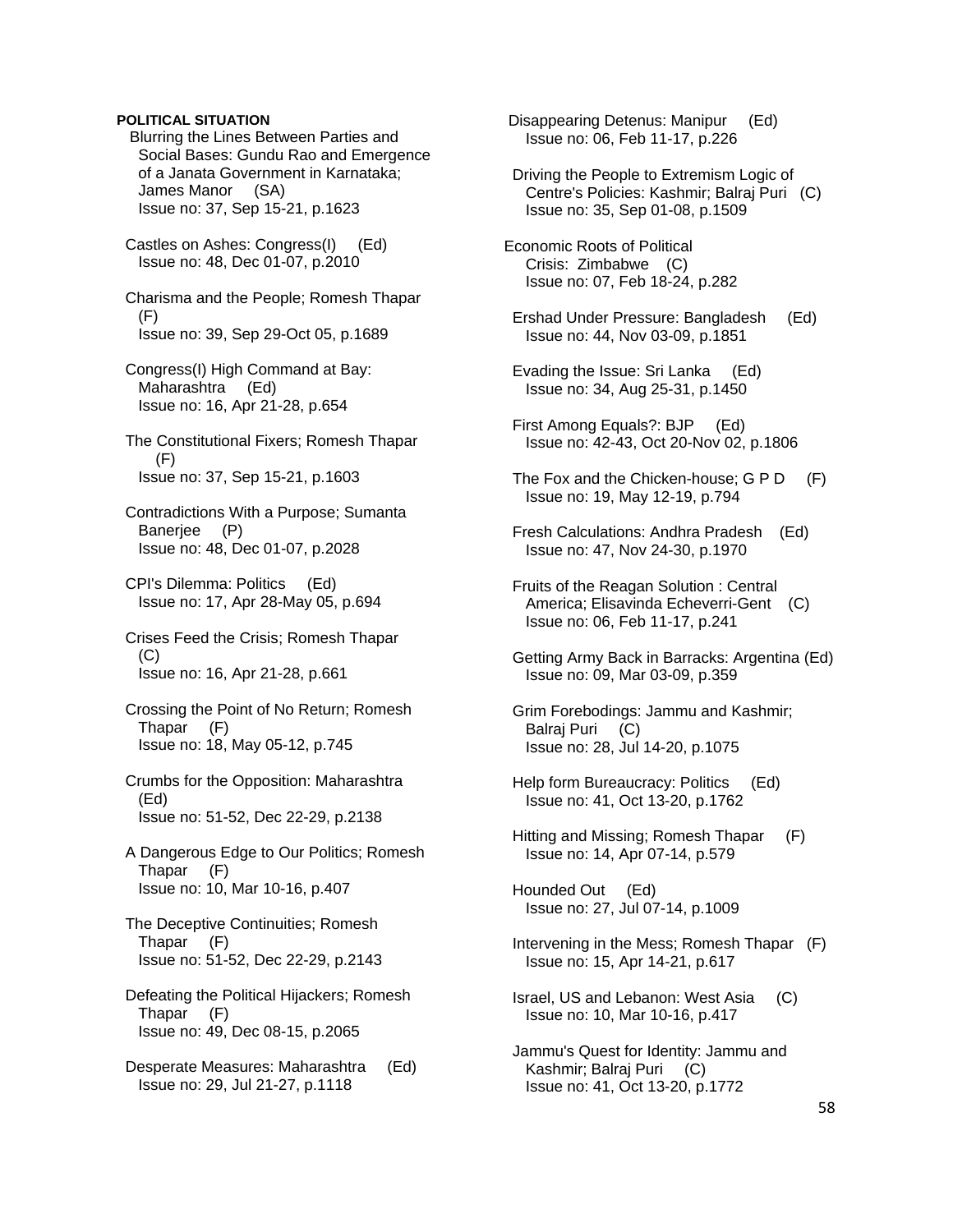### **POLITICAL SITUATION**

 Janata's Unfinished Business: Politics; M  $H J (C)$ Issue no: 12, Mar 24-30, p.492

 Joining the Mainstream: Sikkim (Ed) Issue no: 20-21, May 19-Jun 01, p.818

 Journeys to West Asia; Gulshan Dhanani (BR) Issue no: 13, Mar 31-Apr 07, p.555

 Language Agitation (Ed) Issue no: 04, Jan 28-Feb 03, p.146

 The Legal and the Extra-Legal (Ed) Issue no: 26, Jun 30-Jul 06, p.966

 Lesson Of Andhra (Ed) Issue no: 38, Sep 22-28, p.1641

 A May Election, May Be; Romesh Thapar (F) Issue no: 06, Feb 11-17, p.231

 Mindless Management of Government; B M (C) Issue no: 36, Sep 08-14, p.1560

 No Nearer a Settlement: Lebanon (Ed) Issue no: 12, Mar 24-30, p.483

 Normality; Romesh Thapar (F) Issue no: 46, Nov 17-24, p.1939

 Partisan Approach: Punjab (Ed) Issue no: 27, Jul 07-14, p.1011

 Patriotic Fronting; Romesh Thapar (F) Issue no: 02, Jan 14-20, p.55

 The Patriots Have It (Ed) Issue no: 51-52, Dec 22-29, p.2138

 Political Lines: Railways (Ed) Issue no: 17, Apr 28-May 05, p.694

 The Punjab Tragedy (Ed) Issue no: 22-23, June 2-9, p.865

 Punjab: Where Are We?; Romesh Thapar (F) Issue no: 20-21, May 19-Jun 01, p.825

 The Rajiv Party and the Hindus; Romesh Thapar (F) Issue no: 50, Dec 15-21, p.2105

 Reagan and American Arrogance of Power; G  $PD$   $(F)$ Issue no: 46, Nov 17-24, p.1935

 Rich Peasant Power: New Delhi; B M (C) Issue no: 12, Mar 24-30, p.491

 Rule of Law and Terrorism in Punjab and Northern Ireland: Civil Liberties; A G Noorani (C) Issue no: 42-43, Oct 20-Nov 02, p.1821

 Setting Scores: Bihar (Ed) Issue no: 11, Mar 17-23, p.439

 The So-Called Indira Ticket; Romesh Thapar (F) Issue no: 47, Nov 24-30, p.1975

 Socio-Economic Bases of the Punjab Crisis; Gopal Singh (SA) Issue no: 01, Jan 07-13, p.42

 Split in Jharkhand Movement: Bihar; Hiranmay Dhar (C) Issue no: 29, Jul 21-27, p.1139

 Stop-Go Continues: Punjab (Ed) Issue no: 12, Mar 24-30, p.482

 Tackling Terrorism Politically: Tripura (C) Issue no: 38, Sep 22-28, p.1650

 To Market, to Market: Politics (Ed) Issue no: 46, Nov 17-24, p.1930

 Unlearnt Lessons of 1970: Maharashtra; I C (C) Issue no: 20-21, May 19-Jun 01, p.826

Who Is Ruling?; Romesh Thapar (F) Issue no: 38, Sep 22-28, p.1649

Who Rules, and Who Will Rule; Romesh Thapar (F) Issue no: 36, Sep 08-14, p.1555

 A Willing Governor: Politics (Ed) Issue no: 13, Mar 31-Apr 07, p.534

**POLITICAL SYSTEM**  The Non-Party Political Process; Rajni Kothari (SA) Issue no: 05, Feb 04-11, p.216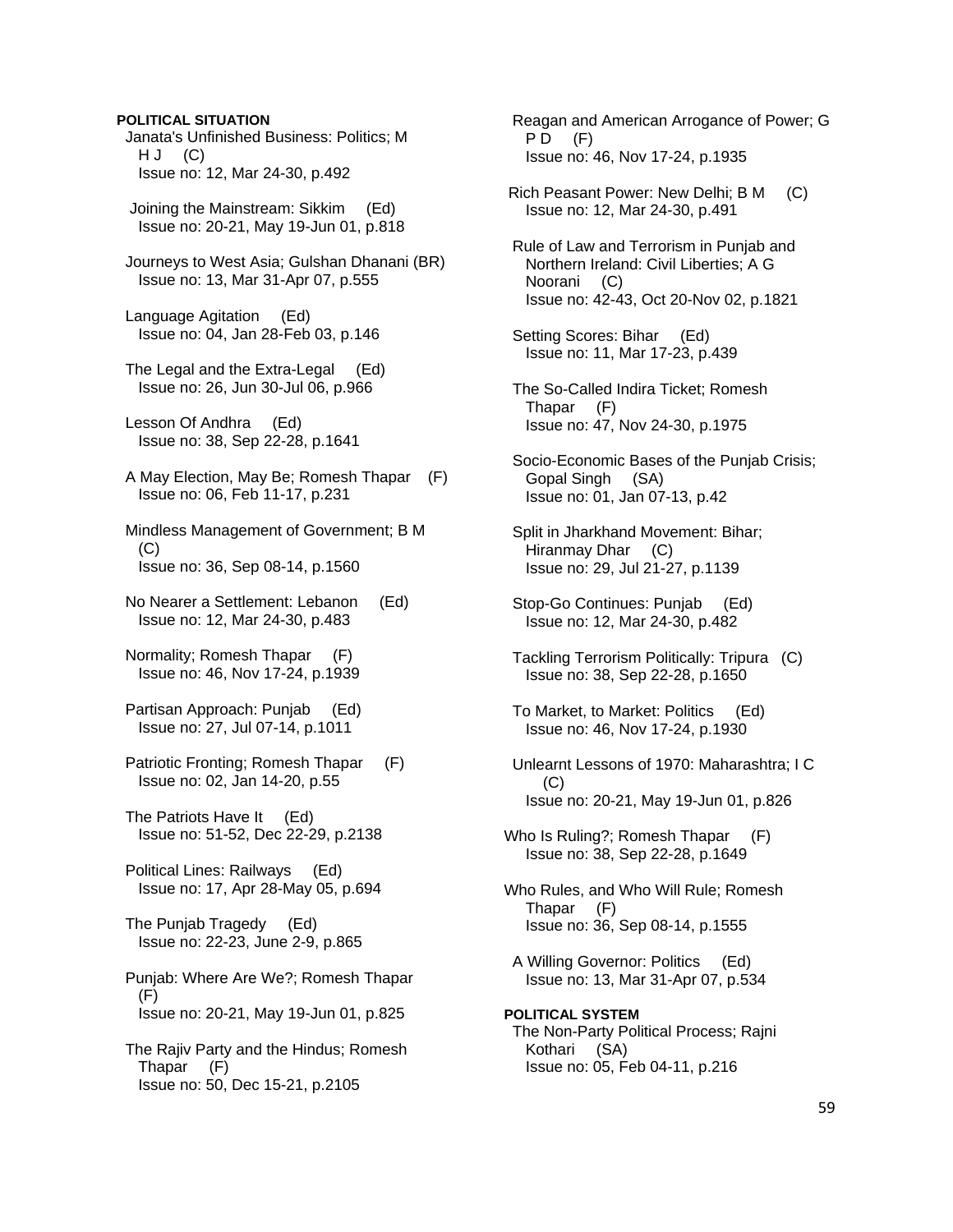### **POLITICAL SYSTEM**

 On a Belated Apologia for Khrushchev and Trotsky; G P D (D) Issue no: 50, Dec 15-21, p.2136

# **POLITICAL VIOLENCE**

 Casualities in Punjab; Bakshish Singh (LE) Issue no: 36, Sep 08-14, p.1554

 Defeating the Political Hijackers; Romesh Thapar (F) Issue no: 49, Dec 08-15, p.2065

 Fall-Out of Army Action: A Field Report; Shahnaz Anklesaria (C) Issue no: 30, Jul 28-Aug 03, p.1186

 Gopalpur Killings; Maitreyi Devi (LE) Issue no: 06, Feb 11-17, p.230

 How Concerned Citizens Tackled Delhi Riots; Darryl D'Monte (C) Issue no: 46, Nov17-24, p.1943

 Kissing the Foreign Hand; G P D (F) Issue no: 48, Dec 01-07, p.2027

 The Threat to Mass Politics; Bharat Bhushan (P) Issue no: 45, Nov 10-16, p.1897

 Tight-Rope Walking: Philippines (Ed) Issue no: 47, Nov 24-30, p.1971

Whose Offensive?: Sri Lanka (Ed) Issue no: 49, Dec 08-15, p.2059

# **POLITICS AND RELIGION**

 The Aftermath in Punjab; Rajendra Aneja (LE) Issue no: 36, Sep 08-14, p.1554

 The Best Lack All Conviction, While the Worst Are Full of Passionate Intensity: Punjab; Sumanta Banerjee (C) Issue no: 27, Jul 07-14, p.1019

 Bidding for the Jewish Vote: United States-II; Gulshan Dhanani (C) Issue no: 17, Apr 28-May 05, p.709

 Church-State Ties Poised to Improve: Poland (Ed) Issue no: 47, Nov 24-30, p.1971

 Congress(I), Communist Parties and Communalism; A R Desai (P) Issue no: 30, Jul 28-Aug 03, p.1196

- Egypt's Readmission to OIC: West Asia (C) Issue no: 03, Jan 21-27, p.99
- Let's Also Play God; Romesh Thapar (F) Issue no: 17, Apr 28-May 05, p.699
- Oh, Jerusalem: United States-I (C) Issue no: 17, Apr 28-May 05, p.708
- Same Game: Punjab (Ed) Issue no: 40, Oct 06-12, p.1718

 Socio-Economic Bases of the Punjab Crisis; Gopal Singh (SA) Issue no: 01, Jan 07-13, p.42

 Two Steps Back: Southern Africa (Ed) Issue no: 14, Apr 07-14, p.575

# **POLLUTION**

 Mass Murder in Bhopal (Ed) Issue no: 49, Dec 08-15, p.2057

# **POPULATION**

 Determinants and Consequences of Migration: Population; Sharit Bhowmik (C) Issue no: 14, Apr 07-14, p.589

 Registrar General's Population Projections, 1981-2001: An Appraisal and an Alternative Scenario; K Sundaram (SA) Issue no: 34, Aug 25-31, p.1479

#### **POVERTY**

 Beyond Food?: Poverty (Ed) Issue no: 42-43, Oct 22-29, p.1806

 Land, Labour and Poverty; G Parthasarathy (BR) Issue no: 50, Dec 15-21, p.2117

 Mixed and Mixed Up Economics; Bhabatosh Datta (BR) Issue no: 42-43, Oct 20-Nov 02, p.1831

 More on Poverty in the MTA: The Case of the Missing Millions; K Sundaram and S D Tendulkar (SA) Issue no: 26, Jun 30-Jul 06, p.1003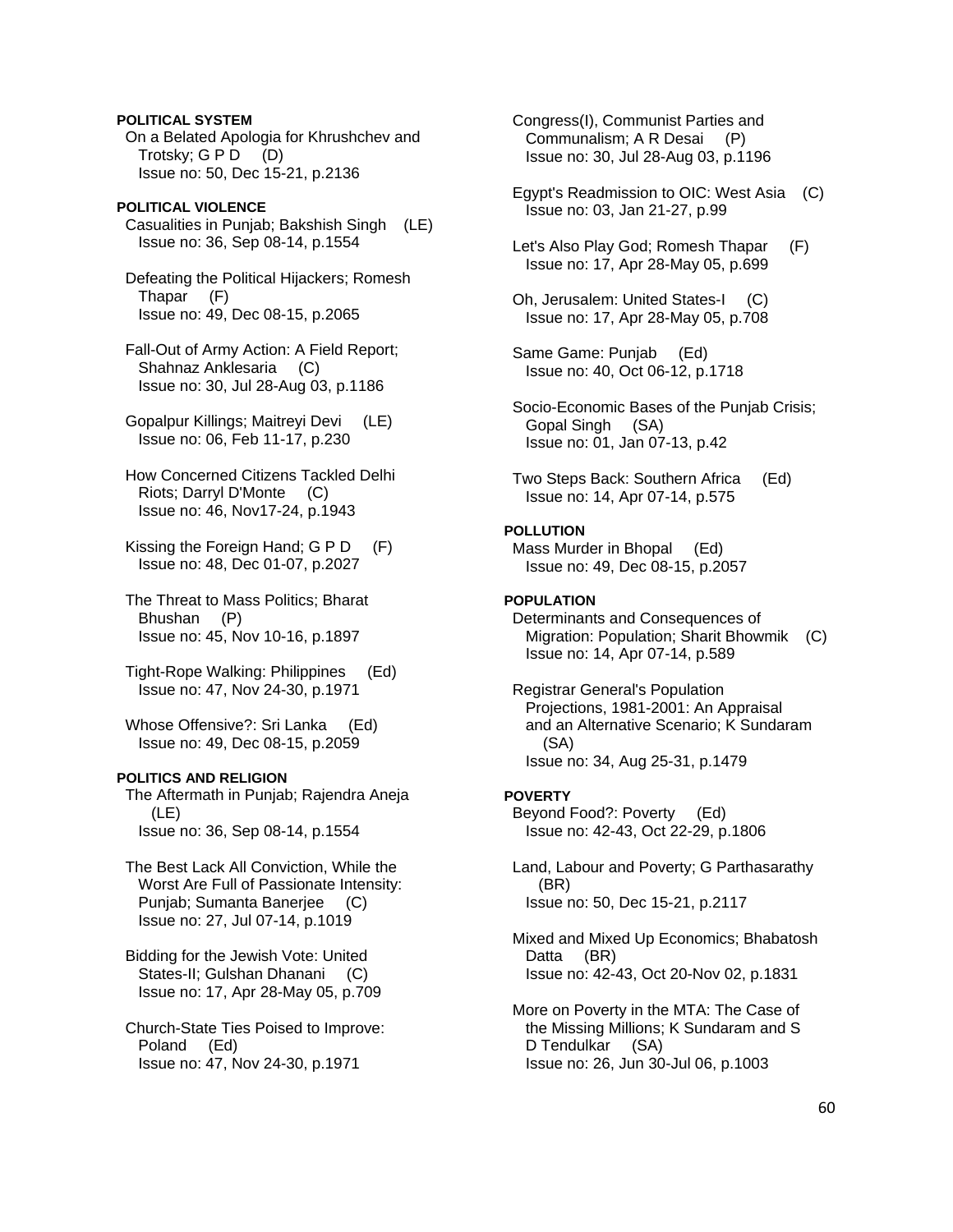# **POVERTY**

 On Poverty Indicators; N S Iyengar and M H Suryanarayana (SA) Issue no: 22-23, Jun 02-15, p.897

 Poverty Calculation in the Sixth Plan; S P Gupta and K L Datta (SA) Issue no: 15, Apr 14-21, p.632

 Some Aspects of Public Distribution of Foodgrains in India; P S George (RA) Issue no: 39, Sep 29-Oct 05, p.A106

# **POVERTY ALLEVIATION PROGRAMMES**

 Mid-Term Appraisal of the Sixth Plan: Why Poverty Alleviation Lags Behind; Samuel Paul (SA) Issue no: 18, May 05-12, p.760

 Why Poverty Alleviation Lags Behind; Manu N Kulkarni (LE) Issue no: 30, Jul 28-Aug 03, p.1177

### **POVERTY MEASUREMENT**

 Beyond Food?: Poverty (Ed) Issue no: 42-43, Oct 22-29, p.1806

 More on Poverty in the MTA: The Case of the Missing Millions; K Sundaram and S D Tendulkar (SA) Issue no: 26, Jun 30-Jul 06, p.1003

 On Poverty Indicators; N S Iyengar and M H Suryanarayana (SA) Issue no: 22-23, Jun 02-15, p.897

 Poverty Calculation in the Sixth Plan; S P Gupta and K L Datta (SA) Issue no: 15, Apr 14-21, p.632

# **POWER INDUSTRY**

 Irrelevant Exhortations: Power (Ed) Issue no: 19, May 12-19, p.779

 Tata Electric Companies; N H Tata (LE) Issue no: 04, Jan 28-Feb 03, p.150

# **POWER POLICY**

 Irrelevant Exhortations: Power (Ed) Issue no: 19, May 12-19, p.779

### **PRECIOUS METALS**

 Gold Jewellery: Export Drive (C) Issue no: 39, Sep 29-Oct 05, p.1685  Gold Smuggling: What Is Behind Its Acceleration?; I S G (F) Issue no: 47, Nov 24-30, p.1991

 Thriving on Insecurity: Gold (C) Issue no: 16, Apr 21-28, p.657

# **PRECIOUS STONES**

 Bourse for the Big: Diamonds; Surekha Sule (C) Issue no: 37, Sep 15-21, p.1600

 Diamond Shaping Industry in Surat: Charateristics of Firms by Size; S P Tiwari and S P Kashap (SA) Issue no: 34, Aug 25-31, p.M99

 From Gems to Jewellery (C) Issue no: 38, Sep 22-28, p.1644

#### **PRESS**

 Hand-Printing Is Dying: Impact of Indiscriminate Mechanisation; L C Jain and Rita Kapadia (SA) Issue no: 11, Mar 17-23, p.459

 Newspaper Employees' Strike: West Bengal; Niren Ray (C) Issue no: 24-25, Jun 16-23, p.932

 Newsprint and Press Freedom: Civil Liberties; A G Noorani (C) Issue no: 46, Nov 17-24, p.1946

 Virus that Exploded, or, Seeing Through the Papers; Alok Rai (P) Issue no: 26, Jun 30-Jul 06, p.987

Whose News It Is Anyway?; G P D (F) Issue no: 15, Apr 14-21, p.628

### **PRICES**

 Fertiliser Pricing Policy: Some Issues; N Vittal (SA) Issue no: 50, Dec 15-21, p.AS25

 Forgetful of the TNCs; Sumitra Chisti (BR) Issue no: 27, Jul 07-14, p.1033

 Fragile Balance: OPEC (Ed) Issue no: 19, Jul 21-29, p.1119

 Harvest to the Rescue: Power (C) Issue no: 24-25, Jun 16-23, p.933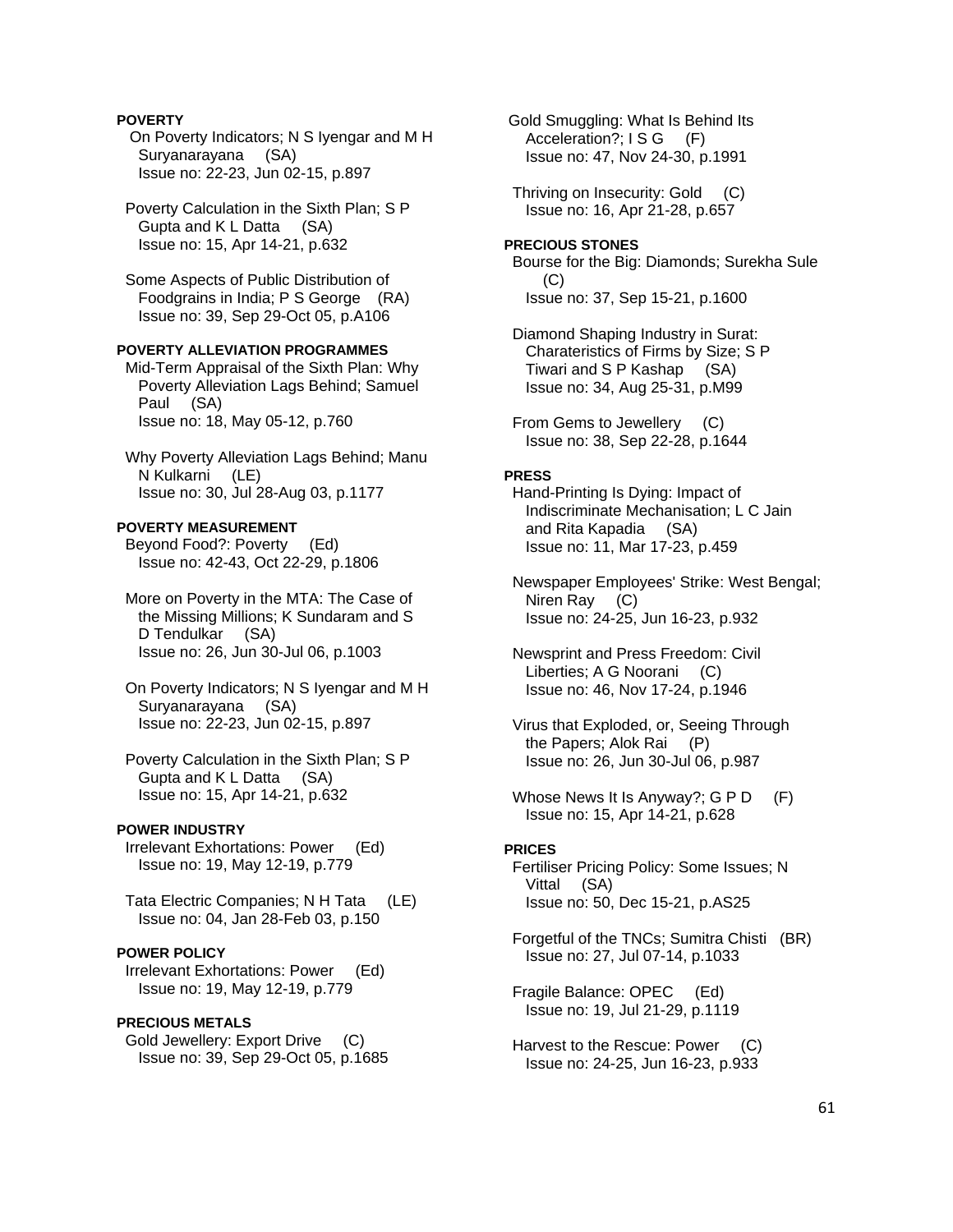# **PRICES**

 Price Puzzles (C) Issue no: 07, Feb 25-03, p.321

 Price Rise Despite Record Supply (C) Issue no: 34, Aug 25-31, p.1452

# **PRIMARY EDUCATION**

 Basic Education as Scapegoat; Krishna Kumar (BR) Issue no: 02, Jan 14-20, p.67

### **PRISONERS**

 Electric Shocks to Prisoners: Human Rights; S P Sathe (C) Issue no: 37, Sep 15-21, p.1612

### **PRIVATE SECTOR**

 Private Financing Firms in Kerala: A Study; B A Prakash (SA) Issue no: 50, Dec 15-21, p.2129

 Wooing Private Sector: Indo-Soviet Trade (Ed) Issue no: 46, Nov 17-24, p.1930

# **PRIVATIZATION**

 Privatisation of Public Sector: New Delhi;  $BM$  (C) Issue no: 05, Feb 04-11, p.193

 Privatisation of Public Sector: New Delhi; B M (C) Issue no: 44, Nov 03-09, p.1858

# **PRODUCTION COSTS**

 The Industrial Sector in India: A Quantitative Analysis; Ashok Kumar Lahiri, Srinivasa Madhur, Dipankar Purkayastha and Prannoy Roy (F) Issue no: 31-33, Aug 04-24, p.1285

### **PROPERTY TAX**

 Impact of Rent Control on Property Tax Base in India: An Empirical Analysis; Shyam Nath (SA) Issue no: 19, May 12-19, p.805

**PUBLIC EXPENDITURE**  Government Fails to Slash Spending; Peter Green (C) Issue no: 04, Jan 28-Feb 03, p.162

 Public vs Private Spending (C) Issue no: 14, Apr 07-14, p.576

 Breakdown of Public Health System: Health; D Banerji (C) Issue no: 22-23, Jun 02-15, p.881 **PUBLIC SECTOR**  Back in the Red: Public Sector (Ed) Issue no: 22-23, Jun 02-15, p.867 Beggar-My Neighbour: Public Sector (Ed) Issue no: 37, Sep 15-21, p.1599 **PUBLIC SECTOR ENTERPRISES**  Blinkers for Financial Institutions (Ed) Issue no: 45, Nov 10-16, p.1889 Close Look at a Success Story: Public Sector (C) Issue no: 35, Sep 01-07, p.1500 Policy Analysis in Government: Some Observations; Rushikesh M Maru and R S

**PUBLIC HEALTH** 

 Ganapathy (RA) Issue no: 47, Nov 24-30, p.M147

 Privatisation of Public Sector: New Delhi;  $BM$  (C) Issue no: 05, Feb 04-11, p.193

 Privatisation of Public Sector: New Delhi; B M (C) Issue no: 44, Nov 03-09, p.1858

 The Rupee Gap (Ed) Issue no: 08, Feb 25-03, p.318

 Technical Change in Public Sector Steel Industry; Ramprasad Sengupta (SA) Issue no: 05, Feb 04-11, p.206

# **PUBLISHING INDUSTRY**  Editorial David, Proprietorial Goliath: United Kingdom; Ian Maxwell (C) Issue no: 19, May 12-19, p.793

 Hand-Printing Is Dying: Impact of Indiscriminate Mechanisation; L C Jain and Rita Kapadia (SA) Issue no: 11, Mar 17-23, p.459

 Newspaper Employees' Strike: West Bengal; Niren Ray (C) Issue no: 24-25, Jun 16-23, p.932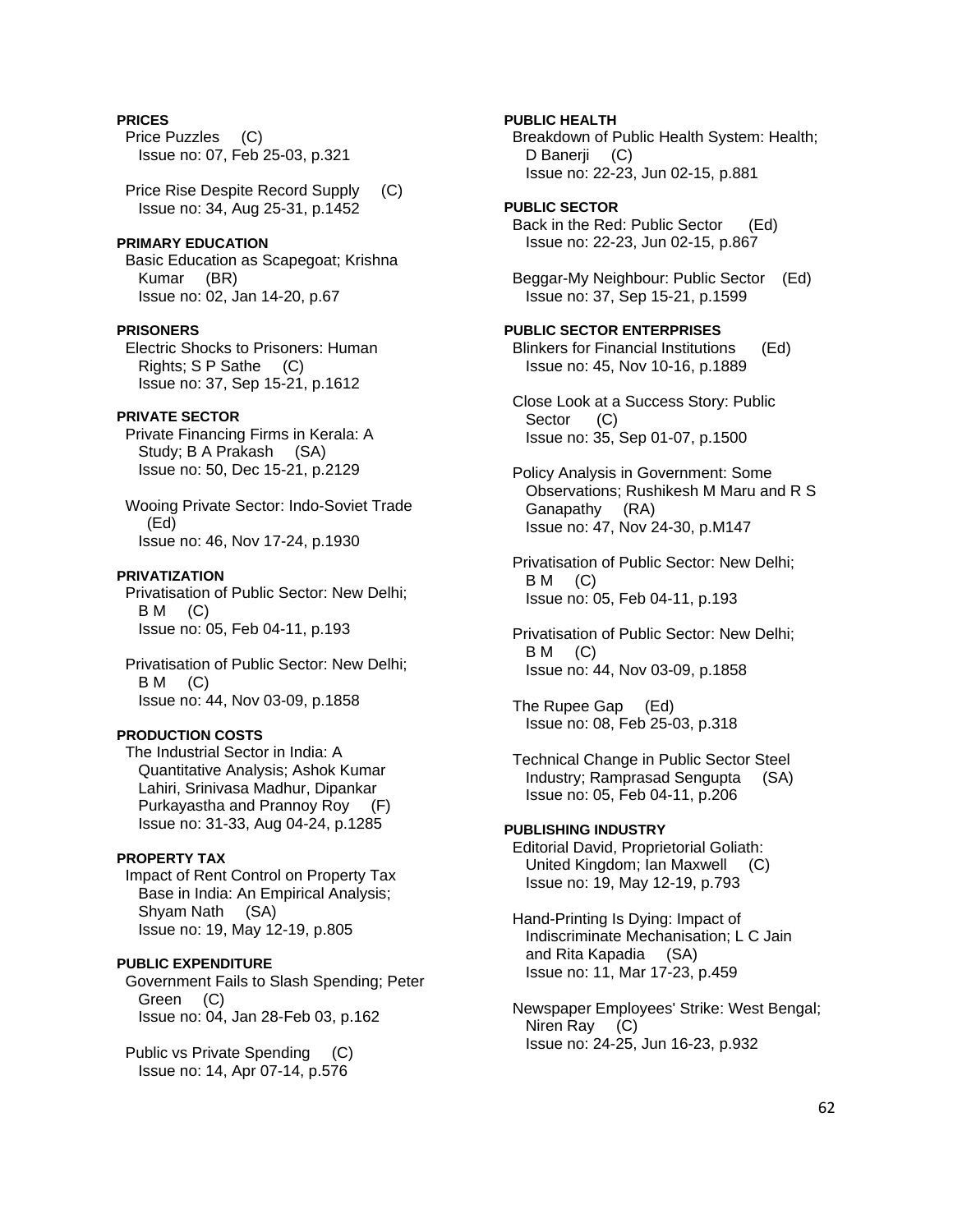### **PUBLISHING INDUSTRY**

 Sixth World Book Fair: Publishing; Samuel Israel (C) Issue no: 08, Feb 25-03, p.334

# **PUNJAB**

 The Aftermath in Punjab; Rajendra Aneja (LE) Issue no: 36, Sep 08-14, p.1554

 Air and Doordarshan Coverage of Punjab After Army Action: Punjab (C) Issue no: 36, Sep 08-14, p.1569

 Akali Agitation: Growing Separatist Trend; Pritam Singh (C) Issue no: 05, Feb 04-11, p.195

 Akali Dal under Pressure: Punjab (Ed) Issue no: 17, Apr 28-May 05, p.694

 Army Action In Punjab; C M Gori (LE) Issue no: 47, Nov 24-30, p.1974

 Army in Punjab (LE) Issue no: 40, Oct 06-12, p.1721

- The Best Lack All Conviction, While the Worst Are Full of Passionate Intensity: Punjab; Sumanta Banerjee (C) Issue no: 27, Jul 07-14, p.1019
- Casualities in Punjab; Bakshish Singh (LE) Issue no: 36, Sep 08-14, p.1554
- Crises Feed the Crisis; Romesh Thapar (C) Issue no: 16, Apr 21-28, p.661
- Deceptive Categories: Punjab (Ed) Issue no: 46, Nov 17-24, p.1930
- Distribution of Agricultural Assets in Punjab: Some Aspects of Inequality; Kanchan Chopra (RA) Issue no: 13, Mar 31-Apr 07, p.A29
- Fall-Out of Army Action: A Field Report; Shahnaz Anklesaria (C) Issue no: 30, Jul 28-Aug 03, p.1186
- Farmers Agitation: Response to Development Crisis of Agriculture; Sucha Singh Gill and  $K C$  Gill  $(C)$ Issue no: 40, Oct 06-12, p.1728

 A Half-Measure: Punjab (Ed) Issue no: 39, Sep 29-Oct 05, p.1682

- The Healing Touch; Romesh Thapar (F) Issue no: 29, Jul 21-27, p.1123
- Hitting and Missing; Romesh Thapar (F) Issue no: 14, Apr 07-14, p.579
- In Congress(I) Interest: Punjab (Ed) Issue no: 24-25, Jun 02-15, p.922
- The Legal and the Extra-Legal (Ed) Issue no: 26, Jun 30-Jul 06, p.966
- Migrant Labour: A Mirror Survey of Jullunder and East Champaran; Indermit Gill (SA) Issue no: 24-25, Jun 16-23, p.961
- New Tensions: Punjab (Ed) Issue no: 34, Aug 25-31, p.1450

 Nothing Learnt (Ed) Issue no: 29, Jul 21-27, p.1117

- Partisan Approach: Punjab (Ed) Issue no: 27, Jul 07-14, p.1011
- Problems Concerning Tubectomy Operations in Rural Areas of Punjab; Joyce Pettigrew (SA) Issue no: 26, Jun 30-Jul 06, p.995
- Punjab and the Government Media; N K Chauhan (LE) Issue no: 42-43, Oct 20-Nov 02, p.1810
- The Punjab Problem: Its Historical Roots; Sucha Singh Gill and K C Singhal (SA) Issue no: 14, Apr 07-14, p.603
- A Punjab Report; Harji Malik (C) Issue no: 37, Sep 15-21, p.1607
- The Punjab Tragedy (Ed) Issue no: 22-23, June 2-9, p.865
- Punjab: Where Are We?; Romesh Thapar (F) Issue no: 20-21, May 19-Jun 01, p.825
- Rich Peasant Power: New Delhi; B M (C) Issue no: 12, Mar 24-30, p.491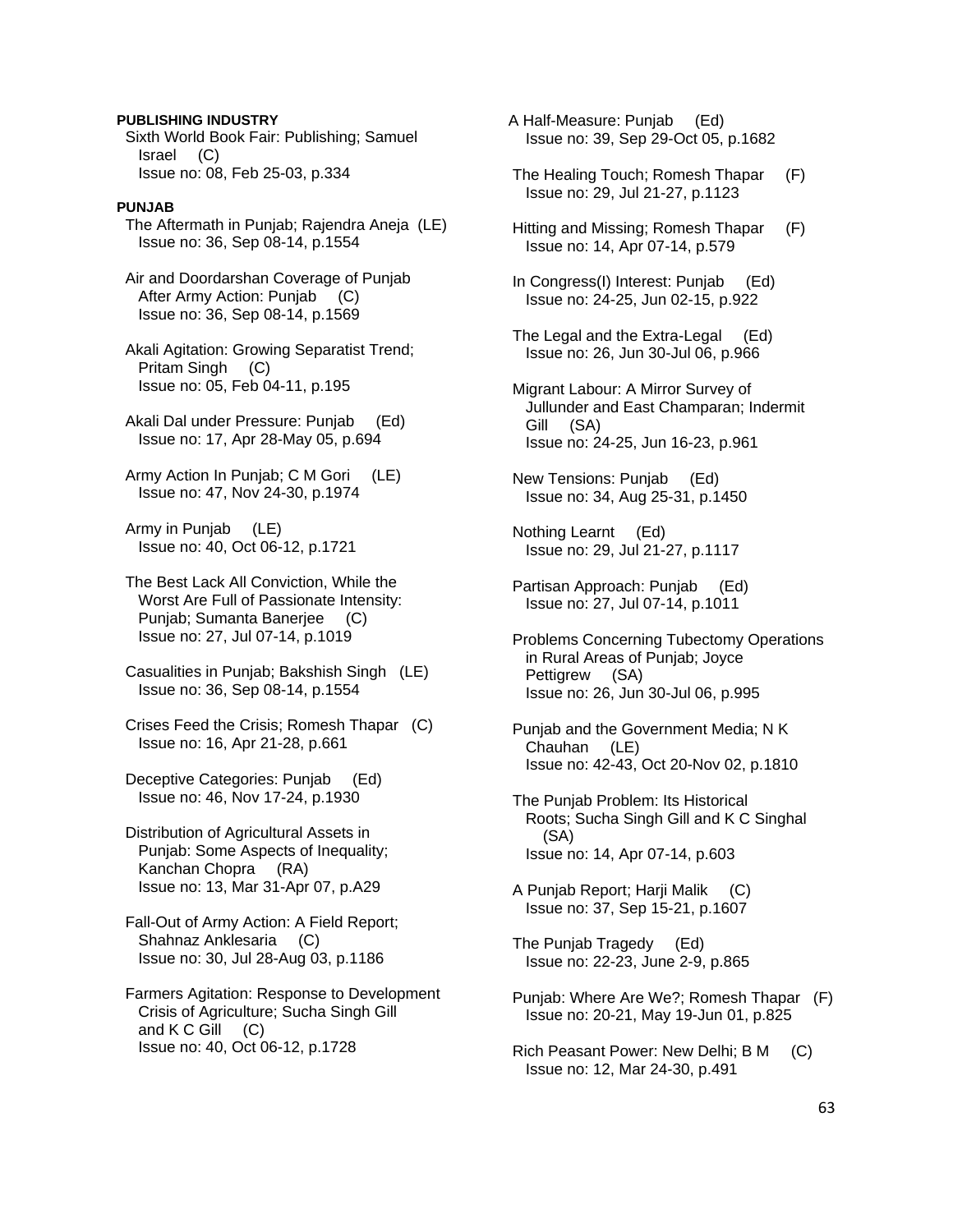### **PUNJAB**

- Rising Tensions in Punjab (Ed) Issue no: 07, Feb 18-24, p.265
- Rule of Law and Terrorism in Punjab and Northern Ireland: Civil Liberties; A G Noorani (C) Issue no: 42-43, Oct 20-Nov 02, p.1821

 Same Game: Punjab (Ed) Issue no: 40, Oct 06-12, p.1718

 Socio-Economic Bases of the Punjab Crisis; Gopal Singh (SA) Issue no: 01, Jan 07-13, p.42

- Stop-Go Continues: Punjab (Ed) Issue no: 12, Mar 24-30, p.482
- Supreme Court and Punjab Crisis: Civil Liberties; A G Noorani (C) Issue no: 38, Sep 22-28, p.1654
- Too Many Guns; Romesh Thapar (C) Issue no: 22-23, Jun 02-15, p.871
- Understanding Punjab; Balraj Puri (P) Issue no: 29, Jul 21-27, p.1126
- Wages of Past Sins: Punjab; Arun Kumar (C) Issue no: 28, Jul 14-20, p.1076

### **RACIAL CONFLICTS**

 Protecting the Heart of Racism (Ed) Issue no: 02, Jan 14-20, p.51

Whose Offensive?: Sri Lanka (Ed) Issue no: 49, Dec 08-15, p.2059

# **RACIAL DISCRIMINATION**

 Militancy in the Mines: South Africa (Ed) Issue no: 38, Sep 22-28, p.1643

 Protecting the Heart of Racism (Ed) Issue no: 02, Jan 14-20, p.51

### **RAILWAY BUDGET**

 Through Tinted Glasses: Railways (Ed) Issue no: 08, Feb 25-03, p.318

#### **RAILWAYS**

 Ageing Tracks: Railways (Ed) Issue no: 14, APr 07-14, p.574  Beggar-My Neighbour: Public Sector (Ed) Issue no: 37, Sep 15-21, p.1599

 Eviction of Settlers along Circular Rail; Anita Sen (LE) Issue no: 34, Aug 25-31, p.1453

 Political Lines: Railways (Ed) Issue no: 17, Apr 28-May 05, p.694

# **RELIEF AND REHABILITATION**

 Eviction of Settlers along Circular Rail; Anita Sen (LE) Issue no: 34, Aug 25-31, p.1453

 Freedom without Rehabilitation: Bonded Labour; Arun kumar (C) Issue no: 26, Jun 30-Jul 06, p.977

 Rehabilitation of Riot Victims: Delhi; Bharat Dogra (C) Issue no: 50, Dec 15-21, p.2111

#### **RELIGION**

 Khalistan: Sense and Nonsense; Mohinder Singh (BR) Issue no: 10, Mar 10-16, p.421

 New Reflections on the Sannyasi, Fakir and Peasants War: Suranian Chatteriee (RA) Issue no: 04, Jan 28-Feb 03, p.PE2

- Temples and Power; Ashim Kumar Roy (BR) Issue no: 14, Apr 07-14, p.594
- Understanding Communalism: Report on a Seminar; Asghar Ali Engineer (F) Issue no: 18, May 05-12, p.752

 Using Religion (Ed) Issue no: 36, Sep 08-14, p.1549

**RELIGIOUS DISCRIMINATION**  Temples and Power; Ashim Kumar Roy (BR) Issue no: 14, Apr 07-14, p.594

### **RELIGIOUS FUNDAMENTALISM**

 Conversions and Foreign Money: Politics (Ed) Issue no: 20-21, May 19-Jun 01, p.818

#### **RESERVATION POLICY**

 Should Caste be the Basis for Recognising Backwardness?; I P Desai (SA) Issue no: 28, Jul 14-20, p.1106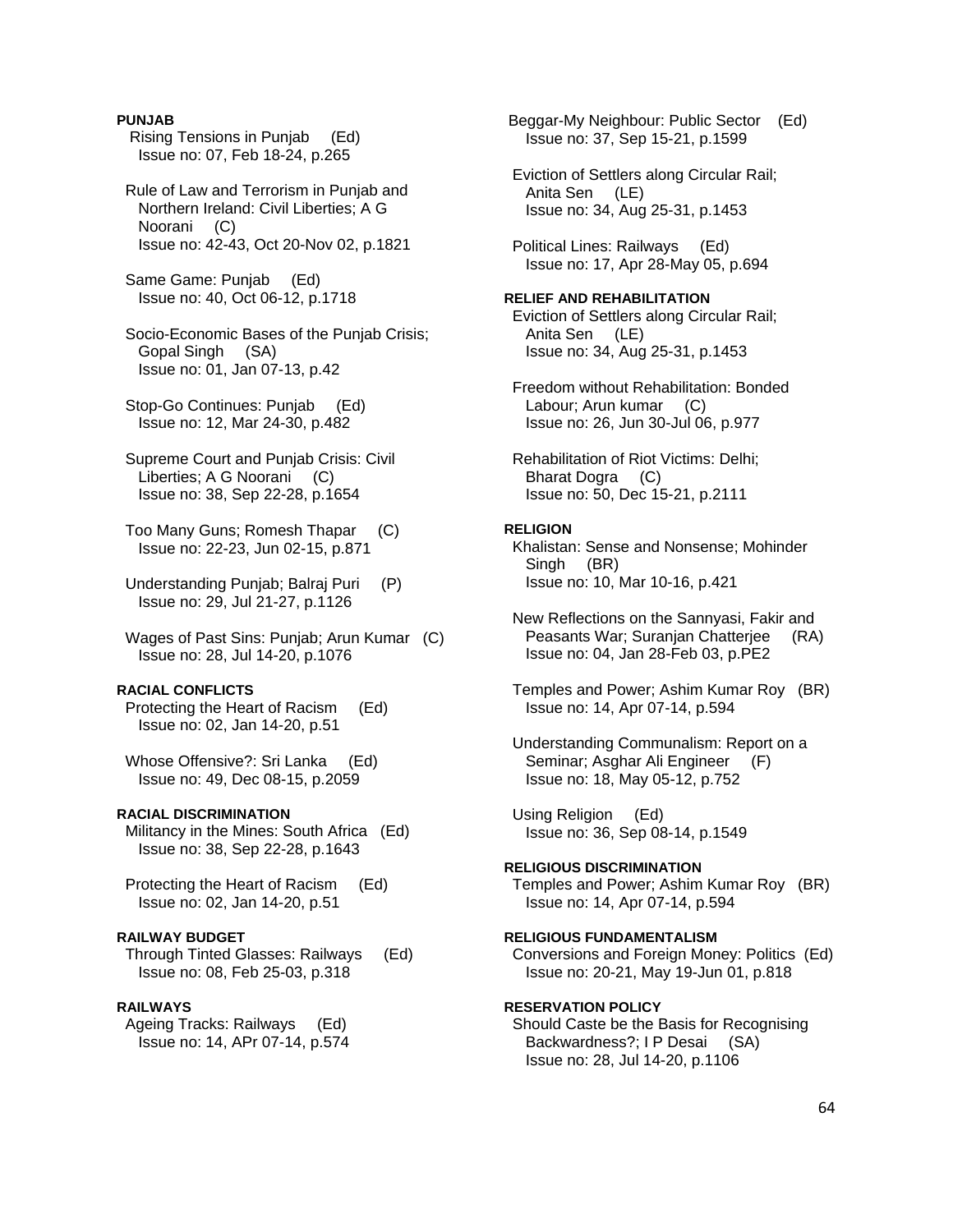# **REVOLUTION**

 On the Not-Socialist-Oriented; G P D (F) Issue no: 11, Mar 17-23, p.454

## **RIGHT TO INFORMATION**

 Photographer's Rights: Civil Liberties; Noorani A G (C) Issue no: 11, Mar 17-23, p.452

# **RSS**

The RSS Factor: BJP; M H J (C) Issue no: 03, Jan 21-27, p.98

# **RUBBER AND RUBBER INDUSTRY**

 Imports, the Easy Answer (C) Issue no: 27, Jul 07-14, p.1012

 Over-Ambitious Targets: Rubber (C) Issue no: 13, Mar 31-Apr 07, p.536

 Price Movements for an Agricultural Raw Material with Inventory Adjustments: Case of Indian Natural Rubber Market in 1970s; Sunil Mani (RA) Issue no: 51-52, Dec 22-29, p.A205

#### **RUPEE TRADE**

 Technical Credits Puzzle: Rupee Trade (Ed) Issue no: 09, Mar 03-09, p.359

### **RURAL BANKS**

 Limited Mandate: Regional Rural Banks (Ed) Issue no: 41, Oct 13-10, p.1762

 Regional Disparities Persist: Agricultural Credit (C) Issue no: 09, Mar 03-09, p.370

# **RURAL COMMUNITIES**

 Malnutrition of Rural Children and the Sex Bias; Maitreyi Chaudhuri (D) Issue no: 34, Aug 25-31, p.1495

#### **RURAL DEVELOPMENT**

 Grass-roots Initiatives in India; D L Sheth (SA) Issue no: 06, Feb 11-17, p.259

 Limited Mandate: Regional Rural Banks (Ed) Issue no: 41, Oct 13-10, p.1762

Money Down the Drain?: IRDP (Ed) Issue no: 14, Apr 14-21, p.611

 Painless Rural Development; B M (C) Issue no: 08, Feb 25-03, p.330

 Peasant Stratification Vs Polarisation; N S Jodha (BR) Issue no: 42-43, Oct 20-Nov 02, p.1829

### **RURAL LABOUR AND EMPLOYMENT**

Labour's Due Answer; Radha Iyer (BR) Issue no: 36, Sep 08-14, p.1578

# **RURAL POVERTY**

 Family Size, Levels of Living and Differential Mortality in Rural India; N Krishnaji (SA) Issue no: 06, Feb 11-17, p.248

### **RURAL SOCIOLOGY**

 Desamising Rural Institutions: Andhra Pradesh; Sreenivas G Reddy (C) Issue no: 17, Apr 28-May 05, p.706

 A Village View of Hunger and Power; Willen Van Schendel (BR) Issue no: 12, Mar 24-30, p.499

### **SALES TAX**

 Long Overdue: Consignment Tax (Ed) Issue no: 22-23, Jun 02-15, p.866

# **SARKARIA COMMISSION**

 A Deadline to Remember (Ed) Issue no: 04, Jan 28-Feb 03, p.147

 Sarkaria Commission's Questionnaire: Centre-State Relations (C) Issue no: 07, Feb 18-24, p.280

#### **SAURASHTRA**

 Impact of NDDB's Oilseeds Project on Farmers of Saurashtra; Tushar Shah and Shrikant Modak (SA) Issue no: 38, Sep 22-28, p.1671

#### **SCHEDULED CASTES AND TRIBES**

 On Levels of Living of Scheduled Castes and Scheduled Tribes; Vijay Nayak and Shailaja Prasad (SA) Issue no: 30, Jul 28-Aug 03, p.1205

 Preference and Progress: The Scheduled Castes; Uma Ramaswamy (SA) Issue no: 30, Jul 28-Aug 03, p.1214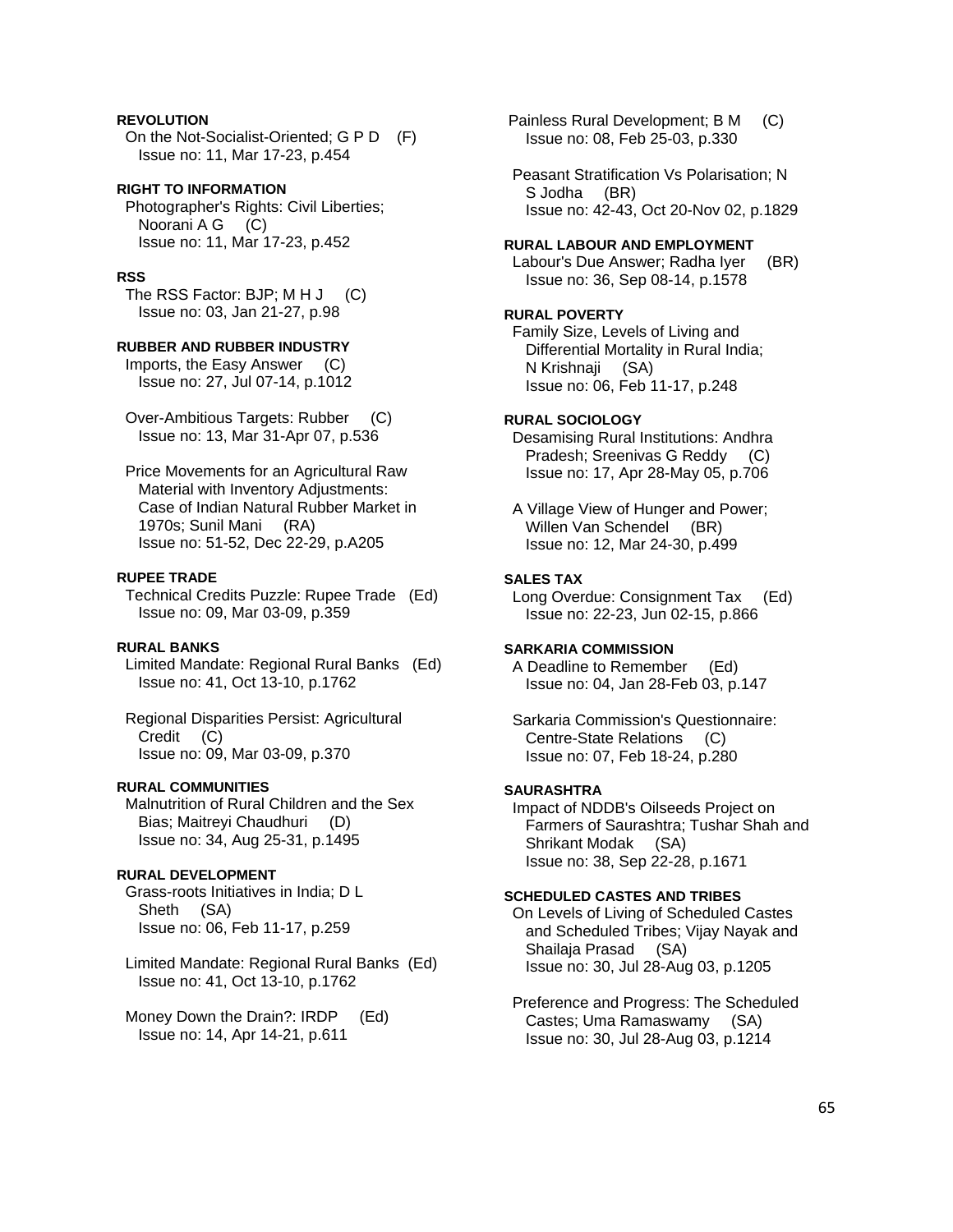# **SCHEDULED CASTES AND TRIBES**

 Who's Afraid of the Law?: Scheduled Castes; K G Kannabiran (C) Issue no: 24-25, Jun 16-23, p.930

### **SCIENCE AND SOCIETY**

 People's Science and Development Theory; Krishna Kumar (P) Issue no: 28, Jul 14-20, p.1082

# **SCIENCE AND TECHNOLOGY**

 Beyond Science; M L Dantwala ( BR) Issue no: 10, Mar 10-16, p.419

 People's Science and Development Theory; Krishna Kumar (P) Issue no: 28, Jul 14-20, p.1082

 People's Science Movement and Women's Struggle; Padma Prakash (P) Issue no: 38, Sep 22-28, p.1656

 Science, Technology and Non-Role of Parliament; Dhruv Raina and Vinod Vyasulu (BR) Issue no: 04, Jan 28-Feb 03, p.165

# **SCIENTIFIC RESEARCH**

 Private Archives of Scientists; A Rahman (LE) Issue no: 47, Nov 24-30, p.1974

# **SDR**

 More Cohesion in South: Special Drawing Rights (Ed) Issue no: 15, Apr 14-21, p.610

US Arguments against SDRs; I S G (F) Issue no: 15, Apr 14-21, p.626

### **SECULARISM**

 Where Is the Secular Voice?; Romesh Thapar  $(F)$ Issue no: 40, Oct 06-12, p.1723

### **SHIPPING INDUSTRY**

 Paper Plans: Shipping (C) Issue no: 49, Dec 08-15, p.2061

 Persisting Gloom: Shipping (C) Issue no: 30, Jul 28-Aug 03, p.1177

 Slipping Share of Trade (Ed) Issue no: 01, Jan 07-13, p.02

# **SIKHS**

 The Best Lack All Conviction, While the Worst Are Full of Passionate Intensity: Punjab; Sumanta Banerjee (C) Issue no: 27, Jul 07-14, p.1019

 Crooks and a Paralysed System: Anti Sikh Riots (Ed) Issue no: 45, Nov 10-16, p.1890

 How Concerned Citizens Tackled Delhi Riots; Darryl D'Monte (C) Issue no: 46, Nov17-24, p.1943

 Who Are the Guilty?: Causes and Impact of the Delhi Riots (C) Issue no: 47, Nov 24-30, p.1979

### **SIKKIM**

 Joining the Mainstream: Sikkim (Ed) Issue no: 20-21, May 19-Jun 01, p.818

### **SILK INDUSRTY**

 Not in the Big League Yet (C) Issue no: 05, Feb 04-11, p.185

### **SLUMS**

 Opposing Anti-Encroachment Bills; Walter Fernandes (F) Issue no: 34, Sep 01-08, p.1501

# **SMALL-SCALE INDUSTRIES**

 Development of Ancillaries; C S Raman (RA) Issue no: 20-21, May 19-Jun 01, p.M64

 Nature of Small Enterprise Development: Political Aims and Socio-Economic Reality; Nasir Tyabji (F) Issue no: 31-33, Aug 04-24, p.1425

#### **SOCIAL CHANGE**

 Gouribari: What Next?; Subodh Dasgupta (C) Issue no: 39, Sep 29-Oct 05, p.1696

 Socio-Economic Factors in Educational Development: Case of Nineteenth Century Travancore; Michael P K Tharakan (SA) Issue no: 45, Nov 10-16, p.1913

 Western Educated Elite and Social Change in India; I P Desai (SA) Issue no: 15, Apr 14-21, p.639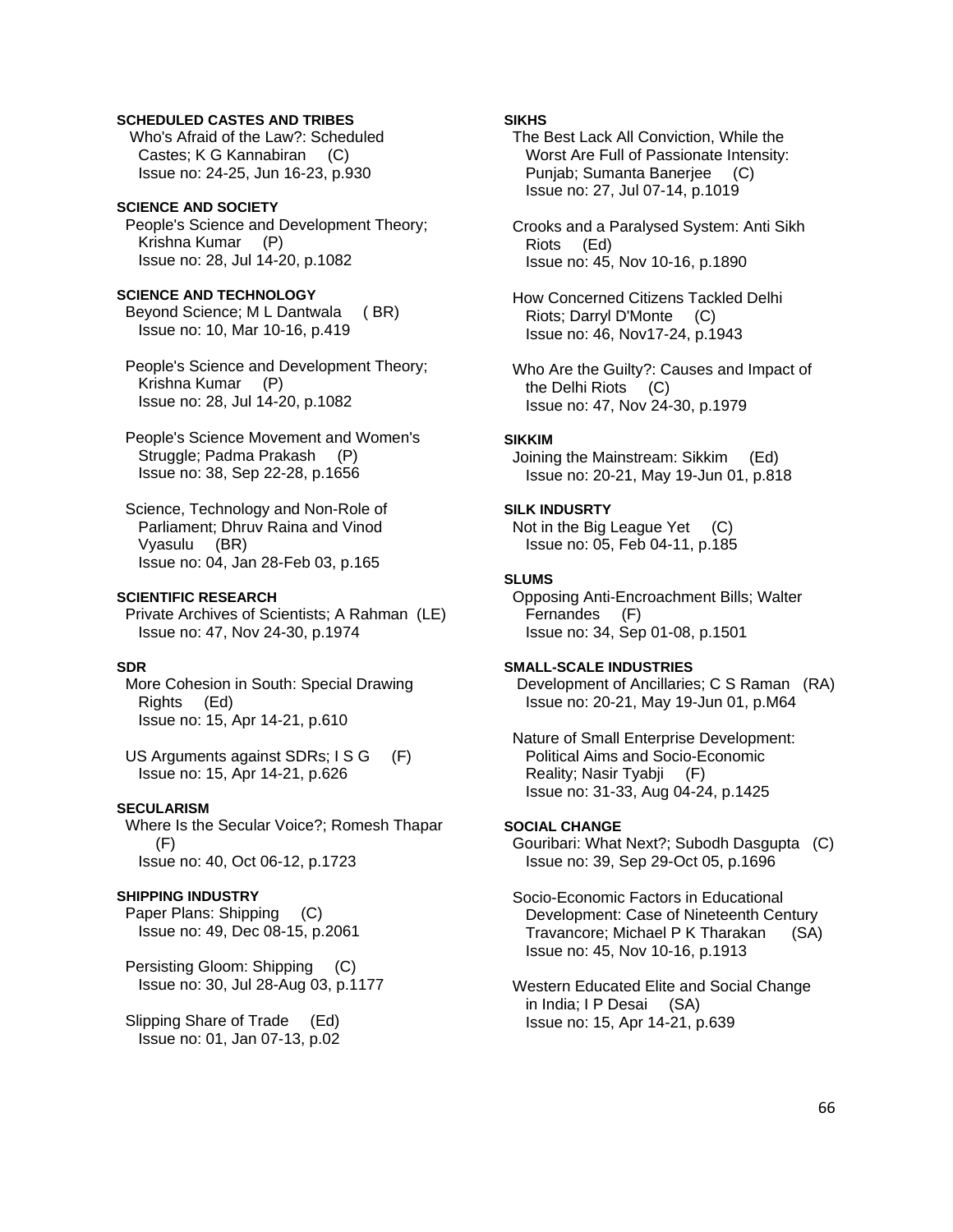# **SOCIAL CLASSES**

 Agrarian Change and Class Formation in Sindh; Feroz Ahmed (RA) Issue no: 39, Sep 29-Oct 05, p.A149

 Class in Itself, Caste for Itself: Social Articulation in Bihar; Arvind Das (P) Issue no: 37, Sep 15-21, p.1616

 The Communal Base to Indian Nationalism; David Hardiman (BR) Issue no: 11, Mar 17-23, p.455

 On Levels of Living of Scheduled Castes and Scheduled Tribes; Vijay Nayak and Shailaja Prasad (SA) Issue no: 30, Jul 28-Aug 03, p.1205

# **SOCIAL MOVEMENTS**

 Anti-Alcohol Movement; Shekhar Pathak (C) Issue no: 30, Jul 28-Aug 03, p.1190

 Ecology and Social Movement; Gail Omvedt (P) Issue no: 44, Oct 03-09, p.1865

 The Gospel of Coffee: Mission, Education and Employment in 19th Century Travancore; Dick Kooiman (SA) Issue no: 35, Sep 01-08, p.1535

 Politics and Society in Karnataka; M N Srinivas and M N Panini (SA) Issue no: 02, Jan 14-20, p.69

 Tiberius Syndrome: Policing of Provincial Campuses; K B (C) Issue no: 04, Jan 28-Feb 03, p.156

# **SOCIAL PROBLEMS**

 Sociology of Bride-Price and Dowry; Shalini Randeria and Leela Visaria (S) Issue no: 15, Apr 14-21, p.648

# **SOCIAL SCIENCE RESEARCH**

 Enter Parthasarathi; G P D (F) Issue no: 34, Aug 24-31, p.1471

#### **SOCIAL SYSTEM**

 Towards a New Interpretation of Medieval Agrarian History; Parvathi Menon (BR) Issue no: 36, Sep 08-14, p.1574

# **SOCIAL WELFARE**

 Opposing Anti-Encroachment Bills; Walter Fernandes (F) Issue no: 34, Sep 01-08, p.1501

# **SOCIALISM**

 Fiscal Control and Socialist Planning: The Economy; Bhabatosh Datta (C) Issue no: 06, Feb 11-17, p.237

 On the Not-Socialist-Oriented; G P D (F) Issue no: 11, Mar 17-23, p.454

### **SOCIOLOGISTS**

 G S Ghurye; A R Desai (O) Issue no: 01, Jan 07-13, p.11

#### **SOCIOLOGY**

 Development for What?; Kamala Ganesh (BR) Issue no: 26, Jun 30-Jul 06, p.993

 Western Educated Elite and Social Change in India; I P Desai (SA) Issue no: 15, Apr 14-21, p.639

### **SOLAR ENERGY**

 Progress of Solar Energy; Jashbhai Patel (BR) Issue no: 16, Apr 21-28, p.674

### **SOUTH AFRICA**

 Collapsing Embargo: South Africa (Ed) Issue no: 41, Oct 13-20, p.1763

 Militancy in the Mines: South Africa (Ed) Issue no: 38, Sep 22-28, p.1643

 Protecting the Heart of Racism (Ed) Issue no: 02, Jan 14-20, p.51

#### **SOUTH AFRICA-ANGOLA RELATIONS**

 Fruits of Aggression: South Africa (Ed) Issue no: 08, Feb 25-03, p.319

#### **SOUTH AFRICA-MOZAMBIQUE RELATIONS**

 Fruits of Aggression: South Africa (Ed) Issue no: 08, Feb 25-03, p.319

### **SOUTH INDIA**

 Towards a New Interpretation of Medieval Agrarian History; Parvathi Menon (BR) Issue no: 36, Sep 08-14, p.1574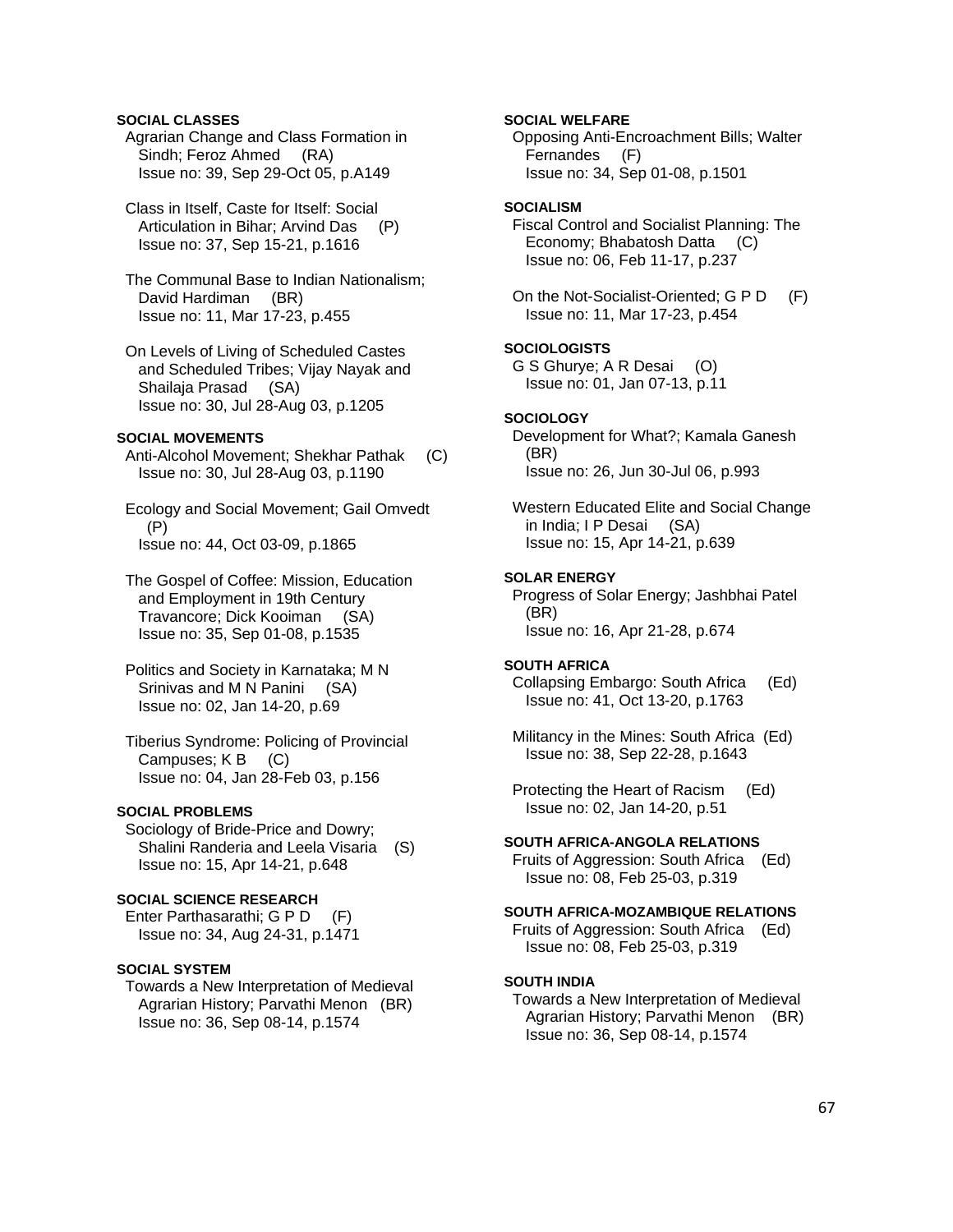# **SOVIET UNION**

 Andropov's Last Testament: Soviet Union; R G Gidadhubli (C) Issue no: 16, Apr 21-28, p.668

 Incentives and Inequality (F) Issue no: 04, Jan 21-Feb 03, p.147

 More Tactful with Reforms (Ed) Issue no: 01, Jan 07-13, p.03

 On a Belated Apologia for Khrushchev and Trotsky;  $G \, P \, D \quad (D)$ Issue no: 50, Dec 15-21, p.2136

 On a Belated Apology of the Soviet Regime; Paresh Chattopadhyay (D) Issue no: 40, Oct 06-12, p.1759

 Poor Sense on Defence (Ed) Issue no: 11, Mar 17-23, p.437

 Reform of School Education: Soviet Union; R G Gidadhubli (C) Issue no: 40, Oct 06-12, p.1737

 Short, but Not Insignificant: Soviet Union (Ed) Issue no: 06, Feb 11-17, p.227

 Task for Andropov's Successor; G P D (F) Issue no: 07, Feb 18-24, p.273

#### **SOVIET UNION-CHINA RELATIONS**

 Not Fully Prepared?: Sino-Soviet Relations (Ed) Issue no: 19, May 12-15, p.779

## **SPECIAL ECONOMIC ZONES**

 China's 'Open' Cities (Ed) Issue no: 31-33, Aug 04-24, p.1306

### **SRI LANKA**

 Compensating the Wronged: A Beginning; A G Noorani (C) Issue no: 03, Jan 21-27, p.112

 Evading the Issue: Sri Lanka (Ed) Issue no: 28, Jul 14-20, p.1063

 Evading the Issue: Sri Lanka (Ed) Issue no: 34, Aug 25-31, p.1450

 Narrowing Options: Sri Lanka (Ed) Issue no: 51-52, Dec 22-29, p.2139  No Time for Sri Lanka Tamils; G P D (F) Issue no: 36, Sep 08-14, p.1573

Whose Offensive?: Sri Lanka (Ed) Issue no: 49, Dec 08-15, p.2059

#### **STANDARD OF LIVING**

 Family Size, Levels of Living and Differential Mortality in Rural India; N Krishnaji (SA) Issue no: 06, Feb 11-17, p.248

### **STATE AND SOCIETY**

 Indian Development: A Different Soviet View; Ajit Roy (BR) Issue no: 11, Mar 17-23, p.457

## **STATE DOMESTIC PRODUCT**

 Estimates of Net State Domestic Product at Factor Cost by Industry of Origin, 1979-80 (SS) Issue no: 30, Jul 28-Aug 03, p.1224

### **STOCK MARKET**

 ACC Bonus Episode (C) Issue no: 44, Nov 03-09, p.1852

 ACC Bonus Issue: Too Legalistic (C) Issue no: 51-52, Dec 22-29, p.2141

 Betting on Stability: Stock Market (C) Issue no: 51-52, Dec 22-29, p.2140

 Ever Unpredictable (C) Issue no: 04, Jan 28-Feb 03, p.148

- Firm-Footed Climb: Stock Market (C) Issue no: 29, Jul 21-27, p.1120
- Looking for Institutional Support (C) Issue no: 16, Apr 21-28, p.656

 No Flutter in the Market (C) Issue no: 09, Mar 03-09, p.360

 Production,Profits and Equity Prices (C) Issue no: 35, Sep 01-07, p.1499

 Stock Exchanges Need Structural Reform  $(C)$ Issue no: 26, Jun 30-Jul 06, p.968

 Stock Market Authorities to Blame (C) Issue no: 45, Nov 10-16, p.1892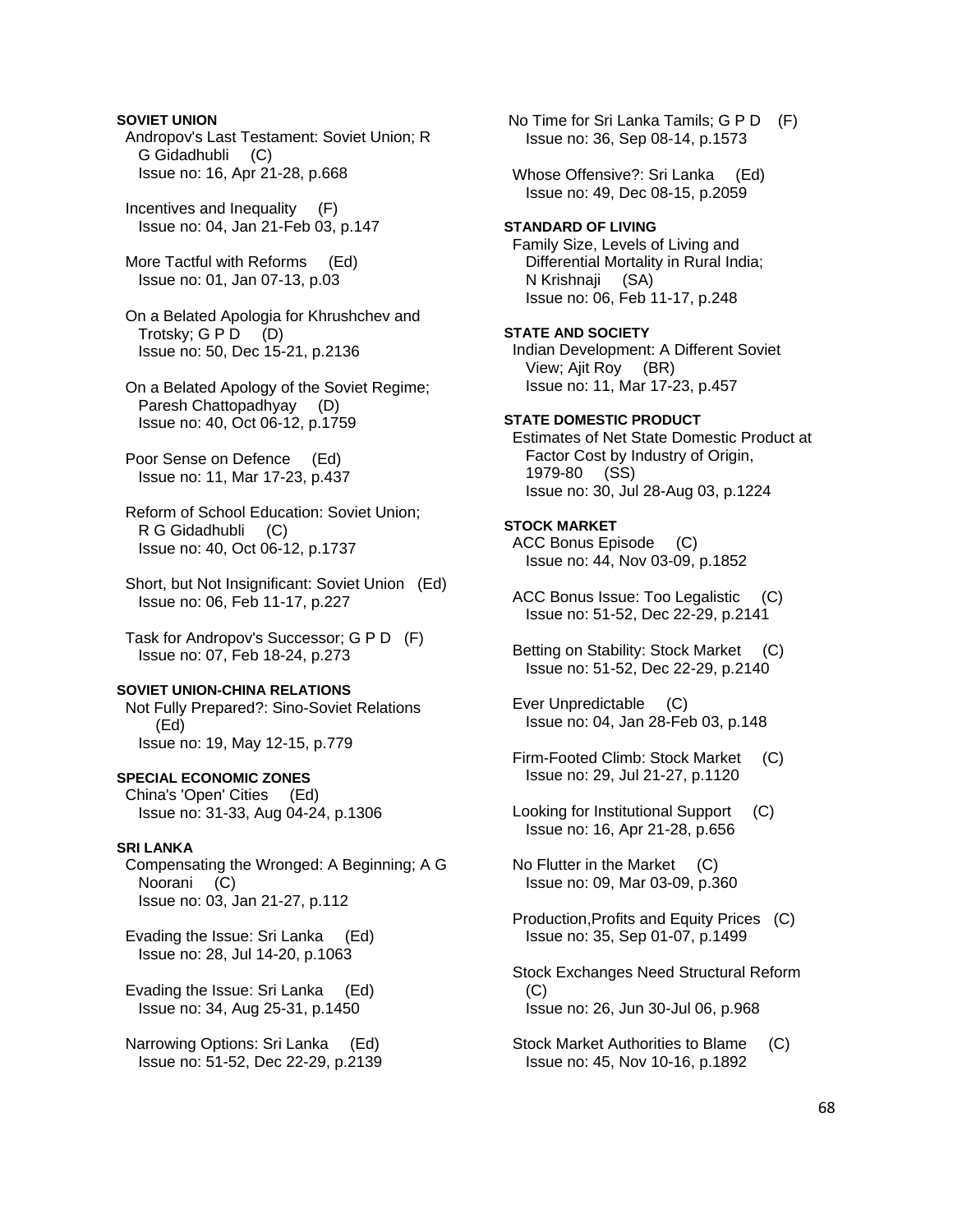# **STRIKES AND LOCKOUTS**

 Hosiery Workers' Desperate Struggle: West Bengal (C) Issue no: 16, Apr 21-28, p.666

 Jute Worker's Strike: West Bengal; Timir Basu (C) Issue no: 07, Feb 18-24, p.277

 Lock-outs With a Purpose: Industry (Ed) Issue no: 10, Mar 10-16, p.403

 Parity Remains a Mirage: Labour; Radha Iyer (C) Issue no: 15, Apr 14-21, p.618

 Rajnandgaon Textile Workers' Strike: Labour; Biren Roy (C) Issue no: 46, Nov 17-24, p.1945

# **STUDENT UNION**

 AASU's Search for an Alternative Platform: Assam; Udayon Misra (C) Issue no: 50, Dec 15-21, p.2114

 Youth to the Fore: Congress(I) (Ed) Issue no: 37, Sep 15-21, p.1599

# **STUDENTS**

 AASU's Search for an Alternative Platform: Assam; Udayon Misra (C) Issue no: 50, Dec 15-21, p.2114

 Tiberius Syndrome: Policing of Provincial Campuses; K B (C) Issue no: 04, Jan 28-Feb 03, p.156

### **SUBCONTRACTING**

 Sub-Contracting in Indian Manufacturing Industries: Analysis, Evidence and Issues; R Nagaraj (F) Issue no: 31-33, Aug 04-24, p.1435

### **SUGAR INDUSTRY**

 False Alarms: Sugar (C) Issue no: 14, Apr 07-14, p.577

 Keeping Price Up (C) Issue no: 02, Jan 14-20, p.54

Mills Win Out: Sugar (C) Issue no: 51-52, Dec 22-29, p.2141  Peasant Production and Capitalist Enterprises; Pradip Kumar Bose (BR) Issue no: 40, Oct 06-12, p.1742

 Scare Stories: Sugar (C) Issue no: 07, Feb 25-03, p.321

 Short-Sighted: Sugar Exports (C) Issue no: 28, Jul 14-20, p.1064

 Sugarcane is King: Maharashtra (Ed) Issue no: 28, Jul 14-20, p.1062

### **SUGARCANE**

 Peasant Production and Capitalist Enterprises; Pradip Kumar Bose (BR) Issue no: 40, Oct 06-12, p.1742

 Sugarcane is King: Maharashtra (Ed) Issue no: 28, Jul 14-20, p.1062

 Unwanted Advice (Ed) Issue no: 02, Jan 14-20, p.50

# **SURAT**

 Diamond Shaping Industry in Surat: Charateristics of Firms by Size; S P Tiwari and S P Kashap (SA) Issue no: 34, Aug 25-31, p.M99

### **TAMIL NADU**

 Education Employment and Landholding Pattern in a Tamil Village; Narayanan Nair, P Sivanandan and V C V Retnam (SA) Issue no: 24-25, Jun 16-23, p.943

 Factors Influencing Industrial Entrepreneurship: A Study of Tanners of North Arcot District in Tamil Nadu; K S Ramaswami (RA) Issue no: 20-21, May 19-Jun 01, p.M61

 Government Intervention and Marketed Surplus Disposal: A Case Study of Tamil Nadu; T Prabha (SA) Issue no: 51-52, Dec 22-29, p.2171

 Operational Holdings, 1979-80: Tamil Nadu (Ed) Issue no: 26, Jun 30-Jul 06, p.A84

 Rift in AIADMK: Tamil Nadu (Ed) Issue no: 35, Sep 01-07, p.1498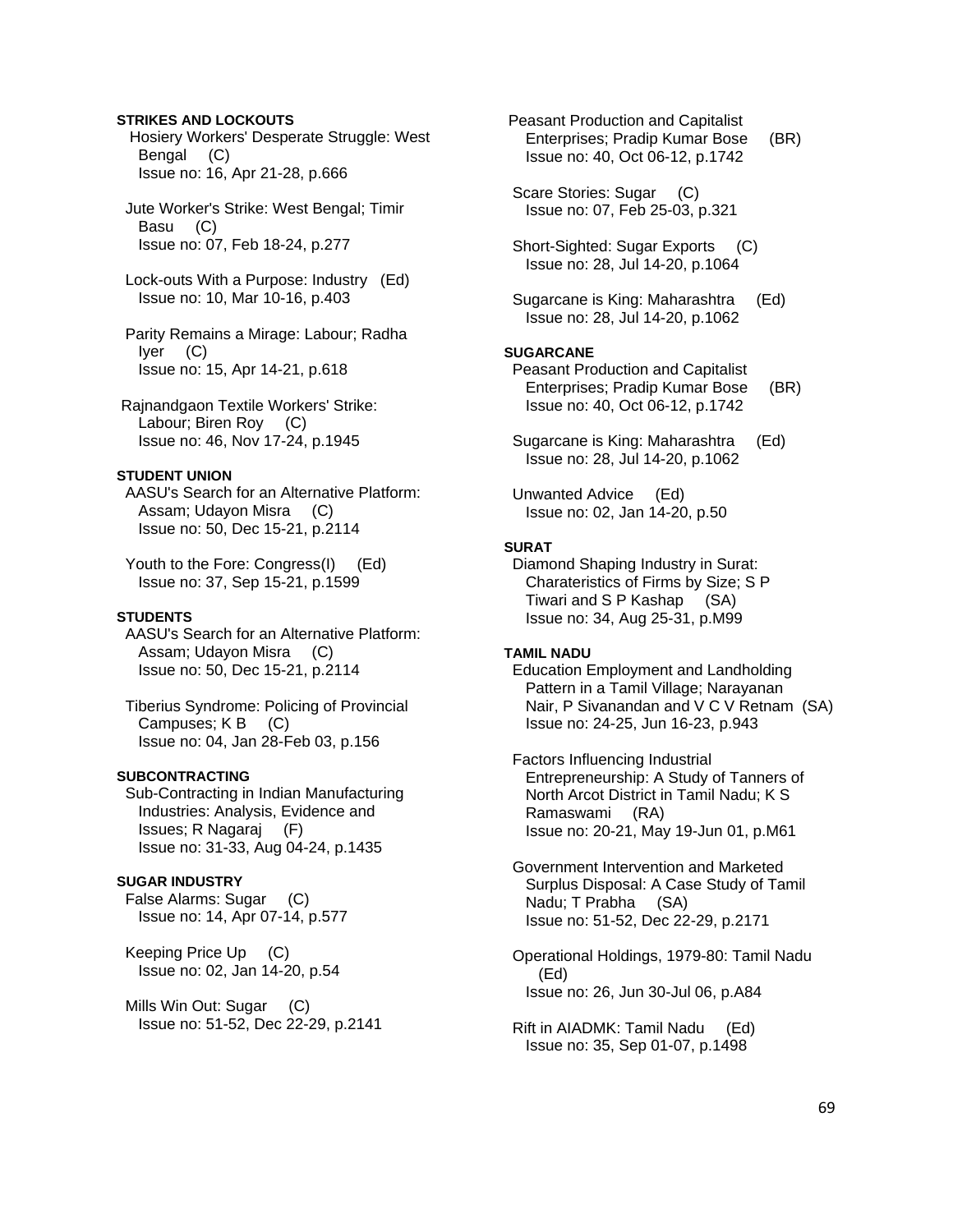# **TAMIL NADU**

 Towards Political Instability?: Tamil Nadu (Ed) Issue no: 48, Dec 01-07', p.2010

# **TAX SYSTEM**

 Management of Tax Expenditures in India; Anand P Gupta (RA) Issue no: 47, Nov 24-30, p.M122

# **TAXATION**

 An Election-Year Budget; Arun Kumar (SA) Issue no: 12, Mar 24-30, p.519

 Faith against Experience: Taxation (Ed) Issue no: 11, Mar 17-23, p.438

 Financing Industry and Business: Union Budget Proposals, 1984-85; M P Chitale (SA) Issue no: 12, Mar 24-30, p.507

 Revamping Corporate Taxation, Financial Management and the Economy; C S Balasubramaniam (SA) Issue no: 44, Nov 03-09, p.1880

 Some Issues in Personal Income Taxation; Vinay D Lall (SA) Issue no: 12, Mar 24-30, p.513

 What about Investment Allowance?: Taxation (Ed) Issue no: 12, Mar 17-23, p.482

# **TAXES**

 Management of Tax Expenditures in India; Anand P Gupta (RA) Issue no: 47, Nov 24-30, p.M122

### **TEA INDUSTRY**

 Gift for Private Sector: Tea; Sharit Bhowmik (C) Issue no: 28, Jul 14-20, p.1070

 Grand Conspiracy?: Tea (C) Issue no: 46, Nov 17-24, p.1932

 Industrial Relation in Tea Plantations: The Dooars Scene; Prasanneswari (SA) Issue no: 24-25, Jun 16-23, p.956

 Industrial Relations in Tea Plantations; Deven Sarkar (LE) Issue no: 51-52, Dec 22-29, p.2142

 A Nice Cup of Tea: Life and Death in a Tea Garden: Assam; A D (C) Issue no: 09, Mar 03-09, p.367

 Price Puzzles (C) Issue no: 07, Feb 25-03, p.321

 Price Rise with Plenty: Tea (C) Issue no: 48, Dec 01-07, p.2013

 Quick Profits Over Larger Production: Tea Industry; Tharian K George (C) Issue no: 12, Mar 24-30, p.495

 Structural Problems: Tea (C) Issue no: 10, Mar 10-16, p.405

 Tea Knights and Hong Kong Connection (C) Issue no: 35, Sep 01-08, p.1518

### **TEACHERS**

 Developing Teachers Struggle: Uttar Pradesh; Hiranmay Dhar (C) Issue no: 22-23, Jun 02-15, p.883

 Educator as Historian; S Shukla (BR) Issue no: 46, Nov 17-24, p.1954

 Ideology and Advantage. National Commission on Teachers: Education; Krishna Kumar (C) Issue no: 22-23, Jun 02-15, p.880

 Nuclear Policy Critic Victimised; D K Bose (LE) Issue no: 47, Nov 24-30, p.1974

 Ravi Matthai; C Rangarajan (O) Issue no: 10, Mar 10-16, p.413

## **TECHNOLOGY AND DEVELOPMENT**

 China's Strategy for Its Technological Transformation; Surendra J Patel (C) Issue no: 09, Mar 03-09, p.373

 Government Responses to Management of Energy and Technology Sectors: Policy and Planning Initiatives in Developing Countries; A P Saxena (RA) Issue no: 47, Nov 24-30, p.M141

 Luring Multinationals into High Technology Areas: New Delhi; B M (C) Issue no: 14, Apr 07-14, p.585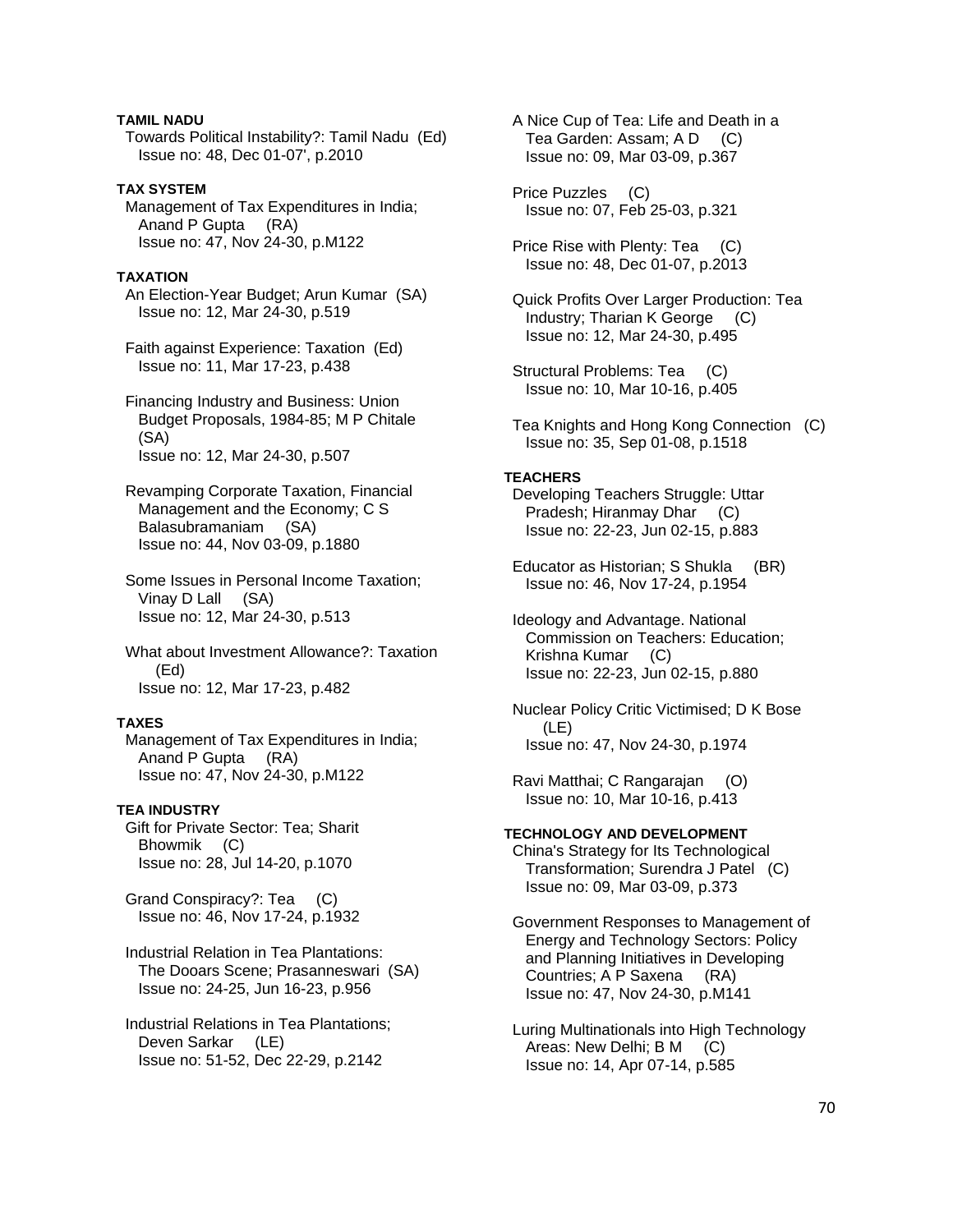## **TECHNOLOGY AND DEVELOPMENT**

 Machine Tools: Outdated Technology (C) Issue no: 17, Apr 28-May 05, p.697

 Setting Up and Operating Ammonia Plants: The Indian Scenario Today; N B Chandran (SA) Issue no: 50, Dec 15-21, p.AS21

 The Slow Rate of Industrialisation: A Second Look; Ashok V Desai (F) Issue no: 31-33, Aug 04-24, p.1267

 Technological Change and Women's Work Participation and Demographic Behaviour: A Case Study of Three Fishing Villages; Leela Gulati (SA) Issue no: 49, Dec 08-15, p.2089

 Technology Imports through NRIs; I S G  $(F)$ Issue no: 12, Mar 24-30, p.497

 Technology Policy Statement and the Fertiliser Industry; Paul Pothen (SA) Issue no: 50, Dec 15-21, p.AS9

### **TECHNOLOGY TRANSFER**

 Direction of Development of India's Fertiliser Industry; S K Mukherjee (SA) Issue no: 50, Dec 15-21, p.AS13

 Limits of Technology Transfer: Industry (C) Issue no: 49, Dec 08-15, p.2060

 Transnational Corporations and Technology Transfer: Contours of Dependence in Indian Petrochemical Industry; Sushil Khanna (F) Issue no: 31-33, Aug 04-24, p.1319

### **TELEVISION**

 Fictional Coverage: Television (Ed) Issue no: 38, Sep 22-28, p.1642

# **TERRORISM**

 Benumbed Response (Ed) Issue no: 06, Feb 11-17, p.225

 The Legal and the Extra-Legal (Ed) Issue no: 26, Jun 30-Jul 06, p.966

 The Punjab Tragedy (Ed) Issue no: 22-23, June 2-9, p.865  Rising Tensions in Punjab (Ed) Issue no: 07, Feb 18-24, p.265

 Rule of Law and Terrorism in Punjab and Northern Ireland: Civil Liberties; A G Noorani (C) Issue no: 42-43, Oct 20-Nov 02, p.1821

 Terrorism and Reprisal: Beirut and Brighton: United States (C) Issue no: 45, Nov 10-16, p.1906

- The Terrorist Ordinance; A G Noorani (C) Issue no: 30, Jul 28-Aug 03, p.1188
- Whose Offensive?: Sri Lanka (Ed) Issue no: 49, Dec 08-15, p.2059

**TEXTILE INDUSTRY**  Against the Tide (C) Issue no: 17, Apr 28-May 05, p.696

 And Now Legislation for Handloom Protection: Textile Industry; M E (C) Issue no: 14, Apr 07-14, p.583

 Budget and Textiles (C) Issue no: 10, Mar 10-16, p.404

 Class Conflict and Workers' Movement in Ahmedabad Textile Industry,1918-23; Sujata Patel (SA) Issue no: 20-21, May 19-Jun 01, p.853

 Cloth for the Rich (C) Issue no: 30, Jul 28-Aug 03, p.1175

 Crucial Role of Viscose: Textile Industry (C) Issue no: 36, Sep 08-14, p.1553

 Growth and Technical Change in Indian Cotton-Mill Industry; C P Chandrasekhar (RA) Issue no: 04, Jan 28-Feb 03, p.PE22

 Kanpur Textile Workers' Struggle Against Sub-Contracting: Labour; Gabriele Dietrich (C) Issue no: 29, Jul 21-27, p.1137

 Madhya Pradesh: Repression of Rajnandgaon Workers; Bharat Dogra (C) Issue no: 41, Oct 13-20, p.1771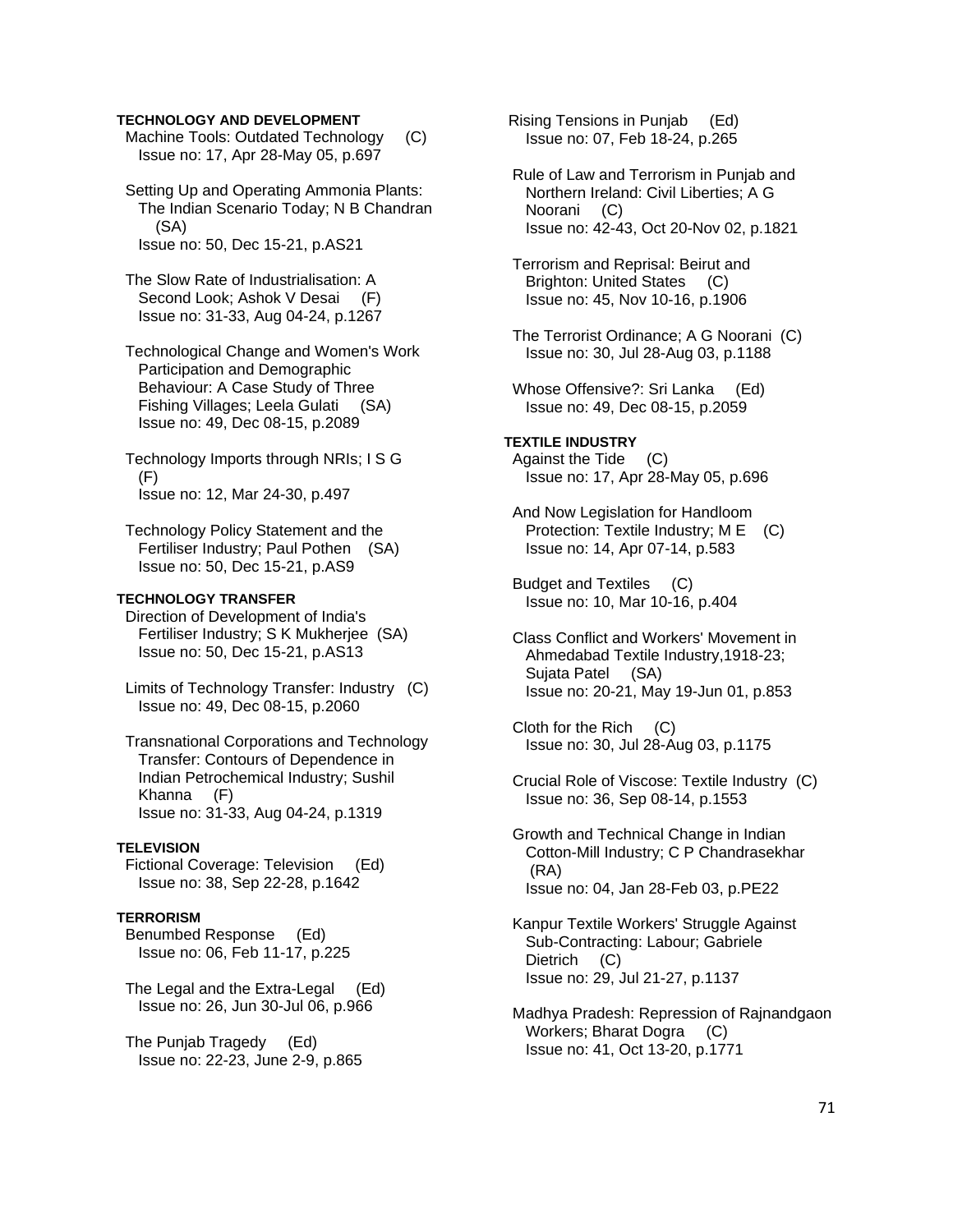### **TEXTILE INDUSTRY**

 Modernisation of Export Production: A Proposal: The Economy; Angus Hone (C) Issue no: 45, Nov 10-16, p.1904

 Not an Innocent Victim (C) Issue no: 19, May 12-19, p.780

 Quota Restraints and MFA II: Some Empirical Evidence on India's Export to the EEC; O P Sharma (SA) Issue no: 39, Sep 29-Oct 05, p.1711

 Rajnandgaon Textile Workers' Strike: Labour; Biren Roy (C) Issue no: 46, Nov 17-24, p.1945

 Selective Upgrading: Textile Machinery (C) Issue no: 07, Feb 18-24, p.269

 Tale of Woe (C) Issue no: 39, Sep 29-Oct 05, p.1684

 Textile Industry on Wrong Course (C) Issue no: 22-23, Jun 02-15, p.867

 Woollen Textile Production and KVIC in Hill Areas Development; Frances Sinha and Sanjay Sinha (SA) Issue no: 35, Sep 01-08, p.1544

 Woollen Textile Production and KVIC in Hill Areas Development; Frances Sinha and Sanjay Sinha (SA) Issue no: 36, Sep 08-14, p.1588

# **TEXTILE MACHINERY INDUSTRY**

 Against the Tide (C) Issue no: 17, Apr 28-May 05, p.696

 Case Study in Ad-hocism (Ed) Issue no: 02, Jan 14-20, p.50

 Modern Machinery Is Not Enough (C) Issue no: 02, Jan 14-20, p.52

 New Threat: Textile Machinery (C) Issue no: 42-43, Oct 20-Nov 02, p.1809

 Selective Upgrading: Textile Machinery (C) Issue no: 07, Feb 18-24, p.269

## **TEXTILES**

 Cloth for the Rich (C) Issue no: 30, Jul 28-Aug 03, p.1175

### **TOBACCO INDUSTRY**

 Price of Imbalance: Tobacco (C) Issue no: 18, May 05-12, p.741

### **TOWN AND URBAN PLANNING**

 Urban Planning At Crossroads; Amitabh Kundu (P) Issue no: 35, Sep 01-08, p.1520

### **TRADE AGREEMENTS**

 Collapsing Embargo: South Africa (Ed) Issue no: 41, Oct 13-20, p.1763

 The EEC: Brussels Summit (C) Issue no: 14, Apr 07-14, p.591

 Indo-Soviet Trade Protocol for 1984; R G Gidadhubli (C) Issue no: 02, Jan 14-20, p.60

Mainly Political: COMECON Summit (Ed) Issue no: 27, Jul 07-14, p.1011

### **TRADE ASSOCIATIONS**

 Industry-Induced Shortage?: Jute (C) Issue no: 34, Aug 25-31, p.1452

### **TRADE POLICY**

 Forgetful of the TNCs; Sumitra Chisti (BR) Issue no: 27, Jul 07-14, p.1033

### **TRADE UNIONS**

 Charade of Verification: Labour; Biren Roy (C) Issue no: 42-43, Oct 20-Nov 02, p.1819

 Hosiery Workers' Desperate Struggle: West Bengal (C) Issue no: 16, Apr 21-28, p.666

 Public Interest Litigation: Civil Liberties (C) Issue no: 36, Sep 08-14, p.1568

#### **TRANSITION ECONOMIES**

 The Transition from Feudalism to Capitalism; Asok Sen (RA) Issue no: 30, Jul 28-Aug 03, p.PE50

### **TRAVANCORE**

 Socio-Economic Factors in Educational Development Case of Nineteenth Century Travancore; Michael P K Tharakan (SA) Issue no: 46, Nov 17-24, p.1959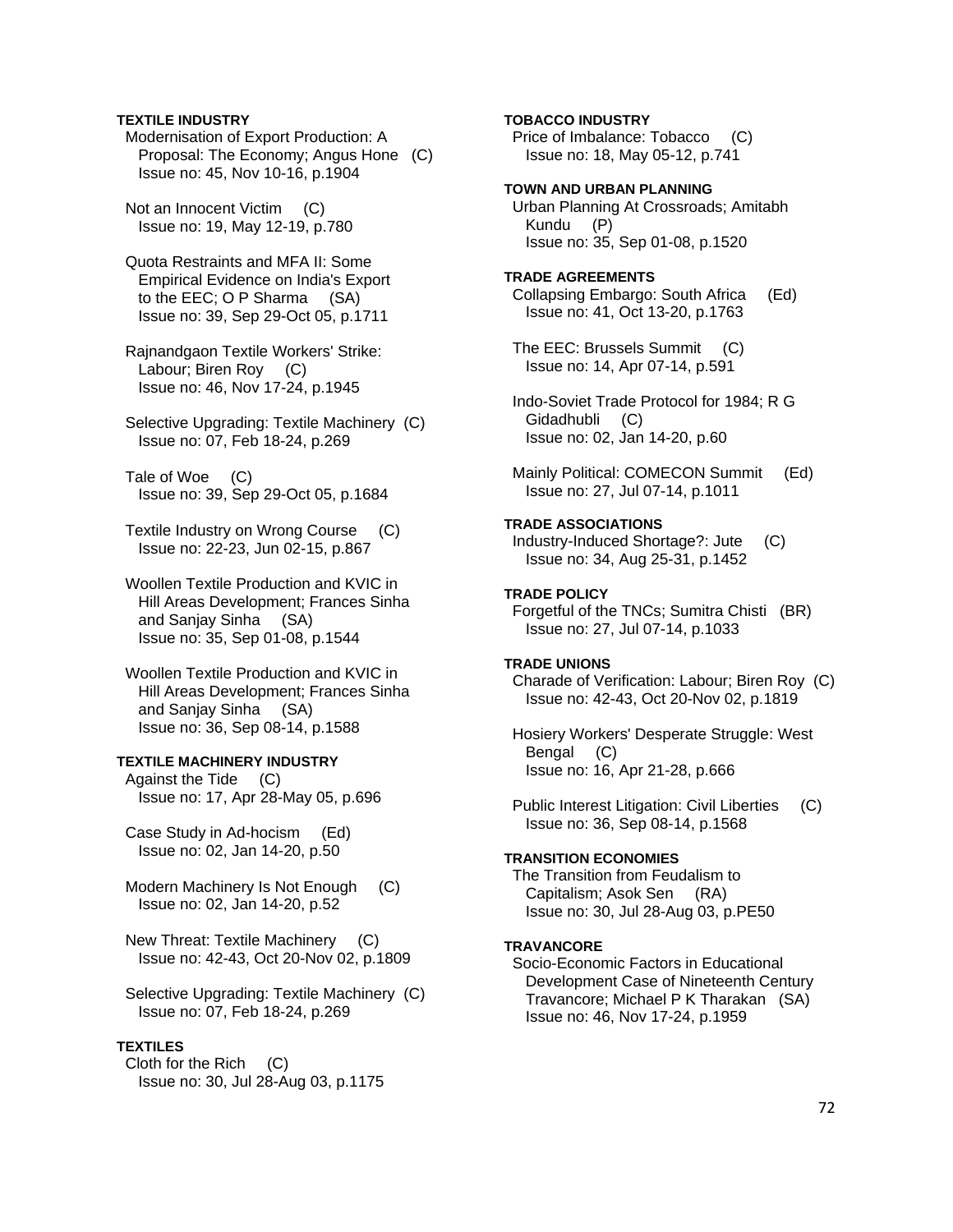### **TRAVANCORE**

 Socio-Economic Factors in Educational Development: Case of Nineteenth Century Travancore; Michael P K Tharakan (SA) Issue no: 45, Nov 10-16, p.1913

### **TRIBALS**

 Dhulia Adivasis' Continuing Struggle: Maharashtra; Nirmala Sathe (C) Issue no: 13, Mar 31-Apr 07, p.545

 Landlord-Police Collusion against Adivasis?: Maharashtra (C) Issue no: 18, May 05-12, p.746

 Nationality Question in a Neo-Colony: A Historical Perspective; Mahmood Mamdani (SA) Issue no: 27, Jul 07-14, p.1046

 Repression of Tribals: Gujarat; Mathew Kalathil (C) Issue no: 36, Sep 08-14, p.1562

 Tackling Terrorism Politically: Tripura (C) Issue no: 38, Sep 22-28, p.1650

 Tribal Unrest: Tripura; Manas Das Gupta (C) Issue no: 11, Mar 17-23, p.449

# **TRIPURA**

 Intrigues in Tripura (Ed) Issue no: 42-43, Oct 20-Nov 02, p.1805

 Panchayat Elections: Tripura (Ed) Issue no: 24-25, Jun 16-23, p.923

 Tackling Terrorism Politically: Tripura (C) Issue no: 38, Sep 22-28, p.1650

 Tribal Unrest: Tripura; Manas Das Gupta (C) Issue no: 11, Mar 17-23, p.449

# **TYRE INDUSTRY**

 Taking the Buyer for a Ride: Tyre Industry; Sunil Mani (C) Issue no: 27, Jul 07-14, p.1013

 Unconvincing Sob Story (C) Issue no: 05, Feb 04-11, p.185

### **UNDERDEVELOPMENT**

 A Synoptic View of Underdevelopment; Prabhat Patnaik (RA) Issue no: 28, Jul 14-20, p.1085

### **UNITED KINGDOM**  Coal Strike: Larger Issues at Stake: United Kingdom; Michael Jacobs (C) Issue no: 49, Dec 08-15, p.2073

 Coal, Not Dole: United Kingdom; Nigel Crook (C) Issue no: 45, Nov 10-16, p.1906

 Editorial David, Proprietorial Goliath: United Kingdom; Ian Maxwell (C) Issue no: 19, May 12-19, p.793

 Government Fails to Slash Spending; Peter Green (C) Issue no: 04, Jan 28-Feb 03, p.162

 Guardian Mole Sentenced: United Kingdom (Ed) Issue no: 17, Apr 28-May 05, p.695

 High Stakes: United Kingdom (Ed) Issue no: 42-43, Oct 20-Nov 02, p.1807

Public vs Private Spending (C) Issue no: 14, Apr 07-14, p.576

#### **UNITED NATIONS**

 Spreading Disease: International Organisations (Ed) Issue no: 51-52, Dec 22-29, p.2139

UNIDO IV in Retrospect (C) Issue no: 40, Oct 06-12, p.1735

# **UNITED STATES**

 Contest of Personalities: United States (C) Issue no: 13, Mar 31-Apr 07, p.550

 The Democratic Process: United States (C) Issue no: 26, Jun 30-Jul 06, p.980

 Economic Platform of Republican Party: United States; Sudhir Sen (C) Issue no: 42-43, Oct 20-Nov 02, p.1822

 Enjoying the Deficit (Ed) Issue no: 05, Feb 04-11, p.183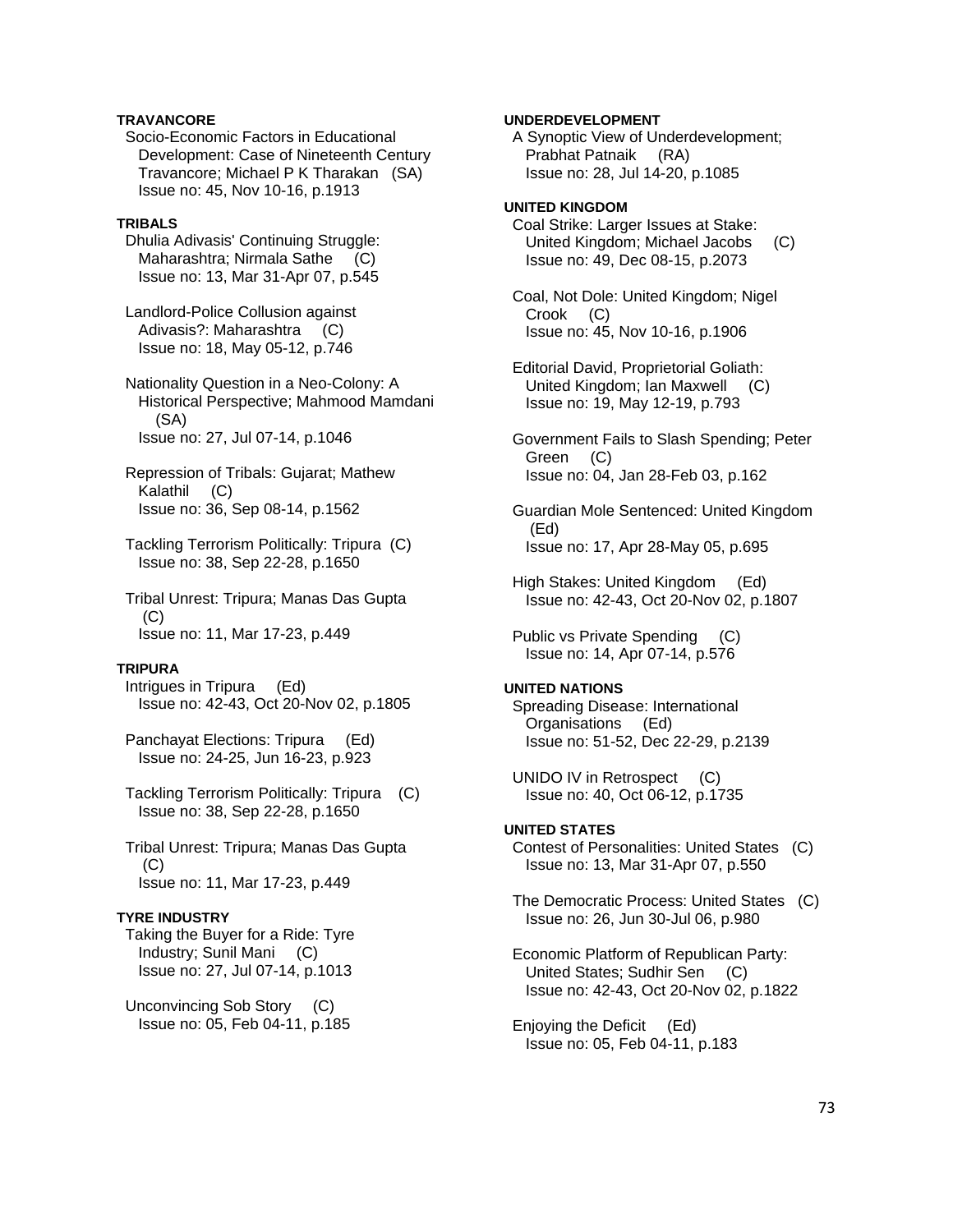### **UNITED STATES**

- Financing Reagan's Deficit; I S G (F) Issue no: 08, Feb 25-03, p.335
- Galbraith on Agriculture; Sudhir Sen (C) Issue no: 46, Nov 17-24, p.1950
- The Great Schoolboy Debate: United States (C) Issue no: 41, Oct 13-20, p.1773
- Lameduck President after Landslide Victory: United States; Sudhir Sen (C) Issue no: 47, Nov 24-30, p.1989
- More of Reagan: United States (Ed) Issue no: 45, Nov 10-16, p.1891
- More to Those That Have: International Capital Flows (Ed) Issue no: 30, Jul 28-Aug 03, p.1174
- Oh, Jerusalem: United States-I (C) Issue no: 17, Apr 28-May 05, p.708
- Public vs Private Spending (C) Issue no: 14, Apr 07-14, p.576
- Reagan and American Arrogance of Power; G  $PD$   $(F)$ Issue no: 46, Nov 17-24, p.1935
- Terrorism and Reprisal: Beirut and Brighton: United States (C) Issue no: 45, Nov 10-16, p.1906
- US Arguments against SDRs; I S G (F) Issue no: 15, Apr 14-21, p.626
- US Slowdown and the Dollar: World Economy (Ed) Issue no: 42-43, Oct 22-27, p.1806

 Win For Reagan, Not Reaganism: The United States (C) Issue no: 46, Nov 17-24, p.1947

### **UNITED STATES-CHINA RELATIONS**

- Much Publicised Non-Event: China; G P D (F) Issue no: 18, May 05-12, p.756
- Relaxed Course: Sino-Us Relations (Ed) Issue no: 18, May 05-12, p.738

 Zhao Ziyang's Visit (Ed) Issue no: 02, Jan 14-20, p.51

## **UNITED STATES-EL SALVADOR RELATIONS**

 Another Alliance for Progress?: Kissinger Report; Pravin Varaiya and Richard Walkar (C) Issue no: 06, Feb 11-17, p.242

 Central American Stepping Stones (Ed) Issue no: 04, Jan 28-Feb 03, p.147

### **UNITED STATES-ISRAEL RELATIONS**

 Bidding for the Jewish Vote: United States-II; Gulshan Dhanani (C) Issue no: 17, Apr 28-May 05, p.709

 Oh, Jerusalem: United States-I (C) Issue no: 17, Apr 28-May 05, p.708

# **UNITED STATES-JAPAN FINANCIAL RELATIONS**

 Undervalued Yen or Overvalued Dollar?; I S G (F) Issue no: 30, Jul 28-Aug 03, p.1192

#### **UNITED STATES-NICARAGUA RELATIONS**

 Central American Stepping Stones (Ed) Issue no: 04, Jan 28-Feb 03, p.147

### **UNITED STATES-SOVIET UNION RELATIONS**

 Super-Power Poker: The Olympics (Ed) Issue no: 20-21, May 19-Jun 01, p.819

 Testing Time: Disarmament (Ed) Issue no: 40, Oct 06-12, p.1719

#### **UNIVERSITIES**

 Bull-Dozing the Universities; Brahmananda. PR (LE) Issue no: 37, Sep 15-21, p.1602

 Disciplining the Vice-Chancellors; S S Barodia (LE) Issue no: 15, Apr 14-21, p.613

 New Universities Bill in Maharashtra: Wrong Diagnosis and Wrong Medicine: Education; J V Deshpande (C) Issue no: 40, Oct 06-12, p.1733

 Tiberius Syndrome: Policing of Provincial Campuses; K B (C) Issue no: 04, Jan 28-Feb 03, p.156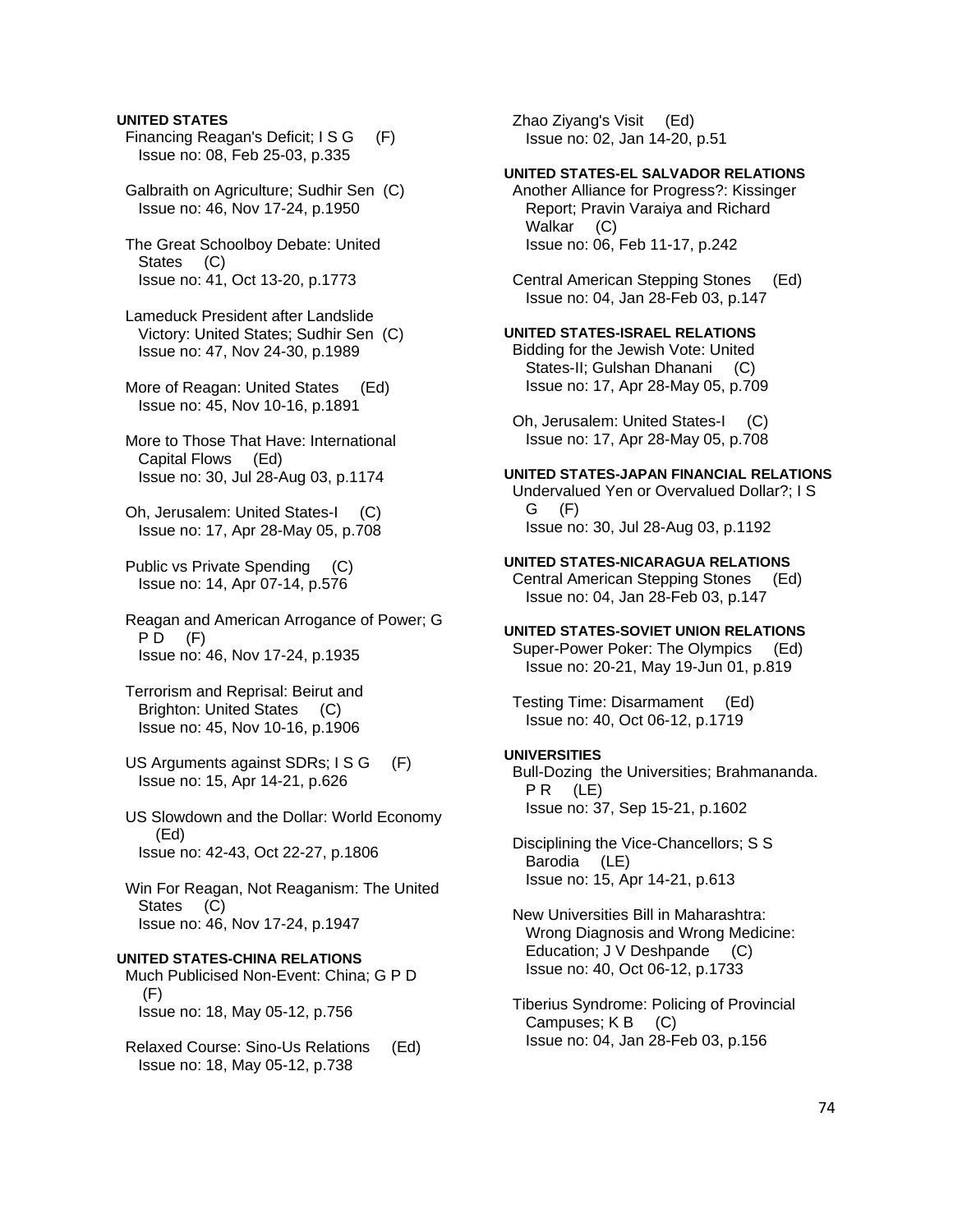### **UNIVERSITIES**

 Tighter Control: Universities (Ed) Issue no: 30, Jul 28-Aug 03, p.1174

 Turning Universities into Government Undertakings: Education (C) Issue no: 38, Sep 22-28, p.1655

## **UNIVERSITY ADMINISTRATION**

 Tighter Control: Universities (Ed) Issue no: 30, Jul 28-Aug 03, p.1174

#### **URBAN DEVELOPMENT**

 Colonial Urbanisation; Anuradha Dutta (BR) Issue no: 50, Dec 15-21, p.2120

 Development towards a Divided Society; Meera Bapat (BR) Issue no: 13, Mar 31-Apr 07, p.553

### **URBAN LAND**

 Urban Planning At Crossroads; Amitabh Kundu (P) Issue no: 35, Sep 01-08, p.1520

#### **URBANIZATION**

 Colonial Urbanisation; Anuradha Dutta (BR) Issue no: 50, Dec 15-21, p.2120

#### **UTTAR PRADESH**

 Community Tubewell: An Organisational Alternative to Small Farmer's Irrigation; Niranjan Pant (RA) Issue no: 26, Jun 30-Jul 06, p.A59

 Developing Teachers Struggle: Uttar Pradesh; Hiranmay Dhar (C) Issue no: 22-23, Jun 02-15, p.883

 Eastern Region: Potential, Constraints and Development Strategies; A S Kahlon and Karam Singh (SA) Issue no: 04, Jan 28-Feb 03, p.174

 Educator as Historian; S Shukla (BR) Issue no: 46, Nov 17-24, p.1954

 Migrant Labour: A Mirror Survey of Jullunder and East Champaran; Indermit Gill (SA) Issue no: 24-25, Jun 16-23, p.961

 Planning for Underdevelopment: The Case of Doon Valley; J Bandyopadhyay and Vandana Shiva (SA) Issue no: 04, Jan 28-Feb 03, p.167

 Politics of Agrarian Unrest in UP: Who Co-Opted Whom?; Harold A Gould (SA) Issue no: 49, Dec 08-15, p.2084

 Women and People's Ecological Movement: A Case Study of Women's Role in the Chipko Movement in Uttar Pradesh; Shobhita Jain (SA) Issue no: 41, Oct 13-20, p.1788

 Woollen Textile Production and KVIC in Hill Areas Development; Frances Sinha and Sanjay Sinha (SA) Issue no: 35, Sep 01-08, p.1544

 Woollen Textile Production and KVIC in Hill Areas Development; Frances Sinha and Sanjay Sinha (SA) Issue no: 36, Sep 08-14, p.1588

### **VEGETABLE OIL INDUSTRY**

 Opportunity Missed: Vanaspati (C) Issue no: 22-23, Jun 02-15, p.868

 Wonderland of Vanaspati Pricing (C) Issue no: 18, May 05-12, p.739

#### **VIETNAM**

 Le Duan's Visit: Foreign Policy (Ed) Issue no: 40, Oct 06-12, p.1719

## **WAGES, PERKS AND BONUS**

 Attached and Casual Labour Wage Rates; Rakesh Basant (SA) Issue no: 09, Mar 03-09, p.390

 Developing Teachers Struggle: Uttar Pradesh; Hiranmay Dhar (C) Issue no: 22-23, Jun 02-15, p.883

 Disciplining the Coalminers: Labour (C) Issue no: 28, Jul 14-20, p.1073

 Dock and Worker's Wages: Meaningless Parity Principle: Labour; Radha Iyer (C) Issue no: 13, Mar 31-Apr 07, p.543

 Hosiery Workers' Desperate Struggle: West Bengal (C) Issue no: 16, Apr 21-28, p.666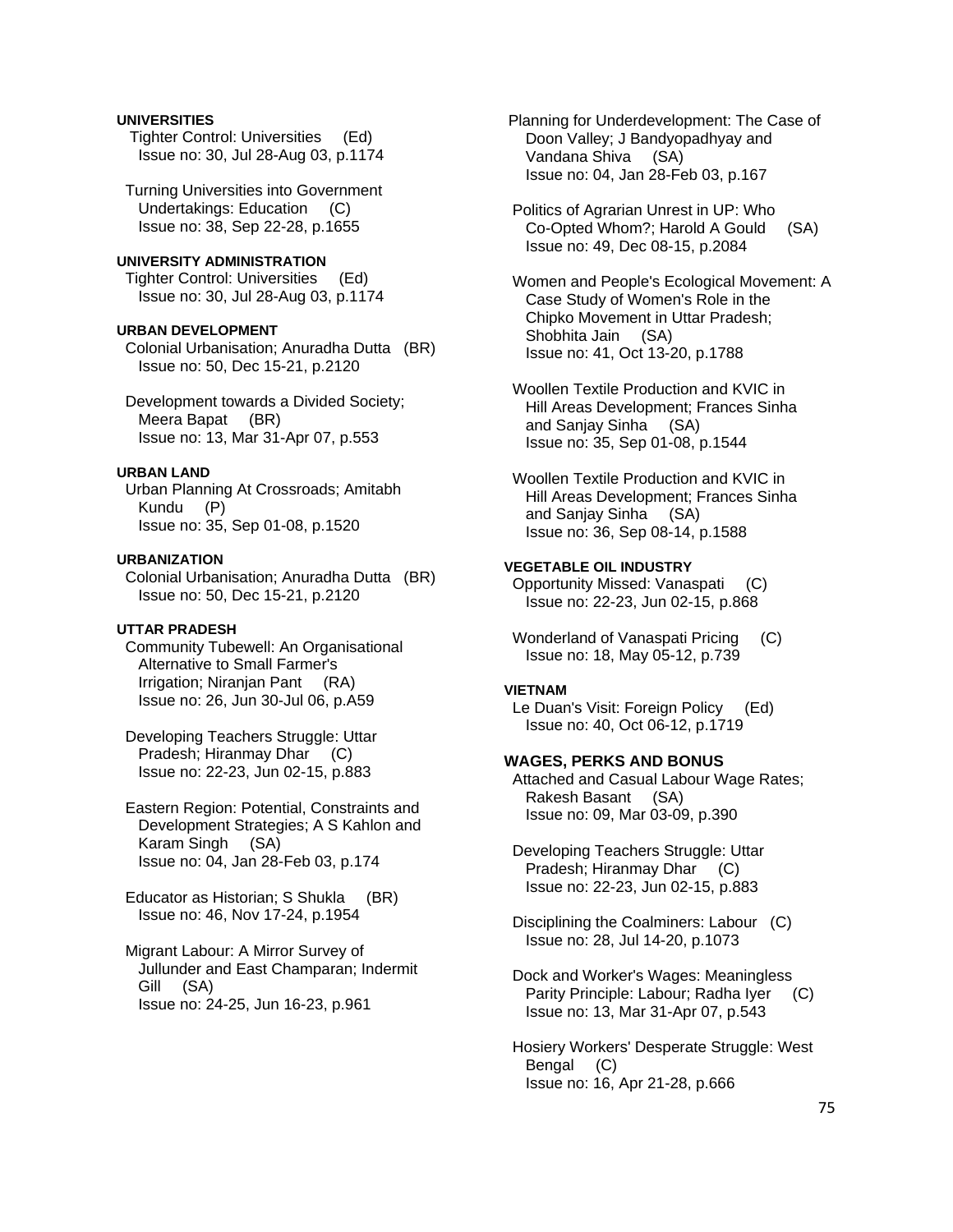### **WAGES, PERKS AND BONUS**

 Impact of NDDB's Oilseeds Project on Farmers of Saurashtra; Tushar Shah and Shrikant Modak (SA) Issue no: 38, Sep 22-28, p.1671

 Incomes and Work among the poor of Rural Bihar, 1971-81; Gerry Rodgers and Janine Rodgers (RA) Issue no: 13, Mar 31-Apr 07, p.A17

 The Wages Question: Theory and Policy; A K Dasgupta (SA) Issue no: 01, Jan 07-13, p.28

### **WARS AND WARFARE**

 Within Manageable Limits: Gulf War (Ed) Issue no: 10, Mar 10-16, p.403

### **WATER POLLUTION**

 Stock Market Authorities to Blame (C) Issue no: 45, Nov 10-16, p.1892

#### **WELFARE ECONOMICS**

 Measuring Economic Welfare; Kaushik Basu (BR) Issue no: 03, Jan 21-27, p.115

#### **WEST ASIA**

 Egypt's Readmission to OIC: West Asia (C) Issue no: 03, Jan 21-27, p.99

 Israel, US and Lebanon: West Asia (C) Issue no: 10, Mar 10-16, p.417

 Journeys to West Asia; Gulshan Dhanani (BR) Issue no: 13, Mar 31-Apr 07, p.555

### **WEST BENGAL**

 Agricultural Growth in West Bengal, 1949-50 to 1980-81; James K Boyce (RA) Issue no: 13, Mar 31-Apr 07, p.A9

 Agricultural Labour Under Colonial, Semi-Capitalist and Capitalist Conditions: A Case Study of West Bengal; Biplab Dasgupta (RA) Issue no: 39, Sep 29-Oct 05, p.A129

 Crucial Time for CPI(M): West Bengal; Ajit Roy (C) Issue no: 20-21, May 19-Jun 01, p.834

Deaths in Police Lock-Ups: West Bengal (Ed) Issue no: 28, Jul 14-20, p.1062

 Detours of Stagnation: West Bengal; Debdas Banerjee (C) Issue no: 26, Jun 30-Jul 06, p.975

 Eastern Region: Potential, Constraints and Development Strategies; A S Kahlon and Karam Singh (SA) Issue no: 04, Jan 28-Feb 03, p.174

 Fertility Differential in Kerala and West Bengal: Equity-Fertility Hypothesis as Explanation; Moni Nag (SA) Issue no: 01, Jan 07-13, p.33

- Gopalpur Killings; Maitreyi Devi (LE) Issue no: 06, Feb 11-17, p.230
- Gouribari: What Next?; Subodh Dasgupta (C) Issue no: 39, Sep 29-Oct 05, p.1696

 Growing Dependence on Police: West Bengal; Biren Roy (C) Issue no: 15, Apr 14-21, p.619

 Hosiery Workers' Desperate Struggle: West Bengal (C) Issue no: 16, Apr 21-28, p.666

 Inverse Relationship Between Farm Size and Land Productivity: A Product of Science of Imagination?; Pol Barbier (RA) Issue no: 51-52, Dec 22-29, p.A189

 Jute Worker's Strike: West Bengal; Timir Basu (C) Issue no: 07, Feb 18-24, p.277

 Labour on Defensive: West Bengal; Biren Roy (C) Issue no: 22-23, Jun 02-15, p.875

 New Reflections on the Sannyasi, Fakir and Peasants War; Suranjan Chatterjee (RA) Issue no: 04, Jan 28-Feb 03, p.PE2

 Newspaper Employees' Strike: West Bengal; Niren Ray (C) Issue no: 24-25, Jun 16-23, p.932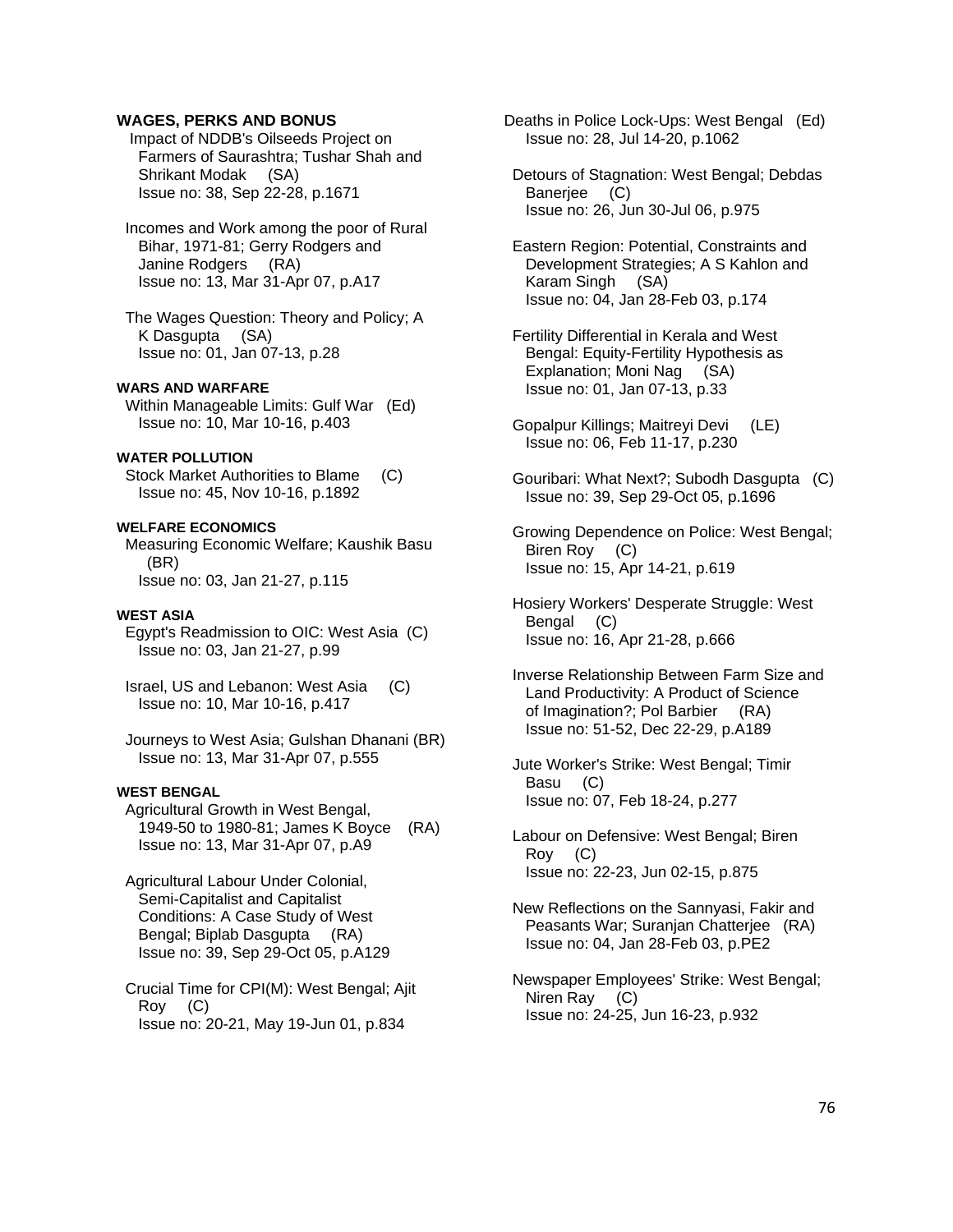## **WEST BENGAL**

 Sharecropping in West Bengal: From Independence to Operation Barga; Bilap Dasgupta (RA) Issue no: 26, Jun 30-Jul 06, p.A85

#### **WEST GERMANY**

 Not Quite Ice Age Yet; Ramesh Jaura (C) Issue no: 01, Jan 07-13, p.18

# **WESTERN EUROPE**

 Anti-Nuclear Demonstrations or Peace Movement?: Western Europe; Kepi (C) Issue no: 05, Feb 04-11, p.198

## **WHOLESALE PRICE**

 Return of Inflation: Power (C) Issue no: 08, Feb 25-03, p.332

#### **WHOLESALE PRICE INDEX**

 Harvest to the Rescue: Power (C) Issue no: 24-25, Jun 16-23, p.933

Seasonal Rise: Power (C) Issue no: 42-43, Oct 20-Nov 02, p.1820

 Uneasy Portent: Power (C) Issue no: 02, Jan 14-20, p.62

### **WOMEN AND AGRICULTURE**

 Rural Women and High Yielding Variety Rice Technology; Bina Agarwal (RA) Issue no: 13, Mar 31-Apr 07, p.A39

#### **WOMEN AND CHILD HEALTH**

 Mother's Position in Child Feeding and Nutrition: Some Sociological Considerations; Aneeta A Minocha (SA) Issue no: 48, Dec 01-07, p.2045

 Retreat on Depo-Provera?: Health; Padma Prakash (C) Issue no: 49, Dec 08-15, p.2072

 Three Fs of Child Health; Vimal Balasubrahmanyan (BR) Issue no: 03, Jan 21-27, p.116

 Use of Laproscopy for Sterilisations: Health; Padma Prakash (C) Issue no: 11, Mar 17-23, p.453

### **WOMEN AND DEVELOPMENT**

 Introducing Feminist Perspective in Academia: Women; Nandita Gandhi (C) Issue no: 14, Apr 07-14, p.586

 People's Science Movement and Women's Struggle: Padma Prakash (P) Issue no: 38, Sep 22-28, p.1656

#### **WOMEN AND EDUCATION**

 Women's Studies in India: A Comment from an Outsider; Kalpana Ram (C) Issue no: 47, Nov 24-30, p.1987

 Women, Technology and Forms of Production: Women's Studies (C) Issue no: 48, Dec 01-07, p.2022

### **WOMEN AND LAW**

 Conjugal Rights: Shift in Emphasis Needed: Women; Vimal Balasubrahmanyan (C) Issue no: 35, Sep 01-08, p.1510

 Dowry Amendment Bill: Another Toothless Legislation: Women; S V (C) Issue no: 37, Sep 15-21, p.1699

### **WOMEN AND WORK**

 Bank Loans to Lower Class Women in Bombay: Problems and Perspects; Jana Everett and Mira Savara (SA) Issue no: 34, Aug 25-31, p.M113

 Displacement of the Female in the Indian Labour Force; Bahnisikha Ghosh and Sudhin K Mukhopadhyay (SA) Issue no: 47, Nov 24-30, p.1998

 Female Labour Force Participation in India; R K Som (LE) Issue no: 29, Jul 21-27, p.1121

 A Global Assembly Line; Vimal Balasubrahmanyan (C) Issue no: 30, Jul 28-Aug 03, p.1189

 Problems Concerning Tubectomy Operations in Rural Areas of Punjab; Joyce Pettigrew (SA) Issue no: 26, Jun 30-Jul 06, p.995

 Rural Women and High Yielding Variety Rice Technology; Bina Agarwal (RA) Issue no: 13, Mar 31-Apr 07, p.A39